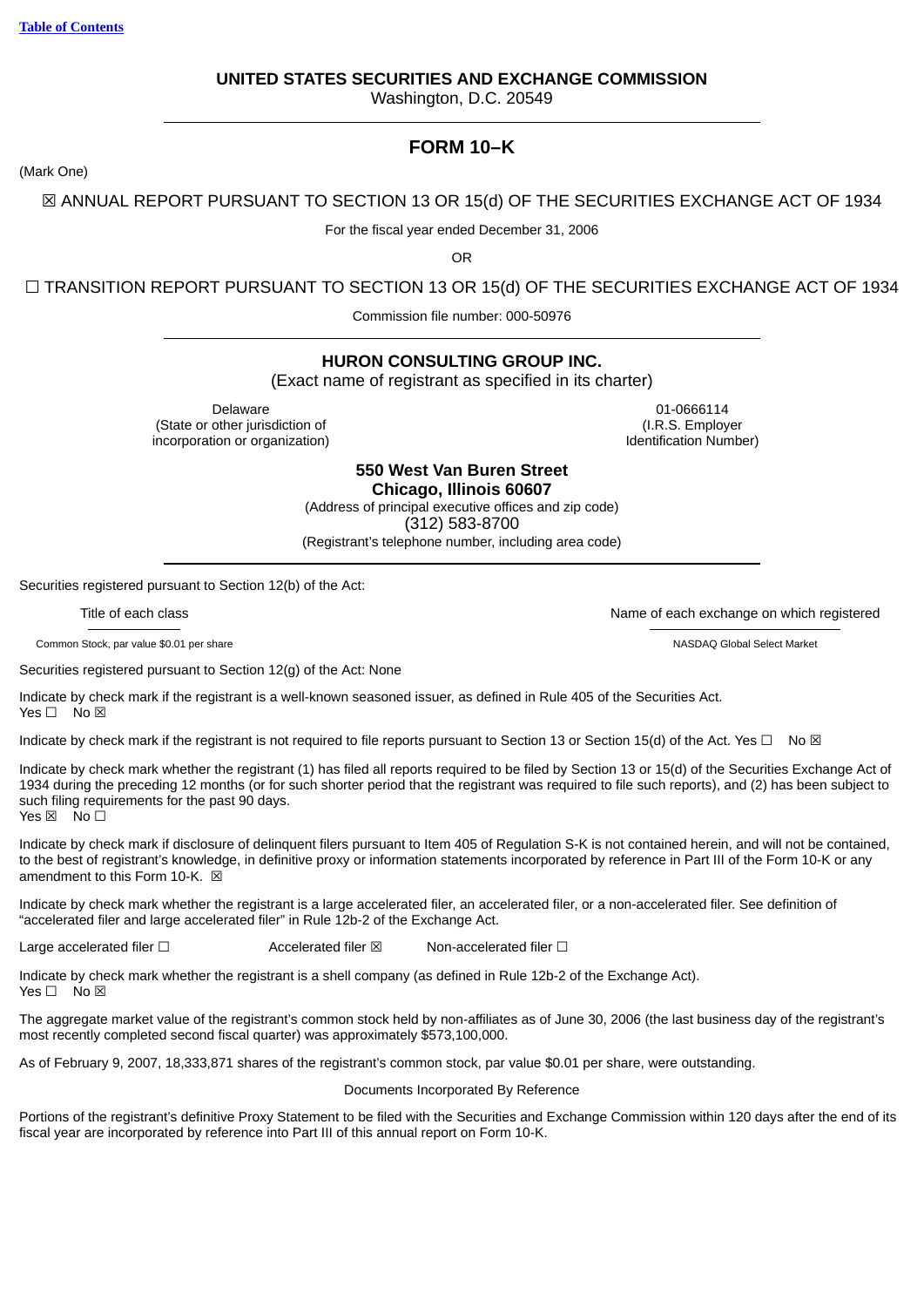## **HURON CONSULTING GROUP INC.**

## ANNUAL REPORT ON FORM 10-K FOR FISCAL YEAR ENDED DECEMBER 31, 2006

## TABLE OF CONTENTS

<span id="page-1-0"></span>

|                                                                                      |                                                                                                                                                                                                                                                                                                                                                                                                                                                          | Page                                         |
|--------------------------------------------------------------------------------------|----------------------------------------------------------------------------------------------------------------------------------------------------------------------------------------------------------------------------------------------------------------------------------------------------------------------------------------------------------------------------------------------------------------------------------------------------------|----------------------------------------------|
| <b>PART I</b><br>Item 1.<br>Item 1A.<br>Item 1B.<br>Item 2.<br>Item 3.<br>Item 4.    | <b>Business</b><br><b>Risk Factors</b><br><b>Unresolved Staff Comments</b><br><b>Properties</b><br><b>Legal Proceedings</b><br>Submission of Matters to a Vote of Security Holders                                                                                                                                                                                                                                                                       | 1<br>13<br>19<br>19<br>19<br>19              |
| <b>PART II</b><br>Item 5.                                                            | Market for Registrant's Common Equity, Related Stockholder Matters and Issuer                                                                                                                                                                                                                                                                                                                                                                            |                                              |
| Item 6.<br>Item 7.<br>Item 7A.<br>Item 8.<br>Item 9.<br>Item 9A.<br>Item 9B.         | <b>Purchases of Equity Securities</b><br><b>Selected Financial Data</b><br><b>Management's Discussion and Analysis of Financial Condition and Results of Operations</b><br><b>Quantitative and Qualitative Disclosures About Market Risk</b><br><b>Financial Statements and Supplementary Data</b><br>Changes in and Disagreements with Accountants on Accounting and Financial Disclosure<br><b>Controls and Procedures</b><br><b>Other Information</b> | 20<br>21<br>23<br>40<br>40<br>40<br>41<br>41 |
| <b>PART III</b><br>Item $10.$<br>Item $11.$<br>Item $12$ .<br>Item $13.$<br>Item 14. | Directors, Executive Officers and Corporate Governance<br><b>Executive Compensation</b><br>Security Ownership of Certain Beneficial Owners and Management and Related Stockholder Matters<br>Certain Relationships and Related Transactions, and Director Independence<br><b>Principal Accounting Fees and Services</b>                                                                                                                                  | 42<br>42<br>43<br>43<br>43                   |
| <b>PART IV</b><br>Item 15.                                                           | <b>Exhibits and Financial Statement Schedules</b>                                                                                                                                                                                                                                                                                                                                                                                                        | 44                                           |
| <b>SIGNATURES</b>                                                                    |                                                                                                                                                                                                                                                                                                                                                                                                                                                          | 48                                           |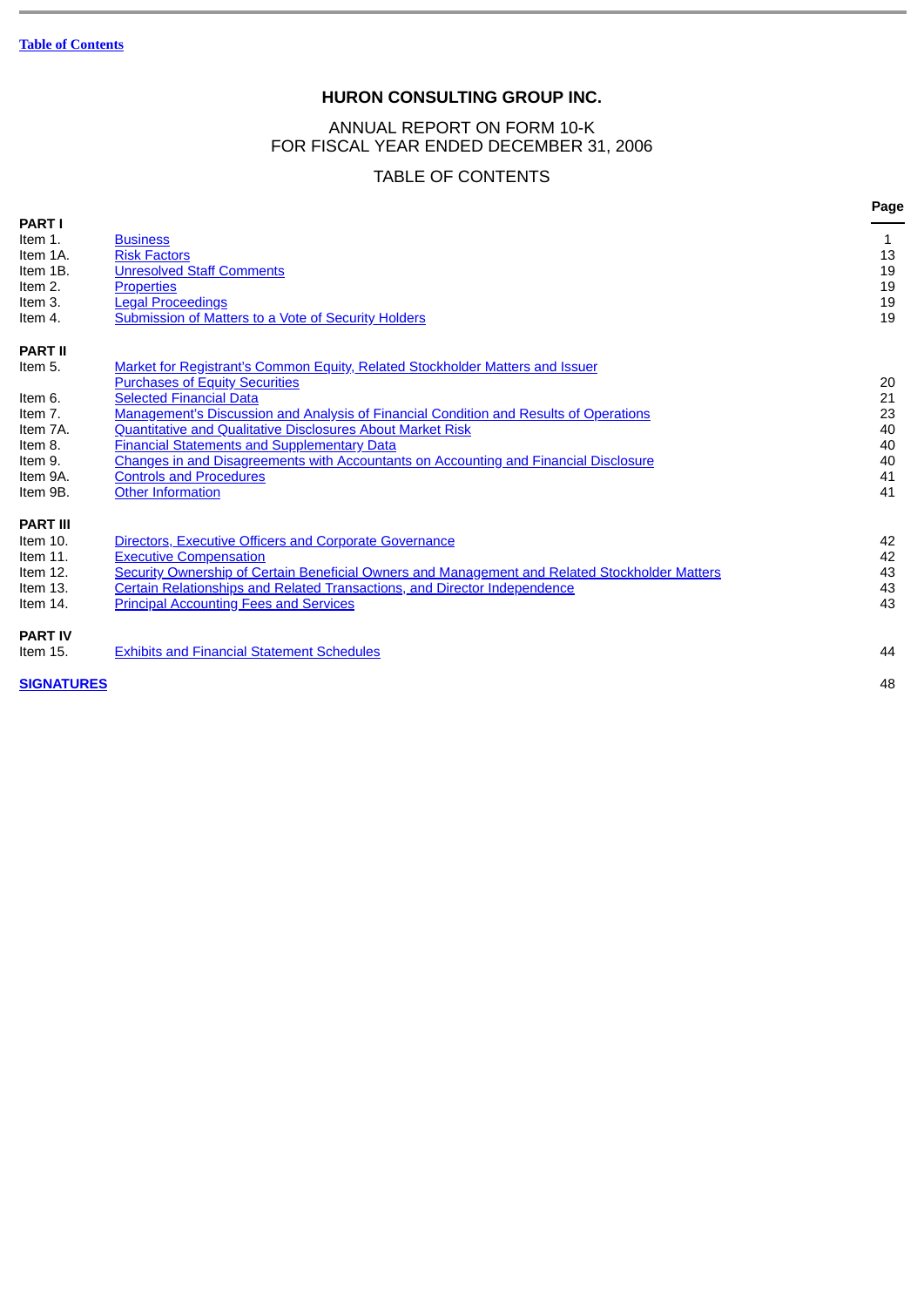In this annual report on Form 10-K, unless the context otherwise requires, the terms "Huron," "company," "we," "us" and "our" refer to Huron Consulting Group Inc. and its subsidiaries.

This annual report on Form 10-K, including the information incorporated by reference, contains forward-looking statements within the meaning of Section 27A of the Securities Act and Section 21E of the Securities Exchange Act of 1934. Forward-looking statements are identified by words such as "may," "should," "expects," "plans," "anticipates," "believes," "estimates" or "continues" or the negative of such terms or other comparable terminology. These forward-looking statements reflect our current expectation about our future results, levels of activity, performance or achievements, including, without limitation, that our business continues to grow at the current expectations with respect to, among other factors, utilization rates, billing rates and number of revenue-generating professionals; that we are able to expand our service offerings; that we successfully integrate the businesses we acquire; and that existing market conditions do not change from current expectations. These statements involve known and unknown risks, uncertainties and other factors, including, among others, those described under "Risk Factors," that may cause actual results, levels of activity, performance or achievements to be materially different from any future results, levels of activity, performance or achievements expressed or implied by these forward-looking statements.

## **PART I**

## <span id="page-2-0"></span>**ITEM 1. BUSINESS.**

#### **OVERVIEW**

We are an independent provider of financial and operational consulting services. Our highly experienced professionals, many of whom have a master's degree in business administration, have doctorates in economics, are certified public accountants, or are accredited valuation specialists and forensic accountants, employ their expertise in accounting, finance, economics and operations to provide our clients with specialized analyses and customized advice and solutions that are tailored to address each client's particular challenges and opportunities.

Huron was formed in March 2002 and commenced operations in May 2002. We were founded by a core group of experienced financial and operational consultants that consisted primarily of former Arthur Andersen LLP partners and professionals, including our Chief Executive Officer, Gary E. Holdren, with equity sponsorship from a group of investors led by Lake Capital Management LLC. In October 2004, we completed our initial public offering and became a publicly traded company.

From the date of our initial public offering through December 31, 2006, we completed the following acquisitions:

- In May 2005, we acquired Speltz & Weis LLC ("Speltz & Weis," renamed in 2007 to Wellspring Management Services LLC), a specialized consulting firm that provides interim management and crisis management services to healthcare facilities. Speltz & Weis helps hospitals and other healthcare facilities improve their financial, operational and market performance through organizational renewal. With this acquisition, we began to provide full-service offerings to distressed hospitals and other healthcare facilities.
- In April 2006, we acquired MSGalt & Company, LLC ("Galt"), a specialized advisory firm that designs and implements corporate-wide programs to improve shareholder returns. With the acquisition of Galt, we expanded our value and service offerings to the office of the chief executive officer and boards of Fortune 500 companies.
- In July 2006, we acquired Document Review Consulting Services LLC ("DRCS"), a consulting firm that provides comprehensive document review using experienced contract reviewers. Also in July 2006, we acquired Aaxis Technologies Inc. ("Aaxis"). Aaxis provides full-service electronic data discovery support to litigation teams and corporate counsel with a focus on forensics and data gathering, endto-end data processing, and information consulting. The acquisitions of DRCS and Aaxis enhance our service offerings to the office of the general counsel and law firms by helping them manage digital information in a comprehensive manner during litigation, investigations, mergers and acquisitions, and other major transactions.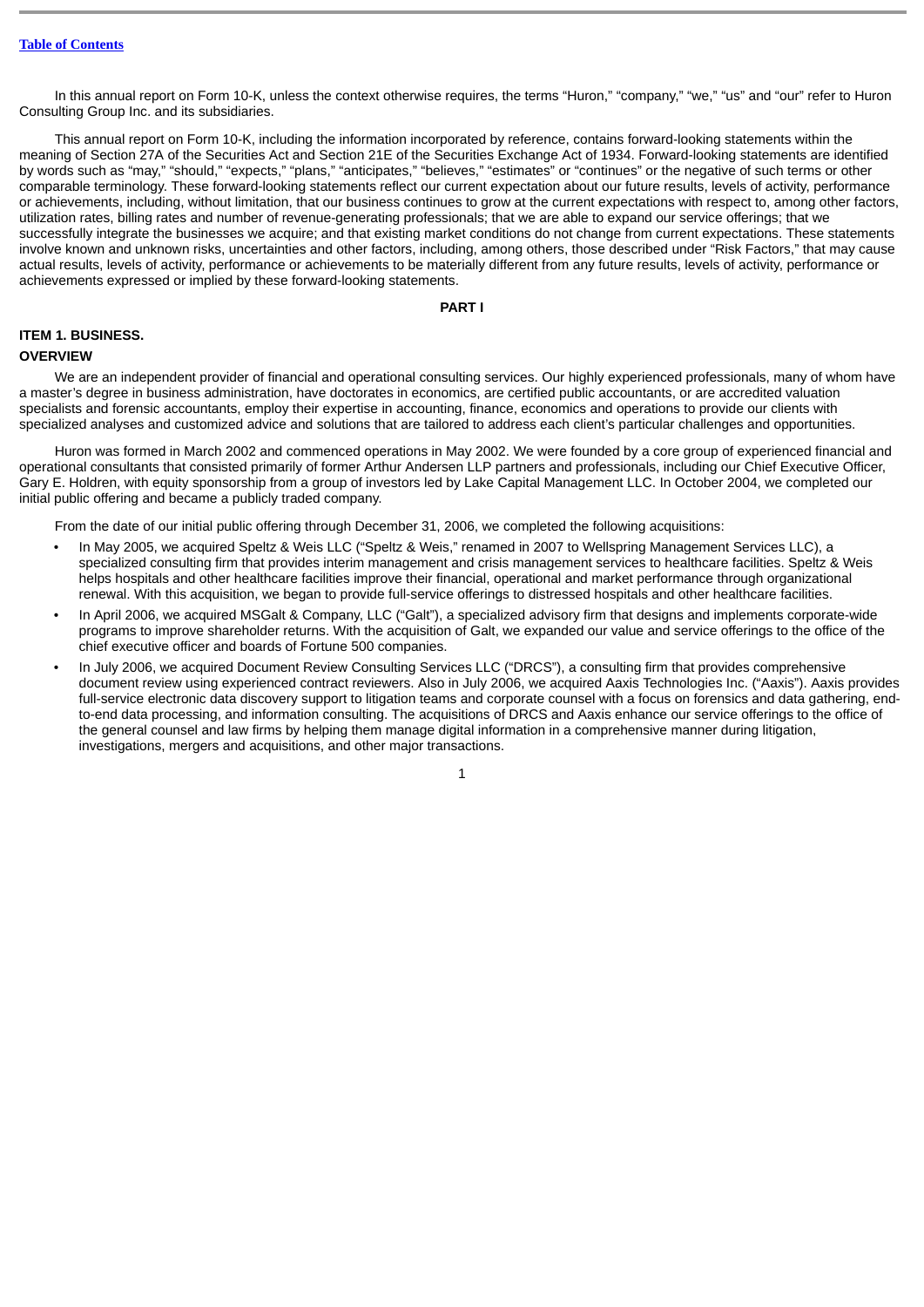Subsequent to December 31, 2006, we completed two additional acquisitions:

- In January 2007, we acquired Wellspring Partners LTD ("Wellspring"), a management consulting firm specializing in integrated performance improvement services for hospitals and health systems. With the acquisition of Wellspring, we expand our national presence in the healthcare provider sector. Combined, Huron and Wellspring can provide a full complement of services to a wide spectrum of hospitals and multi-hospital systems.
- Also in January 2007, we acquired Glass & Associates, Inc. ("Glass"), a turnaround and restructuring consulting firm that provides advice and leadership to troubled businesses in the United States and Europe. With the acquisition of Glass, we expand our position in the consulting and restructuring marketplace, as well as expand our interim management capabilities to distressed companies in industries beyond healthcare.

We have grown significantly since we commenced operations, nearly quadrupling the number of our revenue-generating professionals from 213 as of May 31, 2002 to 842 as of December 31, 2006 through hiring and acquisitions of complementary businesses. We have hired experienced professionals from a variety of organizations, including the four largest public accounting firms, referred to as the Big Four, and other consulting firms. As of December 31, 2006, we had 99 managing directors who have revenue-generating responsibilities. These individuals have an average of 22 years of business experience. In addition to our headquarters in Chicago, we have other offices located in Boston, Charlotte, Houston, Los Angeles, New York city, San Francisco and Washington D.C. We also have three document review centers located in Miramar, Florida, Raleigh, North Carolina and Rock Hill, South Carolina.

#### **OUR SERVICES**

We provide our services through two segments: Financial Consulting and Operational Consulting. For the year ended December 31, 2006, we derived 48.0% of our revenues from Financial Consulting and 52.0% from Operational Consulting. For further financial information on our segment results, see "Item 7. Management's Discussion and Analysis of Financial Condition and Results of Operations" below and note "17. Segment Information" in the notes to consolidated financial statements included elsewhere in this annual report on Form 10-K.

### **Financial Consulting**

Our Financial Consulting segment provides highly specialized financial and economic analyses and advice to help clients effectively address complex challenges that arise from litigation, disputes, investigations, regulation, financial distress and other sources of significant conflict or change. Our Financial Consulting segment consisted of 344 billable consultants as of December 31, 2006. This segment's practices and the services they offer include:

- **Disputes and investigations.** Our disputes and investigations practice provides financial analyses to support law firms and corporations in connection with business disputes, lawsuits and regulatory or internal investigations. We have extensive experience in the areas of financial investigations and forensic accounting, including matters involving the United States Securities and Exchange Commission ("SEC") or other regulatory inquiries or investigations, financial restatements and special accounting projects. We provide specialized accounting services to gather and analyze voluminous financial data and reconstruct complex transactions and events.
- **Economic consulting**. Our economic consulting team works with clients to provide economic and statistical analyses in situations that arise in connection with litigation, regulatory hearings, complex transactions or public policy issues. Our team includes consultants with doctorates in economics and leading academics that perform event studies, sales and claims forecasting, economic damages calculations, policy analysis and compliance studies.
- **Corporate advisory services.** Our corporate advisory services practice provides consulting assistance to financially distressed companies, creditor constituencies and other stakeholders in connection with out-of-court restructurings and bankruptcy proceedings. For companies in financial distress, we work with management to assess the viability of their business, to develop and implement a turnaround plan to im - -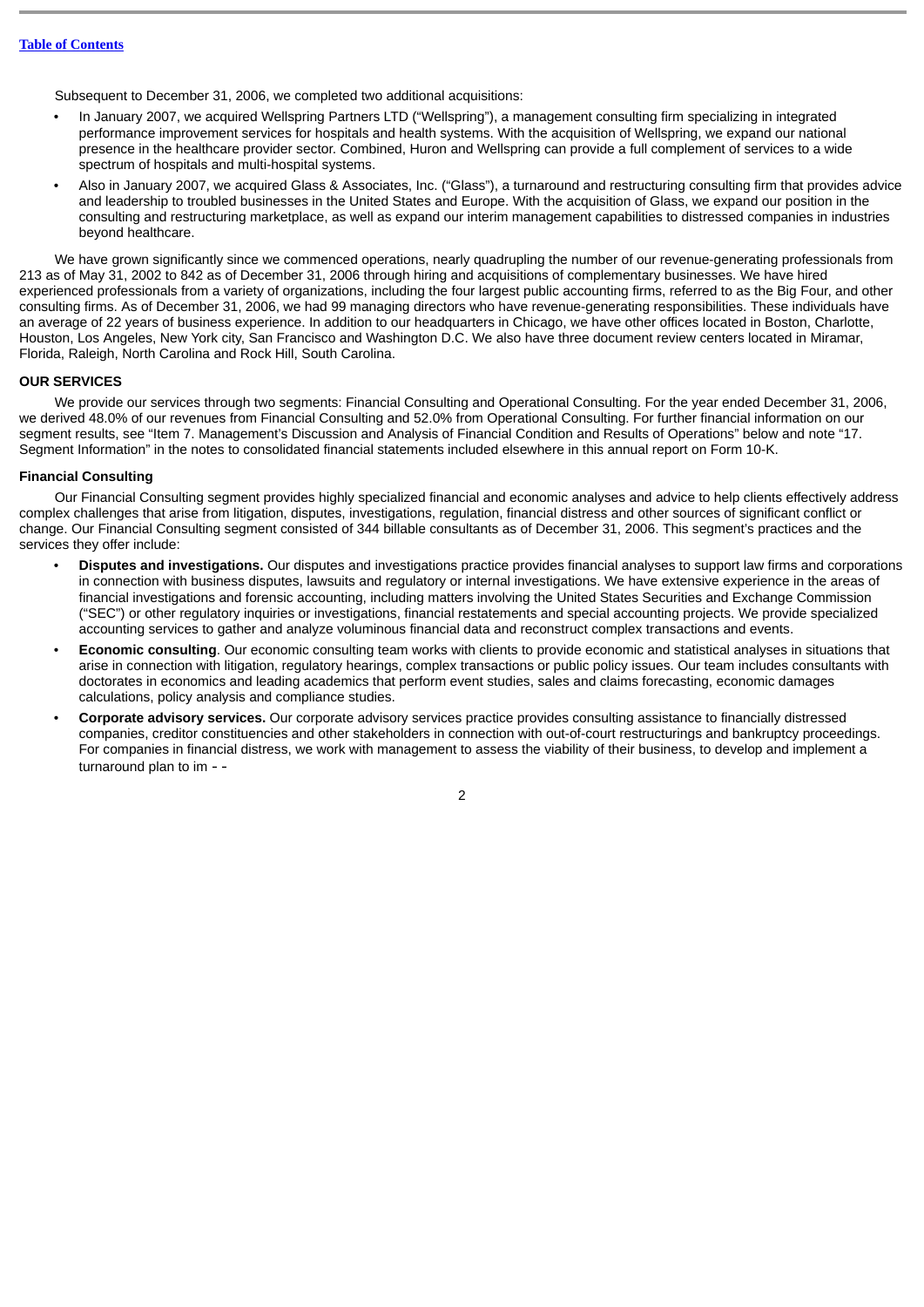prove cash flow, and to implement a debt-restructuring plan to improve the balance sheet. In some instances, we serve in interim management roles. When out-of-court solutions are not achievable, we assist clients in preparing for a Chapter 11 bankruptcy filing and with all aspects of the bankruptcy process by gathering, analyzing and presenting financial and business information needed to achieve a successful reorganization. We also provide claims management services to help companies process and analyze complex and voluminous claims filed in bankruptcies and related litigation matters. For creditor constituencies, including committees of creditors and lenders, we provide similar financial and operational analyses and recommendations designed to assess the viability of a debtor's planned actions and to position our clients to maximize the recovery of amounts owed.

- **Valuation services.** Our valuation team delivers expert valuation analyses to clients and their advisors. We perform valuations of businesses, financial interests, intellectual property, real property, machinery and equipment and other tangible and intangible assets. Our valuation group typically supports client needs in the following contexts:
	- Transactions: supporting clients' financial and tax reporting, especially in the context of acquisitions and other corporate transactions;
	- Litigation or disputes: valuing businesses or assets; and
	- Bankruptcies: supporting the restructuring process or the sale of business assets.
- **Interim management/Focused consulting.** Our interim management/focused consulting practice typically provides the following services to distressed hospital systems:
	- Interim management: serving as on-site senior management, including assuming the positions of interim chief executive officer, chief operating officer and chief financial officer, with a specialization in managing distressed hospital systems and healthcare facilities; also providing chief restructuring officers to healthcare facilities in bankruptcy;
	- Focused consulting: the interim managers are supported by consultants who provide revenue cycle improvements, cost reduction initiatives, clinical support, revenue generation, business development, financial planning and analysis and litigation support; and
	- Bankruptcies, workouts and restructuring advisory services: in addition to providing chief restructuring officers to healthcare facilities in bankruptcy, we provide creditor relations assistance, reorganization planning and out-of-court workouts.

### **Operational Consulting**

Our Operational Consulting segment provides services designed to help clients improve the overall efficiency and effectiveness of their operations by enhancing revenue, reducing costs, managing regulatory compliance and maximizing procurement efficiencies. Our Operational Consulting segment consisted of 498 revenue-generating professionals as of December 31, 2006. This segment's practices and the services they offer include:

- **Higher education.** Our higher education practice provides operational consulting services to colleges, universities, hospitals and academic medical centers. We have worked with the majority of the largest research institutions to develop and implement solutions in a manner consistent with each institution's unique culture. Our professionals have worked on engagements that have provided us substantial understanding of the issues facing higher education and healthcare institutions. We provide high-quality consulting services designed to address our clients' most pressing issues in the areas of research administration, regulatory compliance, clinical research, technology planning and implementation, and financial management and strategy.
- **Legal business consulting.** Our legal business consulting practice helps both in-house legal departments and outside counsel enhance the quality of legal services while reducing costs by more efficiently aligning strategy, people, processes and technology. We provide strategic advice to help legal departments and law firms improve their organizational design and business processes, and to help management in their use of outside counsel. We also work with corporations and law firms to provide solutions to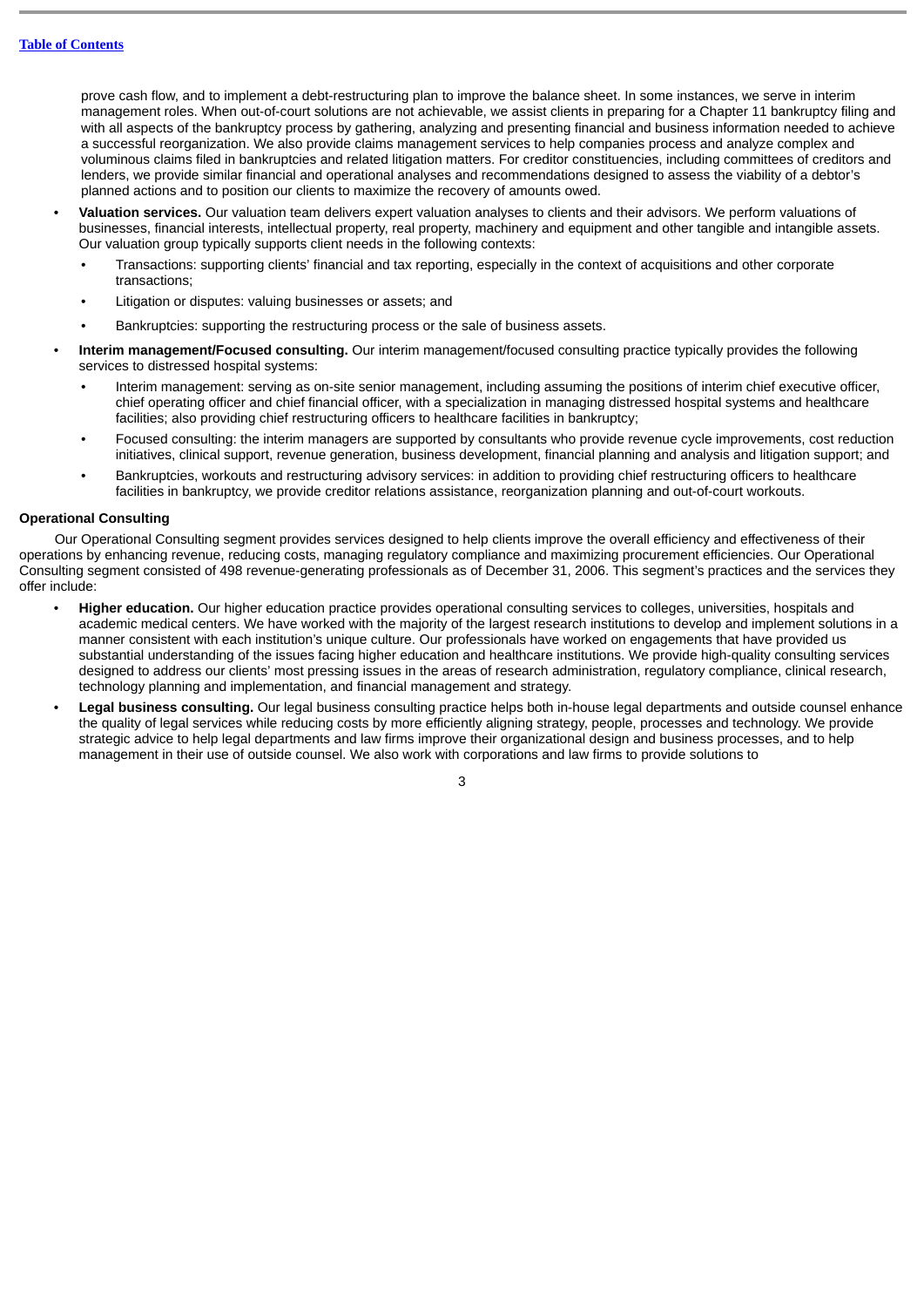enhance their discovery process management and electronic discovery needs. One area of emphasis is helping clients choose and implement technology solutions that improve legal department operations. We provide a full array of digital evidence, discovery and records management services that include discovery process execution, electronic discovery services, computer forensics, data management, document processing, document review, records program development, records improvement planning and process, and program management, all aimed at reducing costs, coordinating matters and people, streamlining processes and reducing risks. We also have extensive experience in selecting, customizing and successfully rolling out engagement management systems and electronic billing systems that help legal departments track and manage lawsuits and other legal matters. These systems are powerful tools for managing budgets, spending and resources. We provide similar services for document management systems and patent management applications.

- **Healthcare.** Our healthcare practice helps healthcare providers and payors effectively address their strategic, operational, management and financial challenges. On the provider side, we help hospitals, physicians and other healthcare providers improve operations by performing assessments and implementing solutions designed to reduce costs and increase effectiveness. Our engagements typically focus on revenue cycle and cash acceleration, supply chain improvements, strategic growth and planning, financial planning and physician/ancillary services. Additionally, we provide risk management and regulatory compliance solutions. For healthcare payors, we focus on compliance and government contracting issues related to federal healthcare programs. Our Medicare contract services include Medicare contract transition and termination assistance, implementation of cost accounting standards, secondary payer analyses, strategic assessments, proposal support services and assistance related to implementation of the Medicare Modernization Act. We assist pharmaceutical companies with pricing analyses and related aspects of regulatory disclosures and calculations. We also assist health plans with various operational issues, including claims processing over and under-payments, Pharmacy Benefit Manager audits and business performance reporting.
- **Strategic sourcing.** Our strategic sourcing practice assists clients in all areas of the procurement process. Our services are geared to address the needs of the chief financial officer and chief procurement officer (CPO): strategic sourcing, supply market category expertise, demand management, contract compliance, spend analysis, accounts payable and invoice audits, procurement assessments and transformations, eProcurement, off-shoring and outsourcing advice, and serving as interim CPO, director of purchasing and key staff augmentation. We specialize in the delivery of sustainable, non-salary cost reductions. We help clients achieve significant savings by first understanding the needs and goals of our clients' businesses and then customizing a total economic cost approach to procurement. Our approach may include strategy formulation, incumbent vendor strategy, negotiation support, partner selection and knowledge transfer to our clients.
- Galt & Company. Our Galt & Company division focuses exclusively on helping well-managed companies deliver superior shareholder returns. Galt works with management to develop the strategies and organizational capabilities that accelerate profitable growth and improve shareholder value. In effect, Galt brings the discipline of the capital markets inside an organization, building the capabilities to effectively manage and maximize shareholder value growth.
- **Performance improvement.** Our performance improvement practice has three primary service offerings:
	- Strategic alignment: Our team helps companies align their business models to allow them to better serve their clients.
	- Efficiency improvement: We help companies identify and execute programs to improve the efficiency of their business. These programs can include a range of functional areas of the business, including supply chain, customer care and finance and accounting.
	- Integration: Our team works closely with companies to successfully complete and accelerate value realization from complex strategic transactions, including mergers and spin-offs. We work with clients to establish the project management structures necessary to ensure that these high-stakes transactions are successful. Additionally, we assist clients with particularly complex or high-risk elements of the integration, such as organizational structure, order-to-cash process, product and sales force integration.

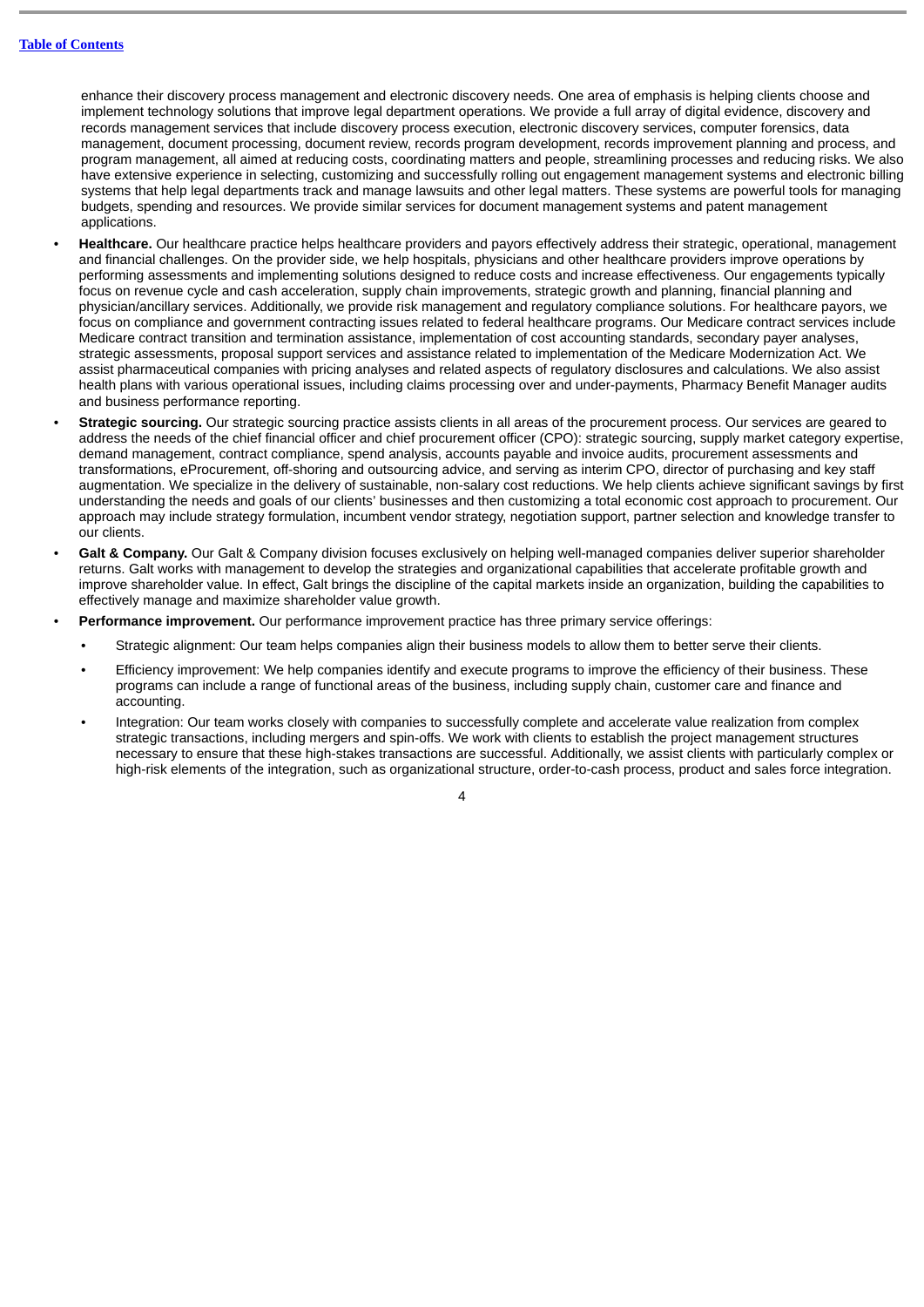We are hands-on and work side-by-side with our clients to understand organization dynamics and to set plans and accountabilities necessary to generate sustainable results.

## **OUR CLIENTS**

We provide financial and operational consulting services to a wide variety of both financially sound and distressed organizations, including Fortune 500 companies, medium-sized businesses, leading academic institutions, healthcare organizations, and the law firms that represent these various organizations. Our clients are in a broad array of industries, including education, professional services, transportation services, healthcare, telecommunications, financial services, electronics, consumer products, energy and utilities, industrial manufacturing, and food and beverage. Since commencing operations in May 2002, we have conducted over 3,400 engagements for over 1,700 clients, and we have worked on engagements with 39 of the 40 largest U.S. law firms listed in The American Lawyer 2006 Am Law 100. Our top ten clients represented 31.2%, 38.3% and 27.8% of our revenues in the years ended December 31, 2006, 2005 and 2004, respectively. Revenues from one client represented 10.2% of our revenues in 2006. Revenues from another client represented 11.1% of our revenues in 2005. No single client accounted for more than 10% of our revenues in 2004. The following are examples of engagements that we have performed for our clients.

### **Financial Consulting**

| Practice                    | <b>Client Need</b>                                                                                                                                                 | <b>Huron Solution</b>                                                                                                                                                                                                                                                                                                              |
|-----------------------------|--------------------------------------------------------------------------------------------------------------------------------------------------------------------|------------------------------------------------------------------------------------------------------------------------------------------------------------------------------------------------------------------------------------------------------------------------------------------------------------------------------------|
| Disputes and investigations | Assist legal counsel<br>representing a major<br>retail company with<br>analyzing various                                                                           | ØForensic accounting experts conducted in-depth financial analyses of accounting<br>records and analyzed issues such as compliance with debt covenants, warranty<br>arrangements, accrual calculation methodology, lease accounting and financial<br>statement disclosures.                                                        |
|                             | accounting and<br>disclosure issues that<br>were subject to an                                                                                                     | ØProvided client with electronic discovery, computer forensics and data preservation<br>services.                                                                                                                                                                                                                                  |
|                             | investigation by the<br>SEC.                                                                                                                                       | ØAssisted the client in presentation of facts and investigation findings to the SEC.                                                                                                                                                                                                                                               |
|                             | Assist legal counsel for<br>a debtor estate and                                                                                                                    | ØSynthesized large volumes of financial data and other documents and performed<br>solvency tests of the subsidiary.                                                                                                                                                                                                                |
|                             | unsecured creditors<br>committee with financial<br>and economic analyses<br>related to litigation<br>involving breach of<br>fiduciary duty by a<br>parent company. | ØCalculated damages arising from the termination of funding by the parent company<br>based on valuations of the company under various scenarios.                                                                                                                                                                                   |
| Corporate advisory services | The Unsecured<br>Creditors Committee in<br>the Chapter 11                                                                                                          | ØAdvised the Committee in its review and analysis of the debtor's debtor-in-<br>possession financing, key employee retention program, critical vendor program<br>and sale of assets.                                                                                                                                               |
|                             | bankruptcy of a Tier 1<br>supplier to the<br>automotive industry<br>required broad-ranging                                                                         | ØPlayed a key role in negotiating recoveries under the debtor's proposed plan of<br>reorganization as well as evaluating the debtor's exit financing and enterprise<br>valuation.                                                                                                                                                  |
|                             | and prompt financial and<br>operational advice and<br>counsel.                                                                                                     | ØMonitored the debtor's liquidity position, earnings performance, operational and<br>strategic restructuring initiatives, and assessed the debtor's long-range sales<br>forecast by business segment, plant and platform, including the underlying<br>assumptions regarding volume, price givebacks and overall market conditions. |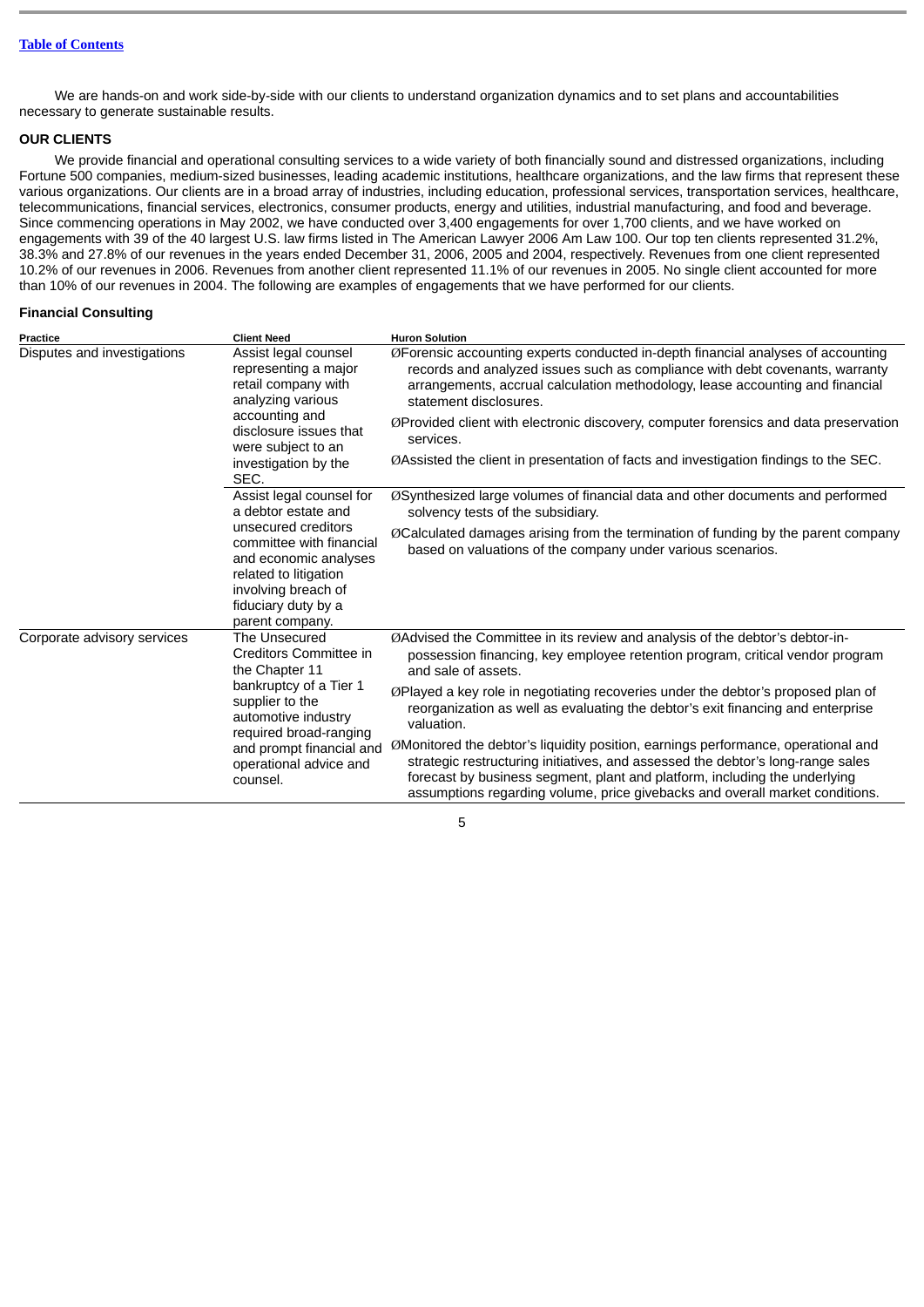| <b>Practice</b>                            | <b>Client Need</b>                                                                                                                  | <b>Huron Solution</b>                                                                                                                                                                                                                                                                                                                                                                                 |
|--------------------------------------------|-------------------------------------------------------------------------------------------------------------------------------------|-------------------------------------------------------------------------------------------------------------------------------------------------------------------------------------------------------------------------------------------------------------------------------------------------------------------------------------------------------------------------------------------------------|
| <b>Valuation services</b>                  | Value assets of acquired<br>company for purchase<br>price allocation by a                                                           | ØAnalyzed the fair market value of the assets of the acquired company, including<br>tangible assets, customer relationships, favorable contracts, franchise value and<br>aoodwill.                                                                                                                                                                                                                    |
|                                            | global media company.                                                                                                               | ØDetermined the remaining life of the assets as well as tested for impairment of the<br>assets in other operating units to support financial reporting requirements.                                                                                                                                                                                                                                  |
| Interim management / Focused<br>consulting | Provide interim<br>management and<br>perform focused<br>consulting services for a<br>large hospital system in<br>the United States. | ØProvided experienced senior executive management, including the chief executive<br>officer, the chief financial officer, the chief operating officer and various department<br>managers.                                                                                                                                                                                                             |
|                                            |                                                                                                                                     | ØMade revenue cycle improvements by analyzing and correcting back-office<br>operations, monitoring tools that report key metrics, improving coding and<br>automation, as well as analyzing and renegotiating payor contracts to improve<br>performance, including achieving significant increases in cash flow, improved<br>relations with trade creditors and system improvements for the long term. |

## **Operational Consulting**

| Practice         | <b>Client Need</b>                                                           | <b>Huron Solution</b>                                                                                                                                                                                                            |
|------------------|------------------------------------------------------------------------------|----------------------------------------------------------------------------------------------------------------------------------------------------------------------------------------------------------------------------------|
| Higher education | Assess and identify the<br>economic impact of a<br>leading university on the | Øldentified the economic impact that the university has had on the state and regional<br>economies.                                                                                                                              |
|                  | immediate region and<br>state; deliver strategic                             | <i><b>ØOutlined the key factors that have enabled other research institutions and regions</b></i><br>to be leading economic performers.                                                                                          |
|                  | recommendations to the<br>university to optimize                             | ØReviewed the unique circumstances that exist in the state that relate to future<br>economic development in a technology-based global economy.                                                                                   |
|                  | future impact and<br>improve competitive<br>position.                        | Øldentified issues and constraints, including structural and policy areas, which were<br>impeding the ability of the university to compete with peer institutions and serve as<br>a key driver of high-end economic development. |
|                  |                                                                              | Øldentified strategies and recommendations to enhance the university's contribution<br>to the future growth and development of the state's and region's economies,<br>including:                                                 |
|                  |                                                                              | Expansion of a vibrant research enterprise,                                                                                                                                                                                      |
|                  |                                                                              | $\cdot$ Improved access to intellectual capital,                                                                                                                                                                                 |
|                  |                                                                              | Creation of new private-public partnerships and joint ventures, and                                                                                                                                                              |
|                  |                                                                              | Expansion of an infrastructure primed to anticipate and react immediately to<br>market changes; to make investments to get to the market first; and to<br>ultimately increase economic growth.                                   |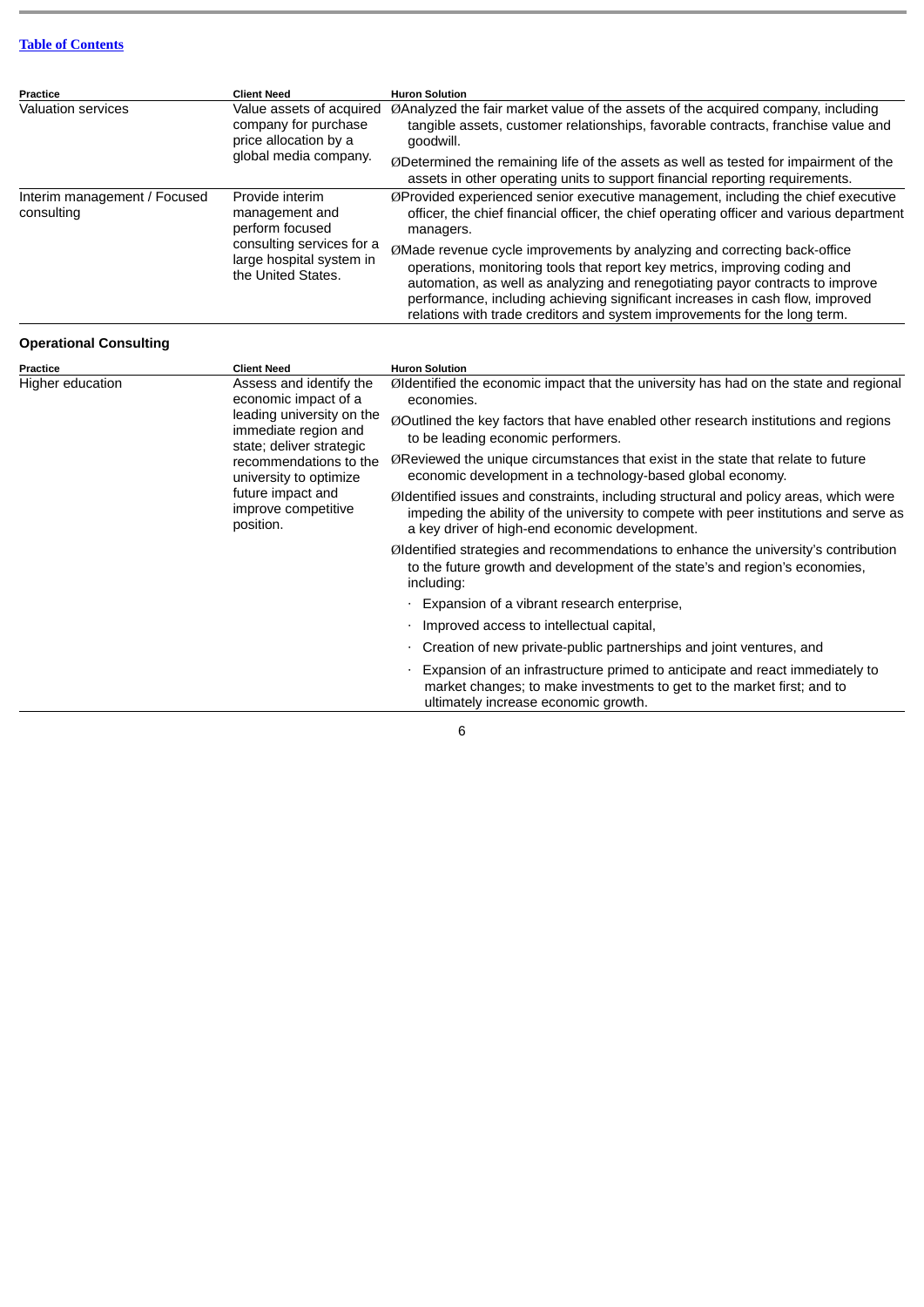## **Table of [Contents](#page-1-0)**

| <b>Practice</b>           | <b>Client need</b>                                                                                                                                                                                                                                            | <b>Huron solution</b>                                                                                                                                                                                                                                                            |
|---------------------------|---------------------------------------------------------------------------------------------------------------------------------------------------------------------------------------------------------------------------------------------------------------|----------------------------------------------------------------------------------------------------------------------------------------------------------------------------------------------------------------------------------------------------------------------------------|
| Legal business consulting |                                                                                                                                                                                                                                                               | Implement management ØDeveloped electronic records management strategy, policy and standards.                                                                                                                                                                                    |
|                           | system for the<br>management and<br>control of e-mail to                                                                                                                                                                                                      | ØReviewed and updated records retention policy and metadata standards.                                                                                                                                                                                                           |
|                           |                                                                                                                                                                                                                                                               | ØDeveloped technical, legal/regulatory and user specifications for e-mail                                                                                                                                                                                                        |
|                           | reduce storage cost,                                                                                                                                                                                                                                          | management system.                                                                                                                                                                                                                                                               |
|                           | improve performance<br>and ensure the retention<br>of e-mail in accordance<br>with company records<br>retention requirements<br>for a global chemical<br>company.                                                                                             | ØProvided technical and records management expertise for the development of<br>request for proposal and system selection.                                                                                                                                                        |
|                           |                                                                                                                                                                                                                                                               | ØConducted a proof of concept to ensure technical compatibility with their IT<br>infrastructure, a second proof of concept to ensure adequate risk and regulatory<br>functionality and a full production pilot to ensure that the system met end user<br>ease of use acceptance. |
|                           |                                                                                                                                                                                                                                                               | ØDeveloped change management process for company-wide roll-out of the system.                                                                                                                                                                                                    |
|                           | Provide project<br>management and<br>comprehensive<br>document review<br>services for a<br>multinational company<br>with more than 6 million<br>pages that had to be<br>produced to the<br>opposing party within 14<br>days from the start of<br>the project. | ØWorked with outside counsel to develop a work flow for the processing, review and<br>production of responsive, non-privileged documents.                                                                                                                                        |
|                           |                                                                                                                                                                                                                                                               | Ø Conducted the review at Huron's customized review facilities, using more than 150<br>review professionals working around the clock.                                                                                                                                            |
|                           |                                                                                                                                                                                                                                                               | ØRedacted confidential information from responsive documents.                                                                                                                                                                                                                    |
|                           |                                                                                                                                                                                                                                                               | Ø Managed the production of documents to opposing counsel.                                                                                                                                                                                                                       |
|                           | Assist a Europe-based<br>global energy company<br>in the implementation of<br>a new law department<br>global technology<br>platform consisting of                                                                                                             | ØConducted user requirements gathering sessions across the globe.                                                                                                                                                                                                                |
|                           |                                                                                                                                                                                                                                                               | Ø Developed a global requirements document for the complete technology platform<br>solution.                                                                                                                                                                                     |
|                           |                                                                                                                                                                                                                                                               | ØDesigned the global matter management system, document management system<br>and spend management system.                                                                                                                                                                        |
|                           | matter management,                                                                                                                                                                                                                                            | Ø Created policies and procedures for the law department.                                                                                                                                                                                                                        |
|                           | spend management and<br>document<br>management. Our team<br>of consultants led the<br>requirements gathering,<br>process re-engineering<br>and design efforts, as<br>well as other<br>implementation tasks.                                                   | ØDeveloped change management process for roll-out of the system.                                                                                                                                                                                                                 |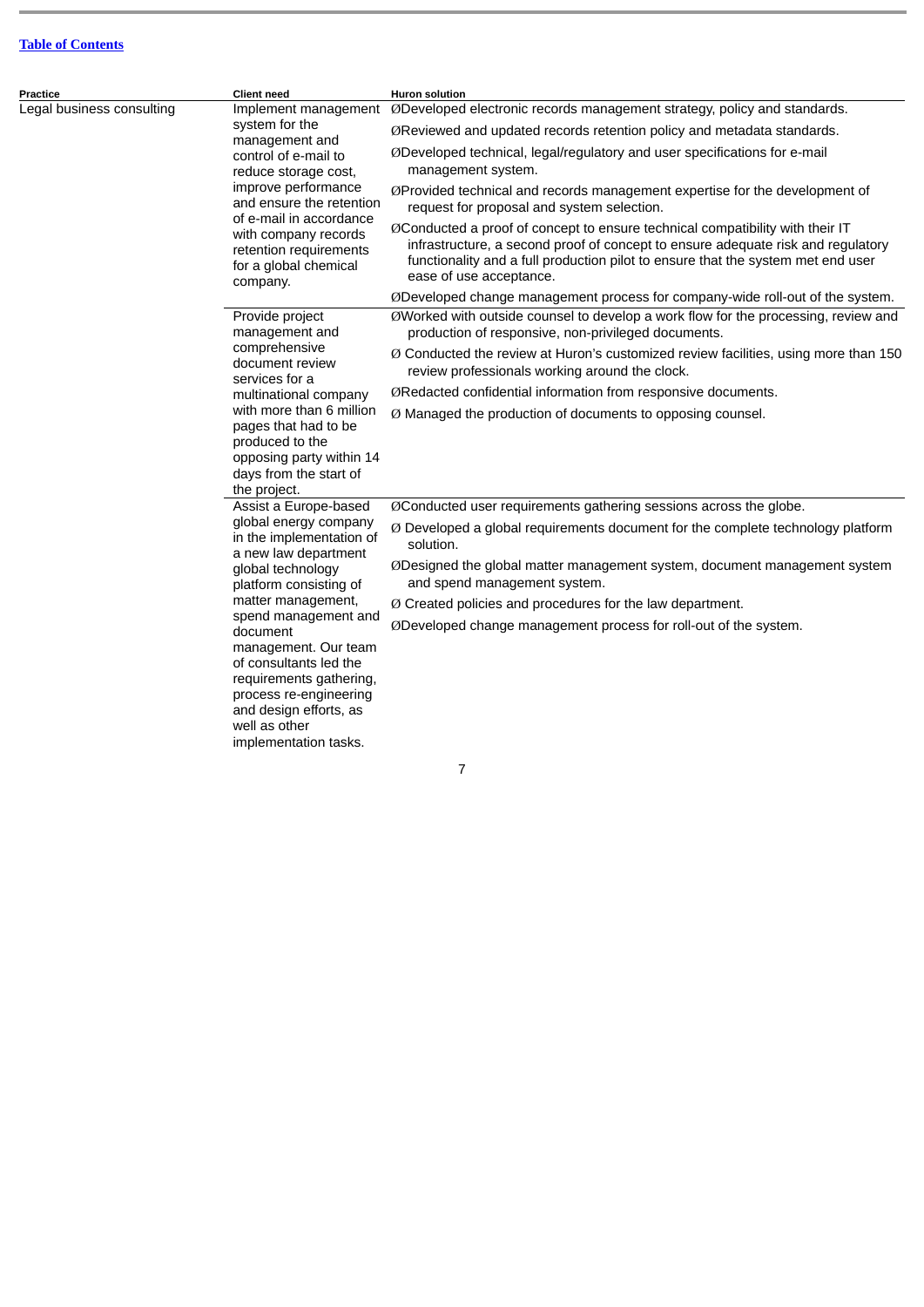## **Table of [Contents](#page-1-0)**

| <b>Practice</b>    | <b>Client need</b>                                                                            | <b>Huron solution</b>                                                                                                                                                                                                                                                                                                  |
|--------------------|-----------------------------------------------------------------------------------------------|------------------------------------------------------------------------------------------------------------------------------------------------------------------------------------------------------------------------------------------------------------------------------------------------------------------------|
|                    | Assist the law<br>department of a major<br>oil and gas company in<br>cost-saving initiatives. | Ølmplemented a matter management system involving the merging of processes and<br>data from two legacy law departments. The department focused on system<br>design, conversion mapping, system testing, rollout and implementation of matter<br>management, electronic billing and legal liability accrual management. |
|                    |                                                                                               | Ø Created an in-house document discovery process and capability that is<br>supplemented as needed by outside contract resources for peak demand. These<br>initiatives resulted in substantial cost savings and created a strong foundation for<br>future endeavors.                                                    |
| Healthcare         | Improve operating<br>margins of healthcare                                                    | ØComprehensive assessment of performance levels related to operating costs,<br>supply costs, revenue cycle and organizational structure efficiency.                                                                                                                                                                    |
|                    | provider.                                                                                     | ØQuantified and prioritized areas of potential opportunity for change, growth and/or<br>improvement, including revenue management, use of supplies and efficiency of<br>information systems.                                                                                                                           |
|                    |                                                                                               | ØDeveloped and implemented plans for sustained improvements in supply chain,<br>revenue cycle and organizational effectiveness.                                                                                                                                                                                        |
|                    | Assist in recovering<br>overpaid claims.                                                      | ØAssisted a large health insurance organization perform a detailed analysis of its<br>coordination of benefits programs.                                                                                                                                                                                               |
|                    |                                                                                               | Øldentified a significant number of claims that had been paid in error by the client<br>and assisted the client in recovering these overpayments.                                                                                                                                                                      |
| Strategic sourcing | Significantly reduced the                                                                     | ØCritical assessment of client's current state, business needs and culture.                                                                                                                                                                                                                                            |
|                    | total delivered costs of<br>procured products,                                                | ØConducted thorough data analysis and savings opportunity identification.                                                                                                                                                                                                                                              |
|                    | services, equipment and                                                                       | Ølmplemented strategic sourcing, demand management and contract compliance.                                                                                                                                                                                                                                            |
|                    | select operating<br>expenses for a major                                                      | ØTargeted non-salary expenditures with goal of achieving significant recurring annual<br>cost reductions within a compressed timeframe.                                                                                                                                                                                |
|                    | international airline.                                                                        | ØExceeded targets and achieved first year cost savings of up to 30% in the following<br>expenditure areas:                                                                                                                                                                                                             |
|                    |                                                                                               | · Janitorial services                                                                                                                                                                                                                                                                                                  |
|                    |                                                                                               | $\cdot$ Office related products                                                                                                                                                                                                                                                                                        |
|                    |                                                                                               | $\cdot$ Ground support equipment spare parts                                                                                                                                                                                                                                                                           |
|                    |                                                                                               | Uniforms                                                                                                                                                                                                                                                                                                               |
|                    |                                                                                               | · Telecommunications                                                                                                                                                                                                                                                                                                   |
|                    |                                                                                               | On-board food services                                                                                                                                                                                                                                                                                                 |
|                    |                                                                                               | Ground transportation                                                                                                                                                                                                                                                                                                  |
|                    |                                                                                               | · Temporary labor                                                                                                                                                                                                                                                                                                      |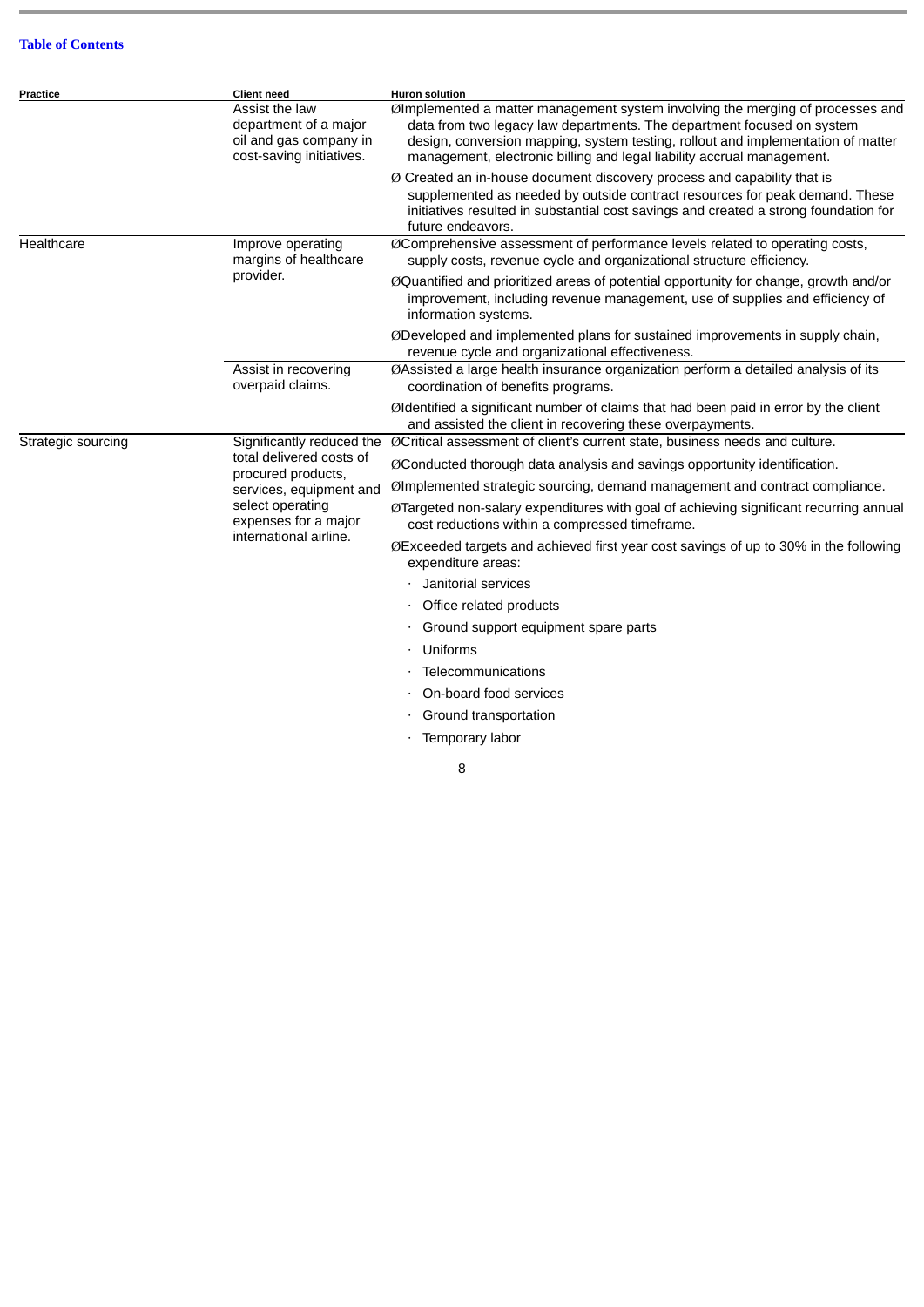| <b>Practice</b>         | <b>Client need</b>                                                                                                                                                                                                                                                                                                                                                                                | <b>Huron solution</b>                                                                                                                                                                                                                                             |
|-------------------------|---------------------------------------------------------------------------------------------------------------------------------------------------------------------------------------------------------------------------------------------------------------------------------------------------------------------------------------------------------------------------------------------------|-------------------------------------------------------------------------------------------------------------------------------------------------------------------------------------------------------------------------------------------------------------------|
| Galt & Company          | Help client achieve and                                                                                                                                                                                                                                                                                                                                                                           | ØWork with client management to:                                                                                                                                                                                                                                  |
|                         | sustain superior<br>shareholder value<br>growth over time.                                                                                                                                                                                                                                                                                                                                        | Establish agreement to a clear definition of "winning" and implement financial<br>goals and measures consistent with success in both the customer and capital<br>markets                                                                                          |
|                         |                                                                                                                                                                                                                                                                                                                                                                                                   | Deepen understanding of sources and drivers of shareholder value growth by<br>recognizing where and why profitable growth will be concentrated                                                                                                                    |
|                         |                                                                                                                                                                                                                                                                                                                                                                                                   | Establish an explicit and ongoing value growth agenda, focusing on the 5-10<br>key priorities that will drive shareholder value growth                                                                                                                            |
|                         |                                                                                                                                                                                                                                                                                                                                                                                                   | Develop and deploy differentiated business models and reallocate resources to<br>gain a disproportionate share of market profitability                                                                                                                            |
|                         |                                                                                                                                                                                                                                                                                                                                                                                                   | Enhance management decision standards, processes and capabilities to<br>sustain the improvements and identify and capture future value growth<br>opportunities                                                                                                    |
| Performance improvement | <b>Pharmaceutical client</b><br>made a significant<br>acquisition and needed<br>a plan and process to<br>manage the integration<br>of the two organizations<br>including all key<br>business functions.<br>Additionally, the client<br>needed a strategic<br>assessment of<br>overlapping product<br>offerings and customer<br>relationships in order to<br>determine its go forward<br>strategy. | ØEstablished the program management structure and planning tools. Worked with<br>the client to create functional integration plans.                                                                                                                               |
|                         |                                                                                                                                                                                                                                                                                                                                                                                                   | ØOversaw the program management office to identify interdependencies between<br>functions and surfaced key risks and decisions, as well as tracked the program to<br>ensure that the integration accomplished key milestones and that synergies were<br>achieved. |
|                         |                                                                                                                                                                                                                                                                                                                                                                                                   | ØProvided leadership for key high-risk areas of integration including domestic and<br>international order to cash, international sales force integration and supply chain.                                                                                        |
|                         |                                                                                                                                                                                                                                                                                                                                                                                                   | ØDeveloped a detailed analysis of product and customer strategic positioning and<br>profitability and facilitated clients through a series of working sessions to agree on<br>a product rationalization plan.                                                     |

In response to our continued growth and acquisitions of complementary businesses, effective January 1, 2007, we have reorganized our practice areas and service lines to better align ourselves to meet market demands and serve our clients. See "Item 7. Management's Discussion and Analysis of Financial Condition and Results of Operations—Subsequent Events" below for further details.

## **INDUSTRY BACKGROUND**

We believe many organizations are facing increasingly large and complex business disputes and lawsuits, a growing number of regulatory and internal investigations and more intense public scrutiny. Concurrently, we believe increased competition and regulation are presenting significant operational and financial challenges for organizations. Distressed companies are responding to these challenges by restructuring and reorganizing their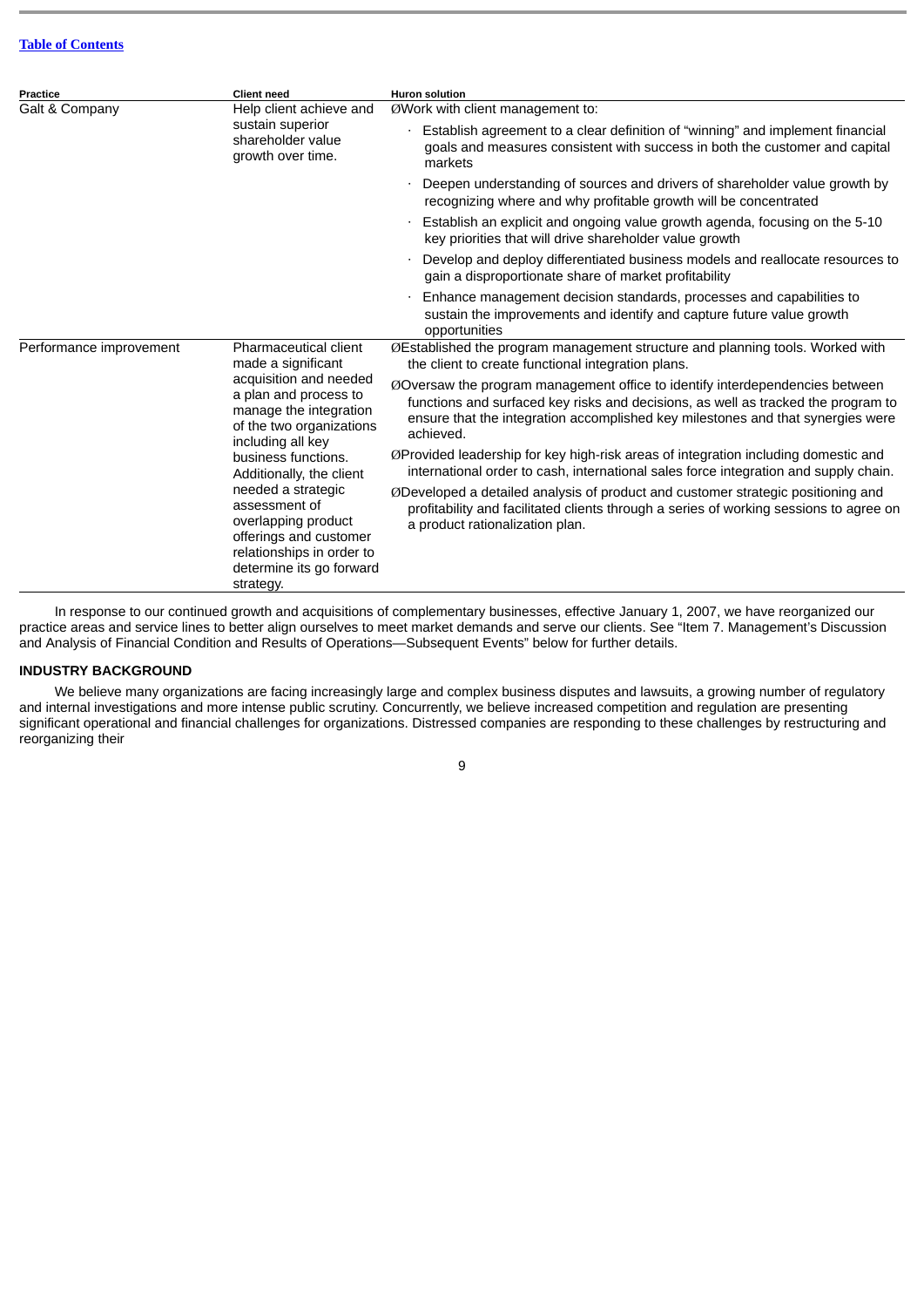businesses and capital structures, while financially healthy organizations are striving to capitalize on opportunities by improving operations, reducing costs and enhancing revenue. Many organizations have limited dedicated resources to respond effectively to these challenges and opportunities. Consequently, we believe these organizations will increasingly seek to augment their internal resources with experienced independent consultants like us.

We believe the demand for our services is driven by the following factors:

- **SEC and internal investigations.** The increased scrutiny of accounting practices, internal controls and disclosure has contributed to a large number of financial restatements by public companies. According to Glass Lewis & Co., an institutional investor advisory firm, the number of financial restatements by U.S. public companies reached 1,195 in 2005, an increase of 95% from 2004. In response to a number of recent incidences of corporate malfeasance and accounting irregularities, the SEC has conducted an increasing number of public company investigations over the past few years. For fiscal 2008, the President's budget request for the SEC is \$905.3 million, a 3.2% increase over the \$877.1 million funding level. In addition, an increasing number of boards of directors, audit committees and special independent committees of companies that have had to review their historical financials or respond to complaints by whistleblowers have conducted internal forensic investigations to determine the underlying facts. These dynamics have driven demand for independent financial consultants like us who help clients respond to SEC investigations, evaluate restatements of financial statements and support internal investigations by combining investigative accounting and financial reporting skills with business and practical experience.
- **Litigation and disputes.** Litigation and business disputes are prevalent in the United States and, we believe, the volume of this activity does not necessarily correlate with the economic cycle. The breadth and magnitude of these matters is increasing. For example, antitrust investigation and enforcement activities by federal, state and local authorities present heightened complexities and risks for companies in the areas of mergers and acquisitions, pricing policies, distribution relationships and patent and intellectual property matters. In addition, private parties can bring antitrust claims asserting a variety of violations. In complex litigation and disputes, organizations and the law firms that represent them regularly engage experienced consultants to provide or support expert testimony or perform data analyses involving financial, economic and accounting issues.
- **Sarbanes-Oxley and stockholder activism.** The enactment of the Sarbanes-Oxley Act of 2002 has substantially limited the scope of non-audit services that large public accounting firms, such as the Big Four, can provide to their audit clients. These limitations represent a significant opportunity for independent consulting firms. Further, certain influential institutional investors, citing concerns over perceived conflicts of interest, have opposed the ratification of auditors and the election of directors of companies that engage their auditors to perform permissible non-audit services. The restrictions of Sarbanes-Oxley, stockholder opposition to auditors performing consulting services for their audit clients and the relatively small number of large public accounting firms has led many clients to choose independent consulting firms over the Big Four when seeking providers of various consulting services.
- **Operational challenges and opportunities.** Organizations must constantly reevaluate business processes in order to manage change and risk, and minimize or recover costs. For example, in the healthcare industry, the steady flow of changes that affect healthcare funding, treatments, delivery and administration increase the difficulty in managing a complex mix of factors, including rising healthcare costs and insurance premiums and the increasing number of uninsured citizens. In the higher education industry, research universities and academic medical centers must develop and maintain programs to effectively manage research compliance risks and implement systems that support the recovery of research costs. Additionally, the difficulties of managing a large number of legal matters prompted in-house legal departments to seek ways to improve their efficiency and effectiveness, which drives the demand for consultants specializing in legal department operations. The recent changes to the Federal Rules of Civil Procedure have compelled corporations and their outside counsel to be in command of their obligations in responding to discovery much earlier in the process. The demand for consultants to assist them with the technical, business and process challenges associated with the new rules and electronic discovery has never been greater. In general, a variety of organizations seek to improve their procurement efficiencies,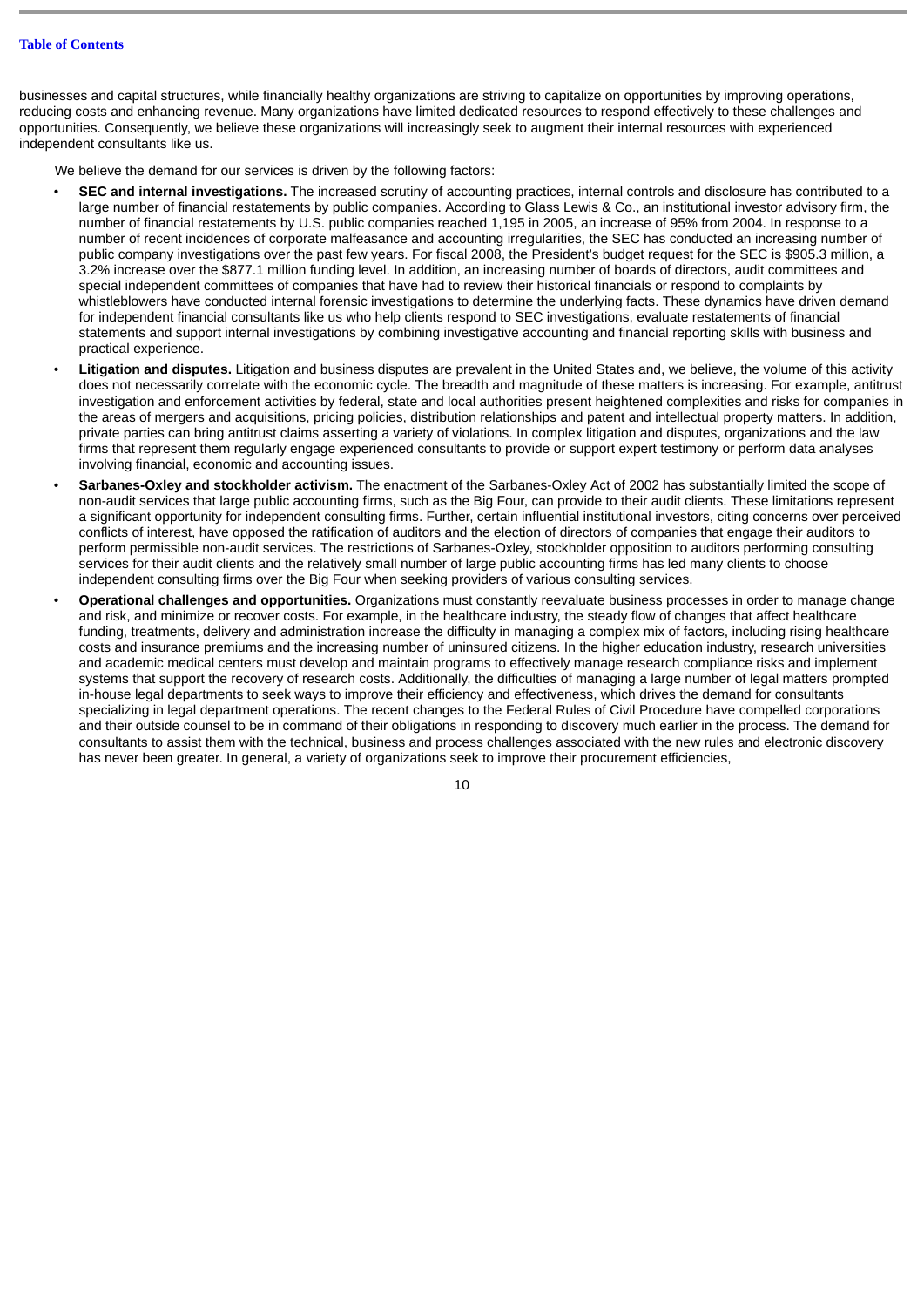improve operational processes and reduce costs. We believe that in seeking to meet these challenges and capitalize on these opportunities, organizations will increasingly augment their internal resources with consultants who can provide a combination of industry expertise and strong technical skills.

- **Improving economic conditions and merger and acquisition activity.** Despite depressed levels in recent years, there was a rebound in mergers and acquisitions, or M&A, activity amidst an improvement in general economic conditions. According to Mergers & Acquisitions, The Dealmaker's Journal, the aggregate dollar value of completed M&A transactions increased approximately 38% from \$997 billion in 2005 to \$1,371 billion in 2006, the highest level since 2000. We believe M&A activity creates demand for financial consulting services, such as purchase price allocations and other similar valuation services and dispute and litigation services, as well as operational consulting services, such as merger integration, margin improvement and strategic sourcing.
- **Financial distress.** Despite the decline in corporate bankruptcy filings, we believe there will continue to be a sufficient number of bankruptcies of the size and complexity that typically require debtors and other constituents to retain the services of financial advisors. Additionally, there is an ongoing need for restructuring and turnaround consulting services to assist financially distressed, underperforming and debt-laden companies and their stakeholders outside of the bankruptcy process.

#### **EMPLOYEES**

Our ability to bring the right expertise together to address client issues requires a willingness to work and think outside the bounds of a single practice or specialty. Our success depends on our ability to attract and retain highly talented professionals by creating a work environment where both individuals and teams thrive and individuals are rewarded not only for their own contributions but also for the success of our organization as a whole. To accomplish those goals and recognize performance, we have adopted a comprehensive rewards program incorporating compensation, training and development opportunities, performance management and special recognition plans that motivates individual performance and promotes teamwork.

As of December 31, 2006, we had 1,035 employees, consisting of 842 revenue-generating professionals and 193 non-revenue-generating professionals. The 842 revenue-generating professionals included 99 managing directors and 743 directors, managers, associates, analysts and assistants. Many of these individuals have a master's degree in business administration, have doctorates in economics, are certified public accountants, or are accredited valuation specialists and forensic accountants. Our revenue-generating managing directors serve clients as advisors and engagement team leaders, originate revenue through new and existing client relationships, and work to strengthen our intellectual capital, develop our people and enhance our reputation. Our directors and managers manage day-to-day client relationships and oversee the delivery and overall quality of our work product. Our associates and analysts gather and organize data, conduct detailed analyses and prepare presentations that synthesize and distill information to support recommendations we deliver to clients. In addition to our full-time professionals, in certain cases we also utilize independent contractors.

Our 193 non-revenue-generating professionals at December 31, 2006 included 10 managing directors and 183 directors, managers, associates, analysts and assistants. Our non-revenue-generating professionals include our senior management team, senior client relationship managers, and finance, human resources, information technology, legal and marketing personnel.

We assimilate and support employees in their career progression through training and development programs. We have structured orientation and training programs for new analysts, "milestone" programs to help recently promoted employees quickly become effective in their new roles, and opportunities for self-directed training, including technical and consulting courses. We assign employees internal performance coaches to identify opportunities for development, formal training or certifications.

Our compensation plan includes competitive base salary, incentives and benefits. Under our incentive plan, directors, managers, associates and analysts set goals each year with a performance coach. These goals are aligned with our business goals as well as individual interests and development needs. Managing directors set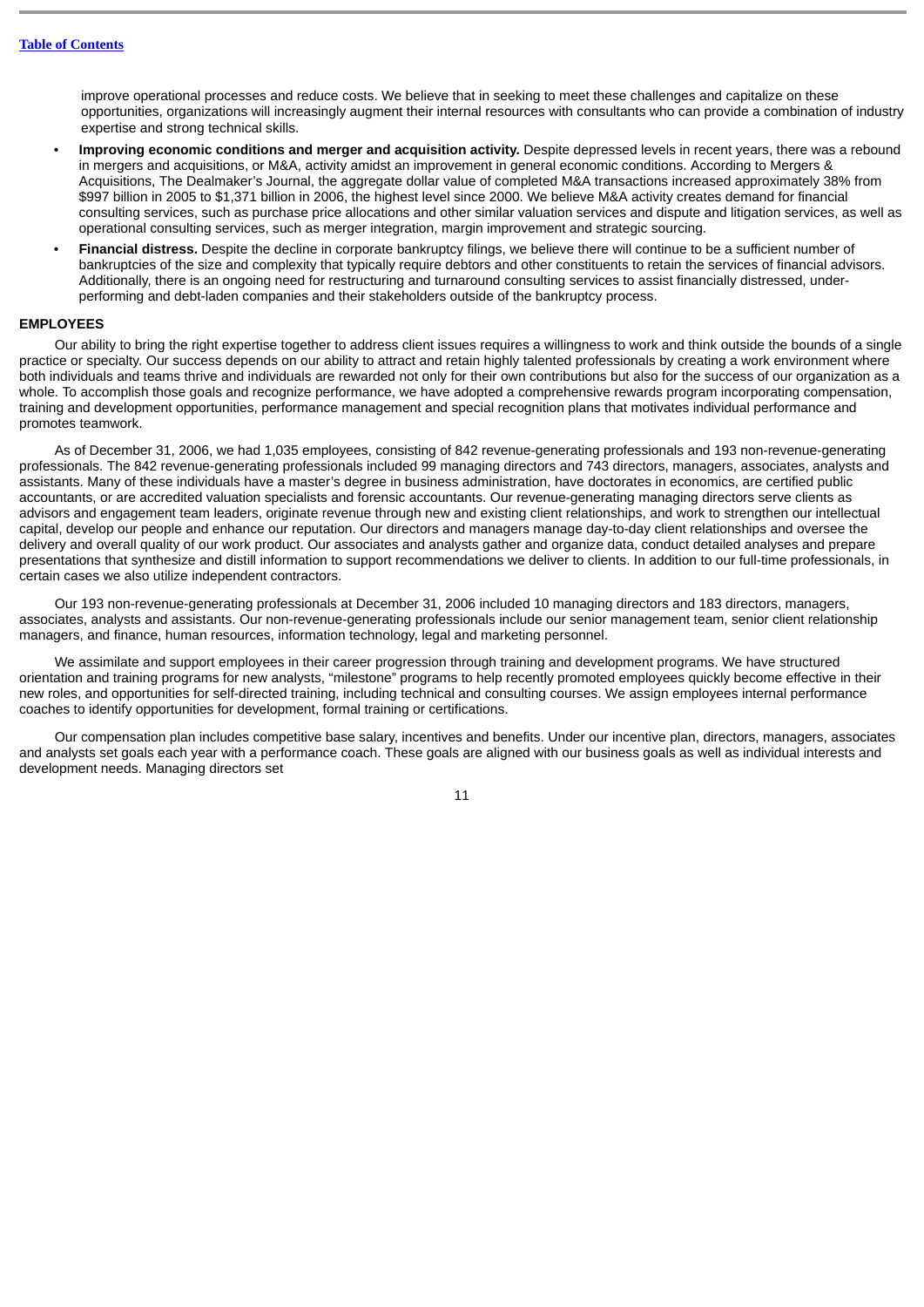goals with their practice leader using a balanced scorecard. The incentive plan balances our value of teamwork with recognition of individual performance, and incentive compensation is tied to both team and individual performance. Incentives for managing directors are based on their individual performance and their contribution to their practice and to our business as a whole. Funding of the incentive pool is based on our achievement of annual financial goals and each practice's achievement of its financial goals. In addition, managing directors and certain highperforming directors may receive long-term equity incentives.

## **BUSINESS DEVELOPMENT AND MARKETING**

#### **Business development**

Our business development activities aim to build relationships and a strong brand reputation with key sources of business and referrals, especially top-tier law firms and the offices of the chief financial officer and general counsel of organizations. We believe that excellent service delivery to clients is critical to building relationships and our brand reputation, and we emphasize the importance of client service to all of our employees.

We generate most of our new business opportunities through relationships that our managing directors have with individuals working in corporations, academic institutions, existing or former clients and top-tier law firms. We also view cross selling as a key component in building our business. Often, the client relationship of a managing director in one practice leads to opportunities in another practice. Although some managing directors spend more time on service delivery than new business development, all of our managing directors understand their important role in ongoing relationship and business development, which is reinforced through our compensation and incentive program. We actively seek to identify new business opportunities, and we frequently receive referrals and repeat business from past and current clients and from the law firms with which we have worked.

We also host conferences that facilitate client development opportunities and promote brand recognition. For example, in the second quarter of 2006, along with the Kellogg School of Management of Northwestern University, we co-hosted the Perspectives in Healthcare Forum: *Leadership Transformation—From Policy to Practice* where The Honorable William Clinton provided the keynote address. We also hosted The Summit GC 2006: *Business Strategy: A Mandate for General Counsel in Today's Environment*. In the third quarter of 2006, along with Columbia Law School's Center on Corporate Governance, we co-hosted Gatekeepers Today: *The Professions After the Reforms*. These programs provided a forum to develop and strengthen new and existing client relationships in the healthcare and legal areas.

In addition, to complement the business development efforts of our managing directors, we have a group of senior client relationship managers who are focused exclusively on developing client relationships and generating new business through their extensive network of contacts. We also have formed relationships with prominent academics, which generate new business opportunities.

#### **Marketing**

We have a centralized marketing department with a marketing professional assigned to each of our practices. These professionals coordinate traditional marketing programs, such as participation in seminars, sponsorship of client events and publication of articles in industry publications to actively promote our name and capabilities. The marketing department also manages the content delivery on Huron's website, develops collateral materials, performs research and provides database management to support sales efforts.

## **COMPETITION**

The consulting services industry is extremely competitive, highly fragmented and subject to rapid change. The industry includes a large number of participants with a variety of skills and industry expertise, including other business operations and financial consulting firms, general management consulting firms, the consulting practices of major accounting firms, technical and economic advisory firms, regional and specialty consulting firms and the internal professional resources of organizations. We compete with a large number of service providers in both of our segments. Our competitors often vary depending on the particular practice area. In addition, we also expect to continue to face competition from new entrants because the barriers to entry into consulting services are relatively low.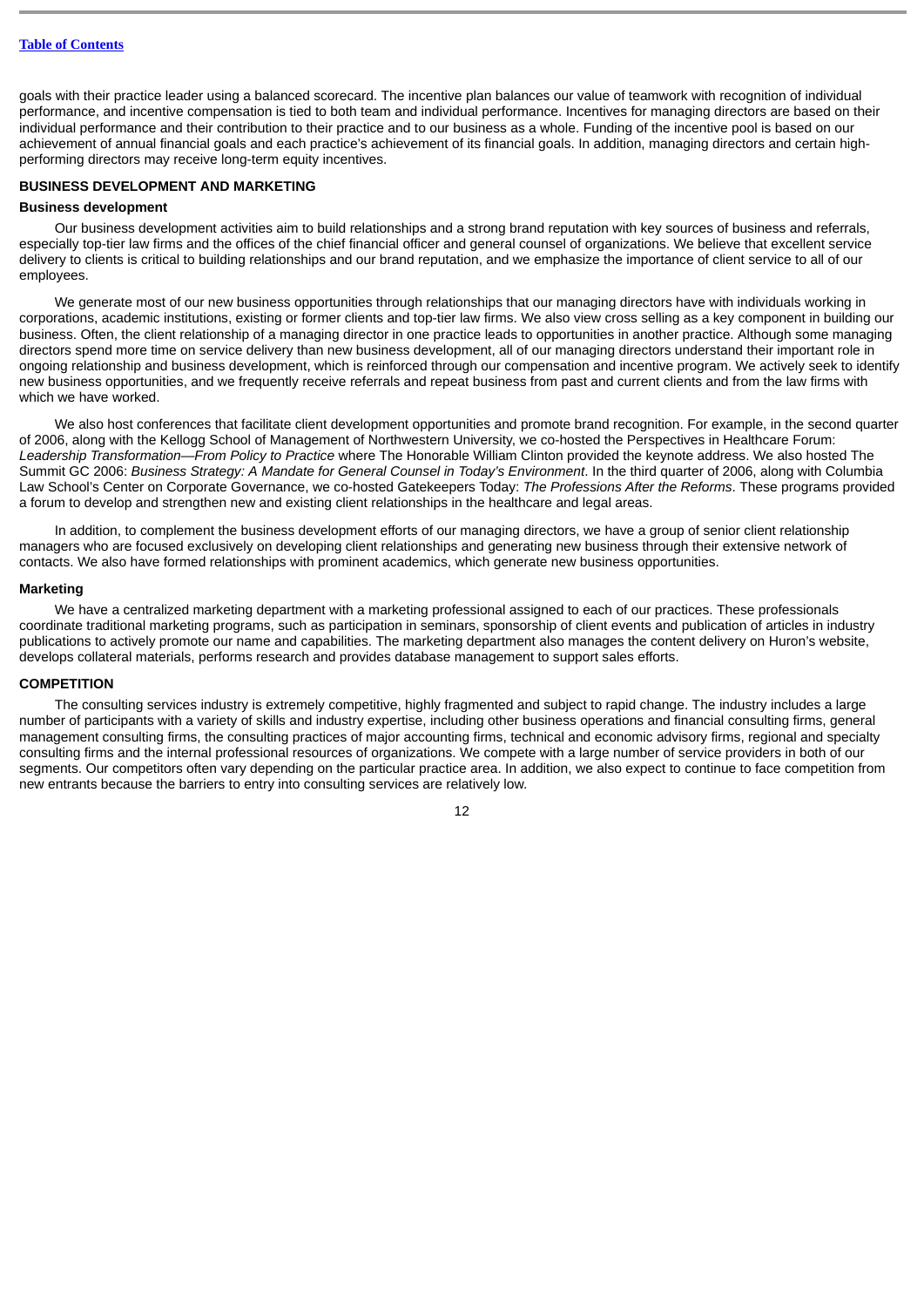We believe the principal competitive factors in our market include firm and consultant reputations, client and law firm relationships and referrals, the ability to attract and retain top professionals, the ability to manage engagements effectively and the ability to be responsive and provide high quality services. There is also competition on price, although to a lesser extent due to the critical nature of many of the issues that the types of services we offer address. Many of our competitors have a greater geographic footprint, including an international presence, and name recognition, as well as have significantly greater personnel, financial, technical and marketing resources than we do. We believe that our independence, experience, reputation, industry focus, and a broad range and balanced portfolio of service offerings enable us to compete favorably and effectively in the consulting marketplace.

## **AVAILABLE INFORMATION**

Our annual report on Form 10-K, quarterly reports on Form 10-Q, current reports on Form 8-K, and amendments to those reports filed or furnished pursuant to Section 13(a) or 15(d) of the Exchange Act are available free of charge on our website, *www.huronconsultinggroup.com*, as soon as reasonably practicable after we electronically file such material with, or furnish it to, the Securities and Exchange Commission.

## <span id="page-14-0"></span>**ITEM 1A. RISK FACTORS.**

#### **An inability to retain our senior management team and other managing directors would be detrimental to the success of our business.**

We rely heavily on our senior management team, including Gary Holdren, our Chief Executive Officer, Daniel Broadhurst, our Vice President, Operations and Business Strategy, Gary Burge, our Chief Financial Officer and Treasurer, and other managing directors, and our ability to retain them is particularly important to our future success. Given the highly specialized nature of our services, the senior management team must have a thorough understanding of our service offerings as well as the skills and experience necessary to manage an organization consisting of a diverse group of professionals. In addition, we rely on our senior management team and other managing directors to generate and market our business. Further, in light of our limited operating history, our senior management's and other managing directors' personal reputations and relationships with our clients are a critical element in obtaining and maintaining client engagements. Although we enter into non-solicitation agreements with our senior management team and other managing directors, we generally do not enter into non-competition agreements. Accordingly, members of our senior management team and our other managing directors are not contractually prohibited from leaving or joining one of our competitors, and some of our clients could choose to use the services of that competitor instead of our services. If one or more members of our senior management team or our other managing directors leave and we cannot replace them with a suitable candidate quickly, we could experience difficulty in securing and successfully completing engagements and managing our business properly, which could harm our business prospects and results of operations.

## **Our inability to hire and retain talented people in an industry where there is great competition for talent could have a serious negative effect on our prospects and results of operations.**

Our business involves the delivery of professional services and is highly labor-intensive. Our success depends largely on our general ability to attract, develop, motivate and retain highly skilled professionals. The loss of a significant number of our revenue-generating professionals or the inability to attract, hire, develop, train and retain additional skilled personnel could have a serious negative effect on us, including our ability to manage, staff and successfully complete our existing engagements and obtain new engagements. Qualified professionals are in great demand, and we face significant competition for both senior and junior professionals with the requisite credentials and experience. Our principal competition for talent comes from other consulting firms, accounting firms and technical and economic advisory firms, as well as from organizations seeking to staff their internal professional positions. Many of these competitors may be able to offer significantly greater compensation and benefits or more attractive lifestyle choices, career paths or geographic locations than we do. Therefore, we may not be successful in attracting and retaining the skilled consultants we require to conduct and expand our operations successfully. Increasing competition for these revenue-generating professionals may also significantly increase our labor costs, which could negatively affect our margins and results of operations.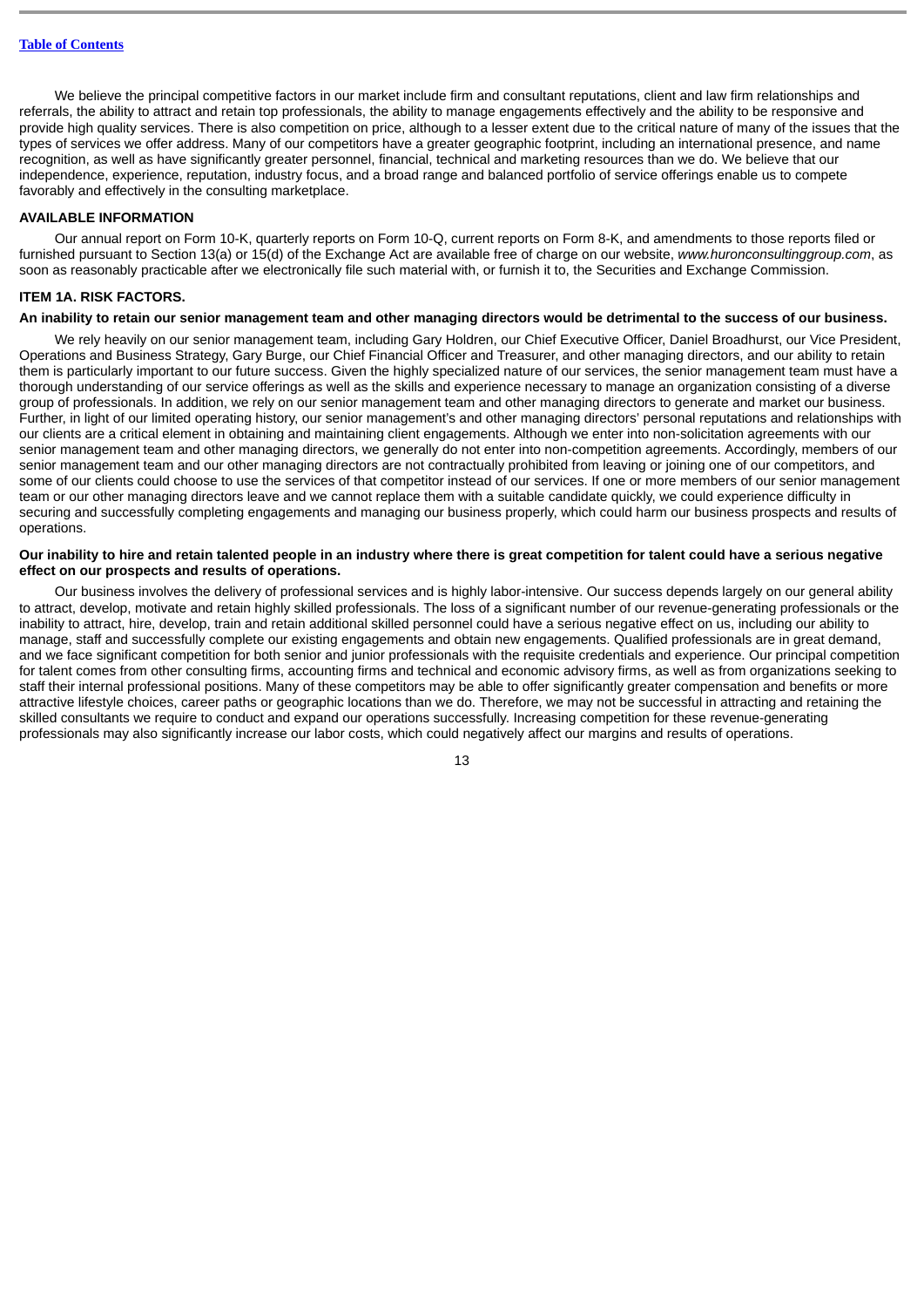## **We have experienced net losses for the first part of our history, and our limited operating history makes evaluating our business difficult.**

We have a limited operating history and although we generated net income of \$10.9 million, \$17.8 million and \$26.7 million for the years ended December 31, 2004, 2005 and 2006, respectively, we may not sustain profitability in the future. Our net losses, among other things, have had, and should net losses occur in the future, will have, an adverse effect on our stockholders' equity and working capital. To sustain profitability, we must:

- attract, integrate, retain and motivate highly qualified professionals;
- achieve and maintain adequate utilization and suitable billing rates for our revenue-generating professionals;
- expand our existing relationships with our clients and identify new clients in need of our services;
- maintain and enhance our brand recognition; and
- adapt to meet changes in our markets and competitive developments.

We may not be successful in accomplishing these objectives. Further, our limited operating history makes it difficult to evaluate our business and prospects. Our prospects must be considered in light of the risks, uncertainties, expenses and difficulties frequently encountered by companies in their early stages of development, particularly companies in highly competitive industries. The historical information in this report may not be indicative of our future financial condition and future performance. For example, we expect that our future annual growth rate in revenues will moderate and likely be less than the growth rates experienced in the early part of our history.

## **If we are unable to manage the growth of our business successfully, we may not be able to sustain profitability.**

We have grown significantly since we commenced operations, nearly quadrupling the number of our revenue-generating professionals from 213 as of May 31, 2002 to 842 as of December 31, 2006. As we continue to increase the number of our employees, we may not be able to successfully manage a significantly larger workforce. Additionally, our considerable growth has placed demands on our management and our internal systems, procedures and controls and will continue to do so in the future. To successfully manage growth, we must add administrative staff and periodically update and strengthen our operating, financial, accounting and other systems, procedures and controls, which will increase our costs and may adversely affect our gross profits and our ability to sustain profitability if we do not generate increased revenues to offset the costs. This need to augment our support infrastructure due to growth is compounded by our decision to become a public reporting company and the increased expense that has arisen in complying with existing and new regulatory requirements. As a public company, our information and control systems must enable us to prepare accurate and timely financial information and other required disclosure. If we discover deficiencies in our existing information and control systems that impede our ability to satisfy our reporting requirements, we must successfully implement improvements to those systems in an efficient and timely manner.

## **Our financial results could suffer if we are unable to achieve or maintain adequate utilization and suitable billing rates for our revenuegenerating professionals.**

Our profitability depends to a large extent on the utilization and billing rates of our professionals. Utilization of our professionals is affected by a number of factors, including:

- the number and size of client engagements;
- the timing of the commencement, completion and termination of engagements, which in many cases is unpredictable;
- our ability to transition our consultants efficiently from completed engagements to new engagements;
- the hiring of additional consultants because there is generally a transition period for new consultants that results in a temporary drop in our utilization rate;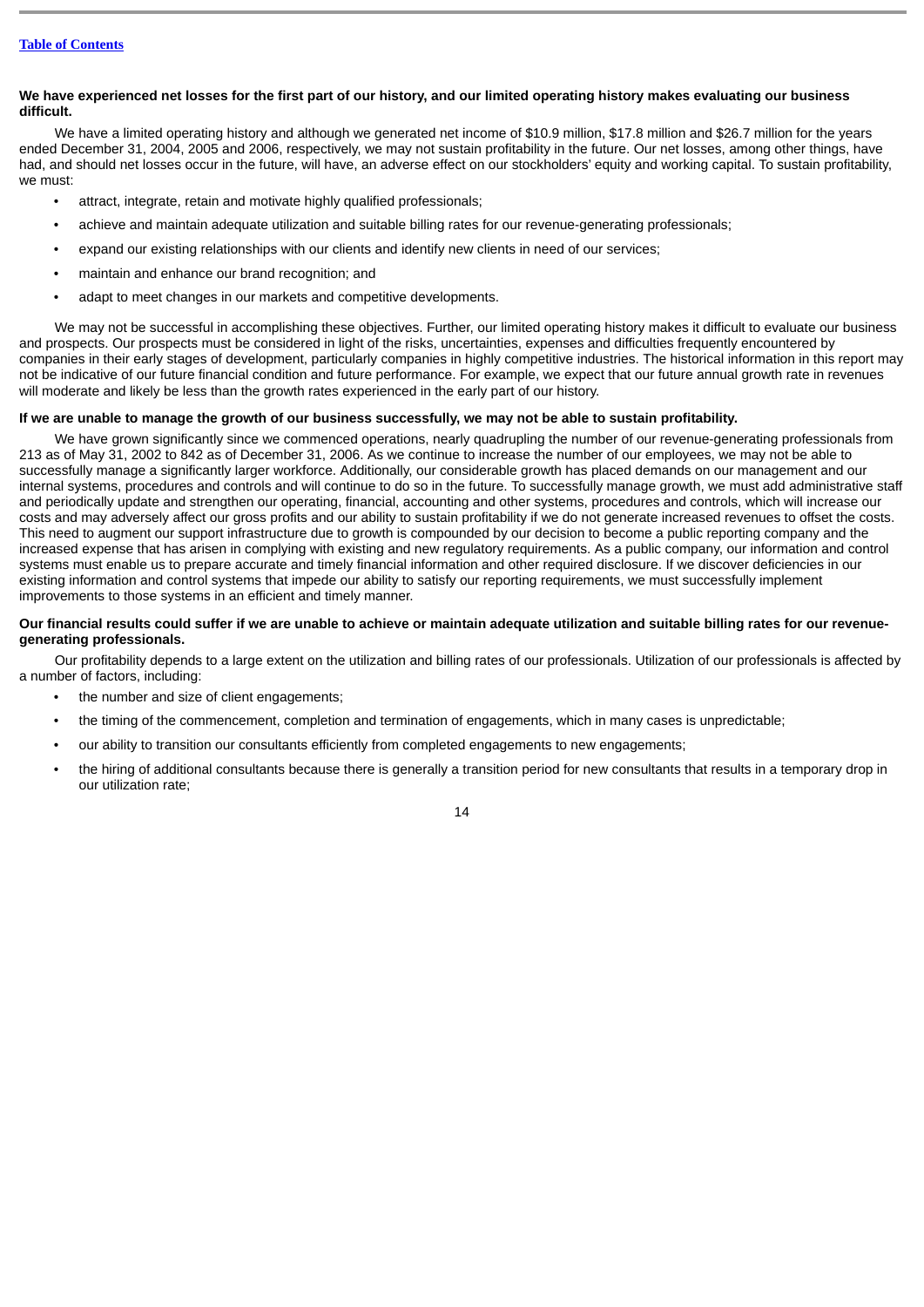- unanticipated changes in the scope of client engagements:
- our ability to forecast demand for our services and thereby maintain an appropriate level of consultants; and
- conditions affecting the industries in which we practice as well as general economic conditions.

The billing rates of our consultants that we are able to charge are also affected by a number of factors, including:

- our clients' perception of our ability to add value through our services;
- the market demand for the services we provide;
- introduction of new services by us or our competitors;
- our competition and the pricing policies of our competitors; and
- general economic conditions.

If we are unable to achieve and maintain adequate overall utilization as well as maintain or increase the billing rates for our consultants, our financial results could materially suffer.

### **A significant portion of our revenues is derived from a limited number of clients, and our engagement agreements, including those related to our largest clients, can be terminated by our clients with little or no notice and without penalty, which may cause our operating results to be unpredictable.**

As a consulting firm, we have derived, and expect to continue to derive, a significant portion of our revenues from a limited number of clients. Our ten largest clients accounted for 31.2%, 38.3% and 27.8% of our revenues for the years ended December 31, 2006, 2005 and 2004, respectively. Revenues from one client accounted for 10.2% of our revenues in 2006 while revenues from another client accounted for 11.1% of our revenues in 2005. No single client accounted for more than 10.0% of our revenues in 2004. Our clients typically retain us on an engagementby-engagement basis, rather than under fixed-term contracts; the volume of work performed for any particular client is likely to vary from year to year and a major client in one fiscal period may not require or decide to use our services in any subsequent fiscal period. Moreover, a large portion of our new engagements comes from existing clients. Accordingly, the failure to obtain new large engagements or multiple engagements from existing or new clients could have a material adverse effect on the amount of revenues we generate.

In addition, almost all of our engagement agreements can be terminated by our clients with little or no notice and without penalty. For example, in engagements related to litigation, if the litigation were to be settled, our engagement for those services would no longer be necessary and therefore would be terminated. In client engagements that involve multiple engagements or stages, there is a risk that a client may choose not to retain us for additional stages of an engagement or that a client will cancel or delay additional planned engagements. For clients in bankruptcy, a bankruptcy court could elect not to retain our interim management consultants, terminate our retention, require us to reduce our fees for the duration of an engagement or approve claims against fees earned by us prior to or after the bankruptcy filing. For example, shortly after we acquired Speltz & Weis LLC, its largest client, which accounted for approximately 82.8% of its 2004 revenues and which accounted for approximately \$14.5 million, or 7.0%, of our revenues in the year ended December 31, 2005, filed for bankruptcy. While the Bankruptcy Court approved our retention, it did so subject to certain fee reductions that we negotiated with the client and certain other interested parties. Depending on the outcome of the bankruptcy proceeding, we may not receive the full amount of these negotiated amounts. Moreover, several parties to the bankruptcy case have reserved their right to challenge fees earned by us and Speltz & Weis LLC prior to the bankruptcy filing on July 5, 2005. Although no such claim has been brought to date, if a claim is brought in the future, the claim could have a material adverse impact on our financial position, results of operations, earnings per share or cash flows in the period in which such claim were resolved. Terminations of engagements, cancellations of portions of the project plan, delays in the work schedule or reductions in fees could result from factors unrelated to our services. When engagements are terminated or reduced, we lose the associated future revenues, and we may not be able to recover associated costs or redeploy the affected employees in a timely manner to minimize the negative impact. In addition, our clients' ability to terminate engagements with little or no notice and without penalty makes it difficult to predict our operating results in any particular fiscal period.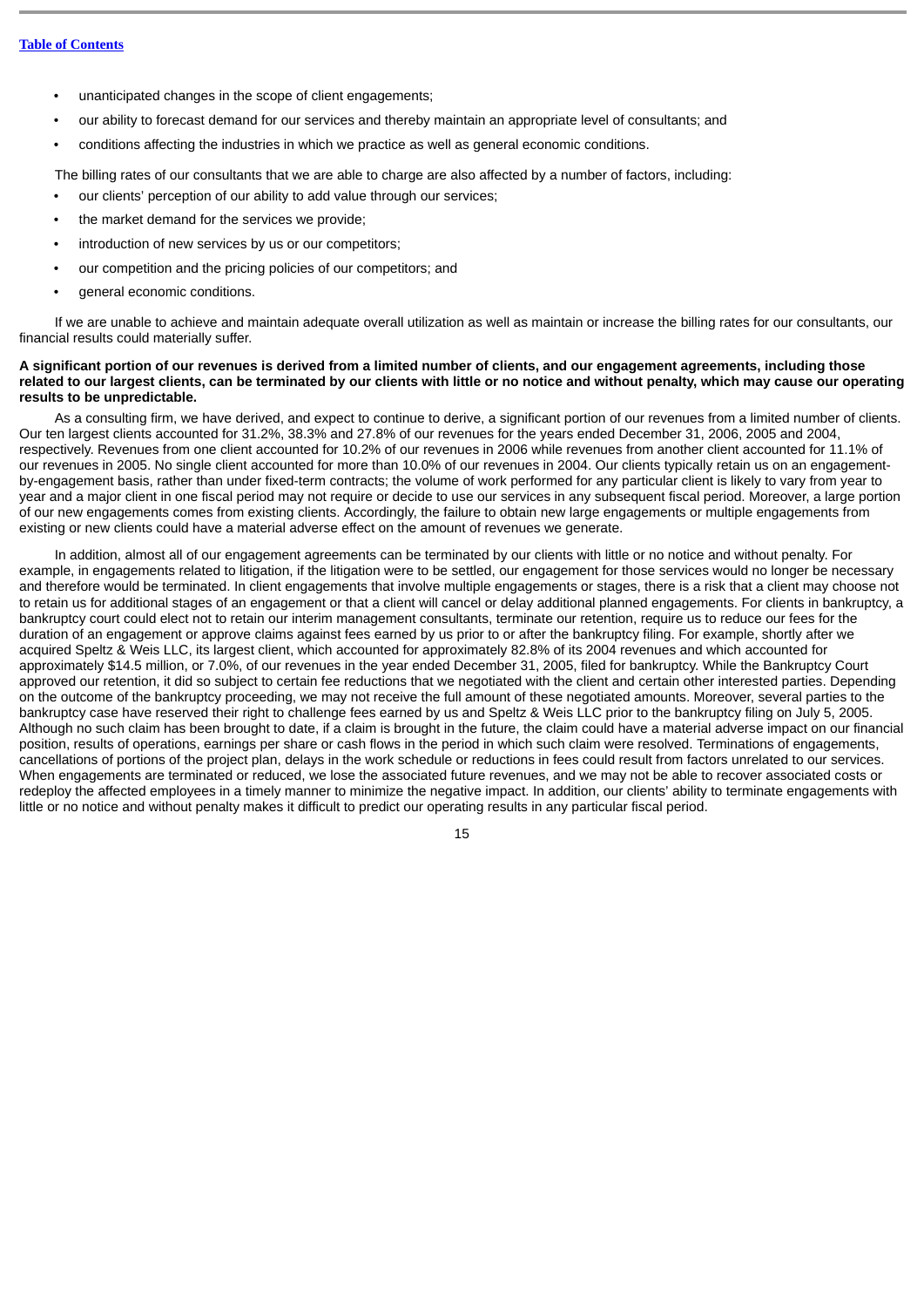## **Our ability to maintain and attract new business depends upon our reputation, the professional reputation of our revenue-generating employees and the quality of our services.**

As a professional services firm, our ability to secure new engagements depends heavily upon our reputation and the individual reputations of our professionals. Any factor that diminishes our reputation or that of our employees, including not meeting client expectations or misconduct by our employees, could make it substantially more difficult for us to attract new engagements and clients. Similarly, because we obtain many of our new engagements from former or current clients or from referrals by those clients or by law firms that we have worked with in the past, any client that questions the quality of our work or that of our consultants could impair our ability to secure additional new engagements and clients.

## **The consulting services industry is highly competitive, and we may not be able to compete effectively.**

The consulting services industry in which we operate includes a large number of participants and is intensely competitive. We face competition from other business operations and financial consulting firms, general management consulting firms, the consulting practices of major accounting firms, technical and economic advisory firms, regional and specialty consulting firms and the internal professional resources of organizations. In addition, because there are relatively low barriers to entry, we expect to continue to face additional competition from new entrants into the business operations and financial consulting industries. We have offices in the United States and do not have any international offices. Many of our competitors have a greater national presence and are also international in scope, as well as have significantly greater personnel, financial, technical and marketing resources. In addition, these competitors may generate greater revenues and have greater name recognition than we do. Our ability to compete also depends in part on the ability of our competitors to hire, retain and motivate skilled professionals, the price at which others offer comparable services and our competitors' responsiveness to their clients. If we are unable to compete successfully with our existing competitors or with any new competitors, our financial results will be adversely affected.

## **Additional hiring and acquisitions could disrupt our operations, increase our costs or otherwise harm our business.**

Our business strategy is dependent in part upon our ability to grow by hiring individuals or groups of individuals and potentially by acquiring additional complementary businesses. However, we may be unable to identify, hire, acquire or successfully integrate new employees and complementary businesses without substantial expense, delay or other operational or financial problems. Competition for future hiring and acquisition opportunities in our markets could increase the compensation we offer to potential employees or the price we pay for businesses we wish to acquire. In addition, we may be unable to achieve the financial, operational and other benefits we anticipate from any hiring or acquisition, including with respect to Speltz & Weis, Galt, DRCS, Aaxis, Wellspring, and Glass. Hiring additional employees or acquiring complementary businesses could also involve a number of additional risks, including:

- the diversion of management's time, attention and resources from managing and marketing our company;
- the failure to retain key acquired personnel;
- the adverse short-term effects on reported operating results from the amortization or write-off of acquired goodwill and other intangible assets, such as described in "Management's Discussion and Analysis—Client Bankruptcy Case";
- potential impairment of existing relationships with our clients, such as client satisfaction or performance problems, whether as a result of integration or management difficulties or otherwise;
- the creation of conflicts of interest that require us to decline or resign from engagements that we otherwise could have accepted;
- the potential need to raise significant amounts of capital to finance a transaction or the potential issuance of equity securities that could be dilutive to our existing stockholders;
- increased costs to improve, coordinate or integrate managerial, operational, financial and administrative systems; and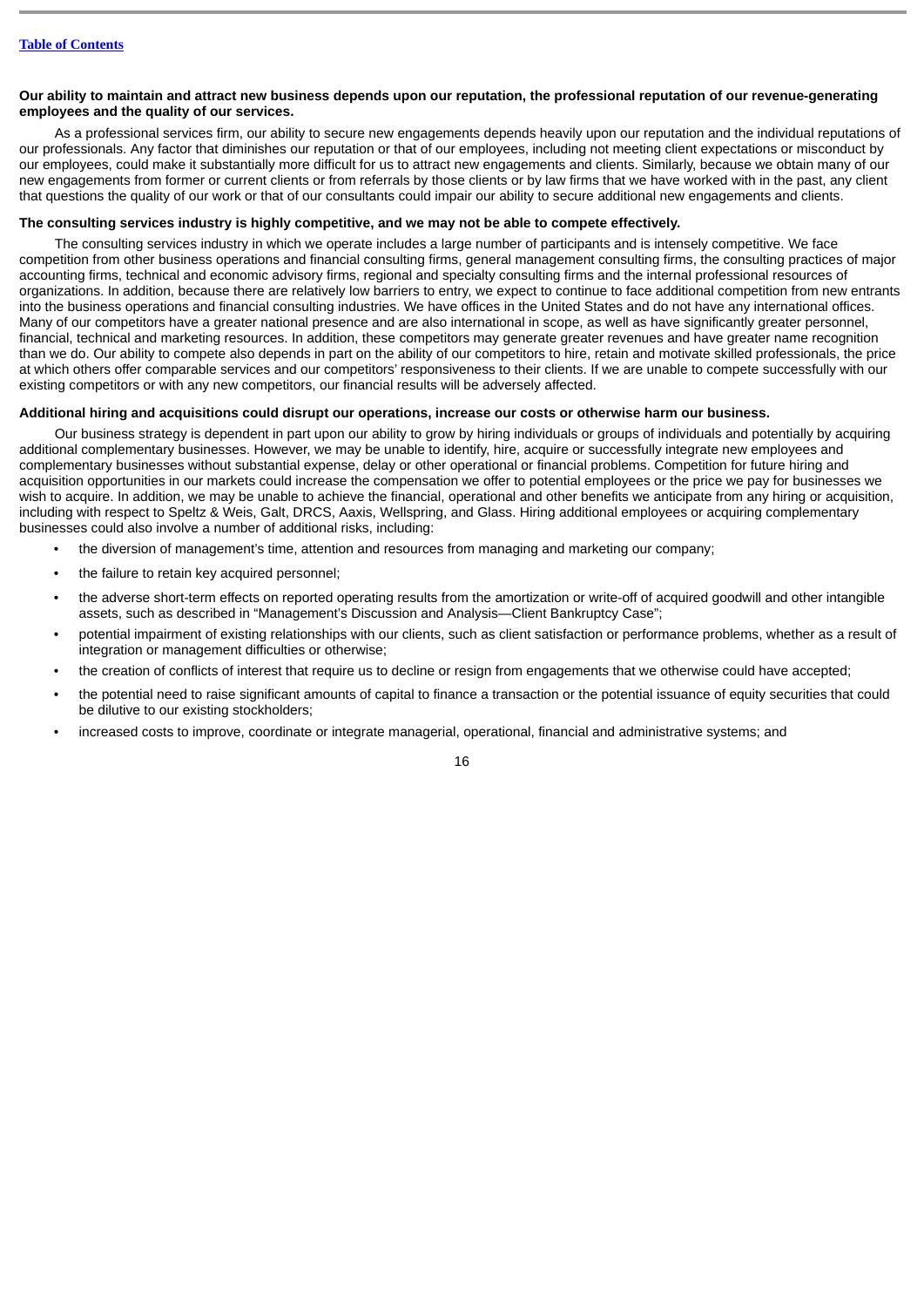- difficulties in integrating diverse backgrounds and experiences of consultants, including if we experience a transition period for newly hired consultants that results in a temporary drop in our utilization rates or margins.
- If we fail to successfully address these risks, our ability to compete may be impaired.

### **If the number of large bankruptcies declines or other factors cause a decrease in demand for our corporate advisory services, our revenues and profitability could suffer.**

As previously discussed, in January 2007, we acquired Glass, a turnaround and restructuring consulting firm that we combined with our existing corporate advisory services practice. This practice provides various turnaround, restructuring and bankruptcy services to companies in financial distress or their creditors, or other stakeholders. If the number of large bankruptcies declines, the revenues from this practice could decline, which could harm our ability to sustain profitability and could also limit the effectiveness of our acquisition of Glass.

### **The profitability of our fixed-fee engagements with clients may not meet our expectations if we underestimate the cost of these engagements.**

Fixed-fee engagements generated approximately 13.4%, 11.5% and 11.8% of our revenues for the years ended December 31, 2006, 2005 and 2004, respectively. When making proposals for fixed-fee engagements, we estimate the costs and timing for completing the engagements. These estimates reflect our best judgment regarding the efficiencies of our methodologies and consultants as we plan to deploy them on engagements. Any increased or unexpected costs or unanticipated delays in connection with the performance of fixed-fee engagements, including delays caused by factors outside our control, could make these contracts less profitable or unprofitable, which would have an adverse effect on our profit margin.

## **Revenues from our performance-based engagements are difficult to predict, and the timing and extent of recovery of our costs is uncertain.**

From time to time, primarily in our corporate advisory services and strategic sourcing practices, we enter into engagement agreements under which our fees include a significant performance-based component. Performance-based fees are contingent on the achievement of specific measures, such as our clients meeting cost-saving or other contractually defined goals. The achievement of these contractually-defined goals is often impacted by factors outside of our control, such as the actions of our client or third parties. Because performance-based fees are contingent, revenues on such engagements, which are recognized when all revenue recognition criteria are met, are not certain and the timing of receipt is difficult to predict and may not occur evenly throughout the year. While performance-based fees comprised 2.8%, 3.7% and 5.1% of our revenues for the years ended December 31, 2006, 2005 and 2004, respectively, we intend to continue to enter into performance-based fee arrangements and these engagements may impact our revenues to a greater extent in the future. Should performance-based fee arrangements represent a greater percentage of our business in the future, we may experience increased volatility in our working capital requirements and greater variations in our quarter-to-quarter results, which could affect the price of our common stock. In addition, an increase in the proportion of performance-based fee arrangements may temporarily offset the positive effect on our operating results from increases in our utilization rate or average billing rate per hour. For example, net deferrals of \$1.4 million of performance-based fees for services rendered had the effect of reducing our average billing rate per hour for the third quarter of 2005 by \$6, while net recognition of \$1.1 million of performance-based fees had the effect of increasing our average billing rate per hour for the fourth quarter of 2005 by \$5.

#### **Conflicts of interest could preclude us from accepting engagements thereby causing decreased utilization and revenues.**

We provide services in connection with bankruptcy proceedings and litigation proceedings that usually involve sensitive client information and frequently are adversarial. In connection with bankruptcy proceedings, we are required by law to be "disinterested" and may not be able to provide multiple services to a particular client. In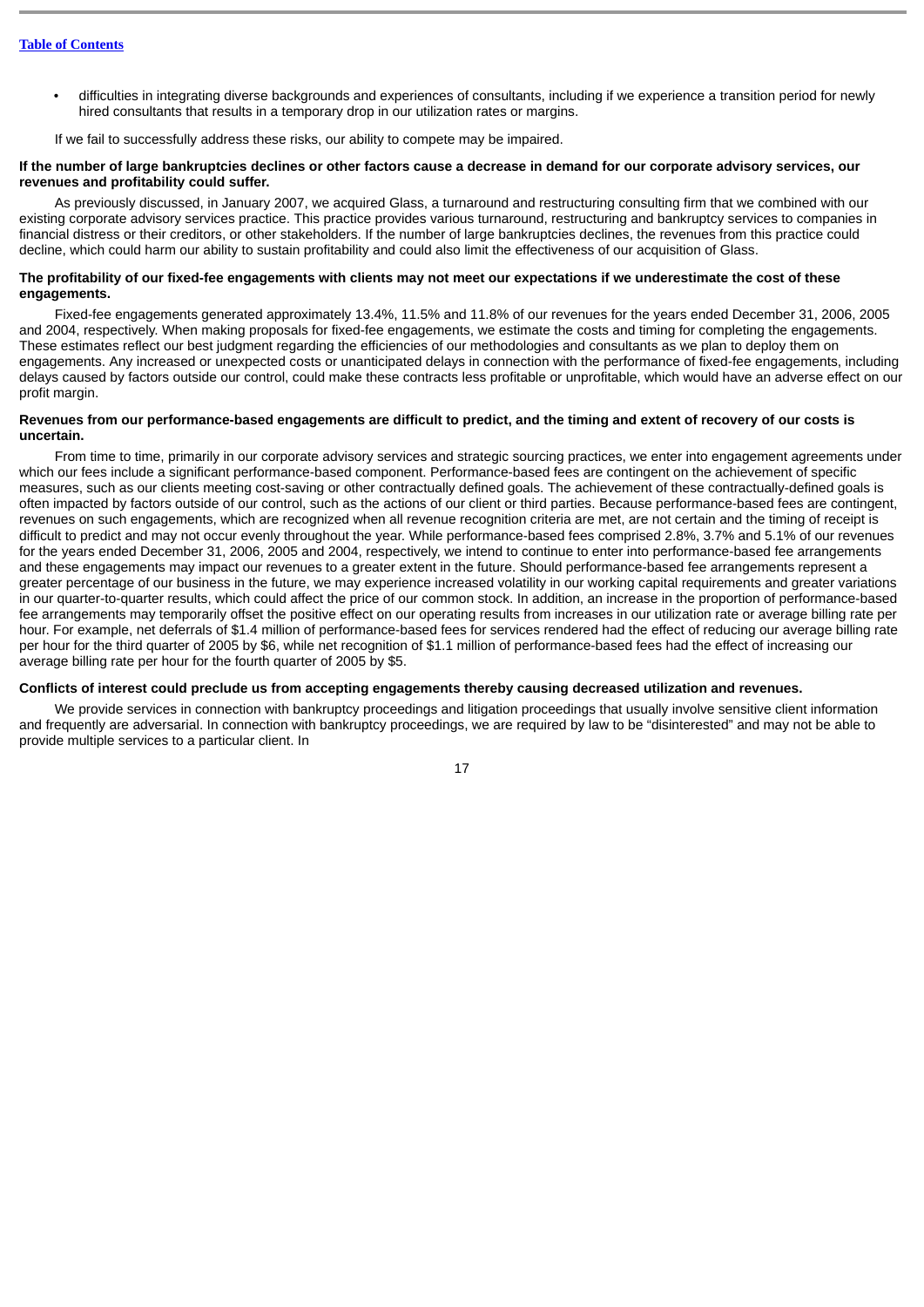litigation we would generally be prohibited from performing services in the same litigation for the party adverse to our client. In addition, our engagement agreement with a client or other business reasons may preclude us from accepting engagements with our clients' competitors or adversaries. As we increase the size of our operations, the number of conflict situations can be expected to increase. Moreover, in many industries in which we provide services, there has been a continuing trend toward business consolidations and strategic alliances. These consolidations and alliances reduce the number of companies that may seek our services and increase the chances that we will be unable to accept new engagements as a result of conflicts of interest. If we are unable to accept new engagements for any reason, our consultants may become underutilized, which would adversely affect our revenues and results of operations in future periods.

## **Expanding our service offerings or number of offices may not be profitable.**

We may choose to develop new service offerings or open new offices because of market opportunities or client demands. Developing new service offerings involves inherent risks, including:

- our inability to estimate demand for the new service offerings;
- competition from more established market participants;
- a lack of market understanding; and
- unanticipated expenses to recruit and hire qualified consultants and to market our new service offerings.

In addition, expanding into new geographic areas and/or expanding current service offerings is challenging and may require integrating new employees into our culture as well as assessing the demand in the applicable market. For example, in August 2003, we established a small office in Palo Alto, California to service the Silicon Valley marketplace and, in September 2003, we established a small office in Miami, Florida to deepen our corporate finance capabilities. These offices did not meet our expectations and, therefore, we subsequently closed those offices and incurred a restructuring charge of \$2.1 million in 2004. Also in 2004, we decided to eliminate a service offering of a practice area in our operational consulting segment that was not meeting our expectations and incurred a restructuring charge of \$1.3 million. If we cannot manage the risks associated with new service offerings or new locations effectively, we are unlikely to be successful in these efforts, which could harm our ability to sustain profitability and our business prospects.

#### **Our engagements could result in professional liability, which could be very costly and hurt our reputation.**

Our engagements typically involve complex analyses and the exercise of professional judgment. As a result, we are subject to the risk of professional liability. If a client questions the quality of our work, the client could threaten or bring a lawsuit to recover damages or contest its obligation to pay our fees. Litigation alleging that we performed negligently or breached any other obligations to a client could expose us to significant legal liabilities and, regardless of outcome, is often very costly, could distract our management and could damage our reputation. We are not always able to include provisions in our engagement agreements that are designed to limit our exposure to legal claims relating to our services. Even if these limiting provisions are included in an engagement agreement, they may not protect us or may not be enforceable under some circumstances. In addition, we carry professional liability insurance to cover many of these types of claims, but the policy limits and the breadth of coverage may be inadequate to cover any particular claim or all claims plus the cost of legal defense. For example, we provide services on engagements in which the impact on a client may substantially exceed the limits of our errors and omissions insurance coverage. If we are found to have professional liability with respect to work performed on such an engagement, we may not have sufficient insurance to cover the entire liability.

## **Our intellectual property rights in our "Huron Consulting Group" name are important, and any inability to use that name could negatively impact our ability to build brand identity.**

We believe that establishing, maintaining and enhancing the "Huron Consulting Group" name is important to our business. We are, however, aware of a number of other companies that use names containing "Huron." There could be potential trade name or service mark infringement claims brought against us by the users of these similar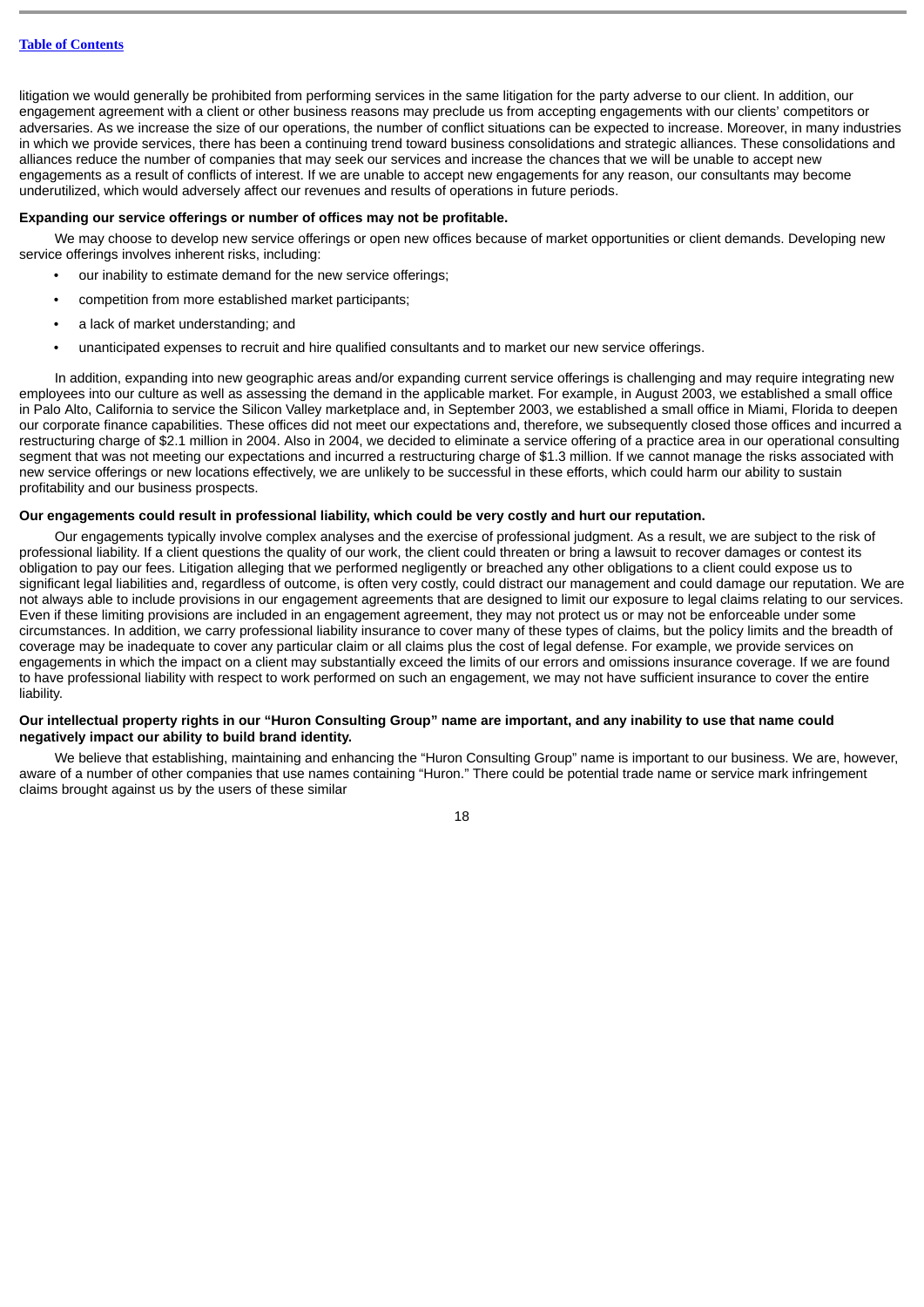names and marks and those users may have trade name or service mark rights that are senior to ours. If another company were to successfully challenge our right to use our name, or if we were unable to prevent a competitor from using a name that is similar to our name, our ability to build brand identity could be negatively impacted.

## **We or some of our professionals could be named in lawsuits because we were founded by former Arthur Andersen LLP partners and professionals and contracted with Arthur Andersen for releases from non-competition agreements.**

We were founded by a core group of professionals that consisted primarily of former Arthur Andersen LLP partners and professionals, and we entered into a contract with Arthur Andersen to release these partners and professionals from non-competition agreements with Arthur Andersen. These circumstances might lead creditors of Arthur Andersen and other parties to bring claims against us or some of our managing directors or other consultants seeking recoveries for liabilities of Arthur Andersen and we may not be able to successfully avoid liability for such claims. In addition, litigation of this nature or otherwise could divert the time and attention of our managing directors and employees, and we could incur substantial defense costs.

## **As a holding company, we are totally dependent on distributions from our operating subsidiaries to pay dividends or other obligations and there may also be other restrictions on our ability to pay dividends in the future.**

We are a holding company with no business operations. Our only significant asset is the outstanding equity interests of our wholly-owned operating subsidiaries. As a result, we must rely on payments from our subsidiaries to meet our obligations. We currently expect that the earnings and cash flow of our subsidiaries will primarily be retained and used by them in their operations, including servicing any debt obligations they may have now or in the future. Accordingly, although we do not anticipate paying any dividends in the foreseeable future, our subsidiaries may not be able to generate sufficient cash flow to distribute funds to us in order to allow us to pay future dividends on, or make any distribution with respect to, our common stock. Our future credit facilities, other future debt obligations and statutory provisions may also limit our ability to pay dividends or make any distribution in respect of our common stock.

## <span id="page-20-0"></span>**ITEM 1B. UNRESOLVED STAFF COMMENTS.**

None.

## <span id="page-20-1"></span>**ITEM 2. PROPERTIES.**

Our principal executive offices are located in Chicago, Illinois, consisting of approximately 88,000 square feet of office space, under a lease that expires in September 2014. We have two five-year renewal options under the lease that will allow us to continue to occupy this office space until September 2024. This facility accommodates our executive team and corporate departments, as well as professionals in each of our practices. We also have a core office located in New York City, New York, consisting of approximately 57,000 square feet of office space, under a lease that expires in July 2016, with a one five-year renewal option. Additionally, we occupy leased facilities for our other offices located in Boston, Charlotte, Houston, Los Angeles, San Francisco and Washington, D.C. We also occupy leased facilities for our three document review centers located in Miramar, Florida, Raleigh, North Carolina and Rock Hill, South Carolina. We do not own any real property. We believe that our leased facilities are adequate to meet our current needs and that additional facilities are available for lease to meet future needs.

#### <span id="page-20-2"></span>**ITEM 3. LEGAL PROCEEDINGS.**

From time to time, we are involved in legal proceedings and litigation arising in the ordinary course of business. As of the date of this annual report on Form 10-K, we are not a party to or threatened with any litigation or other legal proceeding that, in our opinion, could have a material adverse effect on our business, operating results or financial condition.

#### <span id="page-20-3"></span>**ITEM 4. SUBMISSION OF MATTERS TO A VOTE OF SECURITY HOLDERS.**

No matters were submitted to a vote of security holders during the fourth quarter of 2006.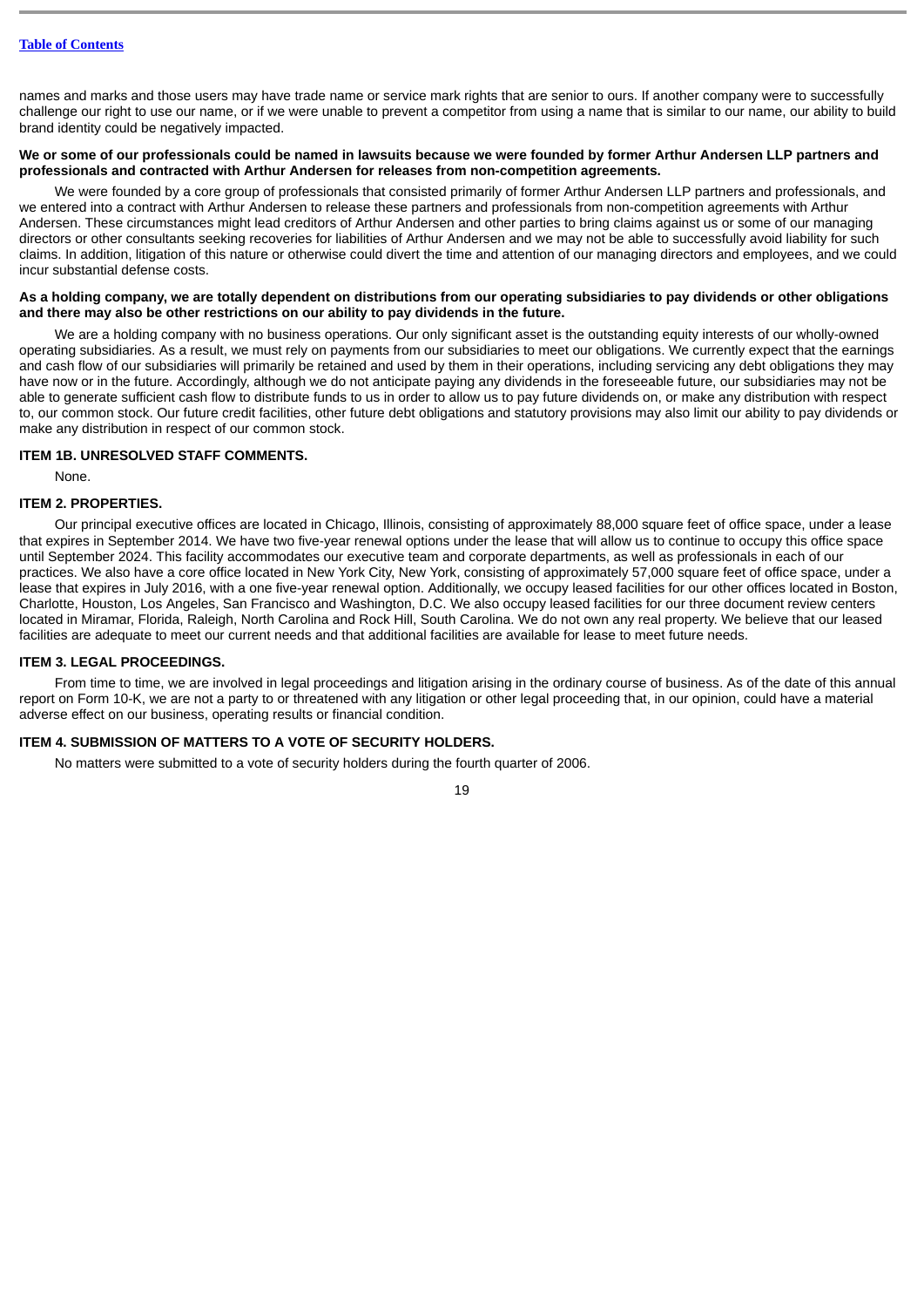## **PART II**

### <span id="page-21-0"></span>**ITEM 5. MARKET FOR REGISTRANT'S COMMON EQUITY, RELATED STOCKHOLDER MATTERS AND ISSUER PURCHASES OF EQUITY SECURITIES.**

#### **Market Information**

Trading in Huron's common stock commenced on October 13, 2004, under the symbol "HURN." HURN is traded on The NASDAQ Global Select Market. The following table sets forth, on a per share basis and for the period indicated, the high and low closing sales prices for Huron's common stock as reported by The NASDAQ Stock Market.

|                       | High    | Low     |
|-----------------------|---------|---------|
|                       |         |         |
| 2005:                 |         |         |
| <b>First Quarter</b>  | \$25.56 | \$19.76 |
| <b>Second Quarter</b> | \$25.25 | \$19.46 |
| <b>Third Quarter</b>  | \$28.30 | \$23.10 |
| <b>Fourth Quarter</b> | \$28.40 | \$23.45 |
| 2006:                 |         |         |
| <b>First Ouarter</b>  | \$31.31 | \$23.90 |
| Second Quarter        | \$36.05 | \$29.60 |
| Third Quarter         | \$39.89 | \$32.09 |
| Fourth Quarter        | \$45.98 | \$36.92 |

#### **Holders**

As of February 9, 2007, there were 75 holders of record of Huron's common stock.

#### **Dividends**

Other than a special dividend in 2004, we have not declared or paid any dividends on our common stock since our inception and do not intend to pay any dividends on our common stock in the foreseeable future. We currently expect that we will retain our future earnings, if any, for use in the operation and expansion of our business. Future cash dividends, if any, will be at the discretion of our board of directors and will depend upon, among other things, our future operations and earnings, capital requirements and surplus, general financial condition, contractual restrictions and other factors the board of directors may deem relevant. In addition, the bank credit agreement that we entered into on June 7, 2006 restricts dividends to an amount up to \$10 million per fiscal year plus 50% of consolidated net income (adjusted for non-cash share-based compensation expense) for such fiscal year, plus 50% of net cash proceeds during such fiscal year with respect to any issuance of capital securities.

#### **Securities Authorized for Issuance Under Equity Compensation Plans**

The information required by this item appears under "Item 12. Security Ownership of Certain Beneficial Owners and Management and Related Stockholders Matters" included elsewhere in this annual report on Form 10-K.

#### **Purchases of Equity Securities by the Issuer and Affiliated Purchasers**

Our 2004 Omnibus Stock Plan permits the netting of common stock upon vesting of restricted stock awards to satisfy individual tax withholding requirements. During the quarter ended December 31, 2006, we redeemed 52,300 shares of common stock with a weighted-average fair market value of \$39.45 as a result of such tax withholdings as presented in the table below.

| Period                               | <b>Total Number of</b><br><b>Shares Redeemed</b><br>to Satisfy Employee<br><b>Tax Withholding</b><br>Requirements | Weighted-<br>Average Fair<br><b>Market Value</b><br><b>Per Share</b><br>Redeemed | <b>Total Number of</b><br><b>Shares Purchased as</b><br><b>Part of Publicly</b><br><b>Announced Plans or</b><br>Programs | <b>Maximum Number</b><br>of Shares that May<br><b>Yet Be Purchased</b><br>Under the Plans or<br><b>Programs</b> |
|--------------------------------------|-------------------------------------------------------------------------------------------------------------------|----------------------------------------------------------------------------------|--------------------------------------------------------------------------------------------------------------------------|-----------------------------------------------------------------------------------------------------------------|
| October 1, 2006 – October 31, 2006   | 50.115                                                                                                            | 39.41<br>\$                                                                      | N/A                                                                                                                      | N/A                                                                                                             |
| November 1, 2006 - November 30, 2006 | 1.708                                                                                                             | \$<br>40.11                                                                      | N/A                                                                                                                      | N/A                                                                                                             |
| December 1, 2006 - December 31, 2006 | 477                                                                                                               | \$<br>41.14                                                                      | N/A                                                                                                                      | N/A                                                                                                             |
|                                      |                                                                                                                   |                                                                                  |                                                                                                                          |                                                                                                                 |
| <b>Total</b>                         | 52,300                                                                                                            | 39.45                                                                            | N/A                                                                                                                      | N/A                                                                                                             |
|                                      |                                                                                                                   |                                                                                  |                                                                                                                          |                                                                                                                 |

N/A – Not applicable.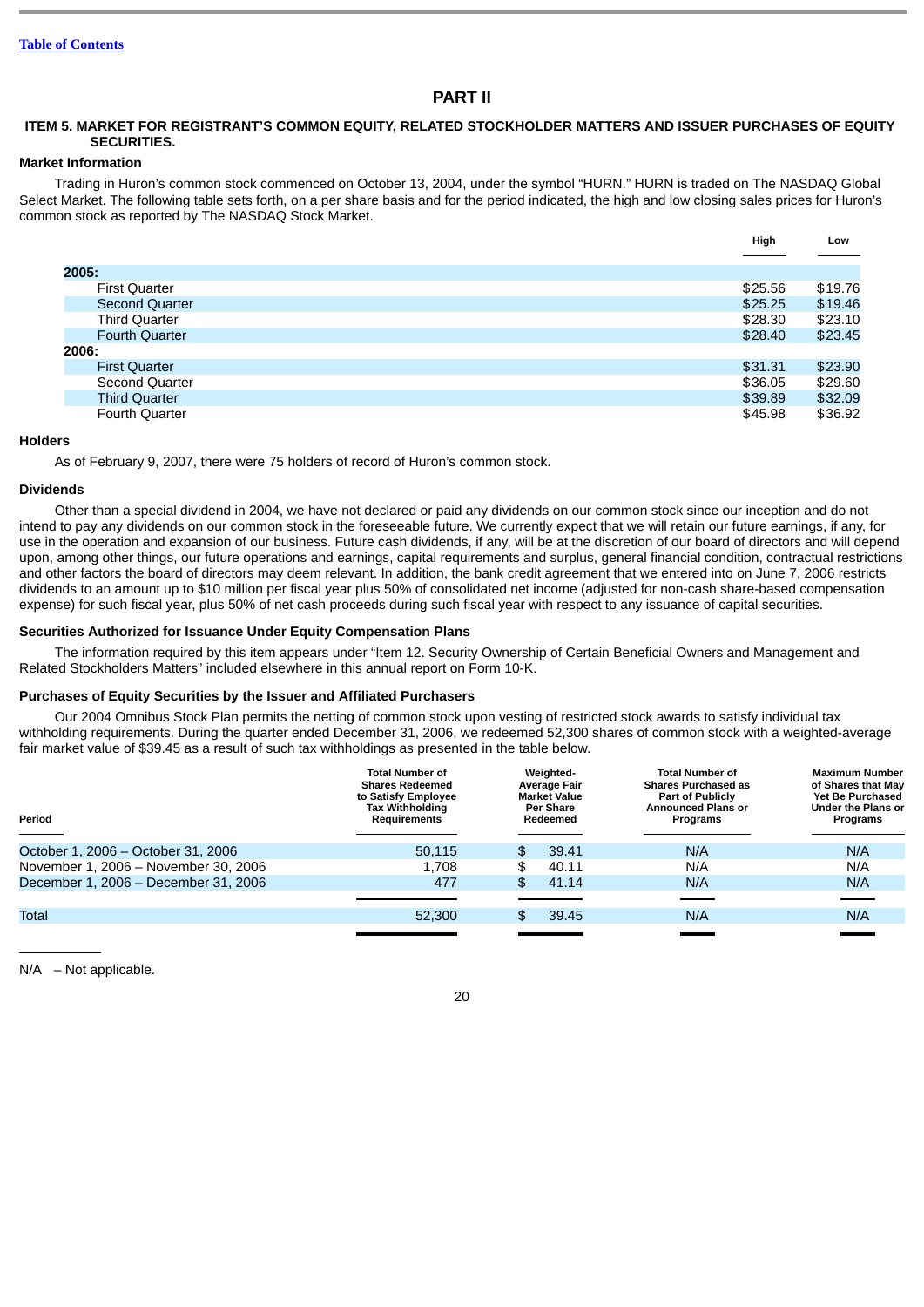## <span id="page-22-0"></span>**ITEM 6. SELECTED FINANCIAL DATA.**

We have derived the following selected consolidated financial data as of and for the years ended December 31, 2006, 2005, 2004 and 2003, and as of the end of and for the period from March 19, 2002 (inception) to December 31, 2002 from our audited consolidated financial statements. The following data reflects the acquisitions that we have completed through December 31, 2006. The results of operations for the acquired entities have been included in our results of operations since the date of their acquisitions. The information set forth below is not necessarily indicative of the results of future operations and should be read in conjunction with "Item 7. Management's discussion and analysis of financial condition and results of operations" and the consolidated financial statements and related notes included elsewhere in this annual report on Form 10-K.

|                                                                                                                         |                          | March 19,<br>2002<br>(inception) |             |                   |                    |
|-------------------------------------------------------------------------------------------------------------------------|--------------------------|----------------------------------|-------------|-------------------|--------------------|
| <b>Consolidated statements of operations data</b><br>(in thousands, except per share and other operating data):         | 2006                     | 2005                             | 2004        | 2003              | to Dec 31,<br>2002 |
| Revenues and reimbursable expenses:                                                                                     |                          |                                  |             |                   |                    |
| Revenues                                                                                                                | \$288,588                | \$207,213                        | \$159,550   | \$101,486         | \$35,101           |
| Reimbursable expenses                                                                                                   | 33,330                   | 18,749                           | 14,361      | 8,808             | 2,921              |
| Total revenues and reimbursable expenses                                                                                | 321,918                  | 225,962                          | 173,911     | 110,294           | 38,022             |
| Direct costs and reimbursable expenses (exclusive of depreciation and<br>amortization shown in operating expenses) (1): |                          |                                  |             |                   |                    |
| Direct costs                                                                                                            | 163,569                  | 117,768                          | 93,248      | 69,401            | 26,055             |
| Intangible assets amortization                                                                                          | 2,207                    | 1,314                            |             |                   |                    |
| Reimbursable expenses                                                                                                   | 33,506                   | 18,982                           | 14,281      | 8,929             | 2,921              |
| Total direct costs and reimbursable expenses                                                                            | 199.282                  | 138.064                          | 107.529     | 78.330            | 28,976             |
| <b>Operating expenses:</b>                                                                                              |                          |                                  |             |                   |                    |
| Selling, general and administrative                                                                                     | 65,926                   | 51,035                           | 40.858      | 25,185            | 8.813              |
| Depreciation and amortization (1)                                                                                       | 9,201                    | 5,282                            | 2,365       | 5,328             | 3,048              |
| Restructuring charges                                                                                                   | $\overline{\phantom{0}}$ | ш,                               | 3,475       | $\qquad \qquad -$ |                    |
| Management and advisory fees paid to related parties                                                                    |                          |                                  |             |                   | 2,750              |
| Loss on lease abandonment                                                                                               |                          |                                  | —           | 1,668             |                    |
| Organization costs                                                                                                      |                          |                                  |             |                   | 965                |
| Total operating expenses                                                                                                | 75,127                   | 56,317                           | 46,698      | 32,181            | 15,576             |
| Operating income (loss)                                                                                                 | 47,509                   | 31,581                           | 19,684      | (217)             | (6,530)            |
| Other income (expense):                                                                                                 |                          |                                  |             |                   |                    |
| Interest income (expense), net                                                                                          | (703)                    | 472                              | (692)       | (856)             | (332)              |
| Other income (expense)                                                                                                  | 16                       | (37)                             |             | (112)             | (1)                |
| Total other income (expense)                                                                                            | (687)                    | 435                              | (692)       | (968)             | (333)              |
| Income (loss) before provision (benefit) for income taxes                                                               | 46,822                   | 32,016                           | 18,992      | (1, 185)          | (6, 863)           |
| Provision (benefit) for income taxes                                                                                    | 20,133                   | 14,247                           | 8,128       | (122)             | (2,697)            |
| Net income (loss)                                                                                                       | 26,689                   | 17,769                           | 10,864      | (1,063)           | (4, 166)           |
| Accrued dividends on 8% preferred stock                                                                                 |                          |                                  | 931         | 1,066             | 646                |
| Net income (loss) attributable to common stockholders                                                                   | \$26,689                 | \$17,769                         | \$<br>9,933 | \$(2,129)         | \$ (4,812)         |
|                                                                                                                         |                          |                                  |             |                   |                    |
| Net income (loss) attributable to common stockholders per share (2):<br><b>Basic</b>                                    | \$<br>1.63               | \$<br>1.13                       | \$<br>0.77  | \$<br>(0.18)      | \$<br>(0.41)       |
| <b>Diluted</b>                                                                                                          | $\mathfrak{L}$<br>1.54   | \$<br>1.05                       | \$<br>0.72  | \$<br>(0.18)      | \$<br>(0.41)       |
| Weighted average shares used in calculating net income (loss) attributable to<br>common stockholders per share (2):     |                          |                                  |             |                   |                    |
| <b>Basic</b>                                                                                                            | 16,359                   | 15,741                           | 12,820      | 11,871            | 11,803             |
| <b>Diluted</b>                                                                                                          | 17,317                   | 16,858                           | 13,765      | 11,871            | 11,803             |
| Cash dividend per common share (3)                                                                                      | \$                       | \$                               | \$<br>0.09  | \$                | \$                 |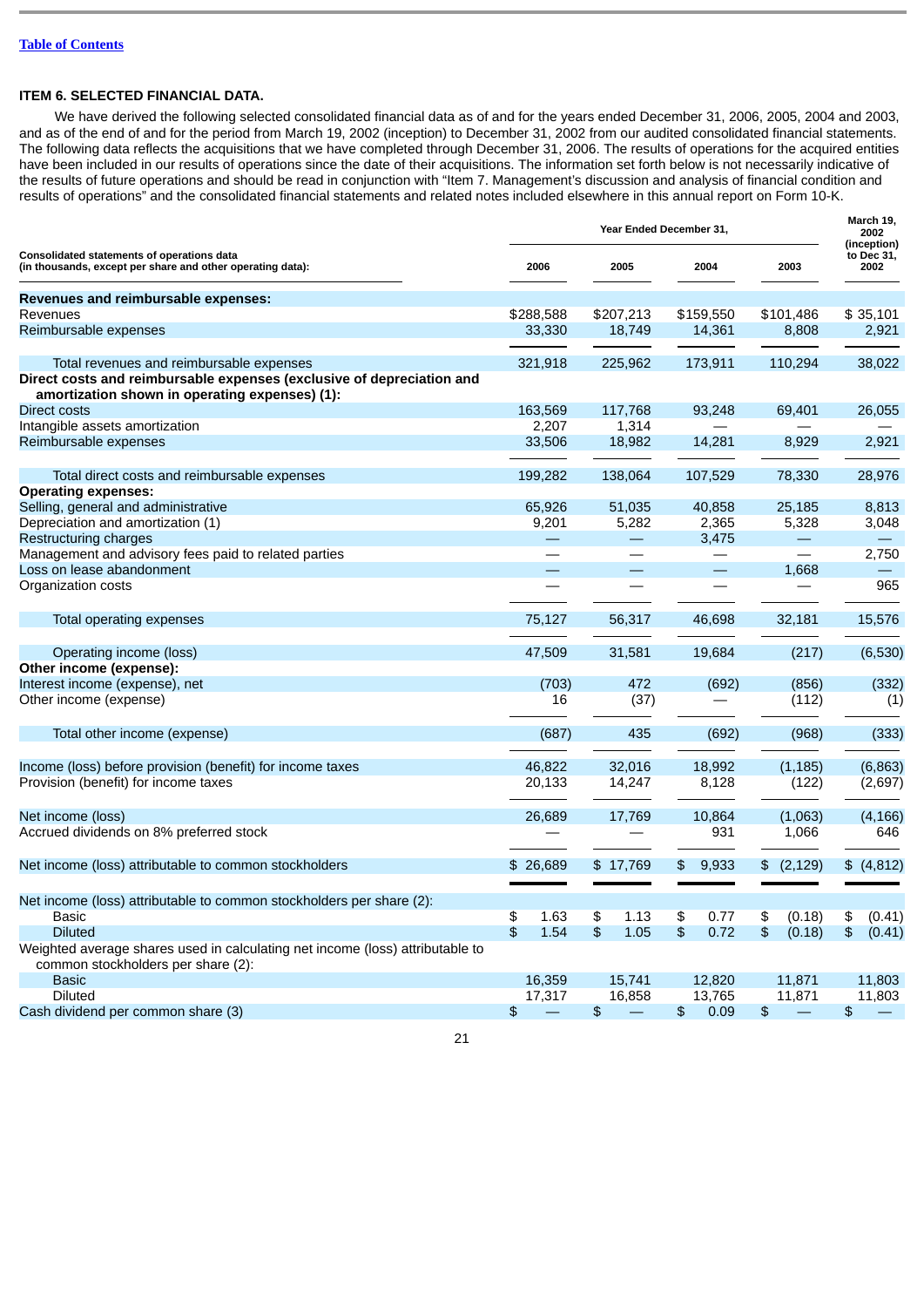#### **Table of [Contents](#page-1-0)**

|                                                                     | Year Ended December 31. |       |    |       |    |       |    |       | March 19.<br>2002<br>(inception) |                    |
|---------------------------------------------------------------------|-------------------------|-------|----|-------|----|-------|----|-------|----------------------------------|--------------------|
| Other operating data (unaudited):                                   | 2006                    |       |    | 2005  |    | 2004  |    | 2003  |                                  | to Dec 31,<br>2002 |
| Number of revenue-generating professionals (at end of period) (4)   |                         | 842   |    | 632   |    | 483   |    | 477   |                                  | 262                |
| Average number of revenue-generating professionals (for the period) |                         |       |    |       |    |       |    |       |                                  |                    |
| (4)                                                                 |                         | 716   |    | 564   |    | 485   |    | 361   |                                  | 247                |
| Number of billable consultants (at end of period) (4)               |                         | 794   |    | 632   |    | 483   |    | 477   |                                  | 262                |
| Average number of billable consultants (for the period) (4)         |                         | 698   |    | 564   |    | 485   |    | 361   |                                  | 247                |
| Utilization rate for billable consultants (5)                       |                         | 77.8% |    | 76.5% |    | 72.2% |    | 66.1% |                                  | 57.3%              |
| Average billing rate per hour (6)                                   | \$                      | 260   | \$ | 249   | \$ | 239   | \$ | 217   |                                  | 206                |

|                                                 | As of December 31.       |             |                          |            |            |  |  |  |  |  |
|-------------------------------------------------|--------------------------|-------------|--------------------------|------------|------------|--|--|--|--|--|
| Consolidated balance sheet data (in thousands): | 2006                     | 2005        | 2004                     | 2003       | 2002       |  |  |  |  |  |
| Cash and cash equivalents                       | \$16,572                 | \$31.820    | \$28,092                 | \$4.251    | \$4,449    |  |  |  |  |  |
| Working capital                                 | \$36.047                 | \$52.272    | \$42,898                 | \$10.159   | \$9.780    |  |  |  |  |  |
| <b>Total assets</b>                             | \$199.444                | \$129,699   | \$83,219                 | \$39,889   | \$26.583   |  |  |  |  |  |
| Long-term debt (7)                              | 1.000<br>\$              | 2.127<br>\$ | \$<br>$\hspace{0.05cm}$  | \$10.076   | \$10.076   |  |  |  |  |  |
| Total 8% preferred stock (8)                    | \$.<br>$\qquad \qquad -$ | \$.         | $\overline{\phantom{m}}$ | \$14,212   | \$13.146   |  |  |  |  |  |
| Total stockholders' equity (deficit)            | \$116,580                | \$75,532    | \$49,233                 | \$ (6,624) | \$ (4,543) |  |  |  |  |  |

(1) Intangible assets amortization relating to customer contracts is presented as a component of total direct costs. Depreciation, amortization of leasehold improvements and amortization of intangible assets relating to customer relationships and non-competition agreements are presented as a component of operating expenses.

- (2) Adjusted for a 1 for 2.3 reverse stock split effected on October 5, 2004.
- (3) On May 12, 2004, we declared a special dividend on each outstanding share of our common stock and 8% preferred stock payable to holders of record on May 25, 2004. We paid the special dividend on June 29, 2004. The 8% preferred stock participated on an as converted basis. The aggregate amount of the dividend was \$1.25 million, or \$0.09 per share of common stock and \$9.64 per share of 8% preferred stock. Other than the special dividend, we have not declared or paid any dividends on our common stock since our inception and do not intend to pay any dividends on our common stock in the foreseeable future.
- (4) Revenue-generating professionals consist of our billable consultants and other professionals. Billable consultants generate revenues primarily based on number of hours worked while our other professionals generate revenues based on number of hours worked and units produced, such as pages reviewed and data processed. Revenue-generating professionals exclude interns and independent contractors.
- (5) We calculate the utilization rate for our billable consultants by dividing the number of hours all our billable consultants worked on client assignments during a period by the total available working hours for all of our billable consultants during the same period, assuming a fortyhour work week, less paid holidays and vacation days.
- (6) For engagements where revenues are based on number of hours worked by our billable consultants, average billing rate per hour is calculated by dividing revenues for a period by the number of hours worked on client assignments during the same period.
- (7) Consists of notes payable issued in connection with the acquisition of Speltz & Weis LLC at December 31, 2006 and 2005. Also includes capital lease obligations, net of current portions, at December 31, 2005. Consists of 8% promissory notes at December 31, 2003 and 2002.
- (8) On October 18, 2004, we used \$15.1 million of the proceeds of the initial public offering to redeem all of the outstanding 8% preferred stock, plus cumulative dividends and a liquidation participation amount totaling \$2.6 million.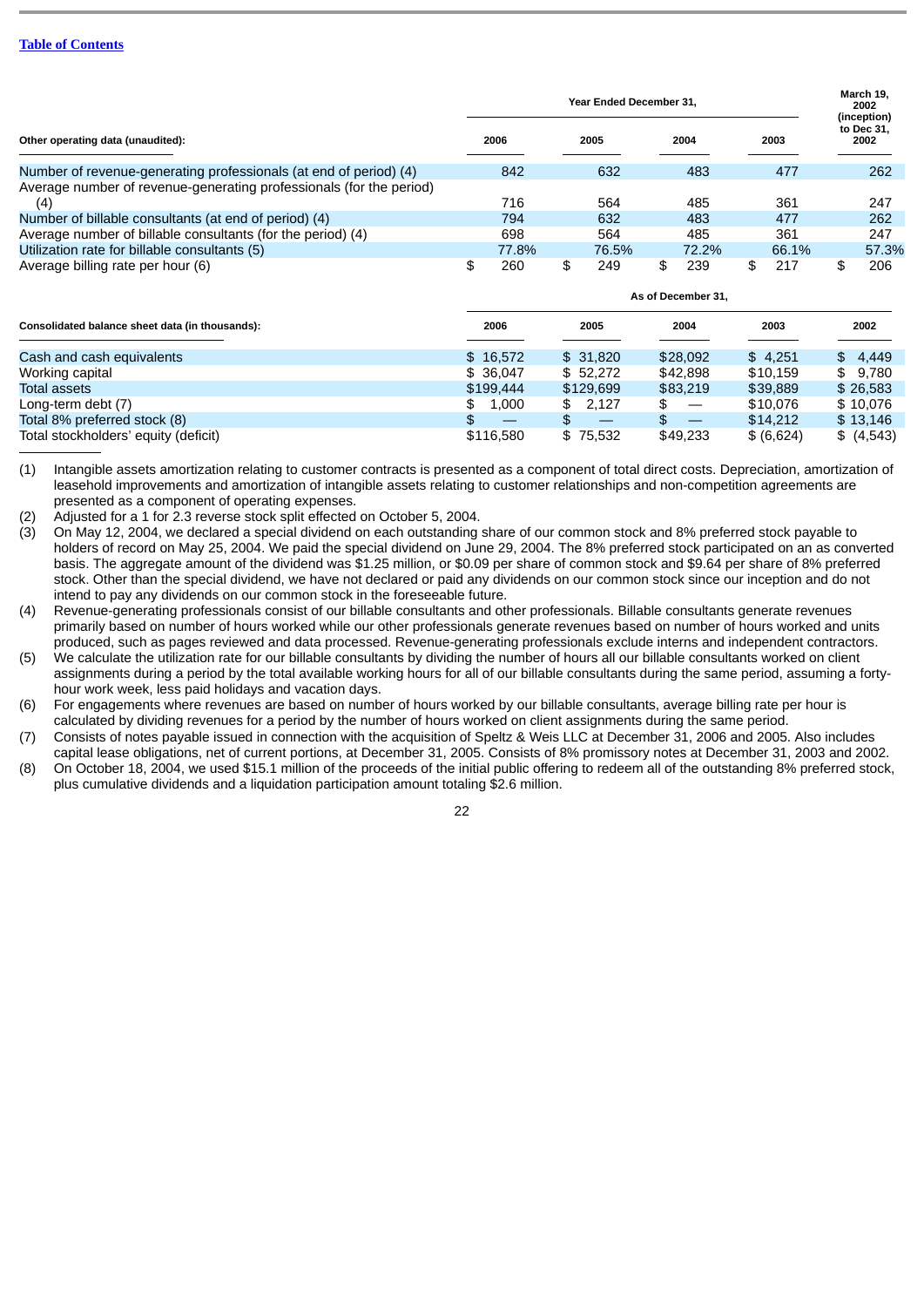## <span id="page-24-0"></span>**ITEM 7. MANAGEMENT'S DISCUSSION AND ANALYSIS OF FINANCIAL CONDITION AND RESULTS OF OPERATIONS. OVERVIEW**

We are an independent provider of financial and operational consulting services. Our highly experienced professionals employ their expertise in accounting, finance, economics and operations to provide our clients with specialized analyses and customized advice and solutions that are tailored to address each client's particular challenges and opportunities. We commenced operations in May 2002 with a core group of experienced consultants, composed primarily of former Arthur Andersen LLP partners and professionals, along with equity sponsorship from a group of investors led by Lake Capital Management LLC.

On October 18, 2004, we completed our initial public offering. In the initial public offering, we sold 3,333,333 shares of common stock and a selling stockholder, HCG Holdings LLC, sold 1,666,667 shares of common stock at an offering price of \$15.50 per share. On October 22, 2004, the underwriters exercised in full their over-allotment option to purchase an additional 750,000 shares of common stock from the selling stockholder. The initial public offering generated gross proceeds to us of \$51.7 million, or \$48.0 million net of underwriting discounts. We did not receive any proceeds from the shares sold by the selling stockholder. On October 18, 2004, we used \$15.1 million of the net proceeds to redeem the outstanding 8% preferred stock, including cumulative dividends and a liquidation participation amount totaling \$2.6 million. Also on October 18, 2004, the Company used \$10.7 million of the net proceeds to repay the notes payable to HCG Holdings LLC, including accrued and unpaid interest of \$0.6 million. The costs associated with the initial public offering, which totaled \$3.3 million, were paid from the proceeds. On May 9, 2005, we used a portion of the remaining net proceeds from the initial public offering to pay the cash portion of the purchase price for our acquisition of Speltz & Weis LLC. We used the remaining initial public offering proceeds for general corporate purposes.

In a secondary offering completed in the first quarter of 2006, HCG Holdings LLC sold 7,245,000 shares of our common stock at an offering price of \$27.00 per share. We did not offer any shares and did not receive any proceeds from this offering.

We have grown significantly since we commenced operations, nearly quadrupling the number of our revenue-generating professionals from 213 as of May 31, 2002 to 842 as of December 31, 2006 through hiring and acquisitions of complementary businesses. Revenues in 2006 totaled \$288.6 million, a 39.3% increase from 2005 and an 80.9% increase from 2004. These increases resulted from a combination of organic growth as well as our business acquisitions. Since inception through December 31, 2006, we have completed the following acquisitions:

#### **Speltz & Weis LLC**

In May 2005, we acquired 100% of the outstanding membership interests of Speltz & Weis LLC ("Speltz & Weis"), a specialized consulting firm that provides interim management and crisis management services to healthcare facilities. With the acquisition of Speltz & Weis, we began to provide full-service offerings to distressed hospitals and other healthcare facilities. This acquisition was consummated on May 9, 2005 and the results of operations of Speltz & Weis have been included within our Financial Consulting segment since that date. The aggregate purchase price of the acquisition was \$17.2 million, which consisted of \$14.0 million in cash paid at closing, notes payable totaling \$3.0 million payable in three equal annual installments of \$1.0 million (together with accrued interest at 4% per annum) that began on May 8, 2006, and \$0.2 million of transaction costs. Additional purchase consideration may be payable based on the performance of Speltz & Weis over a three-year period. Such amounts will be recorded as an adjustment to goodwill if payable. No additional purchase consideration has been earned by Speltz & Weis as of December 31, 2006. Also, additional payments may be made based on the amount of revenues we receive from certain referrals made by Speltz & Weis employees. Such amounts will be recorded as an expense if payable.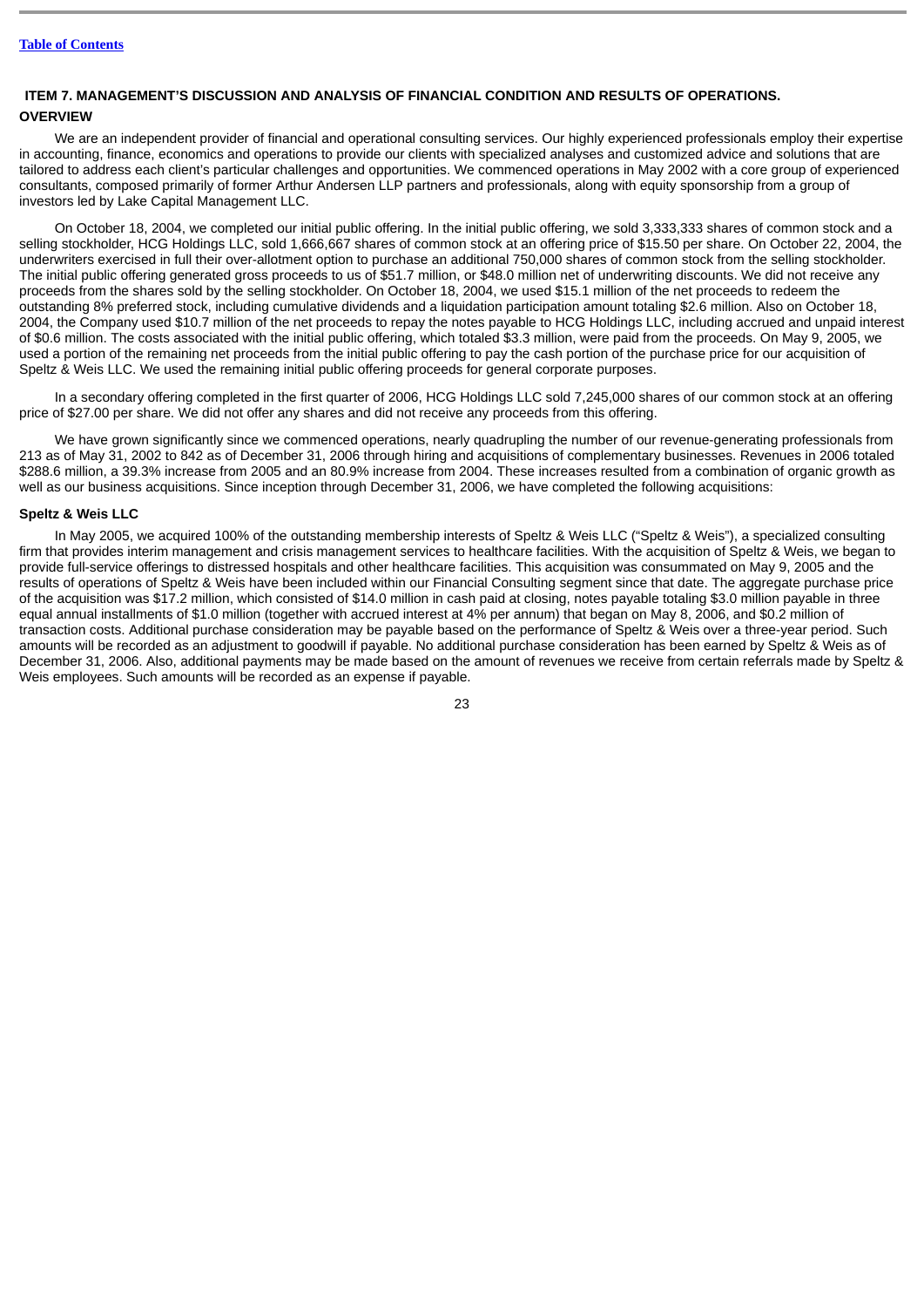## **MSGalt & Company, LLC**

In April 2006, we acquired substantially all of the assets of MSGalt & Company, LLC ("Galt"), a specialized advisory firm that designs and implements corporate-wide programs to improve shareholder returns. With the acquisition of Galt, we expanded our value and service offerings to the office of the chief executive officer and boards of Fortune 500 companies. This acquisition was consummated on April 3, 2006 and the results of operations of Galt have been included within our Operational Consulting segment since that date. The aggregate purchase price of this acquisition was \$28.4 million, which consisted of \$20.4 million in cash paid at closing, \$0.3 million of transaction costs, and \$7.7 million of additional purchase price earned by Galt during 2006 subsequent to the acquisition, as certain performance targets were met. We financed this acquisition with cash on hand and borrowings of \$6.5 million under our bank credit agreement. Additional purchase consideration may be payable if specific performance targets are met over a four-year period. Such amounts will be recorded as additional purchase price and an adjustment to goodwill. Also, additional payments may be made based on the amount of revenues the Company receives from referrals made by Galt employees over a four-year period. Such amounts will be recorded as an expense.

#### **Document Review Consulting Services LLC and Aaxis Technologies Inc.**

In July 2006, we acquired Document Review Consulting Services LLC ("DRCS") and Aaxis Technologies Inc. ("Aaxis"). With the acquisitions of DRCS and Aaxis, we enhanced our service offerings to the office of the general counsel and law firms by helping them manage information in a comprehensive manner during litigation, investigations, mergers and acquisitions, and other major transactions. These acquisitions were consummated in two separate transactions on July 31, 2006 and the results of operations of DRCS and Aaxis have been included within our Operational Consulting segment since that date.

The aggregate purchase price of the DRCS acquisition was \$16.9 million, which consisted of \$2.0 million in cash paid at closing, \$0.2 million of transaction costs, \$14.4 million of debt and liabilities assumed, the majority of which we immediately discharged, and \$0.3 million of additional purchase price earned by DRCS in 2006 subsequent to the acquisition, as certain performance targets were met. Additional purchase consideration may be payable if specific performance targets are met over a three-year period. Such amounts will be recorded as additional purchase price and an adjustment to goodwill.

The aggregate purchase price of the Aaxis acquisition was \$7.8 million, which consisted of \$5.1 million in cash paid at closing, \$0.1 million of transaction costs, \$1.9 million of debt and liabilities assumed, all of which we immediately discharged, and a \$0.7 million working capital adjustment. Additional purchase consideration may be payable if specific performance targets are met over a three-year period. Such amounts will be recorded as additional purchase price and an adjustment to goodwill. No additional purchase consideration has been earned by Aaxis through December 31, 2006.

We financed the DRCS and Aaxis acquisitions with cash on hand and borrowings totaling \$22.0 million under our bank credit agreement.

Subsequent to December 31, 2006, we completed two additional acquisitions:

#### **Wellspring Partners LTD**

In January 2007, we acquired Wellspring Partners LTD ("Wellspring"), a management consulting firm specializing in integrated performance improvement services for hospitals and health systems. With the acquisition of Wellspring, we expand our national presence in the healthcare provider sector. The results of operations of Wellspring will be included with the Company's results of operations beginning on January 2, 2007. The aggregate purchase price of this acquisition was approximately \$65.0 million in cash paid at closing, subject to a working capital adjustment. We financed this acquisition with a combination of cash on hand and borrowings under our bank credit agreement. Additional purchase consideration may be payable if specific performance targets are met over a five-year period. Such amounts will be recorded as additional purchase price and an adjustment to goodwill.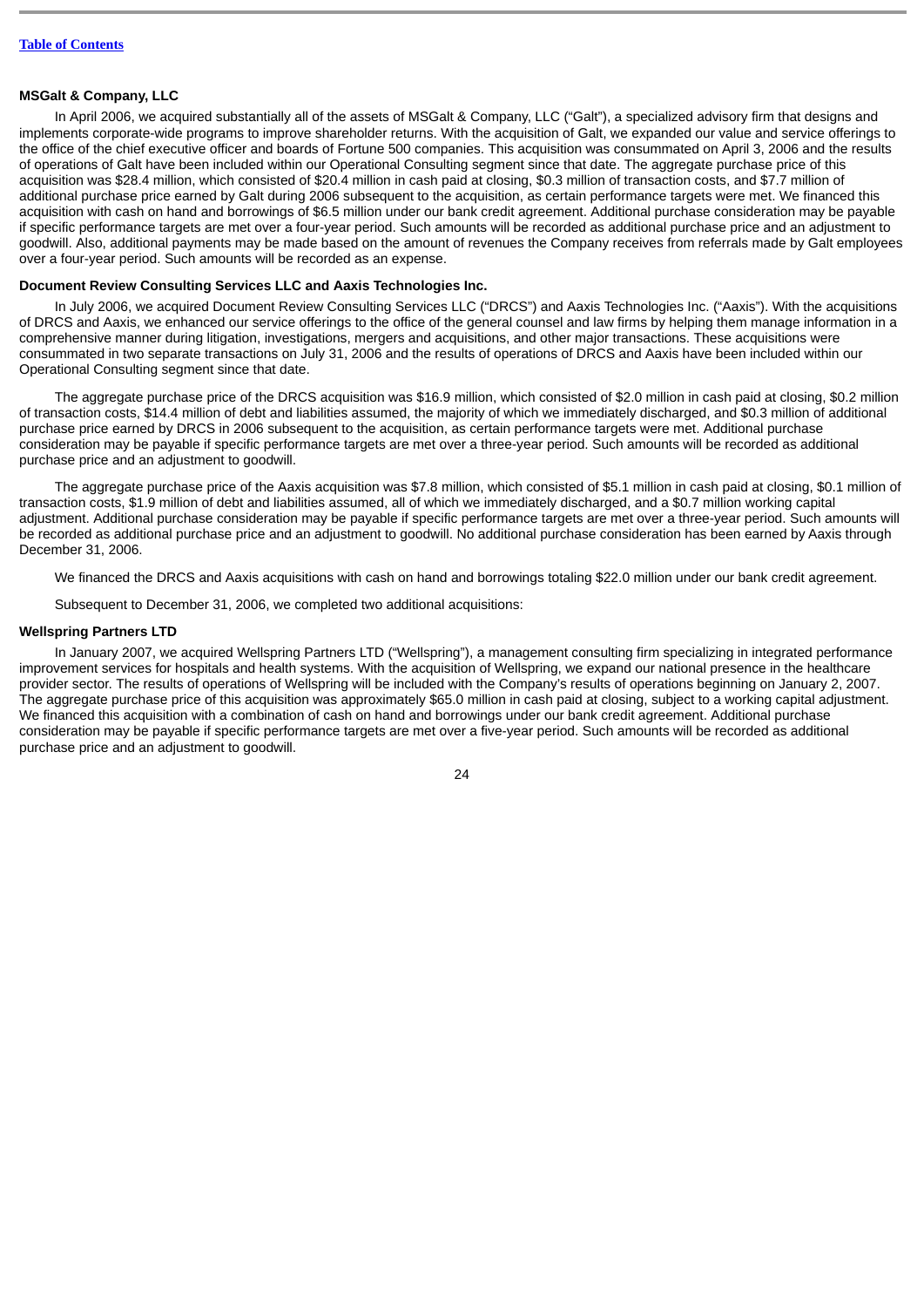## **Glass & Associates, Inc.**

Also in January 2007, we acquired Glass & Associates, Inc. ("Glass"), a turnaround and restructuring consulting firm that provides advice and leadership to troubled businesses in the United States and Europe. With the acquisition of Glass, we expand our position in the consulting and restructuring marketplace, as well as expand our interim management capabilities to distressed companies in industries beyond healthcare. The results of operations of Glass will be included with the Company's results of operations beginning on January 2, 2007. The aggregate purchase price of this acquisition was approximately \$30.0 million in cash, subject to a working capital adjustment. We financed this acquisition with a combination of cash on hand and borrowings under our bank credit agreement. Additional purchase consideration may be payable if specific performance targets are met over a four-year period. Such amounts will be recorded as additional purchase price and an adjustment to goodwill. Also, additional payments may be made based on the amount of revenues the Company receives from referrals made by certain employees of Glass over a four-year period. Such amounts will be recorded as an expense.

We provide our services through two segments: Financial Consulting and Operational Consulting. Our Financial Consulting segment provides services that help clients effectively address complex challenges that arise from litigation, disputes, investigations, regulation, financial distress and other sources of significant conflict or change. Our Operational Consulting segment provides services that help clients improve the overall efficiency and effectiveness of their operations, reduce costs, manage regulatory compliance and maximize procurement efficiency.

#### **Revenues**

The majority of our revenues are generated by our billable consultants who provide consulting services to our clients. A smaller portion of our revenues is generated by our other professionals, consisting of our document review and electronic data discovery groups, whom we acquired during 2006 as discussed above and who generate revenues primarily based on number of hours worked and units produced such as pages reviewed or data processed. We refer to our billable consultants and other professionals collectively as revenue-generating professionals.

Consulting services revenues are primarily driven by the number of billable consultants we employ and their utilization rates, as well as the billing rates we charge our clients. Revenues generated by our document review and electronic data discovery groups are largely dependent on the number of professionals and independent contractors we employ, their utilization and billing rates charged, as well as the number of pages reviewed and amount of data processed.

Most of our revenues are generated based on either the number of hours incurred by our billable consultants and independent contractors, or the number of hours incurred or units produced by our other professionals at agreed upon rates. We refer to these types of arrangements collectively as time and expense engagements. Time-and-expense engagements represented 83.8%, 84.8% and 83.1% of our revenues in 2006, 2005 and 2004, respectively.

In fixed-fee engagements, we agree to a pre-established fee in exchange for a pre-determined set of consulting services. We set the fees based on our estimates of the costs and timing for completing the fixed-fee engagements. It is the client's expectation in these engagements that the pre-established fee will not be exceeded except in mutually agreed upon circumstances. For the years ended December 31, 2006, 2005 and 2004, fixed-fee engagements represented approximately 13.4%, 11.5% and 11.8%, respectively, of our revenues.

Performance-based fee engagements generally tie fees to the attainment of contractually defined objectives. We enter into performancebased engagements in essentially two forms. First, we generally earn fees that are directly related to the savings formally acknowledged by the client as a result of adopting our recommendations for improving cost effectiveness in the procurement area. Second, we have performance-based engagements in which we earn a success fee when and if certain pre-defined outcomes occur. Often this type of success fee supplements timeand-expense or fixed-fee engagements. For example, our revenues for the second quarter of 2004 included a \$1.6 million success fee earned on a time-and-expense engagement that included a performance-based component related to the completion of a series of asset sales transactions managed on behalf of a single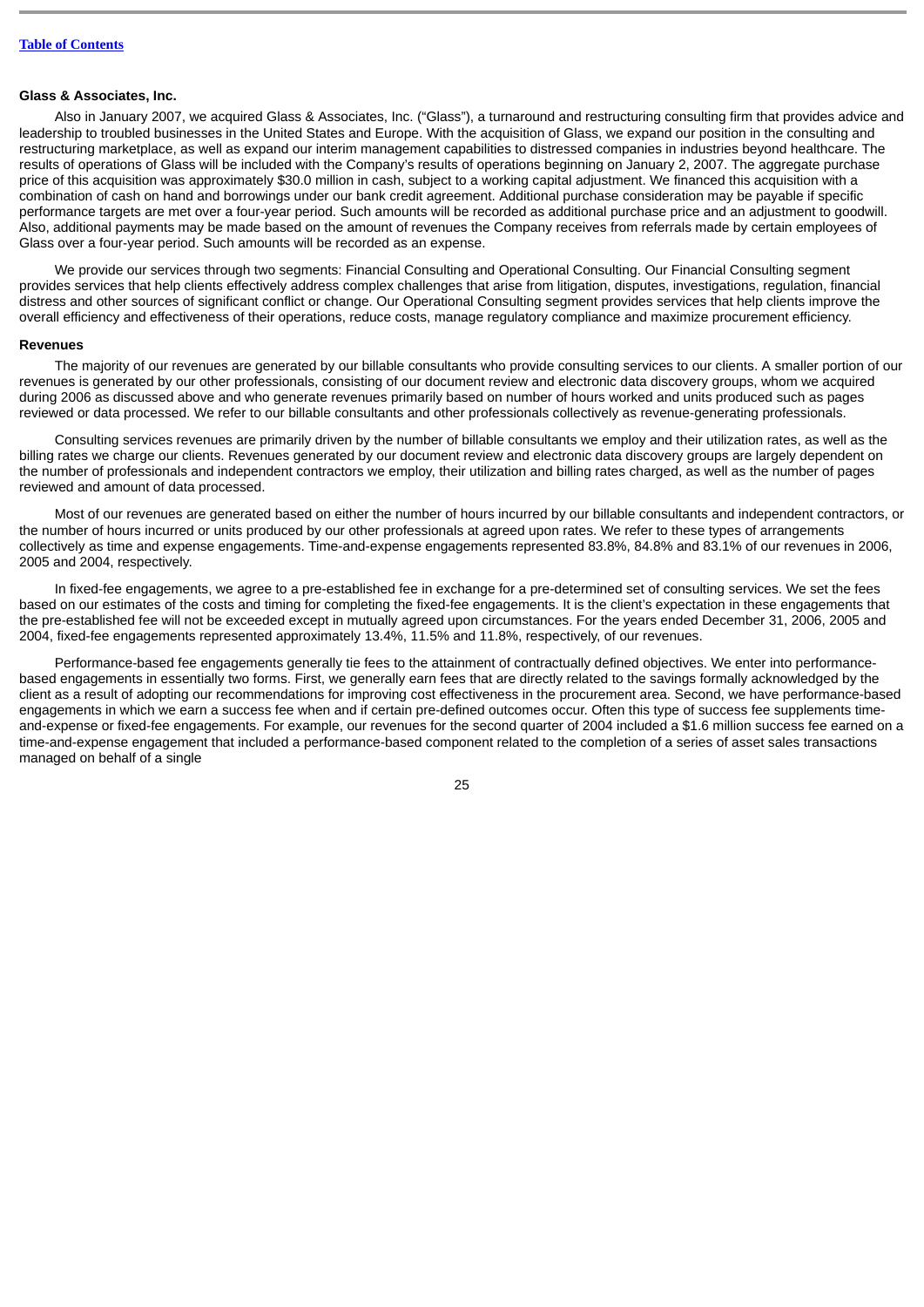financial consulting segment client over a two-year period. While performance-based fee revenues represented approximately 2.8%, 3.7% and 5.1% of our revenues in 2006, 2005 and 2004, respectively, such revenues in the future may cause significant variations in quarterly revenues and operating results due to the timing of achieving the performance-based criteria.

Our quarterly results are impacted principally by our billable consultant's utilization rate, the number of business days in each quarter and the number of our revenue-generating professionals who are available to work. Our utilization rate can be negatively affected by increased hiring because there is generally a transition period for new professionals that results in a temporary drop in our utilization rate. Our utilization rate can also be affected by seasonal variations in the demand for our services from our clients. For example, during the third and fourth quarters of the year, vacations taken by our clients can result in the deferral of spending on existing and new engagements, which would negatively affect our utilization rate. The number of business work days are also affected by the number of vacation days taken by our consultants and holidays in each quarter. We typically have 10% to 15% fewer business work days available in the third and fourth quarters of the year, which can impact revenues during those periods.

#### **Reimbursable expenses**

Reimbursable expenses that are billed to clients, primarily relating to travel and out-of-pocket expenses incurred in connection with engagements, are included in total revenues and reimbursable expenses, and typically an equivalent amount of these expenses are included in total direct costs and reimbursable expenses. Reimbursable expenses also include subcontractors that are billed to our clients at cost. The amount of reimbursable expenses included in total revenues and reimbursable expenses may not always correspond with the amount of these expenses included in total direct costs and reimbursable expenses due to the fact that revenues from reimbursable expenses associated with performancebased engagements may be deferred and recognized at a later date when the revenue on these engagements is recognized. This treatment can result in a timing difference between when revenue from reimbursable expenses is recognized and when such expenses are recognized in the statement of operations. Such timing differences are eliminated when the performance-based engagement is completed, as total cumulative revenues from reimbursable expenses will equal the total cumulative reimbursable expenses incurred on the engagement. We manage our business on the basis of revenues before reimbursable expenses. We believe this is the most accurate reflection of our services because it eliminates the effect of these reimbursable expenses that we bill to our clients at cost.

#### **Total direct costs**

Our most significant expenses are costs classified as total direct costs. These total direct costs primarily include direct costs consisting of salaries, performance bonuses, payroll taxes and benefits for revenue-generating professionals, as well as fees paid to independent subcontractors that we retain to supplement full-time personnel, typically on an as-needed basis for specific client engagements. Direct costs also include share-based compensation, which represents the cost of restricted stock and stock option awards granted to our revenue-generating professionals. Compensation for share-based awards is amortized on a straight-line basis over the requisite service period, which is generally four years. As a result of the granting of restricted common stock awards and anticipated future awards, share-based compensation expense will increase in the future. Total direct costs also include intangible assets amortization relating to customer contracts.

### **Operating expenses**

Our operating expenses include selling, general and administrative expenses, which consist primarily of salaries, performance bonuses, payroll taxes and benefits, as well as share-based compensation for our non-revenue-generating professionals. Compensation for share-based awards is amortized on a straight-line basis over the requisite service period, which is generally four years. As a result of the granting of restricted common stock awards and anticipated future awards, share-based compensation expense will increase in the future. Also included in this category are other sales and marketing related expenses, rent and other office-related expenses, and professional fees. Other operating expenses include certain depreciation and amortization expenses not included in total direct costs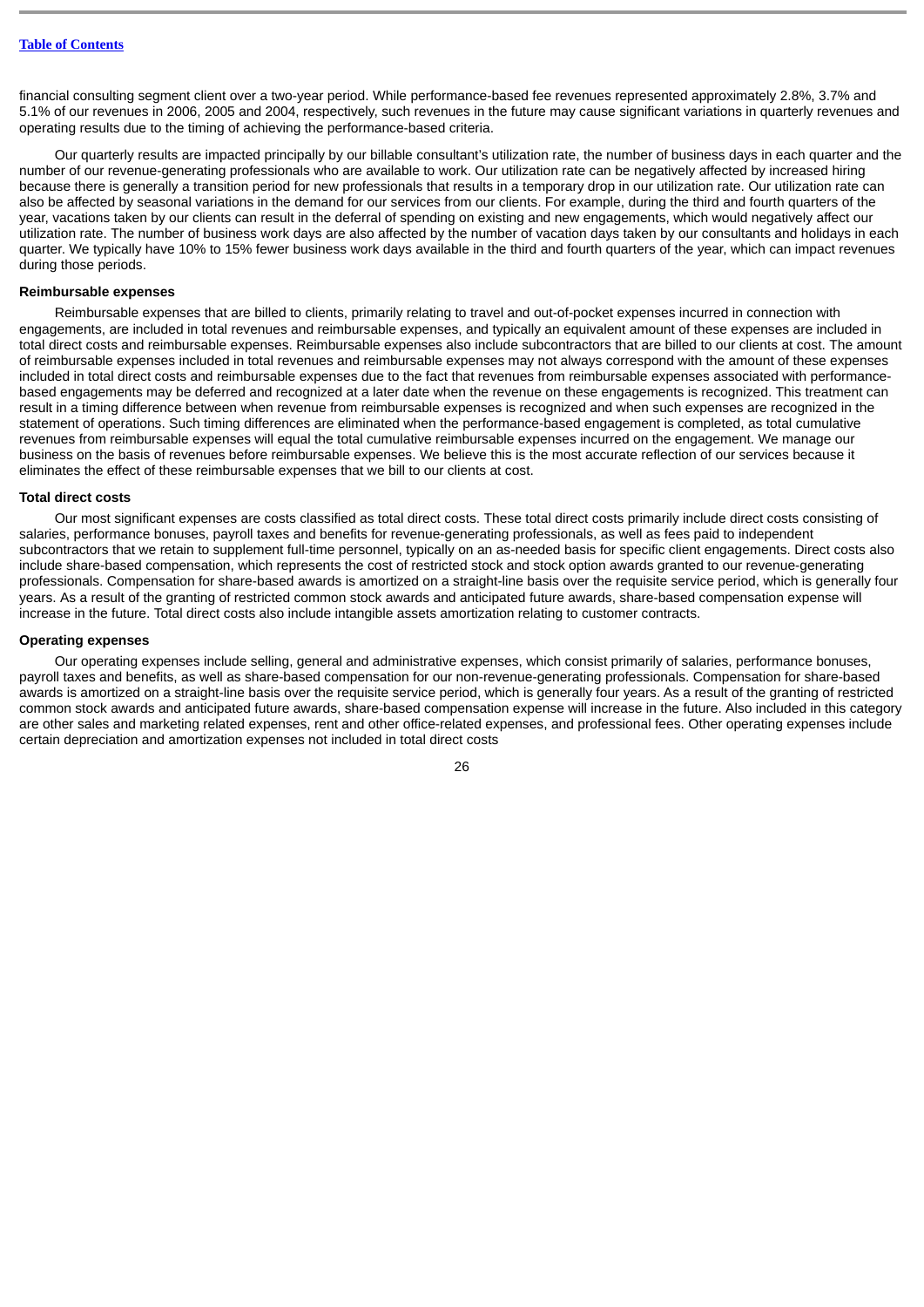#### **Segment results**

Segment operating income consists of the revenues generated by a segment, less the direct costs of revenue and selling, general and administrative costs that are incurred directly by the segment. Unallocated corporate costs include costs related to administrative functions that are performed in a centralized manner that are not attributable to a particular segment. These administrative function costs include corporate office support costs, all office facility costs, costs relating to accounting and finance, human resources, legal, marketing, information technology and company-wide business development functions, as well as costs related to overall corporate management.

## **CRITICAL ACCOUNTING POLICIES**

Management's discussion and analysis of financial condition and results of operations are based upon our consolidated financial statements, which have been prepared in accordance with accounting principles generally accepted in the United States, or GAAP. The notes to our consolidated financial statements include disclosure of our significant accounting policies. We review our financial reporting and disclosure practices and accounting policies to ensure that our financial reporting and disclosures provide accurate information relative to the current economic and business environment. The preparation of financial statements in conformity with GAAP requires management to make assessments, estimates and assumptions that affect the reported amount of assets and liabilities and disclosure of contingent assets and liabilities as of the date of the financial statements, as well as the reported amounts of revenues and expenses during the reporting period. Critical accounting policies are those policies that we believe present the most complex or subjective measurements and have the most potential to impact our financial position and operating results. While all decisions regarding accounting policies are important, we believe that there are five accounting policies that could be considered critical. These critical policies relate to revenue recognition, allowances for doubtful accounts and unbilled services, carrying values of goodwill and other intangible assets, valuation of net deferred tax assets and share-based compensation.

#### **Revenue recognition**

We recognize revenues in accordance with Staff Accounting Bulletin, or SAB, No. 101, "Revenue Recognition in Financial Statements," as amended by SAB No. 104, "Revenue Recognition." Revenue is recognized when persuasive evidence of an arrangement exists, the related services are provided, the price is fixed or determinable and collectibility is reasonably assured. Our services are primarily rendered under arrangements that require the client to pay based on the hours incurred by our revenue-generating professionals, the number of pages reviewed by our document review group, or the amount of data processed by our electronic data discovery group at agreed-upon rates and recognized as services are provided. Revenues related to fixed-fee engagements are recognized based on estimates of work completed versus the total services to be provided under the engagement. Losses, if any, on fixed-fee engagements are recognized in the period in which the loss first becomes probable and reasonably estimable. To date, such losses have not been significant. Revenues related to performance-based engagements are recognized when all performance-based criteria are met. We also have contracts with clients to deliver multiple services that are covered under both individual and separate engagement letters. These arrangements allow for our services to be valued and accounted for on a separate basis. Reimbursable expenses related to time-and-expense and fixed-fee engagements are recognized as revenue in the period in which the expense is incurred. Reimbursable expenses subject to performance-based criteria are recognized as revenue when all performance criteria are met. Direct costs incurred on all types of engagements, including performance-based engagements, are recognized in the period in which incurred.

Differences between the timing of billings and the recognition of revenue are recorded as either unbilled services or deferred revenue. Revenues recognized for services performed but not yet billed to clients are recorded as unbilled services. Amounts billed to clients but not yet recognized as revenues are recorded as deferred revenue. Client prepayments and retainers that are unearned are also classified as deferred revenue and recognized over future periods as earned in accordance with the applicable engagement agreement.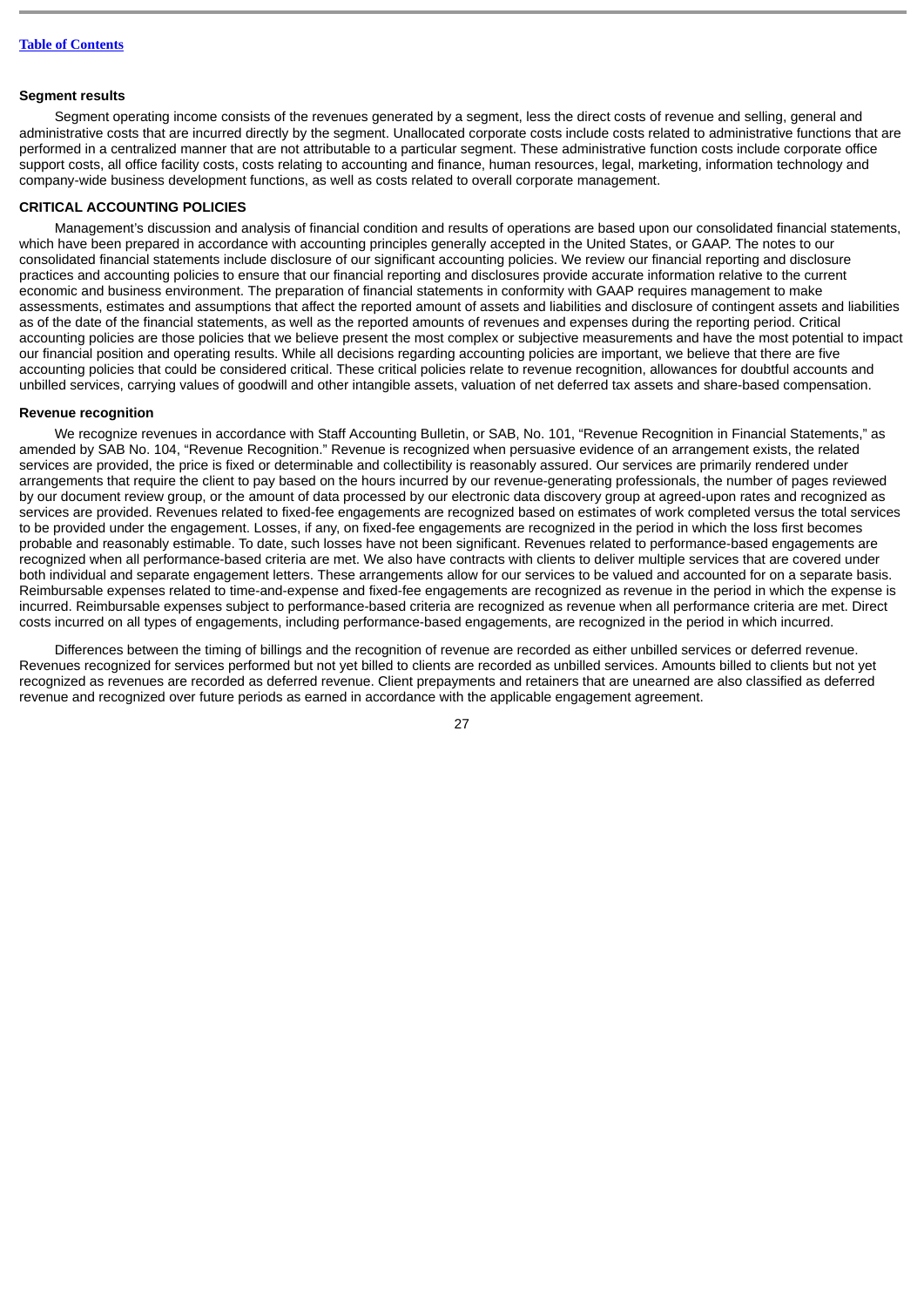## **Allowances for doubtful accounts and unbilled services**

We maintain allowances for doubtful accounts and for services performed but not yet billed for estimated losses based on several factors, including the historical percentages of fee adjustments and write-offs by practice group, an assessment of a client's ability to make required payments and the estimated cash realization from amounts due from clients. The allowances are assessed by management on a regular basis. If the financial condition of a client deteriorates in the future, impacting the client's ability to make payments, an increase to our allowances might be required or our allowances may not be sufficient to cover actual write-offs.

The provision for doubtful accounts and unbilled services is recorded as a reduction in revenue to the extent the provision relates to fee adjustments and other discretionary pricing adjustments. To the extent the provision relates to a client's inability to make required payments on accounts receivables, the provision is recorded in operating expenses.

## **Carrying value of goodwill and other intangible assets**

Goodwill represents the excess of the cost of an acquired entity over the net of the amounts assigned to assets acquired and liabilities assumed. Our goodwill balance as of December 31, 2006 was \$53.3 million, which resulted from our acquisitions. Pursuant to the provisions of Statement of Financial Accounting Standards, or SFAS, No. 142, "Goodwill and Other Intangible Assets," we test goodwill for impairment annually or whenever indications of impairment arise, such as loss of key personnel, unanticipated competition, or other unforeseen developments. Impairment exists when the carrying amount of goodwill exceeds its implied fair value, resulting in an impairment charge for this excess. An impairment test involves considerable management judgment and estimates regarding future operating results and cash flows. Pursuant to our policy, we performed the annual goodwill assessment as of April 30, 2006 and determined that no impairment of goodwill existed as of that date. Further, no indications of impairment have arisen since that date.

Intangible assets represent purchased assets that lack physical substance but can be distinguished from goodwill. Our intangible assets, net of accumulated amortization, totaled \$4.2 million at December 31, 2006 and consist of customer contracts, customer relationships, non-competition agreements and technology and software. We use valuation techniques in estimating the initial fair value of acquired intangible assets. These valuations are primarily based on the present value of the estimated net cash flows expected to be derived from the client relationships, discounted for assumptions about future customer attrition. We evaluate our intangible assets for impairment whenever events or changes in circumstances indicate that the carrying amount of the assets may not be recoverable. Therefore, higher or earlier-than-expected customer attrition may result in higher future amortization charges or an impairment charge for customer-related intangible assets. For example, during the third quarter of 2005, we wrote off a portion of the intangible assets pertaining to a customer contract as described in "Client Bankruptcy Case" below.

## **Valuation of net deferred tax assets**

We have recorded net deferred tax assets as we expect to realize future tax benefits related to the utilization of these assets. Although we experienced net losses early in our history, no valuation allowance has been recorded relating to these deferred tax assets because we believe that it is more likely than not that future taxable income will be sufficient to allow us to utilize these assets. Should we determine in the future that we will not be able to fully utilize all or part of these deferred tax assets, we would need to establish a valuation allowance, which would be recorded as a charge to income in the period the determination was made. While utilization of these deferred tax assets will provide future cash flow benefits, they will not have an effect on future income tax provisions.

## **Share-based compensation**

Effective January 1, 2006, we adopted SFAS No. 123 (revised 2004), "Share-Based Payment," which requires that companies recognize compensation expense for grants of stock, stock options and other equity instruments based on fair value. Given the lack of a public market for our common stock prior to our IPO, we established an estimated fair value of the common stock as well as the exercise price for the options to purchase this stock. We estimated the fair value of our common stock by evaluating our results of business activities and projections of our future results of operations.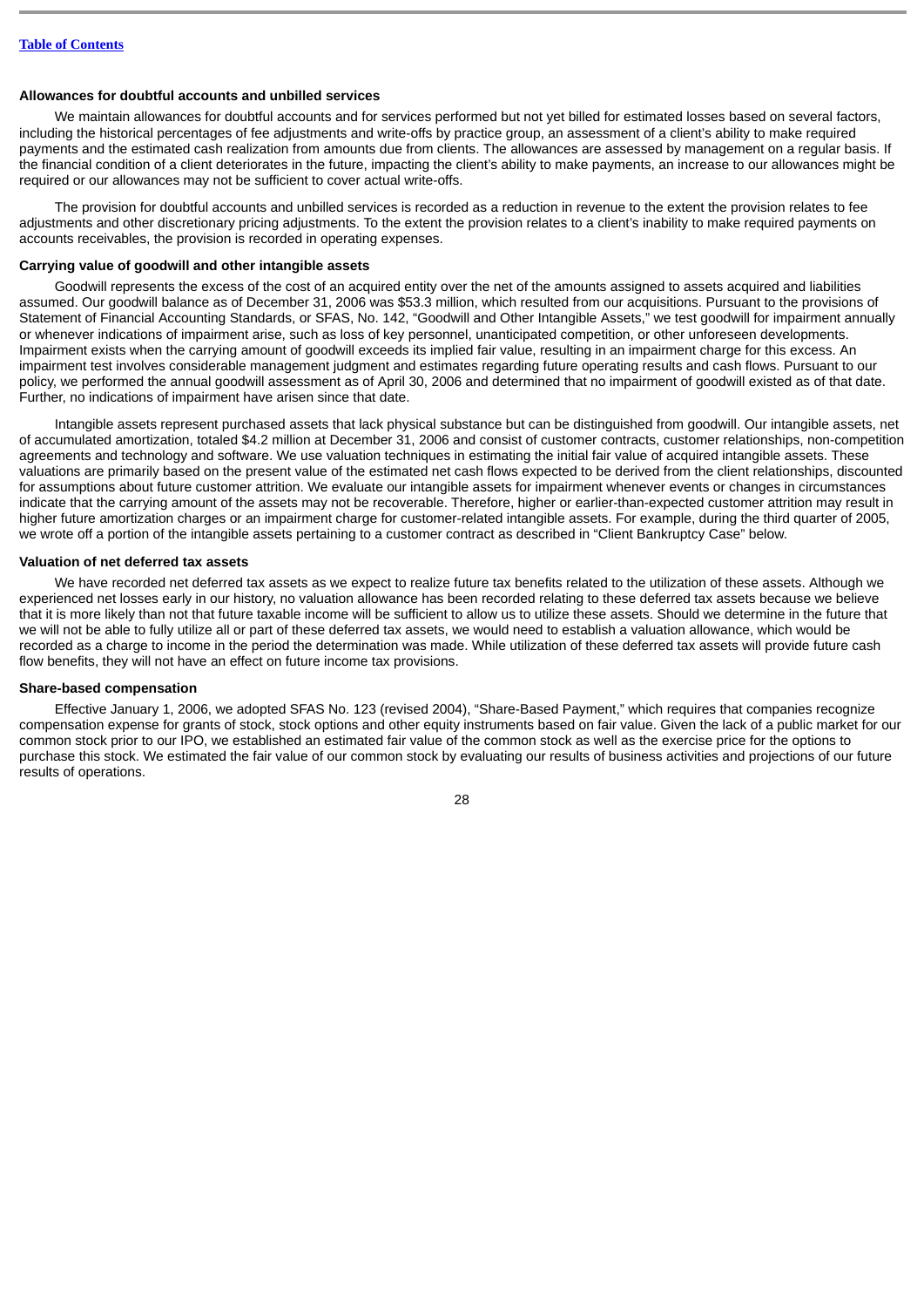## **RESULTS OF OPERATIONS**

The following table sets forth selected segment and consolidated operating results and other operating data for the periods indicated.

|                                                                      |           | Year Ended December 31, |                   |                  |                          |  |
|----------------------------------------------------------------------|-----------|-------------------------|-------------------|------------------|--------------------------|--|
| <b>Segment and Consolidated Operating Results</b><br>(in thousands): |           | 2006                    | 2005              |                  | 2004                     |  |
| Revenues and reimbursable expenses:                                  |           |                         |                   |                  |                          |  |
| <b>Financial Consulting</b>                                          | \$138,543 |                         | \$118,178         |                  | \$92,378                 |  |
| <b>Operational Consulting</b>                                        |           | 150,045                 | 89,035            |                  | 67,172                   |  |
| <b>Total revenues</b>                                                |           | 288,588                 | 207,213           |                  | 159,550                  |  |
| Total reimbursable expenses                                          |           | 33,330                  | 18,749            |                  | 14,361                   |  |
| Total revenues and reimbursable expenses                             | \$321,918 |                         | \$225,962         |                  | \$173,911                |  |
|                                                                      |           |                         |                   |                  |                          |  |
| <b>Operating income:</b>                                             |           |                         |                   |                  |                          |  |
| <b>Financial Consulting</b>                                          | \$58,016  |                         | \$46,676          |                  | \$34,365                 |  |
| <b>Operational Consulting</b>                                        |           | 51,985                  | 31,680            |                  | 23,009                   |  |
| Total segment operating income                                       |           | 110,001                 | 78,356            |                  | 57,374                   |  |
| Unallocated corporate costs                                          |           | 53,291                  | 41,493            |                  | 31,850                   |  |
| Depreciation and amortization expense                                |           | 9,201                   | 5,282             |                  | 2,365                    |  |
| Other operating expenses                                             |           |                         |                   |                  | 3,475                    |  |
| Total operating expenses                                             |           | 62,492                  | 46,775            |                  | 37,690                   |  |
| <b>Operating income</b>                                              | \$47,509  |                         | \$31,581          |                  | \$19,684                 |  |
| <b>Other Operating Data</b>                                          |           |                         |                   |                  |                          |  |
| Number of revenue-generating professionals (at period end) (1):      |           |                         |                   |                  |                          |  |
| Financial Consulting - Billable Consultants                          |           | 344                     | 306               |                  | 269                      |  |
| Operational Consulting - Billable Consultants                        |           | 450                     | 326               |                  | 214                      |  |
| Operational Consulting - Other Professionals                         |           | 48                      |                   |                  |                          |  |
| Total                                                                |           | 842                     | 632               |                  | 483                      |  |
| Average number of revenue-generating professionals (for the period): |           |                         |                   |                  |                          |  |
| Financial Consulting - Billable Consultants                          |           | 316                     | 286               |                  | 279                      |  |
| Operational Consulting - Billable Consultants                        |           | 382                     | 278               |                  | 206                      |  |
| Operational Consulting - Other Professionals                         |           | 18                      | $\qquad \qquad -$ |                  | $\overline{\phantom{0}}$ |  |
| <b>Total</b>                                                         |           | 716                     | 564               |                  | 485                      |  |
|                                                                      |           |                         |                   |                  |                          |  |
| Billable consultant utilization rate (2):                            |           |                         |                   |                  |                          |  |
| <b>Financial Consulting</b>                                          |           | 80.5%                   | 79.9%             |                  | 71.6%                    |  |
| <b>Operational Consulting</b><br><b>Total</b>                        |           | 75.6%<br>77.8%          | 73.1%<br>76.5%    |                  | 73.0%<br>72.2%           |  |
| Average billing rate per hour (3):                                   |           |                         |                   |                  |                          |  |
| <b>Financial Consulting</b>                                          | \$        | 282                     | $\,$<br>275       | \$               | 257                      |  |
| <b>Operational Consulting</b>                                        | \$        | 240                     | \$<br>222         | \$               | 218                      |  |
| Total                                                                | \$        | 260                     | \$<br>249         | $$\mathfrak{F}$$ | 239                      |  |
|                                                                      |           |                         |                   |                  |                          |  |

(1) Revenue-generating professionals consist of our billable consultants and other professionals. Billable consultants generate revenues primarily based on number of hours worked while our other professionals generate revenues based on number of hours worked and units produced, such as pages reviewed and data processed. Revenue-generating professionals exclude interns and independent contractors.

(2) We calculate the utilization rate for our billable consultants by dividing the number of hours all our billable consultants worked on client assignments during a period by the total available working hours for all of our billable consultants during the same period, assuming a fortyhour work week, less paid holidays and vacation days.

(3) For engagements where revenues are based on number of hours worked by our billable consultants, average billing rate per hour is calculated by dividing revenues for a period by the number of hours worked on client assignments during the same period.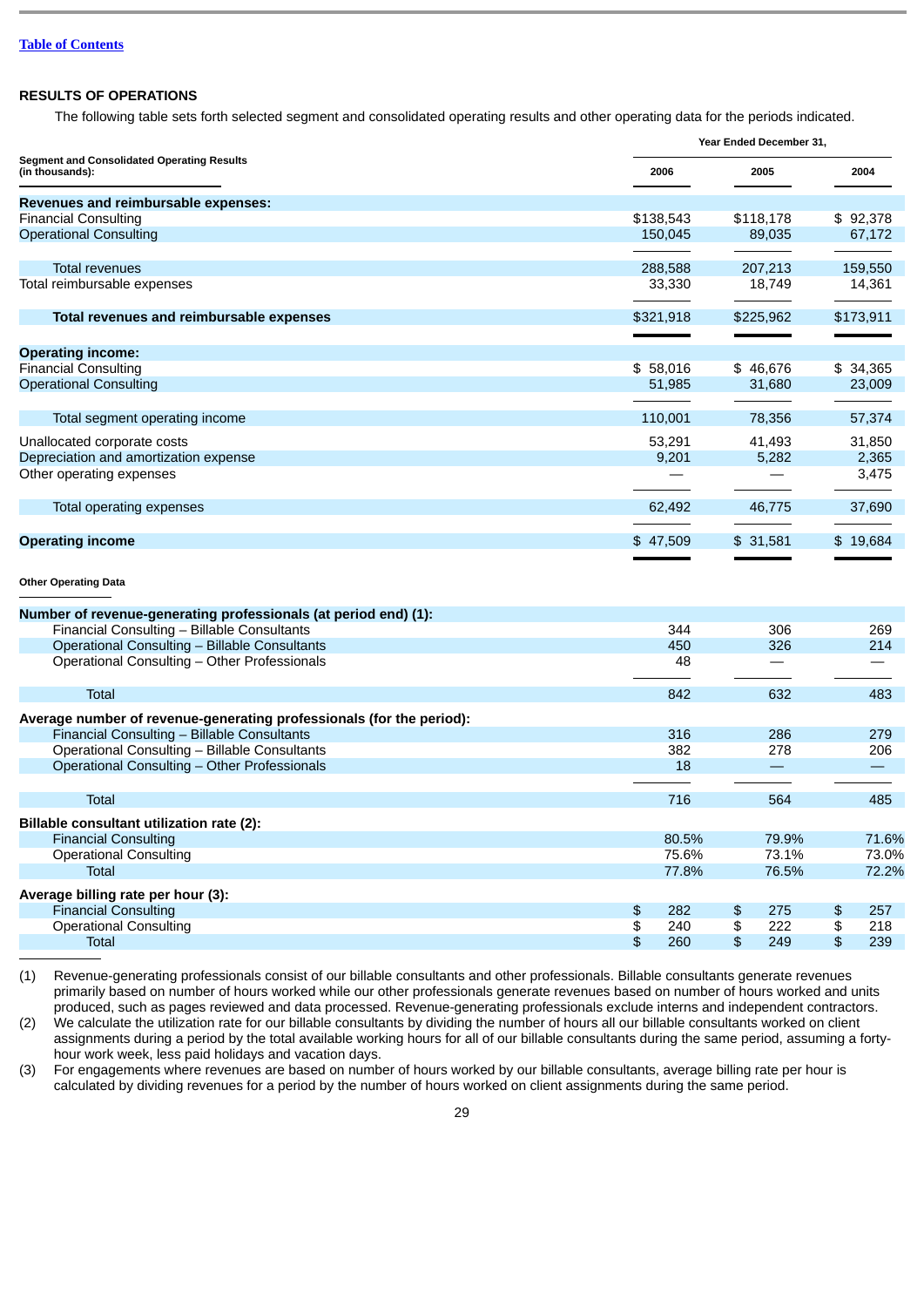# **Year ended December 31, 2006 compared to year ended December 31, 2005**

## **Revenues**

Revenues increased \$81.4 million, or 39.3%, to \$288.6 million for the year ended December 31, 2006 from \$207.2 million for the year ended December 31, 2005. Revenues for the year ended December 31, 2006 included revenues generated by Galt since April 3, 2006 and revenues generated by DRCS and Aaxis since July 31, 2006. Revenues from time-and-expense engagements increased \$66.0 million, or 37.5%, to \$241.9 million for the year ended December 31, 2006 from \$175.9 million for the year ended December 31, 2005. Revenues from fixed-fee engagements increased \$15.0 million, or 63.0%, to \$38.8 million for the year ended December 31, 2006 from \$23.8 million for the year ended December 31, 2005. Revenues from performance-based engagements increased \$0.4 million, or 5.3%, to \$7.9 million for the year ended December 31, 2006 from \$7.5 million for the year ended December 31, 2005.

Of the overall \$81.4 million increase in revenues, \$66.8 million was attributable to an increase in the number of revenue-generating professionals and usage of independent contractors, particularly within our document review group, \$11.3 million was attributable to an increase in the average billing rate per hour, and \$3.3 million was attributable to an increase in the utilization rate of our billable consultants. These increases were reflective of growing demand for our services from new and existing clients and our acquisitions. The average number of revenue-generating professionals increased to 716 for the year ended December 31, 2006 from 564 for the year ended December 31, 2005, as we added a significant number of billable consultants in our Operational Consulting segment, as well as other professionals from our acquisitions. Revenues generated by independent contractors increased \$12.8 million, or 253.9%, to \$17.8 million for the year ended December 31, 2006 from \$5.0 million for the same period last year. Our average billing rate per hour for engagements where revenues are based on number of hours worked by our billable consultants increased 4.4% to \$260 for the year ended December 31, 2006 from \$249 for the year ended December 31, 2005. Average billing rate per hour for any given period is calculated by dividing revenues for the period by the number of hours worked on client assignments during the same period. Our billable consultant utilization rate increased to 77.8% for the year ended December 31, 2006 from 76.5% for the same period last year. The utilization rate for any given period is calculated by dividing the number of hours all our billable consultants worked on client assignments during the period by the total available working hours for all of our billable consultants during the same period, assuming a forty-hour work week, less paid holidays and vacation days.

#### **Total direct costs**

Our direct costs increased \$45.8 million, or 38.9%, to \$163.6 million in the year ended December 31, 2006 from \$117.8 million in the year ended December 31, 2005. Approximately \$33.9 million of the increase was attributable to the increase in the average number of revenuegenerating professionals described above, the promotion of our billable consultants during the year, including nine to the managing director level effective January 1, 2006, and their related salaries, bonuses and benefit costs. Share-based compensation expense associated with our revenuegenerating professionals increased \$1.7 million, or 34.0%, to \$6.7 million during 2006 from \$5.0 million during 2005. Additionally, \$7.3 million of the increase in direct costs was attributable to higher levels of independent contractor usage, particularly within our document review group.

Total direct costs for the years ended December 31, 2006 and 2005 included \$2.2 million and \$1.3 million, respectively, of intangible assets amortization expense. The increase in 2006 was primarily attributable to the 2006 acquisitions of Galt, DRCS and Aaxis, in which customer contracts totaling \$2.1 million were acquired and fully amortized during the year.

#### **Operating expenses**

Selling, general and administrative expenses increased \$14.9 million, or 29.2%, to \$65.9 million in the year ended December 31, 2006 from \$51.0 million in the year ended December 31, 2005. Approximately \$3.8 million of this increase was due to an increase in non-revenue-generating professionals and their related salaries, bonuses and benefits costs. We added a number of non-revenue-generating professionals during the past year to continue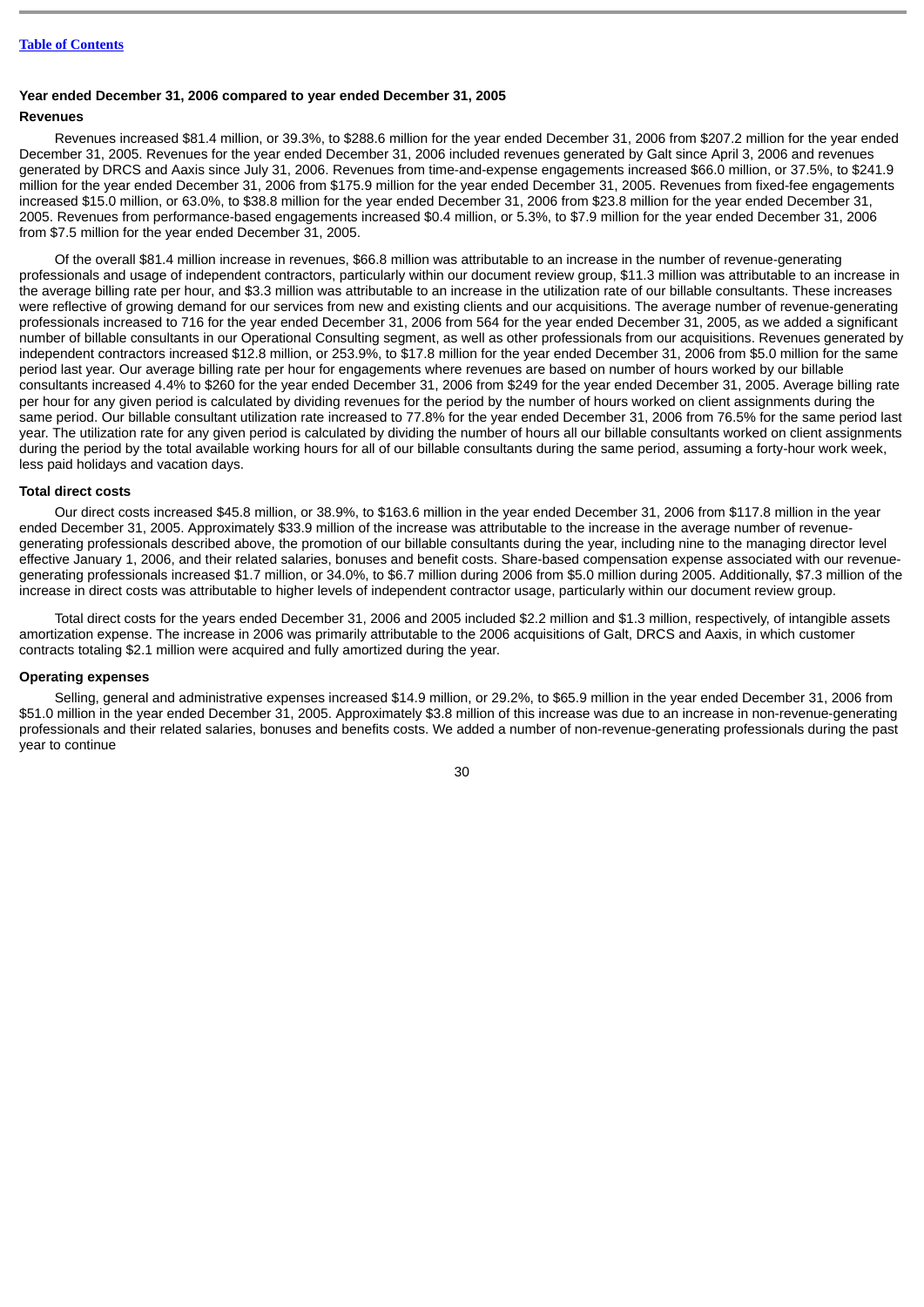to support a public company infrastructure and to support our growth. Share-based compensation expense associated with our non-revenuegenerating professionals increased \$1.2 million, or 63.2%, to \$3.1 million during 2006 from \$1.9 million during 2005. Another \$3.7 million of the increase was primarily due to higher facilities costs attributable to two new leases that we entered into during the second half of 2005. The remaining increase in selling, general and administrative costs during 2006 compared to the same period last year was due to a \$1.8 million increase in marketing and promotional expenses and a \$1.7 million increase in training and recruiting costs. During 2005, we incurred costs associated with a secondary offering that was withdrawn in November 2005 and a secondary offering that was completed in February 2006. These costs totaled \$0.5 million after tax, or \$0.03 per diluted share. During the first quarter of 2006, we completed our secondary offering and recorded related costs totaling \$0.6 million after tax, or \$0.03 per diluted share. These costs were expensed in the period incurred because we did not issue new securities in the offering.

Depreciation expense increased \$2.5 million, or 56.8%, to \$6.9 million in the year ended December 31, 2006 from \$4.4 million in the year ended December 31, 2005 as computers, network equipment, furniture and fixtures, and leasehold improvements were added to support our increase in employees. Amortization of non-direct intangible assets, which include customer relationships and non-competition agreements, was \$2.3 million and \$0.9 million, for the years ended December 31, 2006 and 2005, respectively. Also included in amortization expense in the year ended December 31, 2005 is a \$0.6 million charge representing the write-off of an intangible asset relating to a Speltz & Weis customer contract, as described in "Client Bankruptcy Case" below.

#### **Operating income**

Operating income increased \$15.9 million, or 50.4%, to \$47.5 million for the year ended December 31, 2006 from \$31.6 million for the year ended December 31, 2005. The increase in operating income was primarily due to the increase in revenues, partially offset by the increases in direct costs and operating expenses as discussed above. Operating margin, which is defined as operating income expressed as a percentage of revenues, was 16.5% in the year ended December 31, 2006 compared to 15.2% in the year ended December 31, 2005.

Due to the costs associated with the factors listed below, combined with continuing growth in our business activity, we expect our direct costs and operating expenses to continue to increase in 2007 as compared to 2006.

- During the second quarter of 2006 we acquired Galt and during the third quarter of 2006 we acquired DRCS and Aaxis. As a result of these acquisitions, we added over 100 professionals to our workforce.
- During 2006, we increased the number of our revenue-generating managing directors from 75 at December 31, 2005 to 99 at December 31, 2006. In addition, in January 2007, we promoted 20 of our employees to the managing director level, compared to 11 in January 2006. During 2007, we expect to continue to hire additional managing directors. We anticipate that some of these managing directors may not be in a position to generate revenues for a period of six months or more, as they will initially focus their time on new sales efforts. Additionally, a significant number of the managing directors that we will hire in 2007 may be subject to restrictive covenants and may require additional time to establish new client relationships.
- In 2007, we expect to hire additional managers, associates and analysts to expand support for our existing practices and better leverage our managing directors and directors.
- We completed the acquisitions of Wellspring and Glass during January 2007. As a result of these acquisitions, we have added over 120 full-time employees.
- We expect to continue to use independent contractors to supplement our full-time staff, particularly in our document review and healthcare management businesses.

#### **Net income**

Net income increased \$8.9 million, or 50.2%, to \$26.7 million for the year ended December 31, 2006 from \$17.8 million for the year ended December 31, 2005. Diluted earnings per share increased 46.7% to \$1.54 for the year ended December 31, 2006 from \$1.05 for the year ended December 31, 2005. The increase was primarily attributable to an increase in net income, slightly offset by an increase in weighted-average shares outstanding.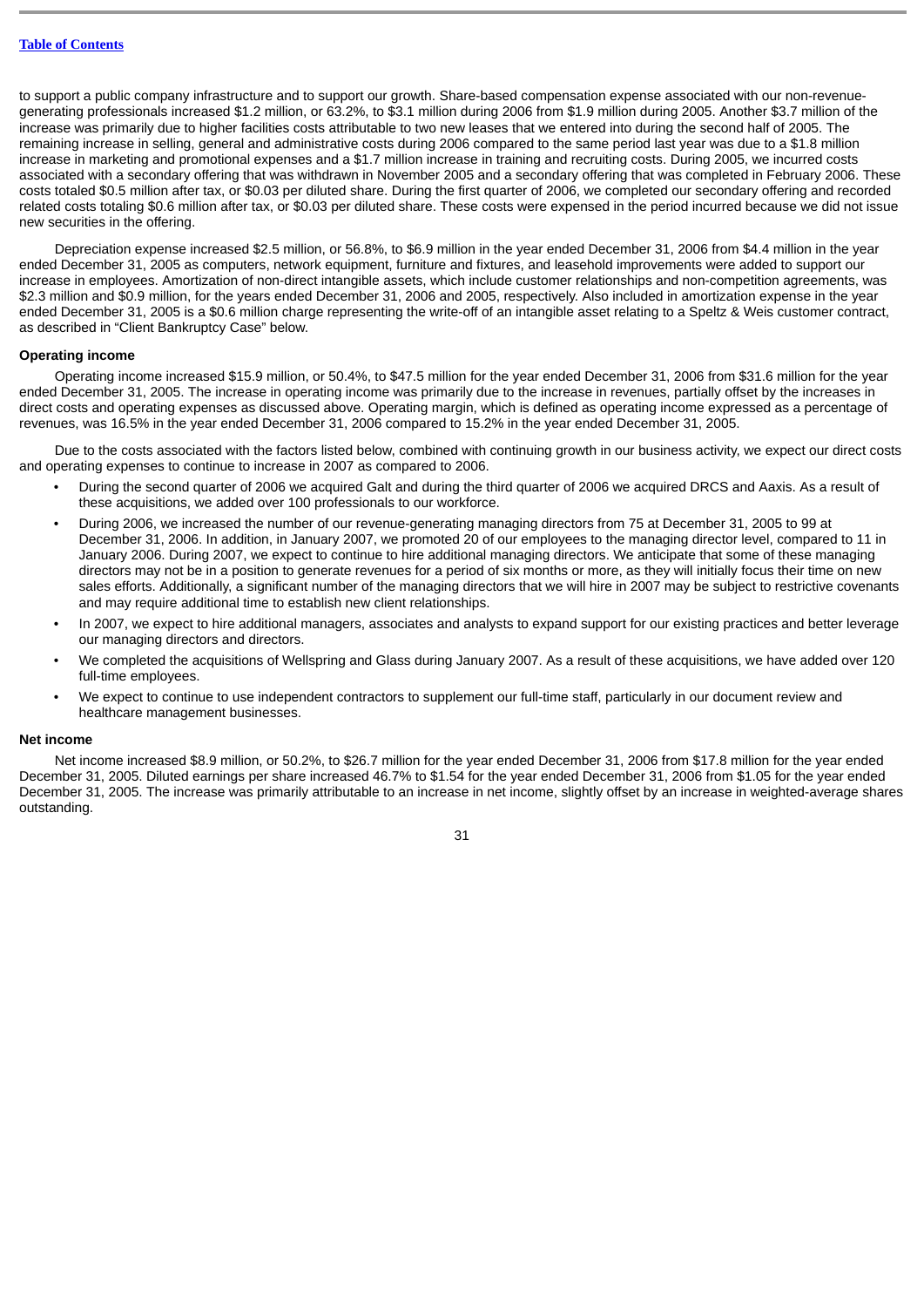#### **Segment results**

### **Financial Consulting**

#### **Revenues**

Financial Consulting segment revenues, which includes revenues generated by Speltz & Weis since May 9, 2005, increased \$20.3 million, or 17.2%, to \$138.5 million for the year ended December 31, 2006 from \$118.2 million for the year ended December 31, 2005. Revenues from timeand-expense engagements increased \$21.8 million, or 19.2%, to \$135.4 million for the year ended December 31, 2006 from \$113.6 million for the year ended December 31, 2005. Revenues from fixed-fee engagements decreased \$1.9 million, or 41.3%, to \$2.7 million for the year ended December 31, 2006 from \$4.6 million for the year ended December 31, 2005. Revenues from performance-based engagements for the year ended December 31, 2006 totaled \$0.4 million and were immaterial for 2005.

Of the overall \$20.3 million increase in revenues, \$15.8 million was primarily attributable to an increase in the number of billable consultants, \$3.6 million was attributable to an increase in the average billing rate per hour, and \$0.9 million was attributable to an increase in the utilization rate of our billable consultants. These increases were reflective of growing demand for our services from new and existing clients. The average number of billable consultants increased to 316 for the year ended December 31, 2006 from 286 for the year ended December 31, 2005. The average billing rate per hour increased to \$282 for the year ended December 31, 2006 from \$275 for the year ended December 31, 2005. The utilization rate for the Financial Consulting segment increased slightly to 80.5% for the year ended December 31, 2006 from 79.9% for the year ended December 31, 2005.

#### **Operating income**

Financial Consulting segment operating income increased \$11.3 million, or 24.3%, to \$58.0 million for the year ended December 31, 2006 from \$46.7 million in the year ended December 31, 2005. The Financial Consulting segment operating margin, defined as segment operating income expressed as a percentage of segment revenues, increased to 41.9% for the year ended December 31, 2006 from 39.5% for the year ended December 31, 2005 primarily due to lower general and administrative costs.

## **Operational Consulting**

### **Revenues**

Operational Consulting segment revenues increased \$61.0 million, or 68.5%, to \$150.0 million for the year ended December 31, 2006 from \$89.0 million for the year ended December 31, 2005. Revenues during 2006 included revenues generated by Galt since April 3, 2006 and revenues generated by DRCS and Aaxis since July 31, 2006. Revenues from time-and-expense engagements increased \$44.2 million, or 70.9%, to \$106.5 million for the year ended December 31, 2006 from \$62.3 million for the year ended December 31, 2005. Revenues from fixed-fee engagements increased \$16.8 million, or 87.5%, to \$36.0 million for the year ended December 31, 2006 from \$19.2 million for the year ended December 31, 2005. Revenues from performance-based engagements totaled \$7.5 million for each of the years ended December 31, 2006 and 2005.

Of the overall \$61.0 million increase in revenues, \$50.9 million was attributable to an increase in the number of revenue-generating professionals and usage of independent contractors, particularly within our document review group, \$7.6 million was attributable to an increase in the average billing rate per hour, and \$2.5 million was attributable to an increase in the utilization rate of our billable consultants. These increases were reflective of growing demand for our services from new and existing clients and our acquisitions. The average number of revenue-generating professionals increased to 400 for the year ended December 31, 2006 from 278 for the year ended December 31, 2005, as we added a significant number of billable consultants over the past year. The increase in headcount was also reflective of our acquisitions. Independent contractor revenues increased \$11.6 million to \$14.3 million for the year ended December 31, 2006 from \$2.8 million for the year ended December 31, 2005. The average billing rate per hour for engagements where revenues are based on number of hours worked by our billable consultants increased 8.1% to \$240 for the year ended December 31, 2006 from \$222 for 2005. The billable consultant utilization rate for our Operational Consulting segment increased to 75.6% for the year ended December 31, 2006 from 73.1% for the year ended December 31, 2005.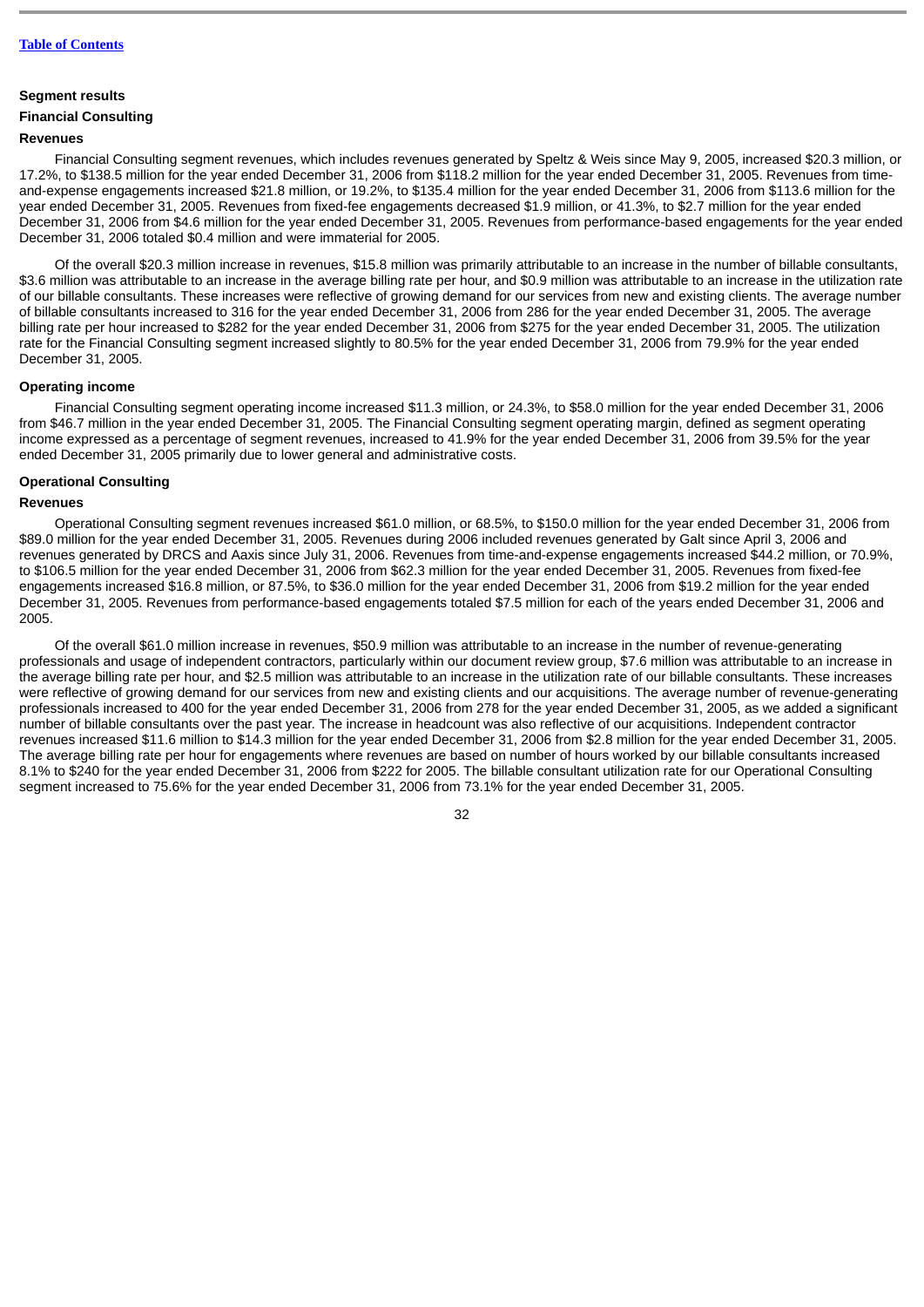#### **Operating income**

Operational Consulting segment operating income increased \$20.3 million, or 64.1%, to \$52.0 million for the year ended December 31, 2006 from \$31.7 million for the year ended December 31, 2005. Segment operating margin decreased from 35.6% for the year ended December 31, 2005 to 34.6% for the year ended December 31, 2006 primarily due to higher amortization of intangible assets relating to customer contracts and higher general and administrative costs, partially offset by lower direct costs as a percentage of revenues.

#### **Year ended December 31, 2005 compared to year ended December 31, 2004**

#### **Revenues**

Revenues increased \$47.6 million, or 29.9%, to \$207.2 million for the year ended December 31, 2005 from \$159.6 million for the year ended December 31, 2004. Revenues for the year ended December 31, 2005 included \$9.8 million of revenues generated by Speltz & Weis. Revenues from time-and-expense engagements increased \$43.3 million, or 32.7%, to \$175.9 million for the year ended December 31, 2005 from \$132.6 million for the year ended December 31, 2004. Revenues from fixed-fee engagements increased \$5.0 million, or 26.6%, to \$23.8 million for the year ended December 31, 2005 from \$18.8 million for the year ended December 31, 2004. Revenues from performance-based engagements decreased \$0.7 million, or 8.5%, to \$7.5 million for the year ended December 31, 2005 from \$8.2 million for the year ended December 31, 2004.

Of the overall \$47.6 million increase in revenues, \$27.4 million was attributable to an increase in the number of revenue-generating professionals and increased usage of independent contractors, \$10.8 million was attributable to an increase in the utilization rate of our billable consultants, and \$9.4 million was attributable to an increase in the average billing rate per hour. These increases were reflective of growing demand for our services from new and existing clients. The average number of revenue-generating professionals increased to 564 for the year ended December 31, 2005 from 485 for the year ended December 31, 2004, as we added a substantial number of consultants in our Operational Consulting segment, as well as from our acquisition of Speltz & Weis. Revenues generated by independent contractors increased \$2.9 million, or 138.1%, to \$5.0 million for the year ended December 31, 2005 from \$2.1 million for the same period last year. Our billable consultant utilization rate increased to 76.5% for the year ended December 31, 2005 from 72.2% for the same period last year. Additionally, our average billing rate per hour increased 4.2% to \$249 for the year ended December 31, 2005 from \$239 for the year ended December 31, 2004.

#### **Total direct costs**

Our direct costs increased \$24.5 million, or 26.3%, to \$117.8 million in the year ended December 31, 2005 from \$93.2 million in the year ended December 31, 2004. This increase was primarily attributable to the increase in the average number of revenue-generating professionals described above and their related compensation and benefit costs, increased usage of independent contractors, as well as a \$1.8 million increase in signing bonuses. Share-based compensation expense, a component of direct costs, relating to our revenue-generating professionals increased to \$5.0 million for the year ended December 31, 2005 from \$1.0 million for the same period last year due to the granting of restricted stock awards. On October 12, 2004, immediately prior to our initial public offering, we granted to our consultants a total of 489,500 shares of restricted common stock with an aggregate fair market value of \$7.6 million. During 2005, we granted to our consultants an additional 558,100 shares of restricted common stock with an aggregate fair market value of \$12.2 million. A full year of share-based compensation relating to the initial public offering grant is reflected in 2005 while only two and one-half months of expense is reflected in 2004.

Total direct costs in the year ended December 31, 2005 included \$1.3 million of intangible assets amortization expense relating to purchased technology valued at \$0.5 million, as well as customer contracts valued at \$1.9 million that were acquired as part of the Speltz & Weis acquisition.

### **Operating expenses**

Selling, general and administrative expenses increased \$10.2 million, or 24.9%, to \$51.0 million in the year ended December 31, 2005 from \$40.9 million in the year ended December 31, 2004. The increase was due in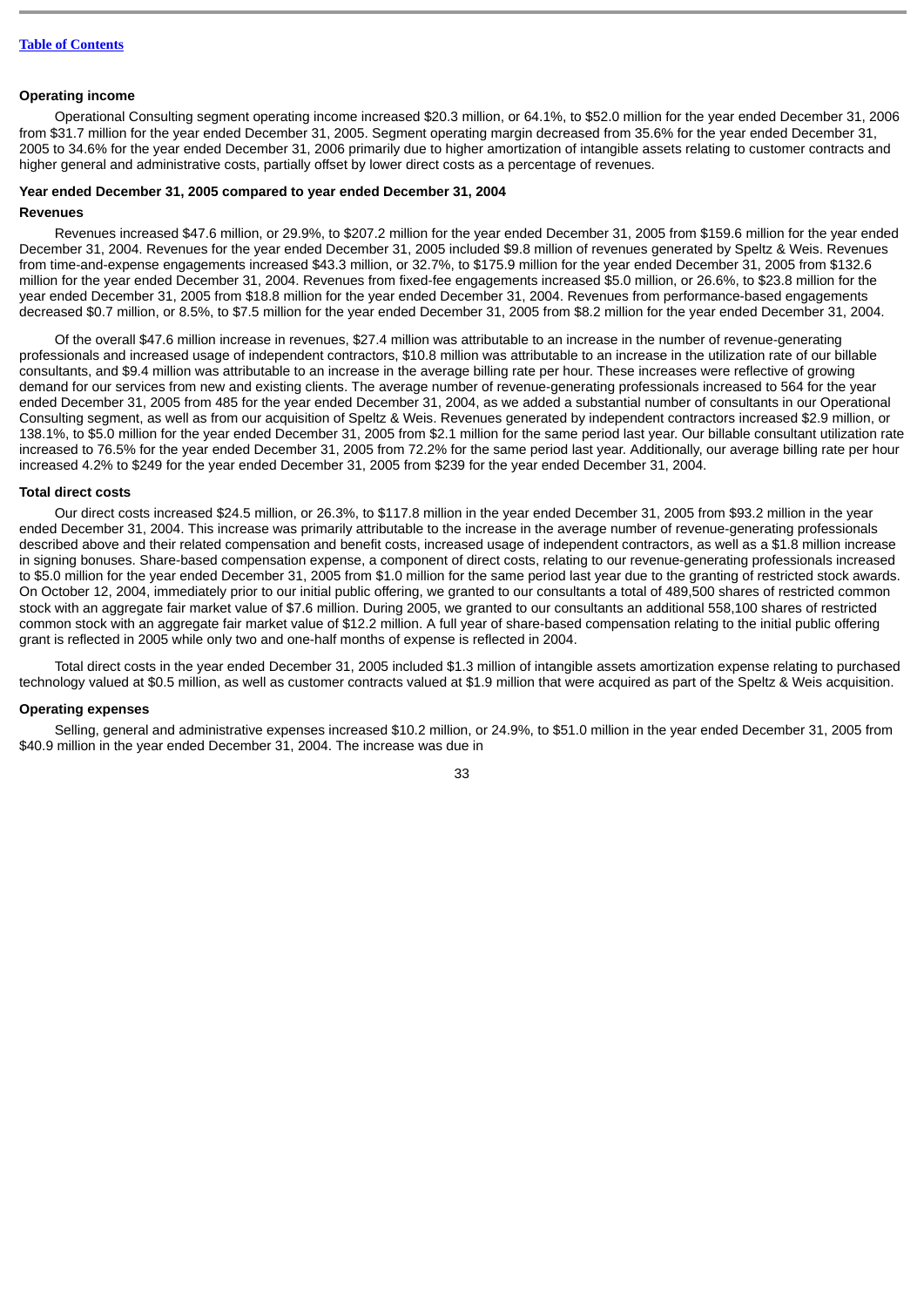part to an increase in the average number of non-revenue-generating professionals to 136 for the year ended December 31, 2005 from 112 for the year ended December 31, 2004 and their related compensation and benefit costs of \$20.3 million in the year ended December 31, 2005 compared to \$16.5 million in 2004. We added a number of non-revenue-generating professionals during 2005 to support a public company infrastructure.

Share-based compensation expense, a component of selling, general and administrative expenses, relating to our non-revenue-generating professionals increased \$1.5 million, or 337.9%, to \$1.9 million for the year ended December 31, 2005 from \$0.4 million for the year ended December 31, 2004 due to the granting of restricted stock awards during the latter part of 2004. On October 12, 2004, immediately prior to our initial public offering, we granted to our non-revenue-generating professionals a total of 278,200 shares of restricted common stock with an aggregate fair market value of \$4.3 million. During 2005, we granted to our non-billable professionals an additional 179,100 shares of restricted common stock with an aggregate fair market value of \$4.1 million. A full year of share-based compensation relating to the initial public offering grant is reflected in 2005 while only two and one-half months of expense is reflected in 2004.

The remaining increase in selling, general and administrative costs in the year ended December 31, 2005 compared to the year ended 2004 was due to increases in recruiting costs, promotion and marketing costs, rent and other facility costs, legal fees, and new costs associated with being a public company, including Sarbanes-Oxley compliance. Additionally, during 2005 in connection with a secondary offering that was withdrawn in November 2005 and a secondary offering that was completed in February 2006, we incurred costs totaling \$0.5 million after tax, or \$0.03 per diluted share. These costs were expensed in the period incurred because we did not issue securities in either offering. These increases in selling, general and administrative expenses during 2005 were slightly offset by a \$1.5 million decrease in severance charges as compared to 2004.

Depreciation expense increased \$2.0 million, or 83.3%, to \$4.4 million in the year ended December 31, 2005 from \$2.4 million in the year ended December 31, 2004 as computers, network equipment, furniture and fixtures, and leasehold improvements were added to support our increase in employees. In the year ended December 31, 2005, we recognized \$0.9 million of intangible assets amortization. In conjunction with the Speltz & Weis acquisition, we recorded \$0.7 million of intangible assets representing customer relationships, which was amortized over a weighted-average life of 15.1 months. Also included in amortization expense in the year ended December 31, 2005 is a \$0.6 million charge representing the write-off of an intangible asset relating to a Speltz & Weis customer contract, as described in "Client Bankruptcy Case" below.

Operating expenses in the year ended December 31, 2004 also included a \$2.1 million pre-tax restructuring charge associated with the closing of two small, underperforming offices in Miami, Florida and Palo Alto, California. The charge consisted of approximately \$2.0 million for severance payments for the ten employees formerly employed at these locations, which were paid by April 30, 2004, and \$0.1 million for office lease payments, which were paid by August 31, 2004. Additionally, during 2004 we eliminated a service offering in a practice area in the Operational Consulting segment that was not meeting our expectations and we recorded a pre-tax restructuring charge of \$1.3 million.

#### **Operating income**

Operating income increased \$11.9 million, or 60.4%, to \$31.6 million for the year ended December 31, 2005 from \$19.7 million for the year ended December 31, 2004. The increase in operating income was primarily due to the increase in revenues and the absence of restructuring charges, partially offset by the increases in direct costs and operating expenses as discussed above. Operating margin, which is defined as operating income expressed as a percentage of revenues, was 15.2% in the year ended December 31, 2005 compared to 12.3% in the year ended December 31, 2004.

### **Net income attributable to common stockholders**

Net income attributable to common stockholders increased \$7.9 million, or 78.9%, to \$17.8 million for the year ended December 31, 2005 from \$9.9 million for the year ended December 31, 2004. Diluted earnings per share increased 45.8% to \$1.05 for the year ended December 31, 2005 from \$0.72 for the year ended December 31, 2004. The increase was primarily attributable to an increase in net income, partially offset by an increase in weighted-average shares resulting from our initial public offering.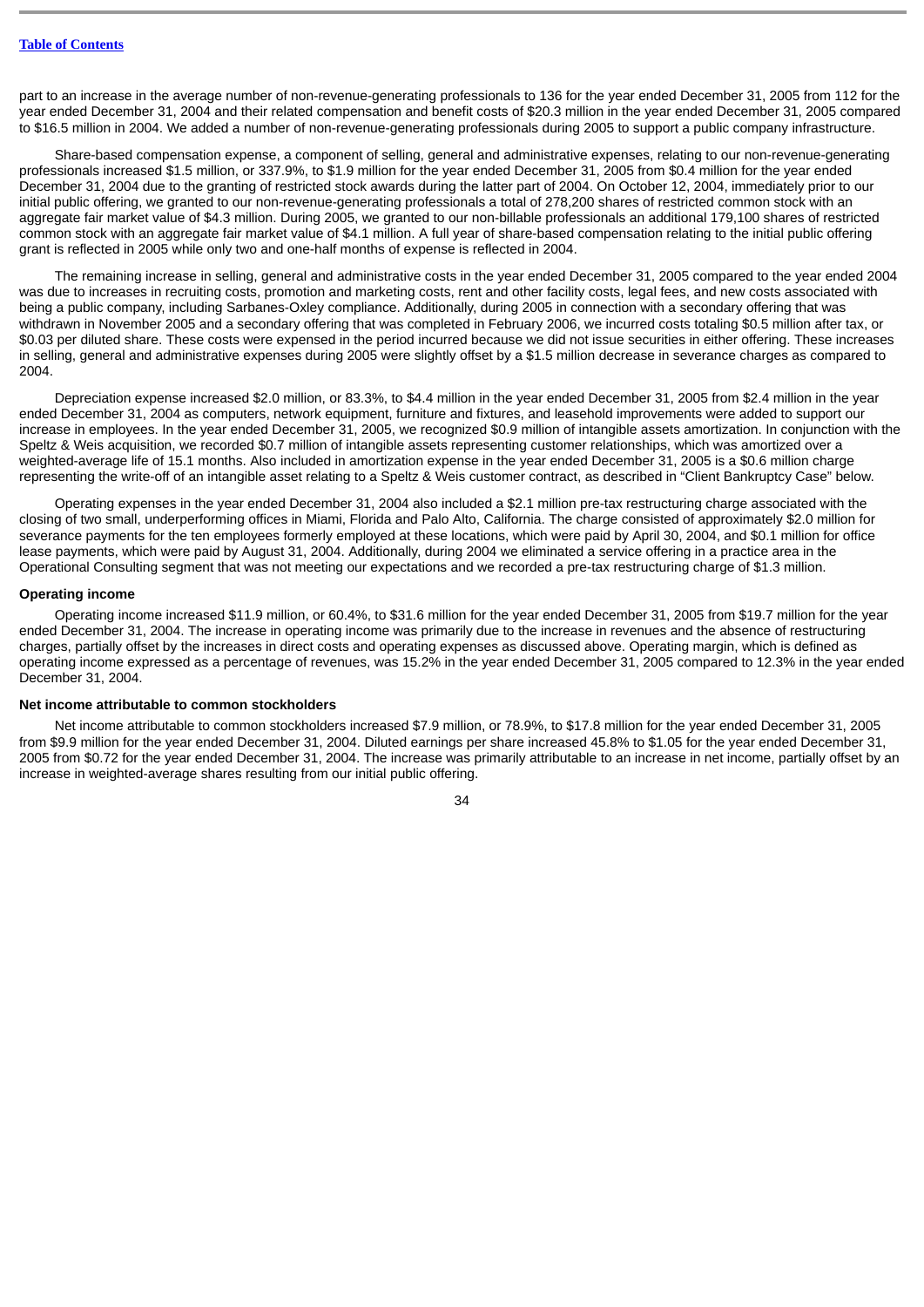### **Segment results**

#### **Financial Consulting**

#### **Revenues**

Financial Consulting segment revenues, which includes revenues generated by Speltz & Weis since the date of the acquisition, increased \$25.8 million, or 27.9%, to \$118.2 million for the year ended December 31, 2005 from \$92.4 million for the year ended December 31, 2004. Revenues from time-and-expense engagements increased \$28.9 million, or 34.1%, to \$113.6 million for the year ended December 31, 2005 from \$84.7 million for the year ended December 31, 2004. Revenues from fixed-fee engagements decreased \$1.4 million, or 23.3%, to \$4.6 million for the year ended December 31, 2005 from \$6.0 million for the year ended December 31, 2004. Revenues from performance-based engagements for the year ended December 31, 2005 was immaterial, compared to \$1.7 million for the year ended December 31, 2004, which primarily consisted of fees recognized relating to the successful completion of a series of asset sales transactions managed on behalf of a single client over a two-year period.

Of the overall \$25.8 million increase in revenues, \$10.7 million was attributable to an increase in the utilization rate of our billable consultants, \$7.9 million was attributable to an increase in the average billing rate per hour, and \$7.2 million was attributable to an increase in the number of revenue-generating professionals and an increase in the usage of independent contractors. These increases were reflective of growing demand for our services from new and existing clients. The utilization rate for our Financial Consulting segment increased to 79.9% for the year ended December 31, 2005 from 71.6% for the year ended December 31, 2004. The average billing rate per hour increased 7.0% to \$275 for the year ended December 31, 2005 from \$257 for the year ended December 31, 2004. Independent contractor revenues increased to \$2.3 million for the year ended December 31, 2005 from \$0.2 million for 2004.

### **Operating income**

Financial Consulting segment operating income increased \$12.3 million, or 35.8%, to \$46.7 million in the year ended December 31, 2005 from \$34.4 million in the year ended December 31, 2004. Segment operating margin, defined as segment operating income expressed as a percentage of segment revenues, increased to 39.5% in the year ended December 31, 2005 from 37.2% in the year ended December 31, 2004.

## **Operational Consulting**

## **Revenues**

Operational Consulting segment revenues increased \$21.8 million, or 32.5%, to \$89.0 million for the year ended December 31, 2005 from \$67.2 million for the year ended December 31, 2004. Revenues from time-and-expense engagements increased \$14.4 million, or 30.1%, to \$62.3 million for the year ended December 31, 2005 from \$47.9 million for the year ended December 31, 2004. Revenues from fixed-fee engagements increased \$6.4 million, or 50.0%, to \$19.2 million for the year ended December 31, 2005 from \$12.8 million for the year ended December 31, 2004. Revenues from performance-based engagements increased \$1.0 million, or 15.4%, to \$7.5 million for the year ended December 31, 2005 from \$6.5 million for the year ended December 31, 2004.

Of the overall \$21.8 million increase in revenues, \$20.2 million was attributable to an increase in the number of revenue-generating professionals and increased usage of independent contractors, \$1.5 million was attributable to an increase in the average billing rate per hour, and \$0.1 million was attributable to an increase in the utilization rate of our billable consultants. These increases were reflective of growing demand for our services from new and existing clients. The average number of revenue-generating professionals increased to 278 for the year ended December 31, 2005 from 206 for the year ended December 31, 2004, as we added a significant number of consultants over the past year. Independent contractor revenues increased \$1.0 million, or 55.6%, to \$2.8 million for the year ended December 31, 2005 from \$1.8 million for the year ended December 31, 2004. The average billing rate per hour increased 1.8% to \$222 for the year ended December 31, 2005 from \$218 for 2004. The billable consultant utilization rate for our Operational Consulting segment remained fairly steady at 73.1% for the year ended December 31, 2005 compared to 73.0% for the year ended December 31, 2004.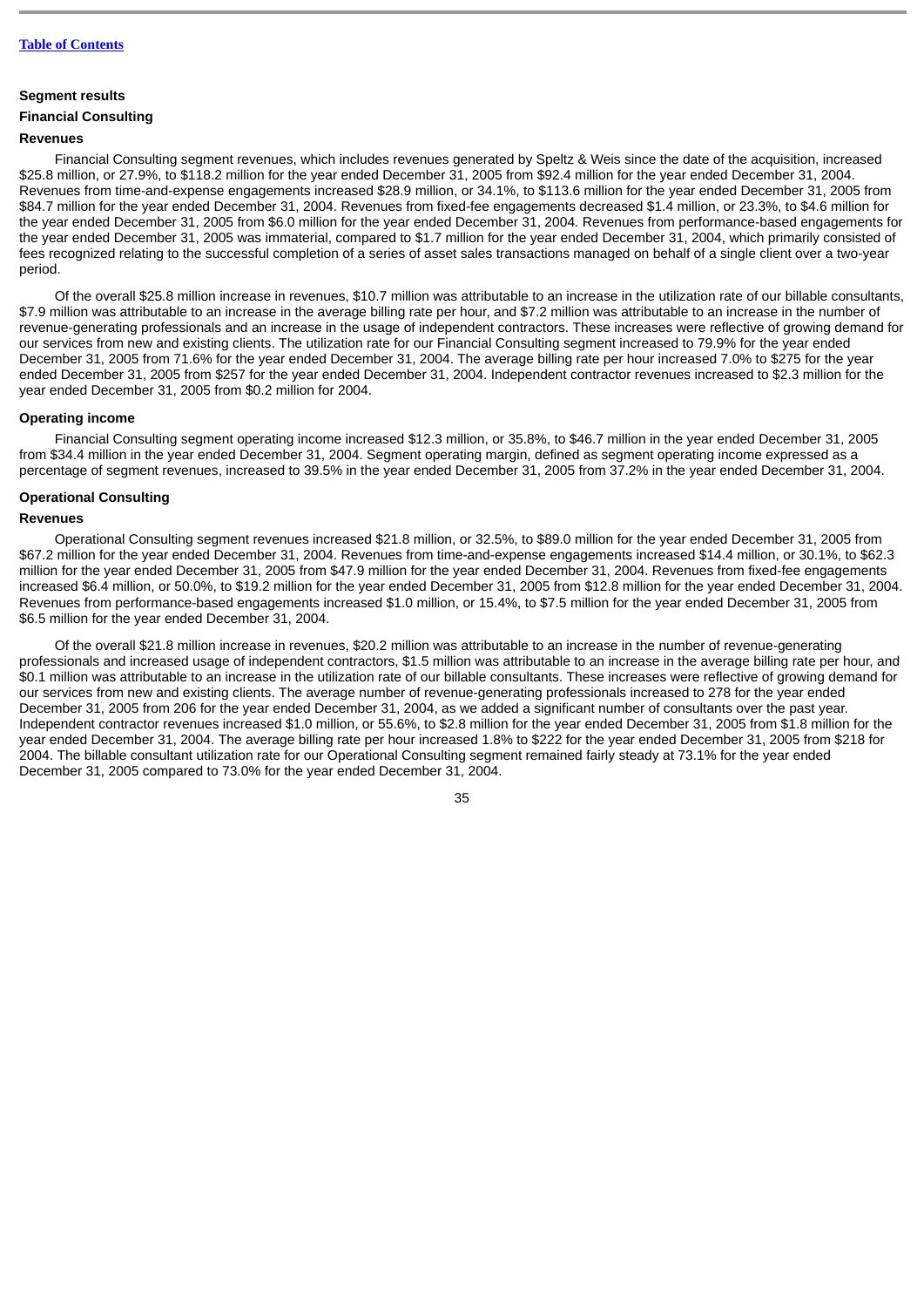#### **Operating income**

Operational Consulting segment operating income increased \$8.7 million, or 37.7%, to \$31.7 million for the year ended December 31, 2005 from \$23.0 million for the year ended December 31, 2004. Segment operating margin increased to 35.6% in the year ended December 31, 2005 from 34.3% in 2004.

### **Client Bankruptcy Case**

On July 5, 2005, one of our clients filed for bankruptcy. Subsequent to the filing of the bankruptcy, we continued to provide interim management, revenue cycle management and strategic sourcing services under an engagement contract with the client. In addition, we continued to provide services pursuant to a separate engagement contract with the client's bankruptcy counsel to assist with the bankruptcy process.

On October 21, 2005, the client filed an application with the Bankruptcy Court to authorize our retention during the bankruptcy process. In connection with the application, new financial terms and conditions of the engagement contracts, including billing terms and rates for our services, were negotiated and agreed to with the client and certain other interested parties retroactive to July 5, 2005 pursuant to a new engagement contract that superseded the original contracts. At a hearing held on October 28, 2005, the Bankruptcy Court approved on an interim basis our retention based on these agreed upon terms. On December 14, 2005, the Bankruptcy Court approved our retention on a permanent basis. There could be challenges during the bankruptcy process to the fees earned by us and Speltz & Weis, as well as challenges during and after the bankruptcy process to fees earned by us and Speltz & Weis prior to the bankruptcy filing on July 5, 2005, as several parties to the bankruptcy proceeding have reserved their right to challenge those fees. Although no such claim has been brought to date, if a claim is brought in the future, the claim could have a material adverse impact on our financial position, results of operations, earnings per share or cash flows in the period in which such claim were resolved.

The change in financial terms approved by the Bankruptcy Court on December 14, 2005 resulted in \$2.2 million and \$2.1 million less revenues than the amounts provided for under the original terms of the interim management contract for the years ended December 31, 2006 and 2005, respectively. The results for the years ended December 31, 2006 and 2005 also reflect legal and related costs totaling approximately \$0.6 million and \$0.9 million, respectively, associated with the bankruptcy process.

Based on the projected cash flows under the new financial terms and conditions approved by the Bankruptcy Court, the intangible value that we assigned to the interim management contract in connection with the Speltz & Weis acquisition decreased. Accordingly, we wrote off the remaining carrying value of this contract in the third quarter of 2005. This charge, totaling \$0.6 million, is included in depreciation and amortization for the year ended December 31, 2005 and is attributable to the Financial Consulting segment.

### **LIQUIDITY AND CAPITAL RESOURCES**

Our primary sources of liquidity are cash flows from operations and debt capacity available under our credit facility. Cash and cash equivalents decreased \$15.2 million, from \$31.8 million at December 31, 2005, to \$16.6 million at December 31, 2006 primarily due to cash paid for our acquisitions and purchases of property and equipment, partially offset by an increase in cash from operations. Cash and cash equivalents increased \$3.7 million, from \$28.1 million at December 31, 2004, to \$31.8 million at December 31, 2005 primarily due to increased cash from operations generated by growth in our business, partially offset by cash paid for our acquisition of Speltz & Weis.

#### **Operating activities**

Cash flows generated by operating activities totaled \$42.5 million for the year ended December 31, 2006 and \$26.0 million for the year ended December 31, 2005. Our operating assets and liabilities consist primarily of receivables from billed and unbilled services, accounts payable and accrued expenses, and accrued payroll and related benefits. The volume of billings and timing of collections and payments affect these account balances. The increase in cash provided by operations for the year ended December 31, 2006 was primarily attributable to an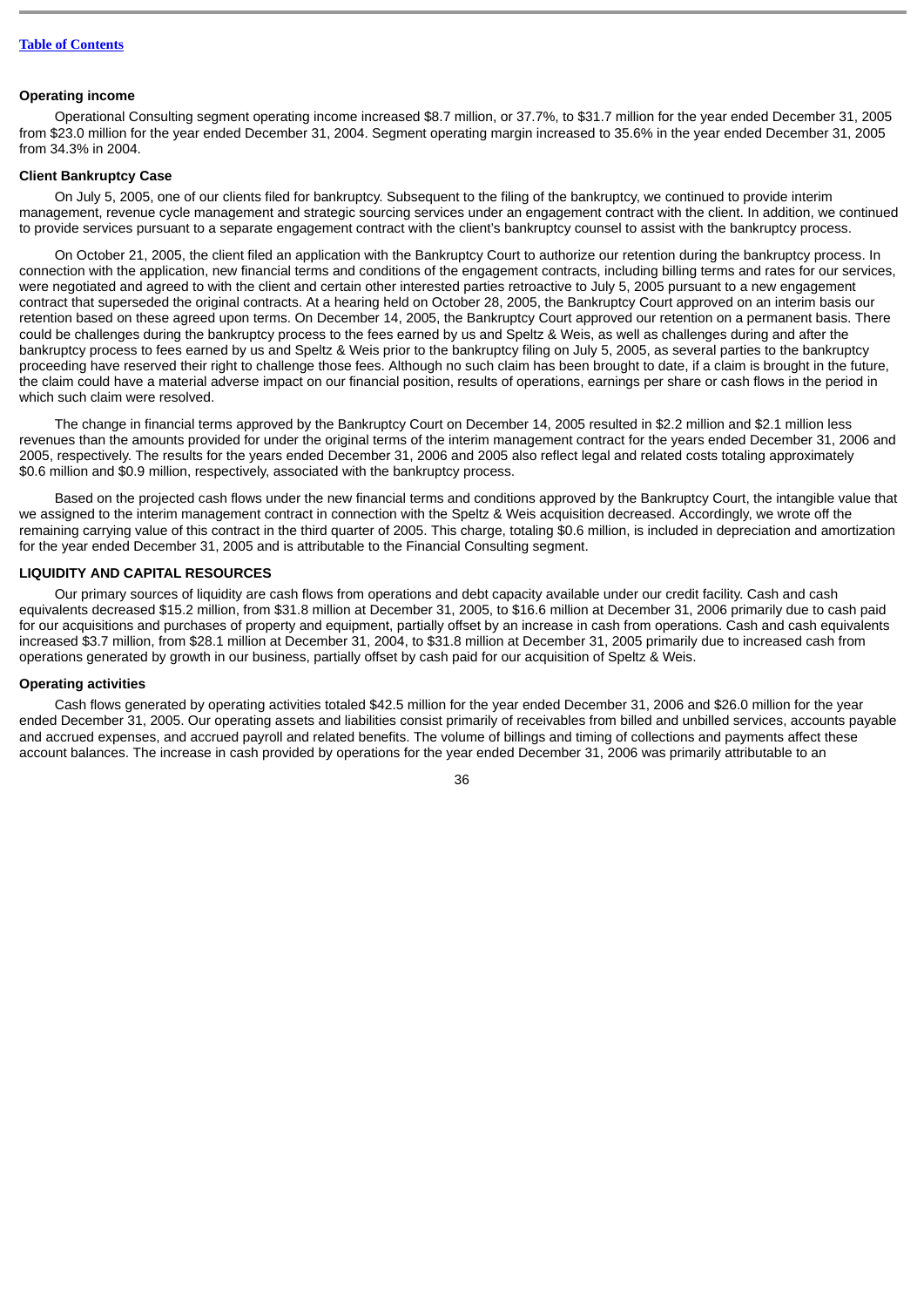increase in revenues and improved financial results due to the general growth of our business, which was partially offset by growth in our accrued liabilities, as well as an increase in our income tax receivable. Accrued payroll and related benefits at December 31, 2006 increased by \$9.6 million compared to December 31, 2005, which is primarily related to accrued bonuses that we will pay out in the first quarter of 2007. Accrued bonuses at December 31, 2006 were higher than the prior year due to an increase in employees and improved financial results.

Cash flows generated by operating activities totaled \$26.0 million for the year ended December 31, 2005 and \$12.5 million for the year ended December 31, 2004. The increase in cash provided by operations for the year ended December 31, 2005 was primarily attributable to an increase in revenues and improved financial results due to the general growth of our business, which was partially offset by growth in our receivables from clients and unbilled services. Receivables from clients and unbilled services increased \$14.8 million during 2005, as compared to \$11.4 million during 2004. This increase in client balances was substantially offset by a \$11.6 million increase in accrued payroll and related benefits, which is primarily related to accrued bonuses that we paid out in the first quarter of 2006.

### **Investing activities**

Cash used in investing activities was \$69.2 million for the year ended December 31, 2006 compared to \$21.1 million for the year ended December 31, 2005. During 2006, we used \$51.1 million for business acquisitions. Use of cash in both periods also pertained to the purchase of computer hardware and software, furniture and fixtures and leasehold improvements needed to meet the ongoing needs relating to the hiring of additional employees and the expansion of office space. We estimate that our cash utilized for capital expenditures in 2007 will be approximately \$20 million primarily for leasehold improvements and computer equipment.

Cash used in investing activities was \$21.1 million for the year ended December 31, 2005 compared to \$6.9 million for the year ended December 31, 2004. During 2005, we used \$12.5 million to acquire Speltz & Weis, net of cash acquired of \$1.8 million. Use of cash in both periods also pertained to the purchase of computer hardware and software, furniture and fixtures and leasehold improvements needed to meet the ongoing needs relating to the hiring of additional employees and the expansion of office space.

#### **Financing activities**

Cash provided by financing activities in 2006 was \$11.4 million compared to cash used in financing activities of \$1.2 million in 2005. During the years ended December 31, 2006 and 2005 upon the vesting of restricted stock awards, we redeemed 99,471 and 56,145, respectively, shares of our common stock at an average stock price of \$34.78 and \$24.16, respectively, to satisfy employee tax withholding requirements. Cash provided by financing activities was \$18.3 million for the year ended December 31, 2004 due to cash proceeds generated by our initial public offering, of which we used a portion to redeem the outstanding 8% preferred stock and repay the 8% promissory notes as discussed below. On June 29, 2004, we paid a special dividend to our stockholders. The special dividend was declared on May 12, 2004 for each outstanding share of common stock and 8% preferred stock payable to holders of record on May 25, 2004. The 8% preferred stock participated on an as-converted basis. The aggregate amount of the dividend was \$1.3 million, or \$0.09 per share of common stock and \$9.64 per share of 8% preferred stock. The payment of the special dividend was funded by our available cash balance and by borrowing availability under our credit agreement described below, which we repaid the following day.

Upon the consummation of our initial public offering on October 18, 2004, we used \$15.1 million of our net proceeds from the initial public offering to redeem the outstanding 8% preferred stock, plus cumulative dividends and a liquidation participation amount totaling \$2.6 million. Also on October 18, 2004, we used \$10.7 million of our net proceeds from the initial public offering to repay the 8% promissory notes, including accrued and unpaid interest of \$0.6 million.

We had a bank credit agreement that originally expired on February 10, 2006. On January 17, 2006, we extended the credit agreement for ninety days to May 10, 2006. On March 28, 2006, we further extended the credit agreement for another sixty days to July 10, 2006, and also amended certain terms of the original agreement.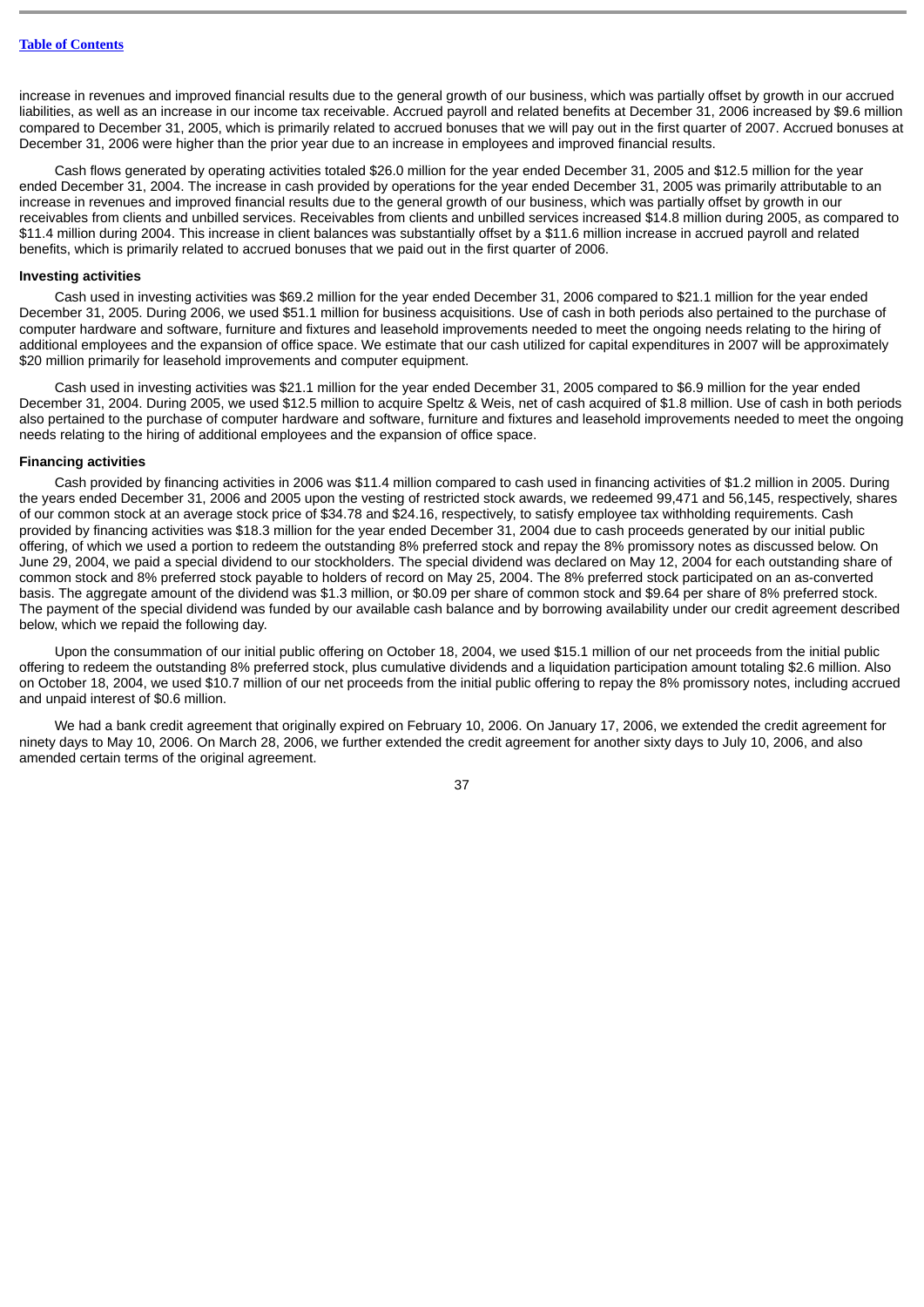On June 7, 2006, we entered into a new credit agreement with various financial institutions that replaced the aforementioned credit agreement. Under the terms of this new unsecured revolving credit facility, we could have borrowed up to \$75.0 million. On December 29, 2006, we amended this credit agreement so that the maximum amount of principal that may be borrowed is increased to \$130.0 million. Fees and interest on borrowings vary based on total debt to earnings before interest, taxes, depreciation and amortization ("EBITDA") ratio as set forth in the credit agreement and will be based on a spread over LIBOR or a spread over or under the base rate, which is the greater of the Federal Funds Rate plus 0.5% or the Prime Rate, as selected by the Company. All outstanding principal is due upon expiration of the credit agreement on May 31, 2011. The credit agreement includes financial covenants that require the maintenance of certain interest coverage ratio, total debt to EBITDA ratio and net worth levels. In addition, certain acquisitions and similar transactions will need to be approved by the lenders.

Throughout 2006, we borrowed against our credit facility to fund our operations and for business acquisitions. During the year ended December 31, 2006, the average daily outstanding balance under our credit facility was \$11.9 million. At December 31, 2006, borrowings outstanding totaled \$8.0 million and bear interest at 5.9%. We had no borrowings outstanding as of December 31, 2005. We were in compliance with our debt covenants as of December 31, 2006 and 2005. Subsequent to December 31, 2006, we borrowed against our credit facility to fund our acquisitions of Wellspring and Glass, as well as to fund our operations. As of February 15, 2006, borrowings outstanding totaled \$82.5 million. Additionally, we anticipate we will further borrow against our credit facility in the latter half of February 2007 to fund our bonus payments.

#### **Future needs**

Our primary financing need has been to fund our growth. Our growth strategy includes hiring additional revenue-generating professionals and expanding our service offerings through existing professionals, new hires or acquisitions of new businesses. We intend to fund such growth over the next twelve months with funds generated from operations and borrowings under our credit agreement. Because we expect that our future annual growth rate in revenues and related percentage increases in working capital balances will moderate, we believe cash generated from operations, supplemented as necessary by borrowings under our credit facility, will be adequate to fund this growth. Our ability to secure short-term and long-term financing in the future will depend on several factors, including our future profitability, the quality of our accounts receivable and unbilled services, our relative levels of debt and equity and the overall condition of the credit markets.

## **CONTRACTUAL OBLIGATIONS**

The following table represents our obligations and commitments to make future payments under contracts, such as lease agreements, and under contingent commitments as of December 31, 2006 (in thousands).

|                               | Less than<br>1 year | $1 - 3$<br>years | $4 - 5$<br>years | After 5<br>years | Total    |
|-------------------------------|---------------------|------------------|------------------|------------------|----------|
|                               |                     |                  |                  |                  |          |
| Notes payable                 | \$1,000             | \$1,000          | \$               |                  | \$2,000  |
| Interest on notes payable     | 80                  | 40               |                  |                  | 120      |
| Capital lease obligations     | 282                 | —                |                  |                  | 282      |
| Operating lease obligations   | 11,761              | 32,035           | 16,432           | 20,216           | 80,444   |
| Additional purchase price     | 3,400               |                  |                  |                  | 3,400    |
| Purchase obligations          | 1.573               | 110              |                  |                  | 1,683    |
|                               |                     |                  |                  |                  |          |
| Total contractual obligations | \$18,096            | \$33,185         | \$16,432         | \$20,216         | \$87,929 |
|                               |                     |                  |                  |                  |          |

We lease our facilities and certain equipment under operating lease arrangements expiring on various dates through 2016, with various renewal options. We lease office facilities under noncancelable operating leases that include fixed or minimum payments plus, in some cases, scheduled base rent increases over the term of the lease. Certain leases provide for monthly payments of real estate taxes, insurance and other operating expense applicable to the property. Some of the leases contain provisions whereby the future rental payments may be adjusted for increases in operating expense above the specified amount.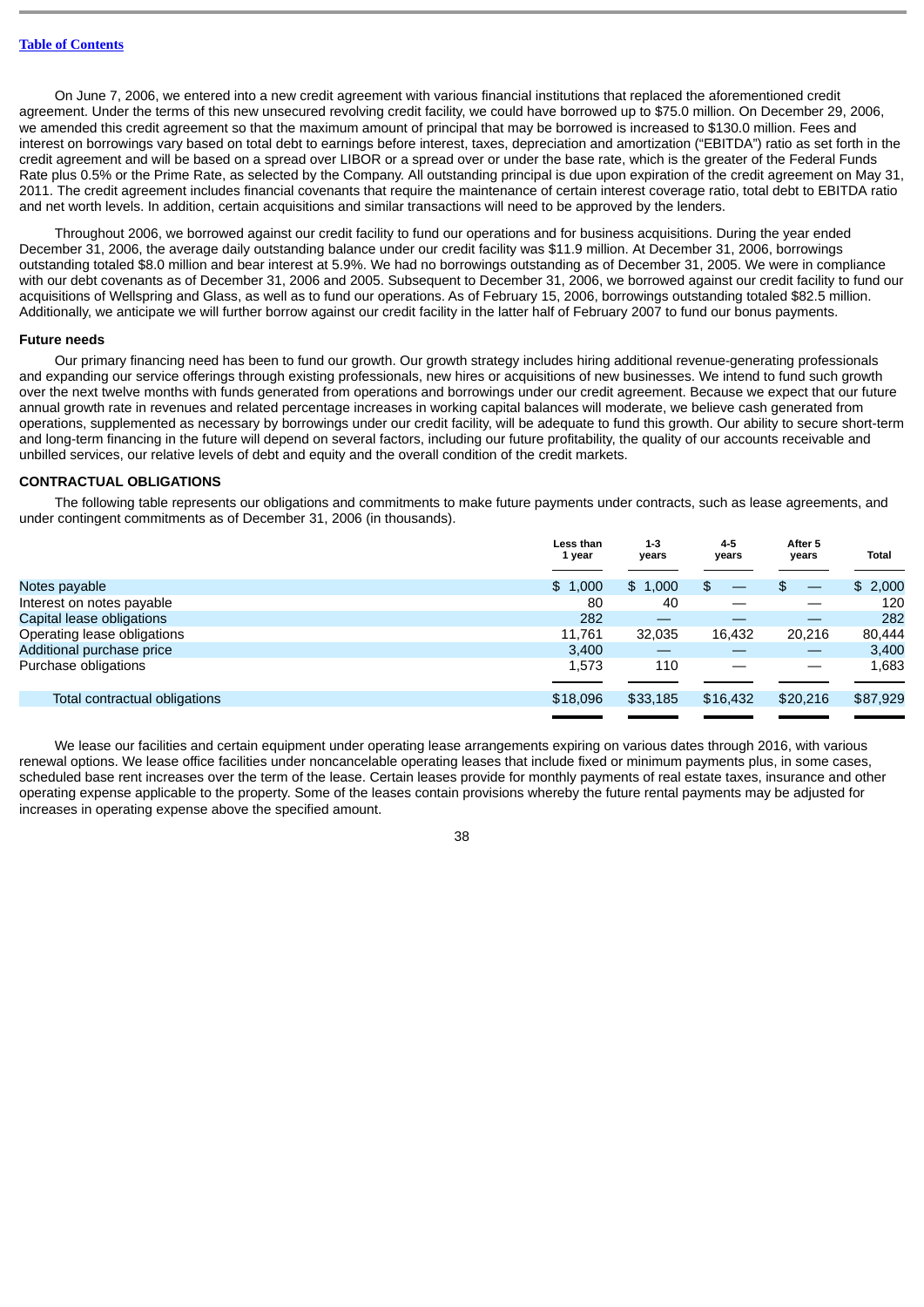In connection with our business acquisitions, we may be required to pay additional purchase consideration to the sellers if specific performance targets are met over a number of years as specified in the related purchase agreements. There is no limitation to the maximum amount of additional purchase consideration and such amount is not determinable at this time, but the aggregate amount that potentially may be paid could be significant. We would expect, however, to fund such payments using cash flows generated from our operations.

Purchase obligations include sponsorships, subscriptions to research tools and other commitments to purchase services where we cannot cancel or would be required to pay a termination fee in the event of cancellation.

# **OFF BALANCE SHEET ARRANGEMENTS**

We have not entered into any off-balance sheet arrangements.

# **RECENT ACCOUNTING PRONOUNCEMENTS**

In June 2006, the Financial Accounting Standards Board ("FASB") issued Financial Accounting Standards Board Interpretation ("FIN") No. 48, "Accounting for Uncertainty in Income Taxes—an interpretation of FASB Statement No. 109." FIN No. 48 provides a comprehensive model for the recognition, measurement, and disclosure in the financial statements of uncertain tax positions taken or expected to be taken on a tax return. We adopted FIN No. 48 effective beginning on January 1, 2007. The adoption of this interpretation did not have a cumulative material impact on our financial statements. We are currently evaluating the impact this interpretation may have on our future financial position, results of operations, earnings per share and cash flows.

In September 2006, the Securities and Exchange Commission issued SAB No. 108, "Considering the Effects of Prior Year Misstatements when Quantifying Misstatements in Current Year Financial Statements." SAB No. 108 was issued to address diversity in practice in quantifying financial statement misstatements. Current practice allows for the evaluation of materiality on the basis of either (1) the error quantified as the amount by which the current year income statement was misstated ("rollover method") or (2) the cumulative error quantified as the cumulative amount by which the current year balance sheet was misstated ("iron curtain method"). The guidance provided in SAB 108 requires both methods to be used in evaluating materiality ("dual approach"). SAB No. 108 permits companies to initially apply its provisions either by (1) restating prior financial statements as if the dual approach had always been used or (2) recording the cumulative effect of initially applying the "dual approach" as adjustments to the carrying values of assets and liabilities as of January 1, 2006 with an offsetting adjustment recorded to the opening balance of retained earnings. There were no matters warranting our consideration under the provisions of SAB No. 108 and, therefore, it did not have an impact on our financial position, results of operations, earnings per share or cash flows.

In September 2006, the FASB issued SFAS No. 157, "Fair Value Measurements." SFAS No. 157 defines fair value, establishes a framework for measuring fair value under generally accepted accounting principles ("GAAP"), and expands disclosures about fair value measurements. SFAS No. 157 does not require any new fair value measurements in financial statements, but standardizes its definition and guidance in GAAP. Thus, for some entities, the application of this statement may change current practice. SFAS No. 157 will be effective for us beginning on January 1, 2008. We are currently evaluating the impact that the adoption of this statement may have on our financial position, results of operations, earnings per share and cash flows.

### **SUBSEQUENT EVENTS**

As previously discussed, in January 2007 we acquired Wellspring pursuant to a stock purchase agreement. Under the terms of the agreement, we acquired Wellspring for a purchase price at closing of approximately \$65 million in cash, subject to a working capital adjustment. As described in detail in the agreement, additional purchase consideration is payable in cash if specific performance targets are met over the next five years.

Also in January 2007, we acquired Glass. Pursuant to a stock purchase agreement and joinder agreements between certain Glass shareholders and Huron Consulting Group Holdings LLC, we acquired Glass for an aggregate purchase price at closing of approximately \$30 million in cash, subject to a working capital adjustment. As described in detail in the agreements, additional purchase consideration is payable in cash if specific performance targets are met over the next four years. Also, additional payments may be made based on the amount of revenues we receive from referrals made by certain employees of Glass over the next four years.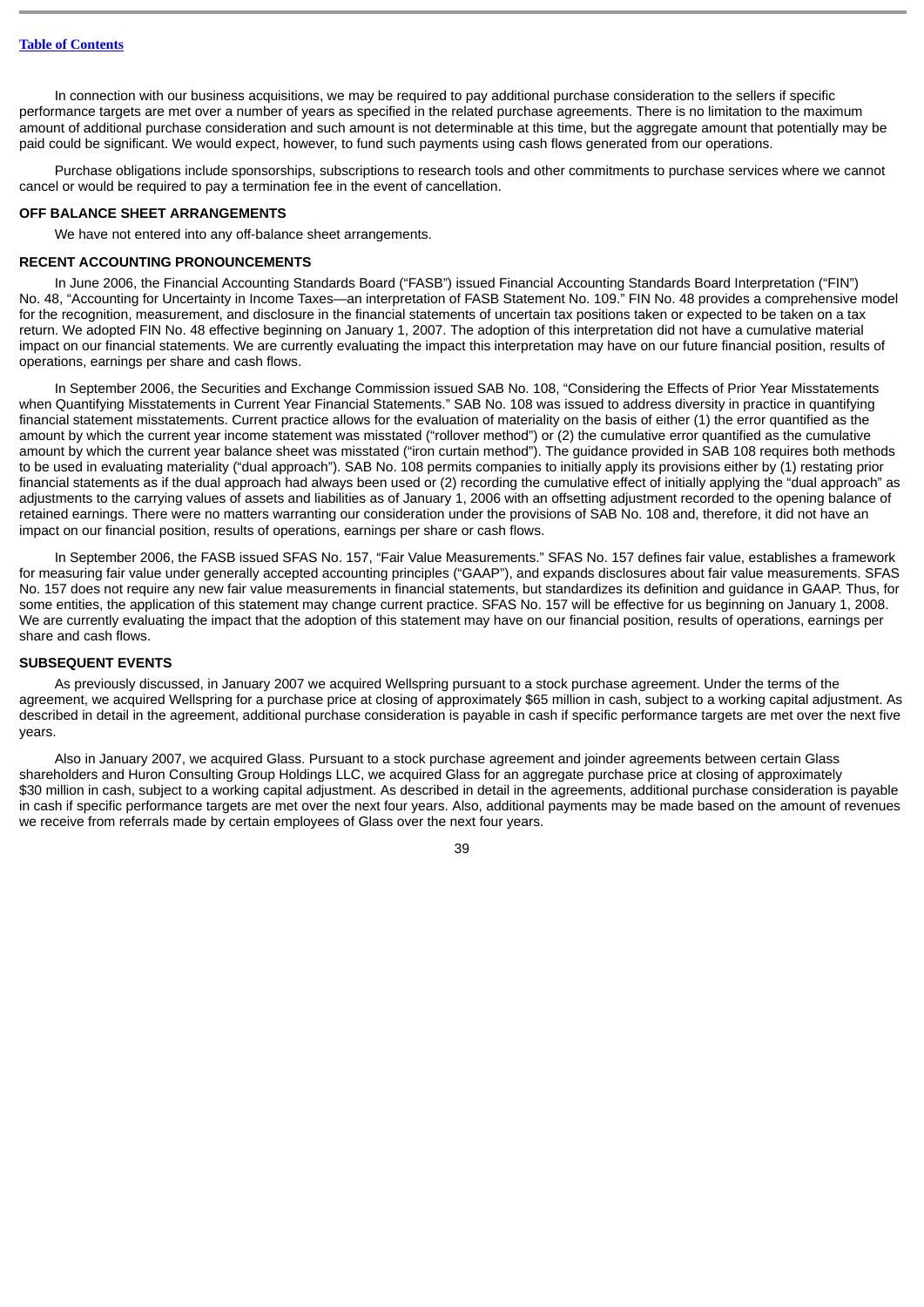In response to our continued growth and acquisitions of complementary businesses, effective January 1, 2007 we have reorganized our practice areas and service lines to better align ourselves to meet market demands and serve our clients. Under our new organizational structure, we will have four operating segments as follows:

- **Legal Financial Consulting.** This segment assists corporations with complex accounting and financial reporting matters, financial analysis in business disputes and litigation, as well as valuation analysis related to business acquisitions. This segment is comprised of certified public accountants, economists, certified fraud examiners, chartered financial analysts and valuation experts that serve attorneys and corporations as expert witnesses and consultants in connection with business disputes, as well as in regulatory or internal investigations.
- **Legal Operational Consulting.** This segment provides guidance and business services to corporate law departments, law firms and government agencies by helping to reduce legal spending, enhance client service delivery and increase operational effectiveness. These services include digital evidence and discovery services, document review, law firm management services, records management, and strategy and operational improvements.
- **Health and Education Consulting.** This segment provides consulting services to hospitals, health systems, physicians, managed care organizations, academic medical centers, colleges, universities, and pharmaceutical and medical device manufacturers. This segment's professionals help healthcare and higher education clients effectively address their financial, operational and organizational, research enterprise, strategic, technology and compliance requirements.
- **Corporate Consulting.** This segment leads clients through various stages of transformation that result in measurable and sustainable performance improvement. This segment works with clients to solve complex business problems and implements strategies and solutions to effectively address and manage stagnant or declining stock price, acquisitions and divestitures, process inefficiency, third party contracting difficulties, lack of or misaligned performance measurements, margin and cost pressures, performance issues, bank defaults, covenant violations and liquidity issues.

We will begin to report our financial results under the new operating segments beginning on January 1, 2007.

# **ITEM 7A. QUANTITATIVE AND QUALITATIVE DISCLOSURES ABOUT MARKET RISK.**

We are exposed to market risks related to interest rates and changes in the market value of our investments. We do not enter into interest rate caps or collars or other hedging instruments.

Our exposure to changes in interest rates is limited to borrowings under our bank credit agreement, which has variable interest rates tied to the LIBOR, Federal Funds rate or prime rate. At December 31, 2006 we had borrowings outstanding totaling \$8.0 million that bear interest at 5.9%. A one percent change in this interest rate would not have a material effect on our financial position or operating results.

At December 31, 2006, we had notes payable totaling \$2.0 million, of which \$1.0 million is payable on May 8, 2007 and another \$1.0 million is payable on May 8, 2008. We are not exposed to significant interest rate risks in respect to these notes as they bear a fixed interest rate at 4% per annum.

From time to time, we invest excess cash in marketable securities. These investments principally consist of overnight sweep accounts and short-term commercial paper. Due to the short maturity of our investments and debt obligations, we have concluded that we do not have material market risk exposure.

## **ITEM 8. FINANCIAL STATEMENTS AND SUPPLEMENTARY DATA.**

The Company's consolidated financial statements and supplementary data begin on page F-1 of this annual report on Form 10-K.

40

# **ITEM 9. CHANGES IN AND DISAGREEMENTS WITH ACCOUNTANTS ON ACCOUNTING AND FINANCIAL DISCLOSURE.**

None.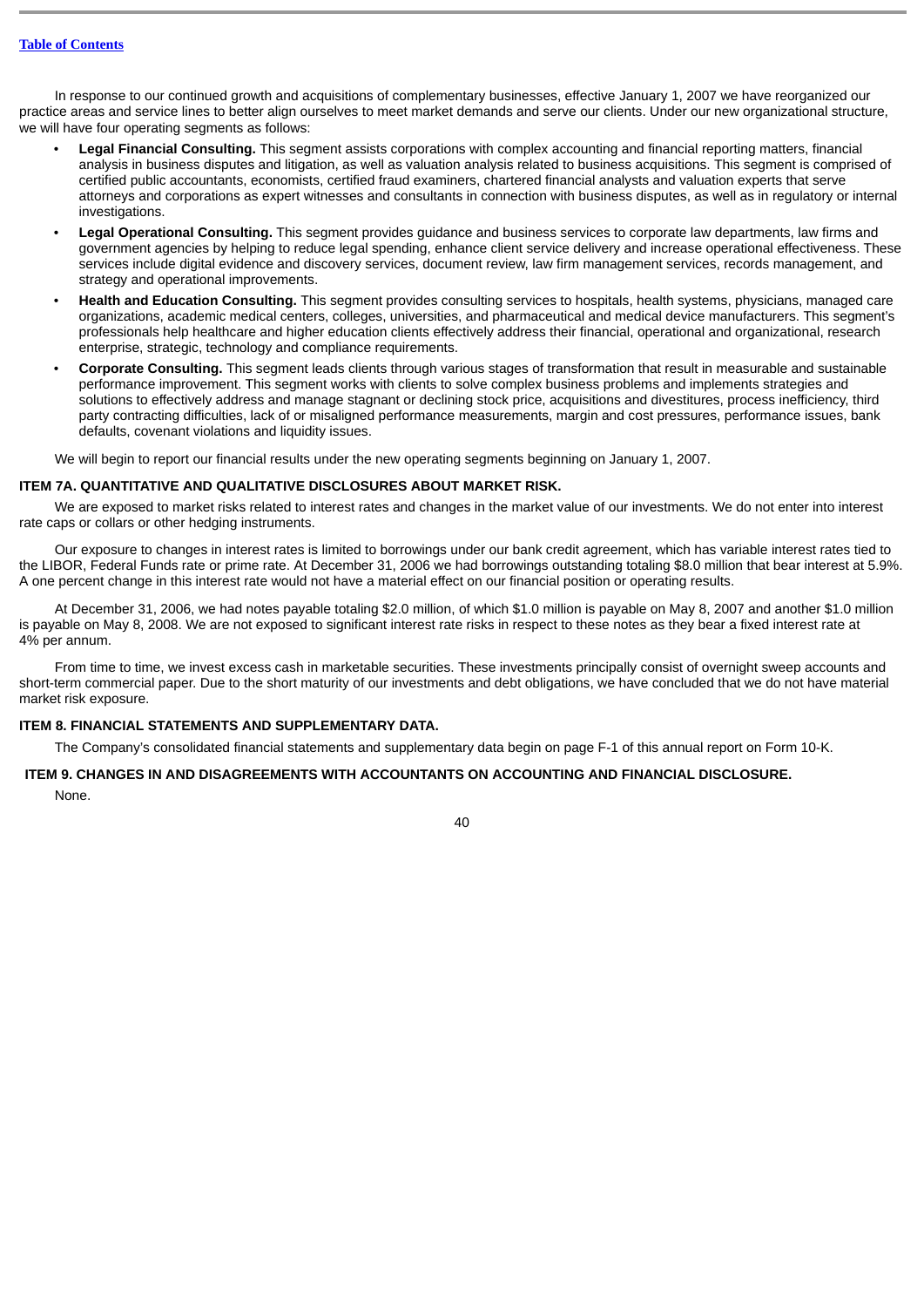# **ITEM 9A. CONTROLS AND PROCEDURES.**

# **Disclosure Controls and Procedures**

Our management, with the participation of the Company's Chief Executive Officer and Chief Financial Officer, has evaluated the effectiveness of our disclosure controls and procedures (as such term is defined in Rules 13a-15(e) and 15d-15(e) under the Securities Exchange Act of 1934, as amended (the "Exchange Act")) as of December 31, 2006. Based on this evaluation, our Chief Executive Officer and Chief Financial Officer have concluded that, as of December 31, 2006, our disclosure controls and procedures are effective in recording, processing, summarizing and reporting, on a timely basis, information required to be disclosed by us in the reports we file or submit under the Exchange Act. Such information is accumulated and communicated to management as appropriate to allow timely decisions regarding required disclosure.

# **Management's Report on Internal Control Over Financial Reporting**

Our management is responsible for establishing and maintaining adequate internal control over financial reporting for the Company. Internal control over financial reporting is a process designed to provide reasonable assurance regarding the reliability of financial reporting and the preparation of financial statements for external purposes in accordance with generally accepted accounting principles and includes those policies and procedures that:

(i) Pertain to the maintenance of records that in reasonable detail accurately and fairly reflect the transactions and dispositions of the assets of the Company;

(ii) Provide reasonable assurance that transactions are recorded as necessary to permit preparation of financial statements in accordance with generally accepted accounting principles, and that receipts and expenditures of the Company are being made only in accordance with authorizations of management and directors of the Company; and

(iii) Provide reasonable assurance regarding prevention or timely detection of unauthorized acquisition, use or disposition of the Company's assets that could have a material effect on the financial statements.

Due to its inherent limitations, internal control over financial reporting may not prevent or detect misstatements. Also, projections of any evaluation of effectiveness to future periods are subject to the risk that controls may become inadequate because of changes in conditions, or that the degree of compliance with the policies or procedures may deteriorate.

Under the supervision and participation of our Chief Executive Officer and Chief Financial Officer, we conducted an evaluation of the effectiveness of the Company's internal control over financial reporting based on the framework in Internal Control—Integrated Framework issued by the Committee of Sponsoring Organizations of the Treadway Commission. Based on this evaluation, we have concluded that the Company's internal control over financial reporting was effective as of December 31, 2006.

Our management's assessment of the effectiveness of the Company's internal control over financial reporting as of December 31, 2006 has been audited by PricewaterhouseCoopers LLP, an independent registered public accounting firm, as stated in their report appearing on page F-2 of this annual report on Form 10-K.

# **Changes in Internal Control Over Financial Reporting**

There has been no change in our internal control over financial reporting (as such term is defined in Rules 13a-15(f) and 15d-15(f) under the Exchange Act) that occurred during the quarter ended December 31, 2006 that has materially affected, or is reasonably likely to materially affect, our internal control over financial reporting.

# **ITEM 9B. OTHER INFORMATION.**

None.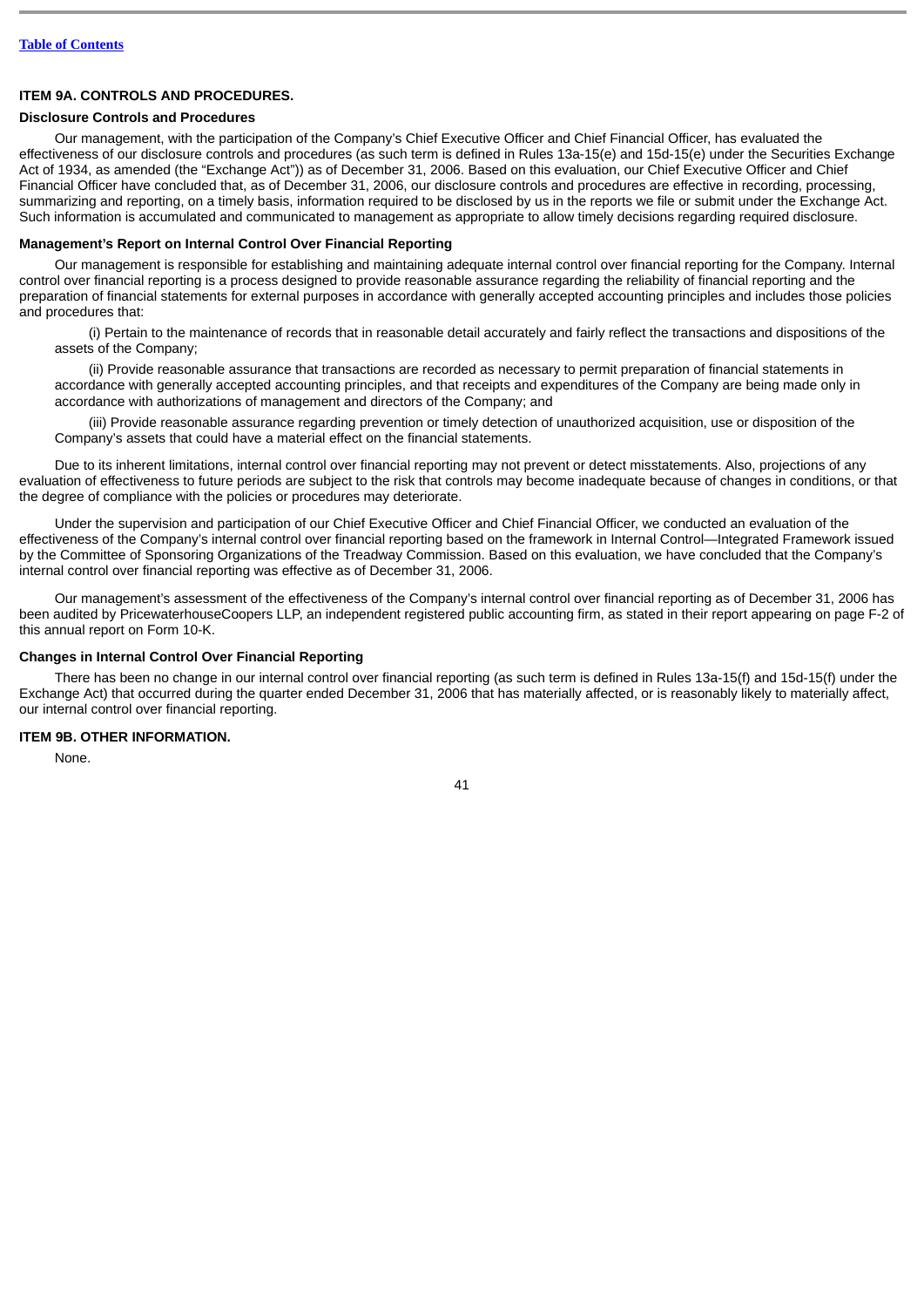## **PART III**

# **ITEM 10. DIRECTORS, EXECUTIVE OFFICERS AND CORPORATE GOVERNANCE.**

# **Directors, Executive Officers, Promoters and Control Persons**

The information required by this item is incorporated by reference from portions of our definitive proxy statement for our annual meeting of stockholders to be filed with the SEC pursuant to Regulation 14A by April 30, 2007 (the "Proxy Statement") under "Nominees to Board of Directors," "Directors Not Standing For Election" and "Executive Officers."

# **Compliance with Section 16(a) of the Exchange Act**

The information required by this item is incorporated by reference from a portion of the Proxy Statement under "Section 16(a) Beneficial Ownership Reporting Compliance."

# **Code of Business Conduct and Ethics**

We have adopted a Code of Business Conduct and Ethics (the "Code") that is applicable to all of our employees, officers and directors. The Code is available on our website at *www.huronconsultinggroup.com*. If we make any amendments to or grant any waivers from the Code which are required to be disclosed pursuant to the Securities Exchange Act of 1934, we will make such disclosures on our website.

# **Corporate Governance**

The information required by this item is incorporated by reference from a portion of the Proxy Statement under "Board Meetings and Committees."

# **ITEM 11. EXECUTIVE COMPENSATION.**

# **Executive Compensation**

The information required by this item is incorporated by reference from a portion of the Proxy Statement under "Executive Compensation."

# **Compensation Committee Interlocks and Insider Participation**

The information required by this item is incorporated by reference from a portion of the Proxy Statement under "Compensation Committee Interlocks and Insider Participation."

# **Compensation Committee Report**

The information required by this item is incorporated by reference from a portion of the Proxy Statement under "Report of the Compensation Committee on Executive Compensation."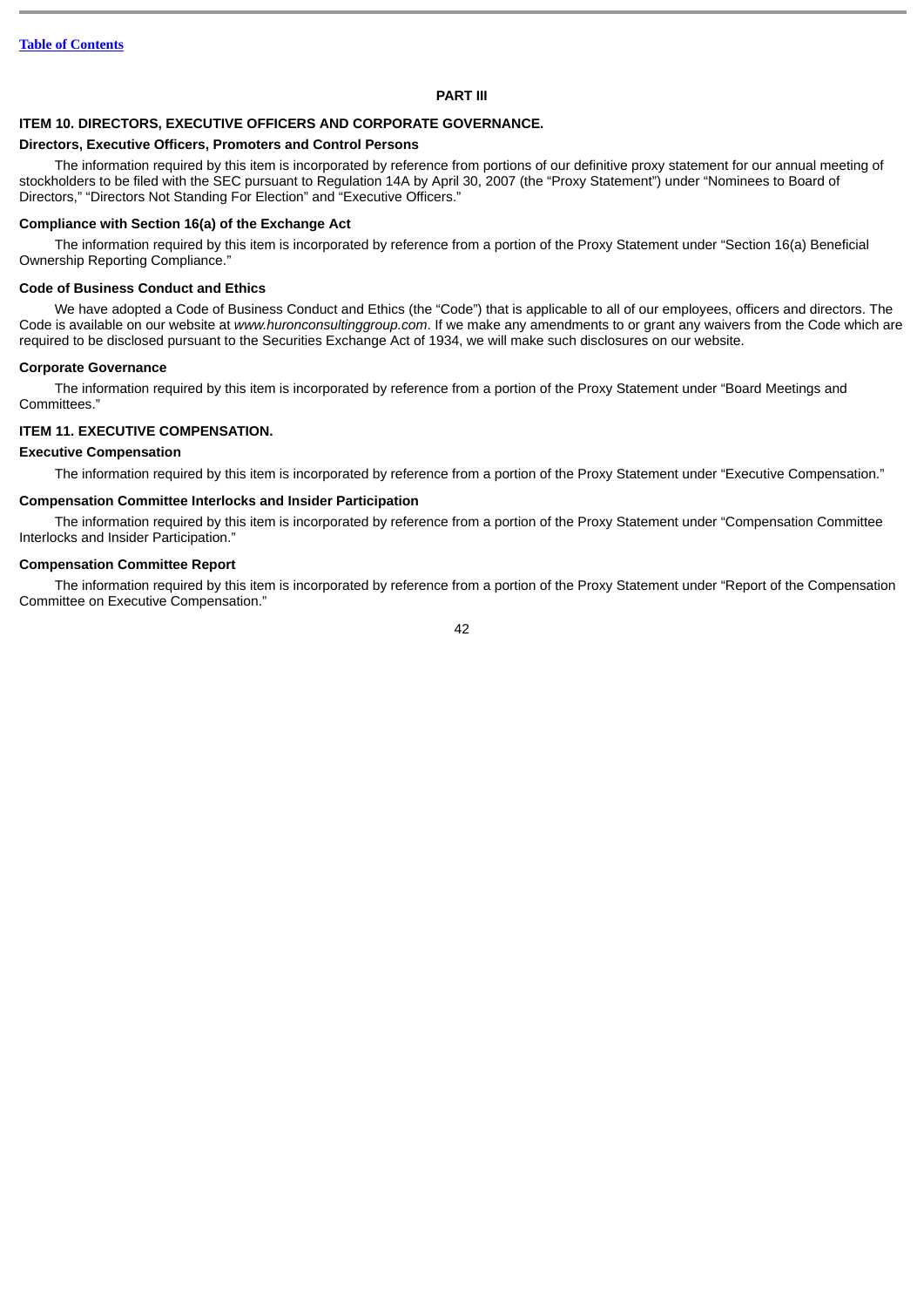# **ITEM 12. SECURITY OWNERSHIP OF CERTAIN BENEFICIAL OWNERS AND MANAGEMENT AND RELATED STOCKHOLDER MATTERS.**

# **Securities Authorized for Issuance Under Equity Compensation Plans**

The following table summarizes information as of December 31, 2006 with respect to equity compensation plans approved by shareholders. We do not have equity compensation plans that have not been approved by shareholders.

| <b>Plan Category</b>                                       | Number of Shares to<br>be Issued Upon<br><b>Exercise of</b><br><b>Outstanding Options</b> | <b>Weighted-Average</b><br><b>Exercise Price of</b><br><b>Outstanding Options</b> | <b>Number of Shares</b><br><b>Remaining Available</b><br>for Future Issuance<br>(excluding shares in<br>1 <sup>st</sup> column) |
|------------------------------------------------------------|-------------------------------------------------------------------------------------------|-----------------------------------------------------------------------------------|---------------------------------------------------------------------------------------------------------------------------------|
| Equity compensation plans approved by shareholders         |                                                                                           |                                                                                   |                                                                                                                                 |
| $(1)$ :                                                    |                                                                                           |                                                                                   |                                                                                                                                 |
| 2002 Equity Incentive Plan                                 | 155.818                                                                                   | \$<br>0.02                                                                        | $-$ (2)                                                                                                                         |
| 2002 Equity Incentive Plan (California)                    | 15,655                                                                                    | \$<br>1.06                                                                        | $-$ (2)                                                                                                                         |
| 2003 Equity Incentive Plan                                 | 529.951                                                                                   | \$<br>1.15                                                                        | (2)                                                                                                                             |
| 2004 Omnibus Stock Plan                                    | 102.581                                                                                   | \$<br>17.22                                                                       | 2,305,605                                                                                                                       |
| Equity compensation plans not approved by<br>shareholders: | N/A                                                                                       | N/A                                                                               | N/A                                                                                                                             |
| Total                                                      | 804.005                                                                                   | \$<br>2.98                                                                        | 2,305,605                                                                                                                       |
|                                                            |                                                                                           |                                                                                   |                                                                                                                                 |

(1) Our equity compensation plans were approved by the existing shareholders prior to our initial public offering. At our annual meeting of stockholders on May 2, 2006 our stockholders approved an amendment to our 2004 Omnibus Stock Plan to increase the number of shares available for issuance by 2,100,000 shares.

(2) Prior to the completion of our initial public offering, we established the 2004 Omnibus Stock Plan. We terminated the 2002 Equity Incentive Plan, 2002 Equity Incentive Plan (California) and 2003 Equity Incentive Plan with respect to future awards and no further awards will be granted under these plans.

# **Security Ownership of Certain Beneficial Owners and Management**

The other information required by this item is incorporated by reference from a portion of the Proxy Statement under "Stock Ownership of Certain Beneficial Owners and Management."

## **ITEM 13. CERTAIN RELATIONSHIPS AND RELATED TRANSACTIONS, AND DIRECTOR INDEPENDENCE.**

# **Certain Relationships and Related Transactions**

The information required by this item is incorporated by reference from a portion of the Proxy Statement under "Certain Relationships and Related Transactions."

# **Director Independence**

The information required by this item is incorporated by reference from a portion of the Proxy Statement under "Nominees to Board of Directors," "Directors Not Standing For Election," and "Board Meetings and Committees."

## **ITEM 14. PRINCIPAL ACCOUNTING FEES AND SERVICES.**

The information required by this item is incorporated by reference from a portion of the Proxy Statement under "Audit and Non-Audit Fees."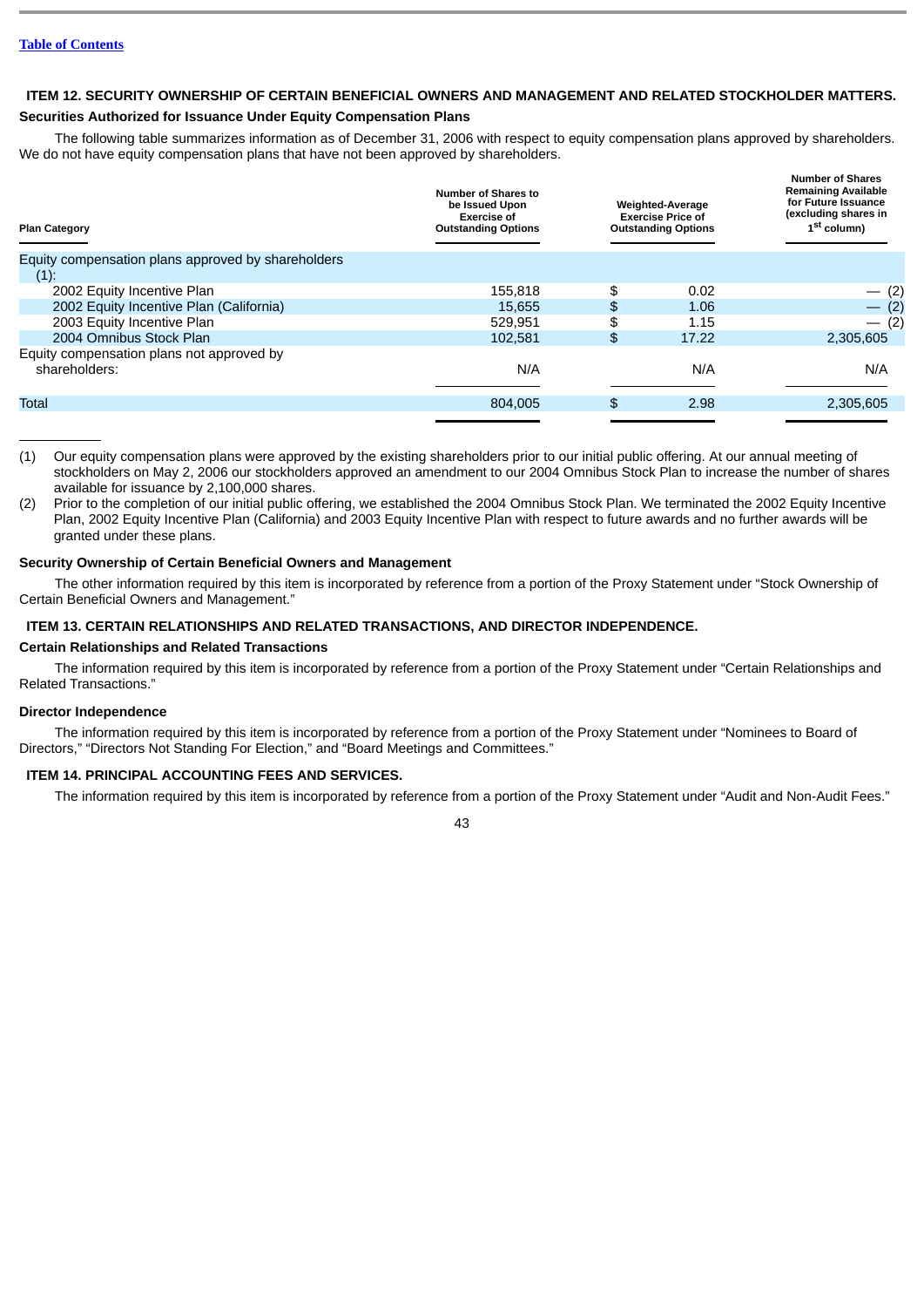# **PART IV**

# **ITEM 15. EXHIBITS AND FINANCIAL STATEMENT SCHEDULES.**

(a) Documents filed as part of this annual report on Form 10-K.

**1. Financial Statements** – Our independent registered public accounting firm's report and our consolidated financial statements are listed below and begin on page F-1 of this annual report on Form 10-K.

Report of Independent Registered Public Accounting Firm

Consolidated Balance Sheets Consolidated Statements of Income Consolidated Statements of Stockholders' Equity Consolidated Statements of Cash Flows Notes to Consolidated Financial Statements

**2. Financial Statement Schedules** – The financial statement schedules required by this item are included in the consolidated financial statements and accompanying notes.

# **3. Exhibit Index**

|                                 |                                                                                                                                                                                                                             |                        |       |                         | <b>Incorporated by Reference</b> |                |
|---------------------------------|-----------------------------------------------------------------------------------------------------------------------------------------------------------------------------------------------------------------------------|------------------------|-------|-------------------------|----------------------------------|----------------|
| <b>Exhibit</b><br><b>Number</b> | <b>Exhibit Description</b>                                                                                                                                                                                                  | Filed<br>here-<br>with | Form  | Period<br><b>Ending</b> | <b>Exhibit</b>                   | Filing<br>Date |
| 2.1                             | Asset Purchase Agreement by and between MSGalt & Company, LLC,<br>Huron Consulting Services LLC, M. Scott Gillis, Joseph R. Shalleck<br>and Leroy J. Mergy, dated as of March 31, 2006.                                     |                        | $8-K$ |                         | 2.1                              | 4/6/06         |
| 2.2                             | Membership Interest Purchase and Sale Agreement by and among<br>Huron Consulting Group Holdings LLC, Document Review Consulting<br>Services LLC and Robert Rowe, dated as of July 31, 2006.                                 |                        | $8-K$ |                         | 2.1                              | 8/3/06         |
| 2.3                             | Stock Purchase Agreement by and among Wellspring Partners LTD,<br>the Shareholders of Wellspring Partners LTD and Huron Consulting<br>Group Holdings LLC, dated as of December 29, 2006.                                    |                        | $8-K$ |                         | 2.1                              | 1/8/07         |
| 2.4                             | Stock Purchase Agreement by and among Glass & Associates, Inc.,<br>the Shareholders of Glass & Associates, Inc. and Huron Consulting<br>Group Holdings LLC and Huron Consulting Group Inc., dated as of<br>January 2, 2007. |                        | $8-K$ |                         | 2.2                              | 1/8/07         |
| 2.5                             | Joinder Agreement by and between John DiDonato and Huron<br>Consulting Group Holdings LLC.                                                                                                                                  |                        | $8-K$ |                         | 2.3                              | 1/8/07         |
| 2.6                             | Joinder Agreement by and between Anthony Wolf and Huron<br>Consulting Group Holdings LLC.                                                                                                                                   |                        | $8-K$ |                         | 2.4                              | 1/8/07         |
| 2.7                             | Joinder Agreement by and between Shaun Martin and Huron<br>Consulting Group Holdings LLC.                                                                                                                                   |                        | $8-K$ |                         | 2.5                              | 1/8/07         |
| 2.8                             | Joinder Agreement by and between Sanford Edlein and Huron<br>Consulting Group Holdings LLC.                                                                                                                                 |                        | $8-K$ |                         | 2.6                              | 1/8/07         |
| 2.9                             | Joinder Agreement by and between Dalton Edgecomb and Huron<br>Consulting Group Holdings LLC.                                                                                                                                |                        | $8-K$ |                         | 2.7                              | 1/8/07         |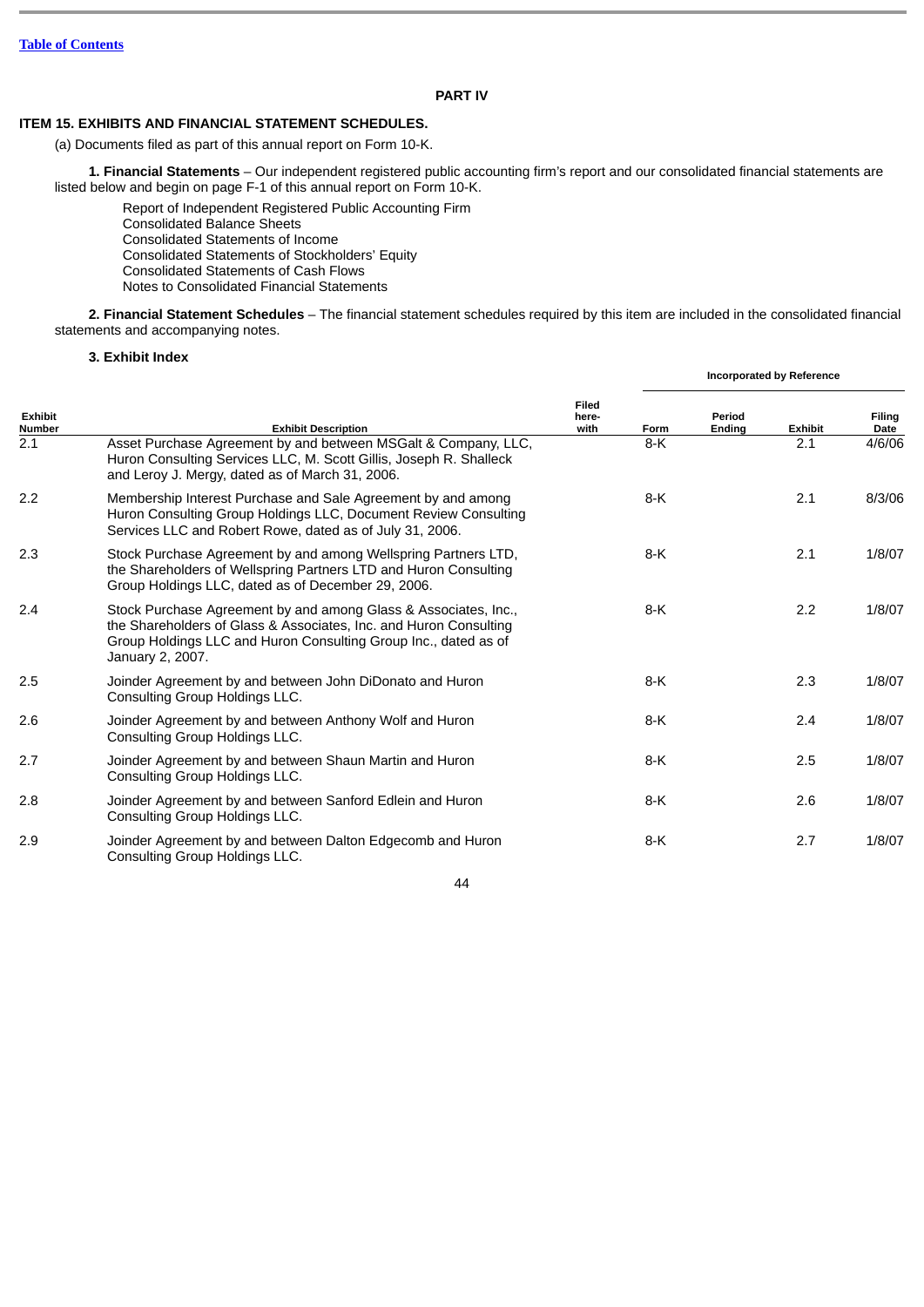# **Table of [Contents](#page-1-0)**

|                          |                                                                                                                                                                                                                               |                        | <b>Incorporated by Reference</b>  |                  |                |                |  |  |
|--------------------------|-------------------------------------------------------------------------------------------------------------------------------------------------------------------------------------------------------------------------------|------------------------|-----------------------------------|------------------|----------------|----------------|--|--|
| <b>Exhibit</b><br>Number | <b>Exhibit Description</b>                                                                                                                                                                                                    | Filed<br>here-<br>with | Form                              | Period<br>Ending | <b>Exhibit</b> | Filing<br>Date |  |  |
| 3.1                      | Third Amended and Restated Certificate of Incorporation of Huron<br>Consulting Group Inc.                                                                                                                                     |                        | $10-K$                            | 12/31/04         | 3.1            | 2/16/05        |  |  |
| 3.2                      | Bylaws of Huron Consulting Group Inc.                                                                                                                                                                                         |                        | $S-1$<br>(File No.<br>333-115434) |                  | 3.2            | 10/5/04        |  |  |
| 4.1                      | Specimen Stock Certificate.                                                                                                                                                                                                   |                        | $S-1$<br>(File No.<br>333-115434) |                  | 4.1            | 10/5/04        |  |  |
| $10.1\,$                 | Office Lease, dated December 2003, between Union Tower, LLC and<br>Huron Consulting Services LLC (formerly known as Huron Consulting<br>Group LLC).                                                                           |                        | $S-1$<br>(File No.<br>333-115434) |                  | 10.1           | 10/5/04        |  |  |
| 10.2                     | Senior Management Agreement, effective as of May 13, 2002, between<br>Huron Consulting Services LLC (formerly known as Huron Consulting<br>Group LLC) and Gary E. Holdren.                                                    |                        | $S-1$<br>(File No.<br>333-115434) |                  | 10.2           | 10/5/04        |  |  |
| 10.3                     | First Amendment to Senior Management Agreement between Huron<br>Consulting Services LLC (formerly known as Huron Consulting Group<br>LLC) and Gary E. Holdren.                                                                |                        | $S-1$<br>(File No.<br>333-115434) |                  | 10.3           | 10/5/04        |  |  |
| 10.4                     | Second Amendment to Senior Management Agreement between Huron<br>Consulting Services LLC (formerly known as Huron Consulting Group<br>LLC) and Gary E. Holdren.                                                               |                        | $S-1$<br>(File No.<br>333-115434) |                  | 10.4           | 10/5/04        |  |  |
| 10.5                     | Restricted Shares Award Agreement, dated December 10, 2002, between<br>Huron Consulting Group Inc., Huron Consulting Services LLC (formerly<br>known as Huron Consulting Group LLC), HCG Holdings LLC and Gary E.<br>Holdren. |                        | $S-1$<br>(File No.<br>333-115434) |                  | 10.5           | 10/5/04        |  |  |
| 10.6                     | Restricted Shares Award Agreement, dated December 31, 2002, between<br>Huron Consulting Group Inc. and Gary E. Holdren.                                                                                                       |                        | $S-1$<br>(File No.<br>333-115434) |                  | 10.6           | 10/5/04        |  |  |
| 10.7                     | Senior Management Agreement, effective as of August 12, 2002, between<br>Huron Consulting Services LLC (formerly known as Huron Consulting<br>Group LLC) and George E. Massaro.                                               |                        | $S-1$<br>(File No.<br>333-115434) |                  | 10.7           | 10/5/04        |  |  |
| 10.8                     | First Amendment to Senior Management Agreement between Huron<br>Consulting Services LLC (formerly known as Huron Consulting Group<br>LLC) and George E. Massaro.                                                              |                        | $S-1$<br>(File No.<br>333-115434) |                  | 10.7           | 10/5/04        |  |  |
| 10.9                     | Senior Management Agreement, effective as of May 15, 2002, between<br>Huron Consulting Services LLC (formerly known as Huron Consulting<br>Group LLC) and Daniel Broadhurst.                                                  |                        | $S-1$<br>(File No.<br>333-115434) |                  | 10.9           | 10/5/04        |  |  |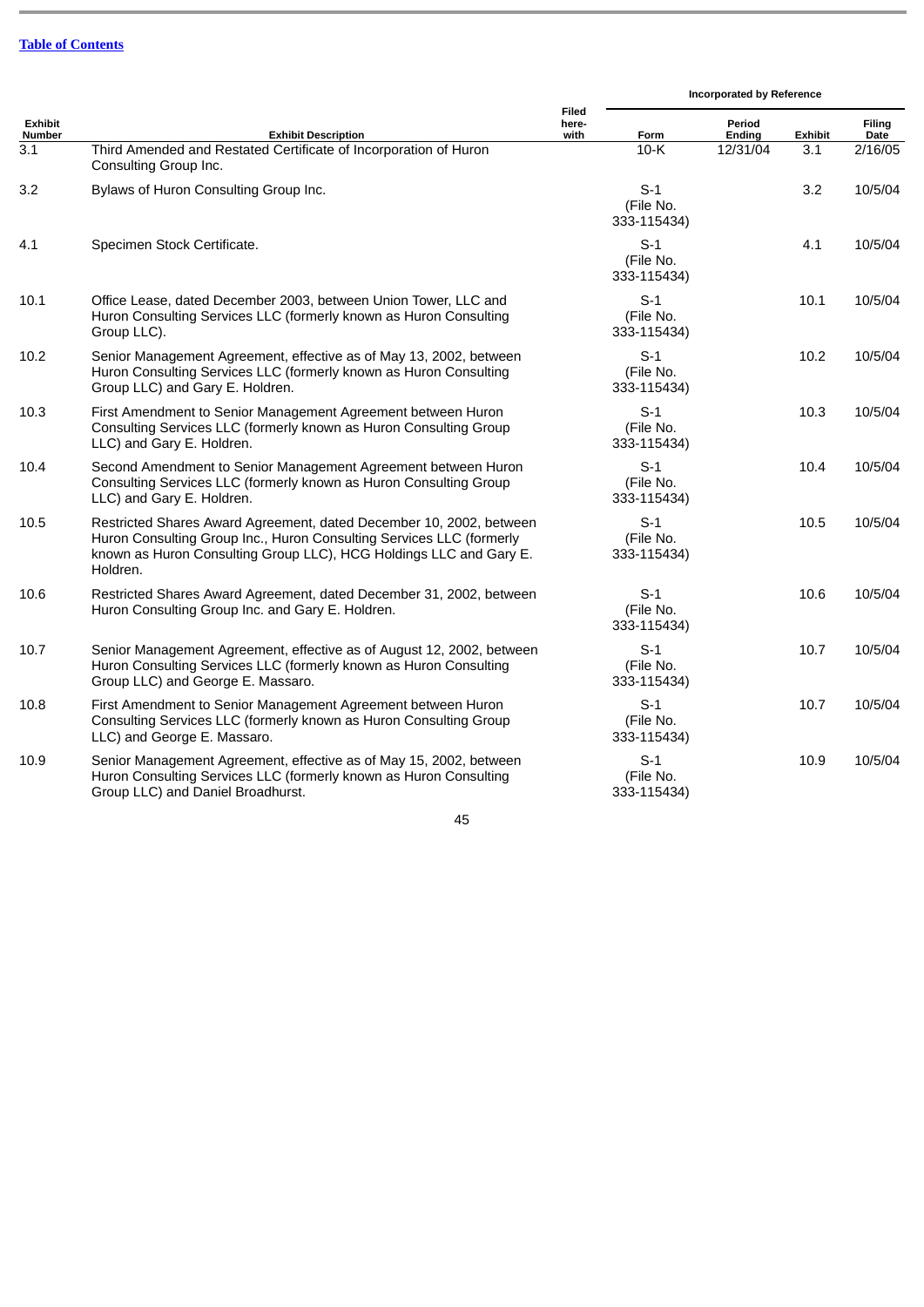**Incorporated by Reference**

| <b>Exhibit</b><br><b>Number</b> | <b>Exhibit Description</b>                                                                                                                                                     | Filed<br>here-<br>with | Form                              | Period<br>Ending | <b>Exhibit</b> | Filing<br>Date |
|---------------------------------|--------------------------------------------------------------------------------------------------------------------------------------------------------------------------------|------------------------|-----------------------------------|------------------|----------------|----------------|
| 10.10                           | First Amendment to Senior Management Agreement between Huron<br>Consulting Services LLC (formerly known as Huron Consulting Group LLC)<br>and Daniel Broadhurst.               |                        | $S-1$<br>(File No.<br>333-115434) |                  | 10.9           | 10/5/04        |
| 10.11                           | Senior Management Agreement, effective as of May 1, 2002, between Huron<br>Consulting Services LLC (formerly known as Huron Consulting Group LLC)<br>and Mary Sawall.          |                        | $S-1$<br>(File No.<br>333-115434) |                  | 10.11          | 10/5/04        |
| 10.12                           | First Amendment to Senior Management Agreement between Huron<br>Consulting Services LLC (formerly known as Huron Consulting Group LLC)<br>and Mary Sawall.                     |                        | $S-1$<br>(File No.<br>333-115434) |                  | 10.12          | 10/5/04        |
| 10.13                           | Huron Consulting Group Inc. 2002 Equity Incentive Plan and form of option<br>agreement thereunder.                                                                             |                        | $S-1$<br>(File No.<br>333-115434) |                  | 10.13          | 10/5/04        |
| 10.14                           | Amendment No. 1 to Huron Consulting Group Inc. 2002 Equity Incentive Plan.                                                                                                     |                        | $S-1$<br>(File No.<br>333-115434) |                  | 10.14          | 10/5/04        |
| 10.15                           | Amended and Restated Huron Consulting Group Inc. 2002 Equity Incentive<br>Plan (California) and form of option agreement thereunder.                                           |                        | $S-1$<br>(File No.<br>333-115434) |                  | 10.15          | 10/5/04        |
| 10.16                           | Huron Consulting Group Inc. 2003 Equity Incentive Plan and form of option<br>agreement thereunder.                                                                             |                        | $S-1$<br>(File No.<br>333-115434) |                  | 10.16          | 10/5/04        |
| 10.17                           | Huron Consulting Group Inc. 2004 Omnibus Stock Plan and form of option and<br>restricted stock agreement thereunder.                                                           |                        | $S-1$<br>(File No.<br>333-115434) |                  | 10.17          | 10/5/04        |
| 10.18                           | Senior Management Agreement, effective as of November 25, 2002, between<br>Huron Consulting Services LLC (formerly known as Huron Consulting Group<br>LLC) and Gary L. Burge.  |                        | $10-K$                            | 12/31/04         | 10.22          | 2/16/05        |
| 10.19                           | First Amendment to Senior Management Agreement between Huron<br>Consulting Services LLC (formerly known as Huron Consulting Group LLC)<br>and Gary L. Burge.                   |                        | $10-K$                            | 12/31/04         | 10.23          | 2/16/05        |
| 10.20                           | Executive Officers' Compensation for 2006 and 2007 Summary Sheet.                                                                                                              | Χ                      |                                   |                  |                |                |
| 10.21                           | Directors' Compensation for 2006 and 2007 Summary Sheet.                                                                                                                       | X                      |                                   |                  |                |                |
| 10.22                           | Senior Management Change of Control Agreement, effective as of<br>November 2, 2004, between Huron Consulting Services LLC, Huron Consulting<br>Group Inc. and Natalia Delgado. |                        | $S-1$<br>(File No.<br>333-115434) |                  | 10.30          | 10/5/04        |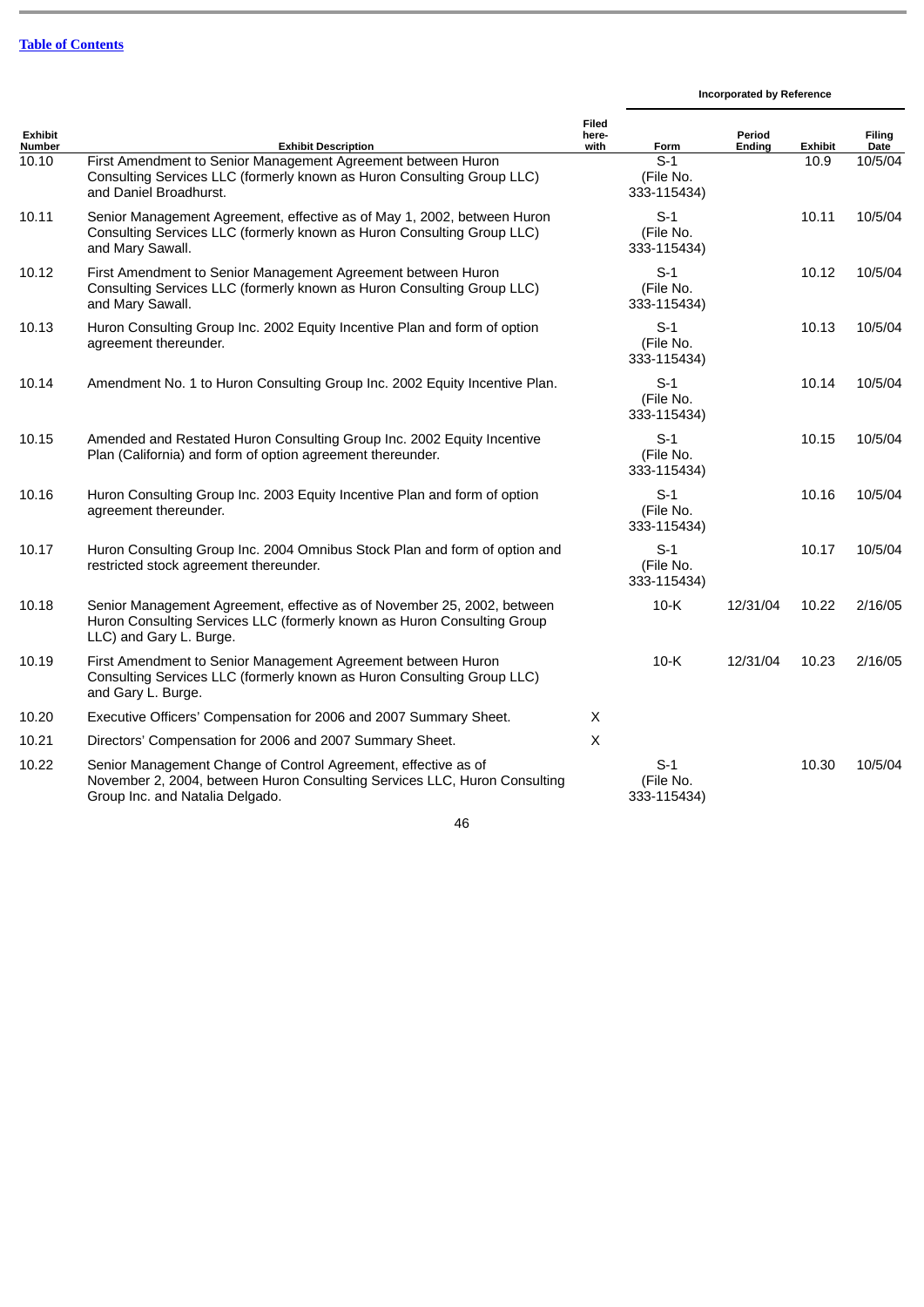**Incorporated by Reference**

| <b>Exhibit</b><br>Number | <b>Exhibit Description</b>                                                                                                                                                                                                                                                                                                                             | Filed<br>here-<br>with | Form                              | Period<br>Ending | Exhibit | Filing<br>Date |
|--------------------------|--------------------------------------------------------------------------------------------------------------------------------------------------------------------------------------------------------------------------------------------------------------------------------------------------------------------------------------------------------|------------------------|-----------------------------------|------------------|---------|----------------|
| 10.23                    | Second Amendment to Senior Management Agreement between Huron<br>Consulting Services LLC (formerly known as Huron Consulting Group LLC) and<br>George E. Massaro.                                                                                                                                                                                      |                        | $S-1$<br>(File No.<br>333-130951) |                  | 10.29   | 2/2/06         |
| 10.24                    | Credit Agreement Dated as of June 7, 2006, among Huron Consulting Group<br>Inc., as the Company, the Various Financial Institutions Party Hereto, as<br>Lenders, LaSalle Bank National Association, as Administrative Agent, LaSalle<br>Bank National Association, as Arranger, and JPMorgan Chase Bank National<br>Association, as Syndication Agent. |                        | $8-K$                             |                  | 10.1    | 6/12/06        |
| 10.25                    | Guaranty Agreement dated as of June 7, 2006 among Huron Consulting Group<br>Holdings LLC, Huron Consulting Services LLC, Wellspring Management<br>Services (formerly known as Speltz & Weis LLC), and Huron (UK) Limited, as<br>Guarantors, and LaSalle Bank National Association, as the Administrative<br>Agent.                                     |                        | $8-K$                             |                  | 10.2    | 6/12/06        |
| 10.26                    | Huron Consulting Group Deferred Compensation Plan.                                                                                                                                                                                                                                                                                                     |                        | $8-K$                             |                  | 10.1    | 7/6/06         |
| 10.28                    | Amendment No. 1 to the Huron Consulting Group Inc. 2004 Omnibus Stock<br>Plan.                                                                                                                                                                                                                                                                         |                        | $S-8$<br>(File No.<br>333-137107) |                  | 10.1    | 9/5/06         |
| 10.29                    | First Amendment to Credit Agreement, dated as of December 29, 2006.                                                                                                                                                                                                                                                                                    |                        | $8-K$                             |                  | 10.1    | 1/8/07         |
| 10.30                    | Amended and Restated Senior Management Agreement By and Between Huron<br>Consulting Group Inc. and Gary E. Holdren, effective as of January 29, 2007.                                                                                                                                                                                                  |                        | $8-K$                             |                  | 10.1    | 2/2/07         |
| 21.1                     | List of Subsidiaries of Huron Consulting Group Inc.                                                                                                                                                                                                                                                                                                    | X                      |                                   |                  |         |                |
| 23.1                     | Consent of PricewaterhouseCoopers LLP.                                                                                                                                                                                                                                                                                                                 | X                      |                                   |                  |         |                |
| 31.1                     | Certification of the Chief Executive Officer, pursuant to Rule 13a-14(a)/15d-<br>14(a), as adopted pursuant to Section 302 of the Sarbanes-Oxley Act of 2002.                                                                                                                                                                                          | X                      |                                   |                  |         |                |
| 31.2                     | Certification of the Chief Financial Officer, pursuant to Rule 13a-14(a)/15d-14(a),<br>as adopted pursuant to Section 302 of the Sarbanes-Oxley Act of 2002.                                                                                                                                                                                           | X                      |                                   |                  |         |                |
| 32.1                     | Certification of the Chief Executive Officer, pursuant to 18 U.S.C. Section 1350,<br>as adopted pursuant to Section 906 of the Sarbanes-Oxley Act of 2002.                                                                                                                                                                                             | X                      |                                   |                  |         |                |
| 32.2                     | Certification of the Chief Financial Officer, pursuant to 18 U.S.C. Section 1350,<br>as adopted pursuant to Section 906 of the Sarbanes-Oxley Act of 2002.                                                                                                                                                                                             | X                      |                                   |                  |         |                |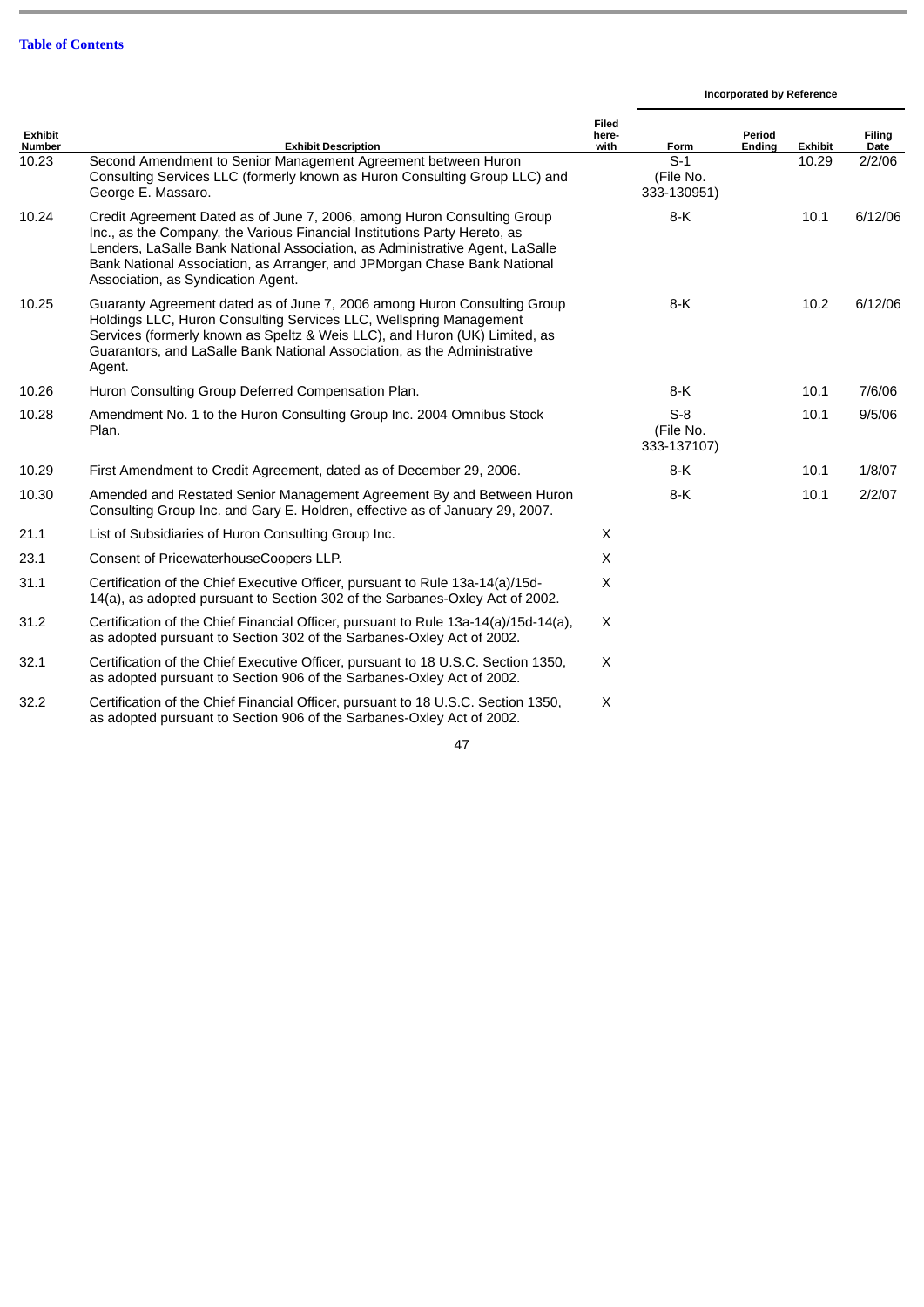# **Table of [Contents](#page-1-0)**

# **SIGNATURES**

Pursuant to the requirements of Section 13 or 15(d) of the Securities Exchange Act of 1934, the registrant has duly caused this report to be signed on its behalf by the undersigned, thereunto duly authorized. Huron Consulting Group Inc. (Registrant) **Signature Title Date**

/s/ GARY E. HOLDREN Chairman, Chief Executive Officer and President February 22, 2007

**Gary E. Holdren**

Pursuant to the requirements of the Securities Exchange Act of 1934, this report has been signed below by the following persons on behalf of the registrant and in the capacities indicated.

| Signature                       | <b>Title</b>                                                                                          | Date              |
|---------------------------------|-------------------------------------------------------------------------------------------------------|-------------------|
| <b>GARY E. HOLDREN</b><br>/s/   | Chairman, Chief Executive Officer and President<br>(Principal Executive Officer)                      | February 22, 2007 |
| Gary E. Holdren                 |                                                                                                       |                   |
| <b>GEORGE E. MASSARO</b><br>/s/ | Vice Chairman                                                                                         | February 22, 2007 |
| George E. Massaro               |                                                                                                       |                   |
| <b>GARY L. BURGE</b><br>/s/     | Vice President, Chief Financial Officer and Treasurer<br>(Principal Financial and Accounting Officer) | February 22, 2007 |
| Gary L. Burge                   |                                                                                                       |                   |
| <b>DUBOSE AUSLEY</b><br>/s/     | <b>Director</b>                                                                                       | February 22, 2007 |
| <b>DuBose Ausley</b>            |                                                                                                       |                   |
| JAMES D. EDWARDS<br>/s/         | Director                                                                                              | February 22, 2007 |
| <b>James D. Edwards</b>         |                                                                                                       |                   |
| H. EUGENE LOCKHART<br>/s/       | <b>Director</b>                                                                                       | February 22, 2007 |
| H. Eugene Lockhart              |                                                                                                       |                   |
| <b>JOHN MCCARTNEY</b><br>/s/    | Director                                                                                              | February 22, 2007 |
| <b>John McCartney</b>           |                                                                                                       |                   |
| JOHN S. MOODY<br>/s/            | <b>Director</b>                                                                                       | February 22, 2007 |
| John S. Moody                   |                                                                                                       |                   |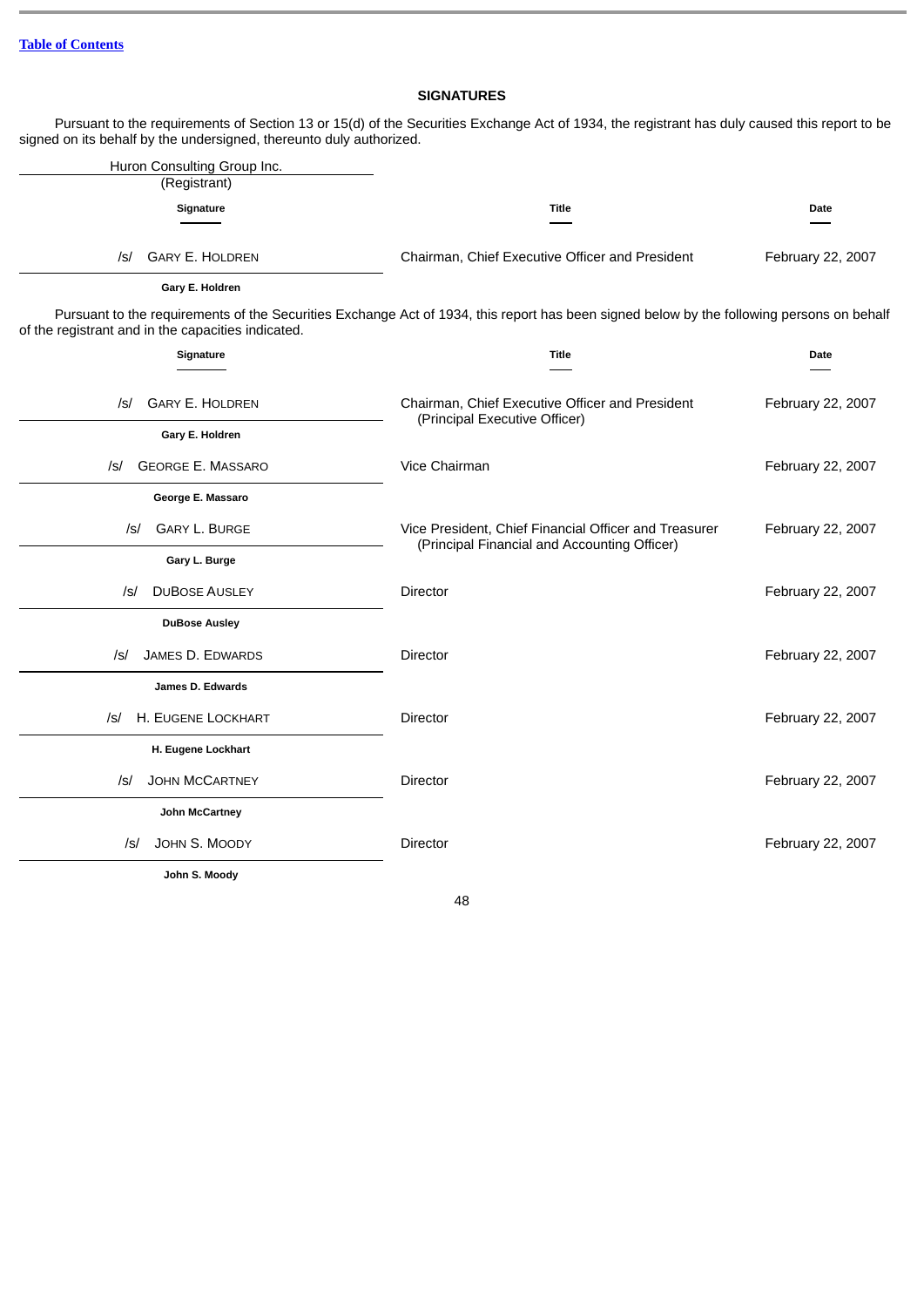# **Table of [Contents](#page-1-0)**

# **HURON CONSULTING GROUP INC.**

CONSOLIDATED FINANCIAL STATEMENTS INDEX

|                                                                                                      | Page  |
|------------------------------------------------------------------------------------------------------|-------|
| Report of Independent Registered Public Accounting Firm                                              | $F-2$ |
| Consolidated Balance Sheets at December 31, 2006 and 2005                                            | $F-4$ |
| Consolidated Statements of Income for the years ended December 31, 2006, 2005 and 2004               | $F-5$ |
| Consolidated Statements of Stockholders' Equity for the years ended December 31, 2006, 2005 and 2004 | $F-6$ |
| Consolidated Statements of Cash Flows for the years ended December 31, 2006, 2005 and 2004           | $F-7$ |
| Notes to Consolidated Financial Statements                                                           | $F-8$ |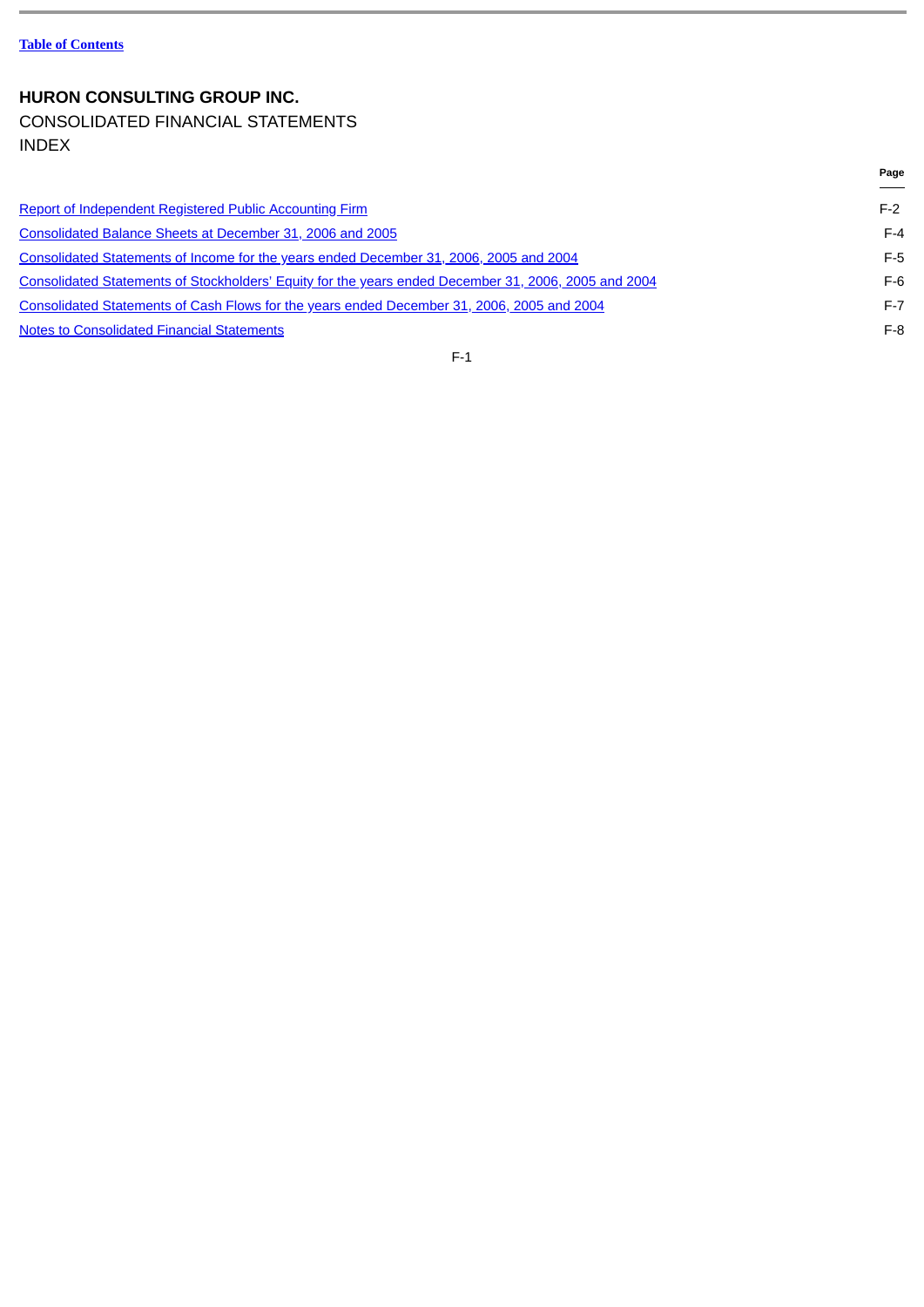### **Report of Independent Registered Public Accounting Firm**

<span id="page-51-0"></span>To the Board of Directors and Stockholders of Huron Consulting Group Inc.:

We have completed integrated audits of Huron Consulting Group Inc.'s 2006 and 2005 consolidated financial statements and of its internal control over financial reporting as of December 31, 2006, and an audit of its 2004 consolidated financial statements in accordance with the standards of the Public Company Accounting Oversight Board (United States). Our opinions, based on our audits, are presented below.

#### *Consolidated financial statements*

In our opinion, the consolidated financial statements listed in the accompanying index present fairly, in all material respects, the financial position of Huron Consulting Group Inc. and its subsidiaries at December 31, 2006 and 2005, and the results of their operations and their cash flows for each of the three years in the period ended December 31, 2006 in conformity with accounting principles generally accepted in the United States of America. These financial statements are the responsibility of the Company's management. Our responsibility is to express an opinion on these financial statements based on our audits. We conducted our audits of these statements in accordance with the standards of the Public Company Accounting Oversight Board (United States). Those standards require that we plan and perform the audit to obtain reasonable assurance about whether the financial statements are free of material misstatement. An audit of financial statements includes examining, on a test basis, evidence supporting the amounts and disclosures in the financial statements, assessing the accounting principles used and significant estimates made by management, and evaluating the overall financial statement presentation. We believe that our audits provide a reasonable basis for our opinion.

As discussed in Note 2 to the consolidated financial statements, the Company changed the manner in which it accounts for share-based compensation in 2006.

### *Internal control over financial reporting*

Also, in our opinion, management's assessment, included in Management's Report on Internal Control Over Financial Reporting appearing under Item 9A, that the Company maintained effective internal control over financial reporting as of December 31, 2006 based on criteria established in *Internal Control—Integrated Framework* issued by the Committee of Sponsoring Organizations of the Treadway Commission (COSO), is fairly stated, in all material respects, based on those criteria. Furthermore, in our opinion, the Company maintained, in all material respects, effective internal control over financial reporting as of December 31, 2006, based on criteria established in *Internal Control—Integrated Framework* issued by the COSO. The Company's management is responsible for maintaining effective internal control over financial reporting and for its assessment of the effectiveness of internal control over financial reporting. Our responsibility is to express opinions on management's assessment and on the effectiveness of the Company's internal control over financial reporting based on our audit. We conducted our audit of internal control over financial reporting in accordance with the standards of the Public Company Accounting Oversight Board (United States). Those standards require that we plan and perform the audit to obtain reasonable assurance about whether effective internal control over financial reporting was maintained in all material respects. An audit of internal control over financial reporting includes obtaining an understanding of internal control over financial reporting, evaluating management's assessment, testing and evaluating the design and operating effectiveness of internal control, and performing such other procedures as we consider necessary in the circumstances. We believe that our audit provides a reasonable basis for our opinions.

A company's internal control over financial reporting is a process designed to provide reasonable assurance regarding the reliability of financial reporting and the preparation of financial statements for external purposes in accordance with generally accepted accounting principles. A company's internal control over financial reporting includes those policies and procedures that (i) pertain to the maintenance of records that, in reasonable detail, accurately and fairly reflect the transactions and dispositions of the assets of the company; (ii) provide reasonable assurance that transactions are recorded as necessary to permit preparation of financial statements in accordance with generally accepted accounting principles, and that receipts and expenditures of the company are being made only in accordance with authorizations of management and directors of the company; and (iii) provide reasonable assurance regarding prevention or timely detection of unauthorized acquisition, use, or disposition of the company's assets that could have a material effect on the financial statements.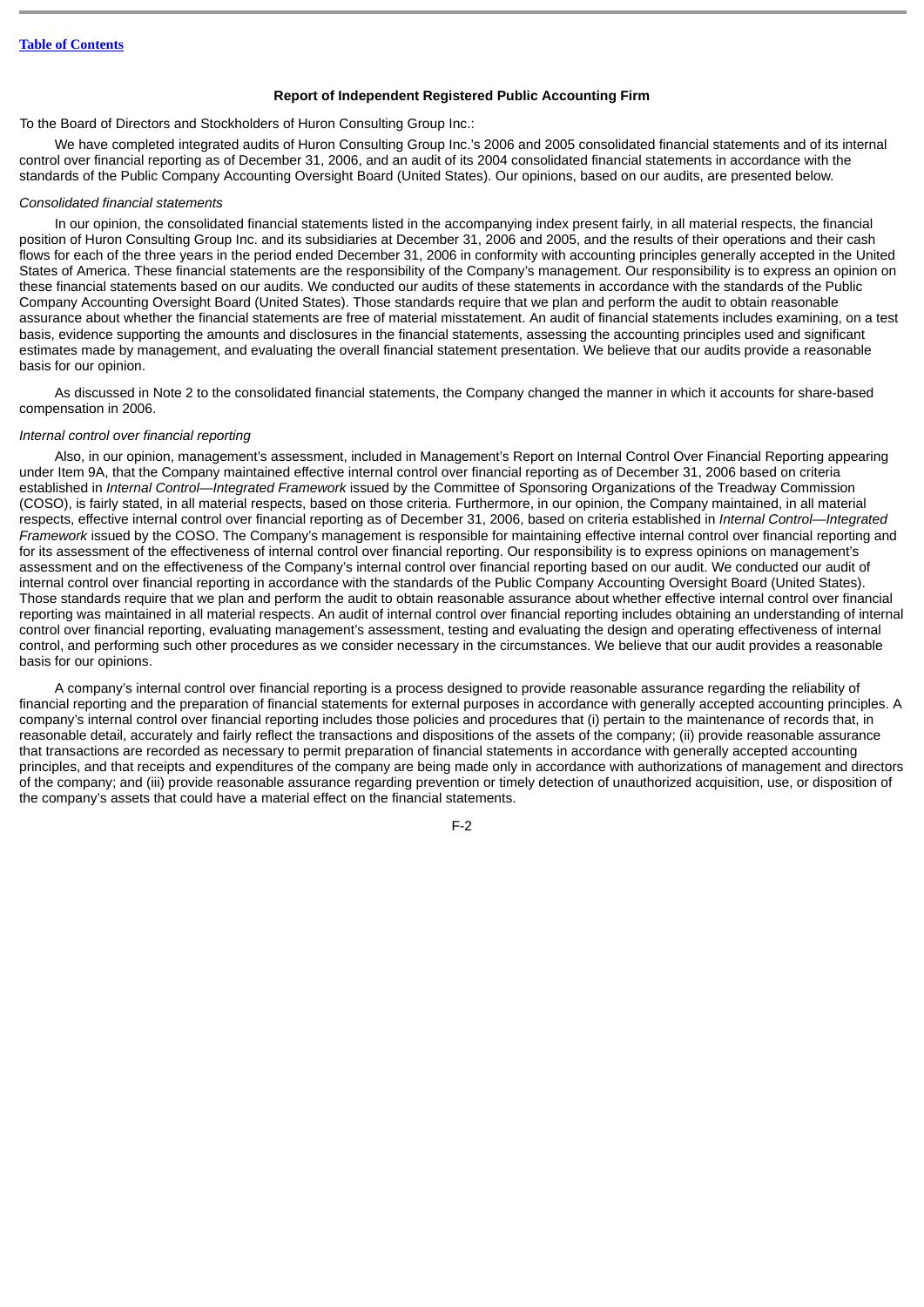# **Table of [Contents](#page-1-0)**

Because of its inherent limitations, internal control over financial reporting may not prevent or detect misstatements. Also, projections of any evaluation of effectiveness to future periods are subject to the risk that controls may become inadequate because of changes in conditions, or that the degree of compliance with the policies or procedures may deteriorate.

/s/ PricewaterhouseCoopers LLP Chicago, IL February 22, 2007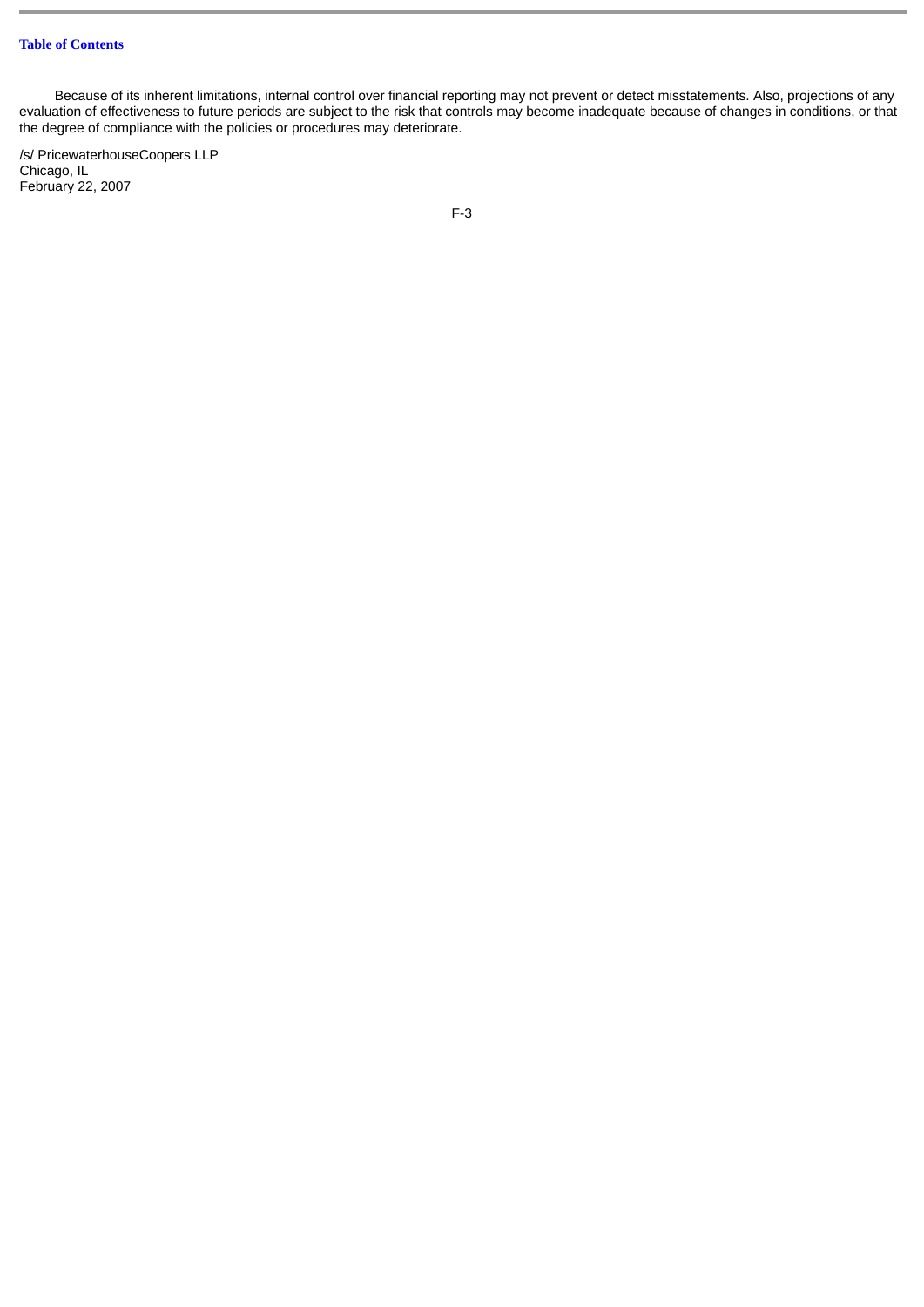# **HURON CONSULTING GROUP INC. CONSOLIDATED BALANCE SHEETS (In thousands, except share and per share amounts)**

<span id="page-53-0"></span>

|                                                                                                        |                | December 31,<br>2006 | December 31,<br>2005 |
|--------------------------------------------------------------------------------------------------------|----------------|----------------------|----------------------|
| <b>Assets</b>                                                                                          |                |                      |                      |
| Current assets:                                                                                        |                |                      |                      |
| Cash and cash equivalents                                                                              | \$             | 16,572               | \$<br>31,820         |
| Receivables from clients, net                                                                          |                | 41,848               | 29,164               |
| Unbilled services, net                                                                                 |                | 22,627               | 18,187               |
| Income tax receivable                                                                                  |                | 3,637                | 232                  |
| Deferred income taxes                                                                                  |                | 15,290               | 12,553               |
| Other current assets                                                                                   |                | 6,435                | 5,799                |
|                                                                                                        |                |                      |                      |
| Total current assets                                                                                   |                | 106,409              | 97,755               |
| Property and equipment, net                                                                            |                | 27,742               | 13,162               |
| Deferred income taxes                                                                                  |                | 5,433                | 2,154                |
| Deposits and other assets                                                                              |                | 2,294                | 1,147                |
| Intangible assets, net                                                                                 |                | 4,238                | 844                  |
| Goodwill                                                                                               |                | 53,328               | 14,637               |
|                                                                                                        |                |                      |                      |
| Total assets                                                                                           |                | \$199,444            | \$129,699            |
|                                                                                                        |                |                      |                      |
| Liabilities and stockholders' equity                                                                   |                |                      |                      |
| Current liabilities:                                                                                   |                |                      |                      |
| Accounts payable                                                                                       | $\mathfrak{S}$ | 2,684                | \$<br>2,671          |
| Accrued expenses                                                                                       |                | 12,712               | 4,357                |
| Accrued payroll and related benefits                                                                   |                | 41,649               | 32,073               |
| Income tax payable                                                                                     |                |                      | 491                  |
| Deferred revenues                                                                                      |                | 4,035                | 4,609                |
| Borrowings                                                                                             |                | 8,000                |                      |
| Current portion of notes payable and capital lease obligations                                         |                | 1,282                | 1,282                |
|                                                                                                        |                |                      |                      |
| <b>Total current liabilities</b>                                                                       |                | 70,362               | 45,483               |
| Non-current liabilities:                                                                               |                |                      |                      |
| Deferred compensation and other liabilities                                                            |                | 1.169                | 274                  |
| Notes payable and capital lease obligations, net of current portion                                    |                | 1,000                | 2,127                |
| Deferred lease incentives                                                                              |                | 10.333               | 6,283                |
|                                                                                                        |                |                      |                      |
| Total non-current liabilities                                                                          |                | 12,502               | 8,684                |
| Commitments and contingencies                                                                          |                |                      |                      |
| <b>Stockholders' equity</b>                                                                            |                |                      |                      |
| Common stock; \$0.01 par value; 500,000,000 shares authorized; 18,470,623 and 17,397,312 shares issued |                |                      |                      |
| at December 31, 2006 and 2005, respectively                                                            |                | 178                  | 174                  |
| Treasury stock, at cost, 398,783 and 148,933 shares at December 31, 2006 and 2005, respectively        |                | (9, 396)             | (3,061)              |
| Additional paid-in capital                                                                             |                | 79,598               | 58,908               |
| Retained earnings                                                                                      |                | 46,200               | 19,511               |
|                                                                                                        |                |                      |                      |
| Total stockholders' equity                                                                             |                | 116,580              | 75,532               |
|                                                                                                        |                |                      |                      |
| Total liabilities and stockholders equity                                                              |                | \$199,444            | \$129,699            |
|                                                                                                        |                |                      |                      |

*The accompanying notes are an integral part of the consolidated financial statements.*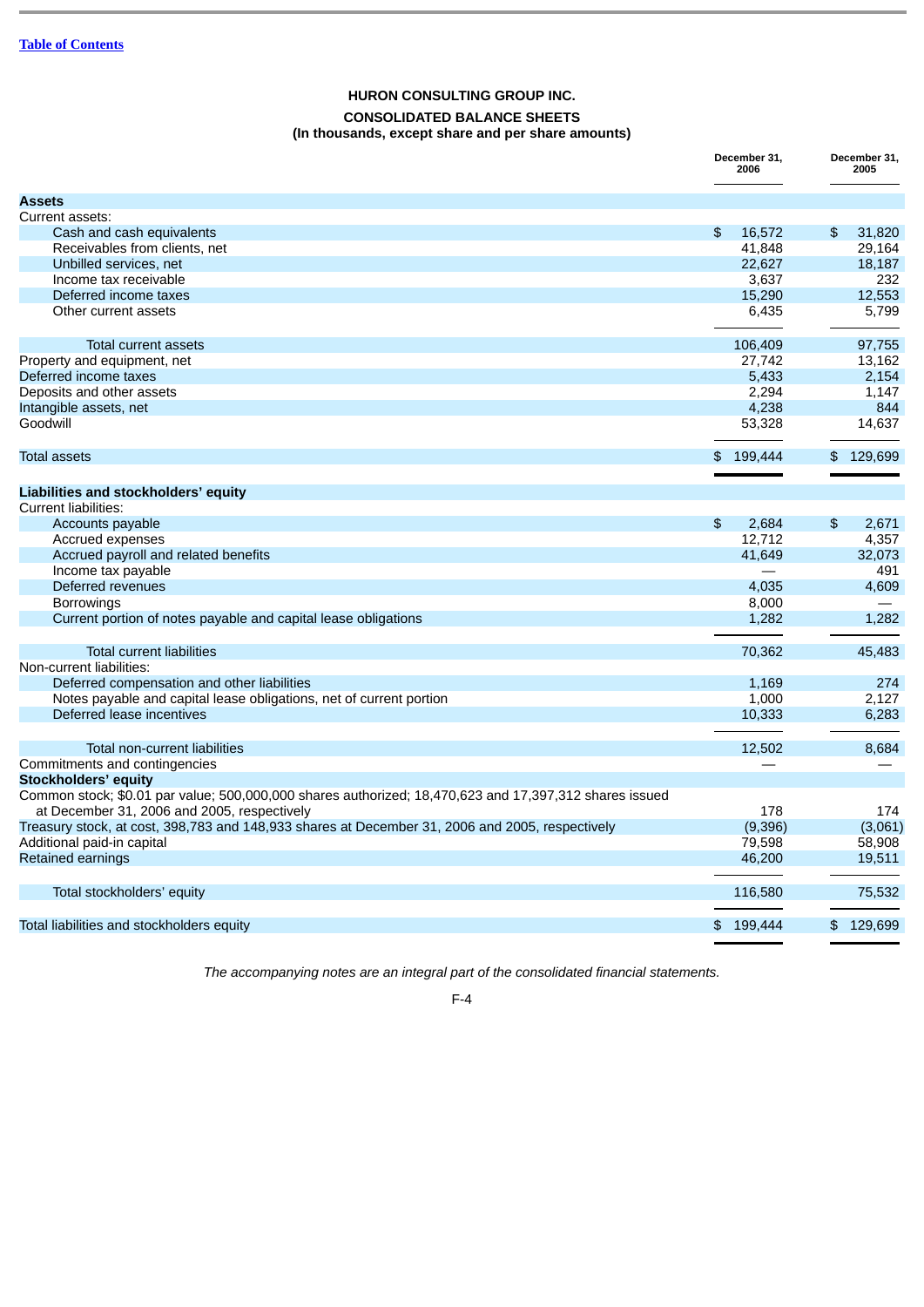# **HURON CONSULTING GROUP INC. CONSOLIDATED STATEMENTS OF INCOME (In thousands, except per share amounts)**

<span id="page-54-0"></span>

|                                                                                                                     | Year ended December 31, |                        |             |  |
|---------------------------------------------------------------------------------------------------------------------|-------------------------|------------------------|-------------|--|
|                                                                                                                     | 2006                    | 2005                   | 2004        |  |
| Revenues and reimbursable expenses:                                                                                 |                         |                        |             |  |
| Revenues                                                                                                            | \$288,588               | \$207,213              | \$159,550   |  |
| Reimbursable expenses                                                                                               | 33,330                  | 18,749                 | 14,361      |  |
| Total revenues and reimbursable expenses                                                                            | 321,918                 | 225,962                | 173,911     |  |
| Direct costs and reimbursable expenses (exclusive of depreciation and amortization shown in<br>operating expenses): |                         |                        |             |  |
| Direct costs                                                                                                        | 163,569                 | 117,768                | 93,248      |  |
| Intangible assets amortization                                                                                      | 2,207                   | 1,314                  |             |  |
| Reimbursable expenses                                                                                               | 33,506                  | 18,982                 | 14,281      |  |
|                                                                                                                     |                         |                        |             |  |
| Total direct costs and reimbursable expenses                                                                        | 199,282                 | 138,064                | 107,529     |  |
| <b>Operating expenses:</b>                                                                                          |                         |                        |             |  |
| Selling, general and administrative                                                                                 | 65,926                  | 51,035                 | 40,858      |  |
| Depreciation and amortization                                                                                       | 9,201                   | 5,282                  | 2,365       |  |
|                                                                                                                     |                         |                        |             |  |
| Restructuring charges                                                                                               |                         |                        | 3,475       |  |
| Total operating expenses                                                                                            | 75,127                  | 56,317                 | 46,698      |  |
|                                                                                                                     |                         |                        |             |  |
| Operating income                                                                                                    | 47,509                  | 31,581                 | 19,684      |  |
| Other income (expense):                                                                                             |                         |                        |             |  |
| Interest income (expense), net                                                                                      | (703)                   | 472                    | (692)       |  |
| Other income (expense)                                                                                              | 16                      | (37)                   |             |  |
| Total other income (expense)                                                                                        | (687)                   | 435                    | (692)       |  |
|                                                                                                                     |                         |                        |             |  |
| Income before provision for income taxes                                                                            | 46,822                  | 32,016                 | 18,992      |  |
| Provision for income taxes                                                                                          | 20,133                  | 14,247                 | 8,128       |  |
| Net income                                                                                                          | 26.689                  | 17,769                 | 10,864      |  |
| Accrued dividends on 8% preferred stock                                                                             |                         |                        | 931         |  |
| Net income attributable to common stockholders                                                                      | \$26,689                | \$17,769               | 9,933<br>\$ |  |
| Net income attributable to common stockholders per share*:                                                          |                         |                        |             |  |
| <b>Basic</b>                                                                                                        | \$<br>1.63              | \$<br>1.13             | \$<br>0.77  |  |
| <b>Diluted</b>                                                                                                      | \$<br>1.54              | $\mathfrak{P}$<br>1.05 | \$<br>0.72  |  |
| Weighted average shares used in calculating net income attributable to common stockholders per<br>share*:           |                         |                        |             |  |
| <b>Basic</b>                                                                                                        | 16,359                  | 15,741                 | 12,820      |  |
| Diluted                                                                                                             | 17,317                  | 16,858                 | 13,765      |  |
|                                                                                                                     |                         |                        |             |  |

\* Adjusted to reflect a 1 for 2.3 reverse stock split effected on October 5, 2004.

*The accompanying notes are an integral part of the consolidated financial statements.*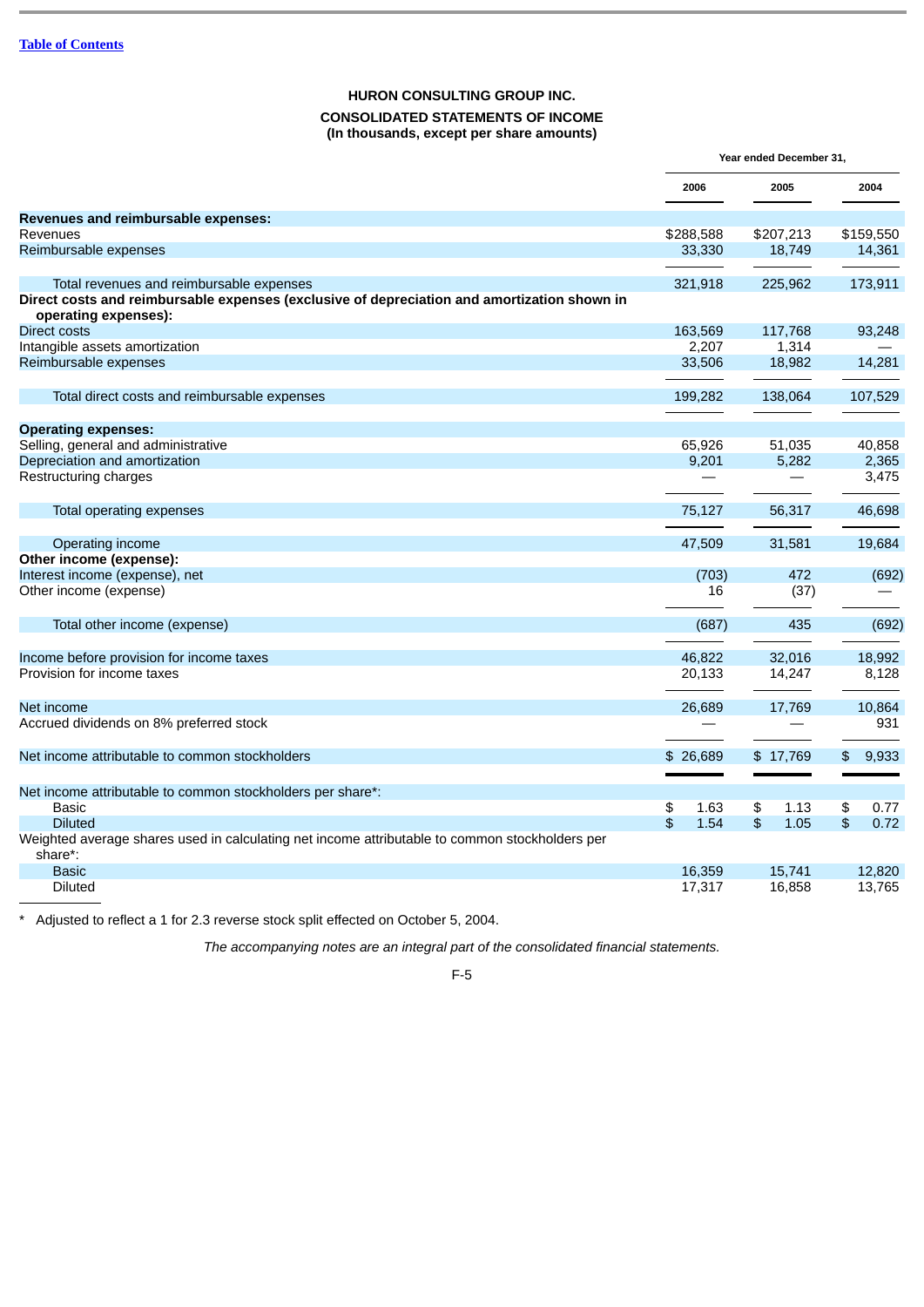# **HURON CONSULTING GROUP INC. CONSOLIDATED STATEMENT OF STOCKHOLDERS' EQUITY (In thousands, except share amounts)**

<span id="page-55-0"></span>

|                                                    | <b>Common Stock</b><br>(previously named<br><b>Class A Common</b><br>Stock) |                |            |        |                |            | <b>Class B</b><br><b>Common Stock</b><br>(retired in 2004) |        | <b>Additional</b> |                          | Retained |                                 |  |                    |                              |                                |
|----------------------------------------------------|-----------------------------------------------------------------------------|----------------|------------|--------|----------------|------------|------------------------------------------------------------|--------|-------------------|--------------------------|----------|---------------------------------|--|--------------------|------------------------------|--------------------------------|
|                                                    | Shares*                                                                     | Amount         | Shares*    | Amount |                |            |                                                            |        |                   |                          |          | <b>Treasury</b><br><b>Stock</b> |  | Paid-In<br>Capital | <b>Earnings</b><br>(Deficit) | Stockholders'<br><b>Equity</b> |
| Balance at December 31, 2003                       | 11,281,243                                                                  | \$<br>259      | 682,348    | \$     | 16             | \$         | \$                                                         | 42     | (6,941)<br>\$     | \$<br>(6,624)            |          |                                 |  |                    |                              |                                |
| Net income                                         |                                                                             |                |            |        |                |            |                                                            |        | 10.864            | 10.864                   |          |                                 |  |                    |                              |                                |
| Dividends paid                                     |                                                                             |                |            |        |                |            |                                                            |        | (1,250)           | (1,250)                  |          |                                 |  |                    |                              |                                |
| Issuance of common stock in connection with:       |                                                                             |                |            |        |                |            |                                                            |        |                   |                          |          |                                 |  |                    |                              |                                |
| Initial public offering, net of offering costs     | 3.333.333                                                                   | 33             |            |        |                |            |                                                            | 44.696 |                   | 44,729                   |          |                                 |  |                    |                              |                                |
| Restricted stock awards, net of cancellations      | 821.350                                                                     | 8              |            |        |                |            |                                                            | (8)    |                   |                          |          |                                 |  |                    |                              |                                |
| Exercise of stock options                          | 29,846                                                                      |                | 216,454    |        | $\overline{2}$ |            |                                                            | 51     |                   | 53                       |          |                                 |  |                    |                              |                                |
| Share-based compensation                           |                                                                             |                |            |        |                |            |                                                            | 1,412  |                   | 1,412                    |          |                                 |  |                    |                              |                                |
| Income tax benefit on share-based compensation     |                                                                             |                |            |        |                |            |                                                            | 980    |                   | 980                      |          |                                 |  |                    |                              |                                |
| 1 for 2.3 reverse stock split                      |                                                                             | (145)          |            |        | (9)            |            |                                                            | 154    |                   | $\overline{\phantom{0}}$ |          |                                 |  |                    |                              |                                |
| Conversion of Class B common stock to common stock | 898,802                                                                     | 9              | (898, 802) |        | (9)            |            |                                                            |        |                   | $\equiv$                 |          |                                 |  |                    |                              |                                |
| Accrued dividends on 8% preferred stock            |                                                                             |                |            |        |                |            |                                                            |        | (931)             | (931)                    |          |                                 |  |                    |                              |                                |
| Balance at December 31, 2004                       | 16,364,574                                                                  | 164            |            |        |                |            |                                                            | 47,327 | 1,742             | 49,233                   |          |                                 |  |                    |                              |                                |
| Net income                                         |                                                                             |                |            |        |                |            |                                                            |        | 17,769            | 17,769                   |          |                                 |  |                    |                              |                                |
| Issuance of common stock in connection with:       |                                                                             |                |            |        |                |            |                                                            |        |                   |                          |          |                                 |  |                    |                              |                                |
| Restricted stock awards, net of cancellations      | 752.397                                                                     | $\overline{7}$ |            |        |                | (1,704)    |                                                            | 1,697  |                   |                          |          |                                 |  |                    |                              |                                |
| Exercise of stock options                          | 280,341                                                                     | 3              |            |        |                |            |                                                            | 154    |                   | 157                      |          |                                 |  |                    |                              |                                |
| Share-based compensation                           |                                                                             |                |            |        |                |            |                                                            | 6,943  |                   | 6,943                    |          |                                 |  |                    |                              |                                |
| Shares redeemed for employee tax withholdings      |                                                                             |                |            |        |                | (1, 357)   |                                                            |        |                   | (1, 357)                 |          |                                 |  |                    |                              |                                |
| Income tax benefit on share-based compensation     |                                                                             |                |            |        |                |            |                                                            | 2,762  |                   | 2,762                    |          |                                 |  |                    |                              |                                |
| Refund of initial public offering costs            |                                                                             |                |            |        |                |            |                                                            | 25     |                   | 25                       |          |                                 |  |                    |                              |                                |
|                                                    |                                                                             |                |            |        |                |            |                                                            |        |                   |                          |          |                                 |  |                    |                              |                                |
| Balance at December 31, 2005                       | 17,397,312                                                                  | 174            |            |        |                | (3,061)    |                                                            | 58,908 | 19.511            | 75,532                   |          |                                 |  |                    |                              |                                |
| Net income                                         |                                                                             |                |            |        |                |            |                                                            |        | 26,689            | 26,689                   |          |                                 |  |                    |                              |                                |
| Issuance of common stock in connection with:       |                                                                             |                |            |        |                |            |                                                            |        |                   |                          |          |                                 |  |                    |                              |                                |
| Restricted stock awards, net of cancellations      | 5.000                                                                       |                |            |        |                | (2, 875)   |                                                            | 2,875  |                   |                          |          |                                 |  |                    |                              |                                |
| Exercise of stock options                          | 426.011                                                                     | $\overline{4}$ |            |        |                |            |                                                            | 384    |                   | 388                      |          |                                 |  |                    |                              |                                |
| Share-based compensation                           |                                                                             |                |            |        |                |            |                                                            | 9,839  |                   | 9,839                    |          |                                 |  |                    |                              |                                |
| Shares redeemed for employee tax withholdings      |                                                                             |                |            |        |                | (3,460)    |                                                            |        |                   | (3,460)                  |          |                                 |  |                    |                              |                                |
| Income tax benefit on share-based compensation     |                                                                             |                |            |        |                |            |                                                            | 7,592  |                   | 7,592                    |          |                                 |  |                    |                              |                                |
|                                                    |                                                                             |                |            |        |                |            |                                                            |        |                   |                          |          |                                 |  |                    |                              |                                |
| Balance at December 31, 2006                       | 17,828,323                                                                  | \$<br>178      |            |        |                | \$ (9,396) | \$                                                         | 79,598 | \$46,200          | \$<br>116,580            |          |                                 |  |                    |                              |                                |

\* Adjusted for a 1 for 2.3 reverse stock split effected on October 5, 2004.

*The accompanying notes are an integral part of the consolidated financial statements.*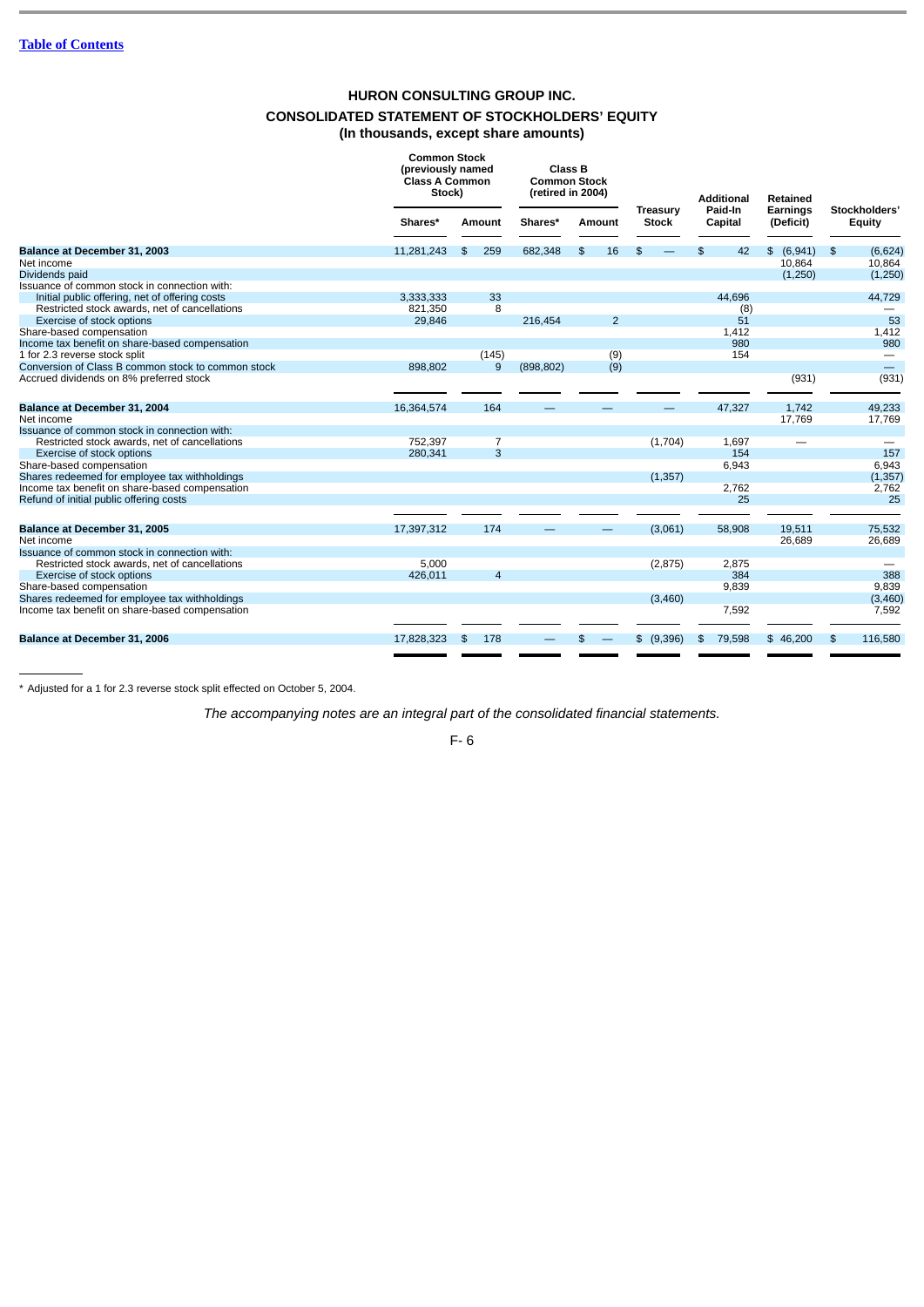# **HURON CONSULTING GROUP INC. CONSOLIDATED STATEMENTS OF CASH FLOWS (In thousands)**

<span id="page-56-0"></span>

|                                                                                        |                                            | Year ended December 31,  |             |  |
|----------------------------------------------------------------------------------------|--------------------------------------------|--------------------------|-------------|--|
|                                                                                        | 2006                                       | 2005                     | 2004        |  |
| Cash flows from operating activities:                                                  |                                            |                          |             |  |
| Net income                                                                             | 26,689<br>\$                               | \$17,769                 | \$10,864    |  |
| Adjustments to reconcile net income to net cash provided by operating activities:      |                                            |                          |             |  |
| Depreciation and amortization                                                          | 11,408                                     | 6,596                    | 2,365       |  |
| Deferred income taxes                                                                  | (6, 463)                                   | (5, 338)                 | (5,090)     |  |
| Share-based compensation expense                                                       | 9,839                                      | 6,943                    | 1,412       |  |
| Tax benefit from share-based compensation                                              |                                            | 2,762                    | 980         |  |
|                                                                                        |                                            |                          |             |  |
| Allowances for doubtful accounts and unbilled services                                 | 569                                        | 279                      | 1,873       |  |
| Other                                                                                  | 194                                        | 39                       |             |  |
| Changes in operating assets and liabilities, net of businesses acquired:               |                                            |                          |             |  |
| Increase in receivables from clients                                                   | (6, 962)                                   | (6, 322)                 | (7, 943)    |  |
| Increase in unbilled services                                                          | (4, 429)                                   | (8,480)                  | (3, 446)    |  |
| (Increase) decrease in income tax receivable / payable, net                            | (3,896)                                    | (197)                    | 2,741       |  |
| Increase in other assets                                                               | (1, 229)                                   | (2,903)                  | (2,096)     |  |
| Increase in accounts payable and accrued liabilities                                   | 7,821                                      | 2,095                    | 3,901       |  |
| Increase in accrued payroll and related benefits                                       | 9,575                                      | 11,579                   | 6,580       |  |
| (Decrease) increase in deferred revenues                                               | (574)                                      | 1,172                    | 330         |  |
|                                                                                        |                                            |                          |             |  |
|                                                                                        |                                            |                          |             |  |
| Net cash provided by operating activities                                              | 42,542                                     | 25,994                   | 12,471      |  |
|                                                                                        |                                            |                          |             |  |
| Cash flows from investing activities:                                                  |                                            |                          |             |  |
| Purchases of property and equipment, net                                               | (18, 110)                                  | (8, 166)                 | (6, 943)    |  |
| Purchases of a businesses, net of cash acquired                                        | (51,073)                                   | (12, 450)                |             |  |
| Acquisition of intangibles                                                             |                                            |                          |             |  |
|                                                                                        |                                            | (475)                    |             |  |
| Net cash used in investing activities                                                  | (69, 183)                                  | (21,091)                 | (6, 943)    |  |
| Cash flows from financing activities:                                                  |                                            |                          |             |  |
| Proceeds from exercise of stock options                                                | 388                                        | 157                      | 53          |  |
| Shares redeemed for employee tax withholdings                                          | (3,460)                                    | (1, 357)                 |             |  |
| Tax benefit from share-based compensation                                              |                                            |                          |             |  |
|                                                                                        | 7,592                                      |                          |             |  |
| Proceeds from borrowings under line of credit                                          | 114,700                                    | $\overline{\phantom{0}}$ | 37,200      |  |
| Repayments on line of credit                                                           | (106, 700)                                 |                          | (37, 200)   |  |
| Principal payments of notes payable and capital lease obligations                      | (1, 127)                                   |                          |             |  |
| Proceeds from issuance of common stock (previously named Class A common stock), net of |                                            |                          |             |  |
| offering costs                                                                         |                                            |                          | 44,729      |  |
| Refund of initial public offering costs                                                |                                            | 25                       |             |  |
| Redemption of notes issued to HCG Holdings LLC                                         |                                            | $\overline{\phantom{0}}$ | (10,076)    |  |
| Redemption of 8% preferred stock                                                       |                                            | $\overline{\phantom{0}}$ | (12,500)    |  |
| Payment of accrued dividends on 8% preferred stock                                     |                                            |                          | (2,643)     |  |
| Dividends paid on common stock                                                         |                                            |                          | (1,250)     |  |
|                                                                                        |                                            |                          |             |  |
| Net cash provided by (used in) financing activities                                    | 11,393                                     | (1, 175)                 | 18,313      |  |
|                                                                                        |                                            |                          |             |  |
|                                                                                        |                                            |                          |             |  |
| Net (decrease) increase in cash and cash equivalents                                   | (15, 248)                                  | 3,728                    | 23,841      |  |
| Cash and cash equivalents at beginning of the period                                   | 31,820                                     | 28,092                   | 4,251       |  |
| Cash and cash equivalents at end of the period                                         | 16,572<br>\$                               | \$31,820                 | \$28,092    |  |
|                                                                                        |                                            |                          |             |  |
| Supplemental disclosure of cash flow information:                                      |                                            |                          |             |  |
| Non-cash investing and financing activities:                                           |                                            |                          |             |  |
| Issuance of notes payable for purchase of a business                                   | \$                                         | $\frac{1}{2}$<br>3,000   | \$          |  |
| Capitalized lease obligation incurred                                                  | \$                                         | \$<br>409                | \$          |  |
| Accrued dividends on 8% preferred stock                                                | $\mathfrak{D}$<br>$\overline{\phantom{0}}$ |                          | \$<br>931   |  |
|                                                                                        |                                            |                          |             |  |
| Cash paid during the year for:                                                         |                                            |                          |             |  |
| Cash paid for interest                                                                 | \$<br>1,071                                | $\, \, \$$<br>80         | 1,647<br>\$ |  |
| Cash paid for income taxes                                                             | 23,038<br>\$                               | \$17,088                 | \$9,497     |  |

*The accompanying notes are an integral part of the consolidated financial statements.*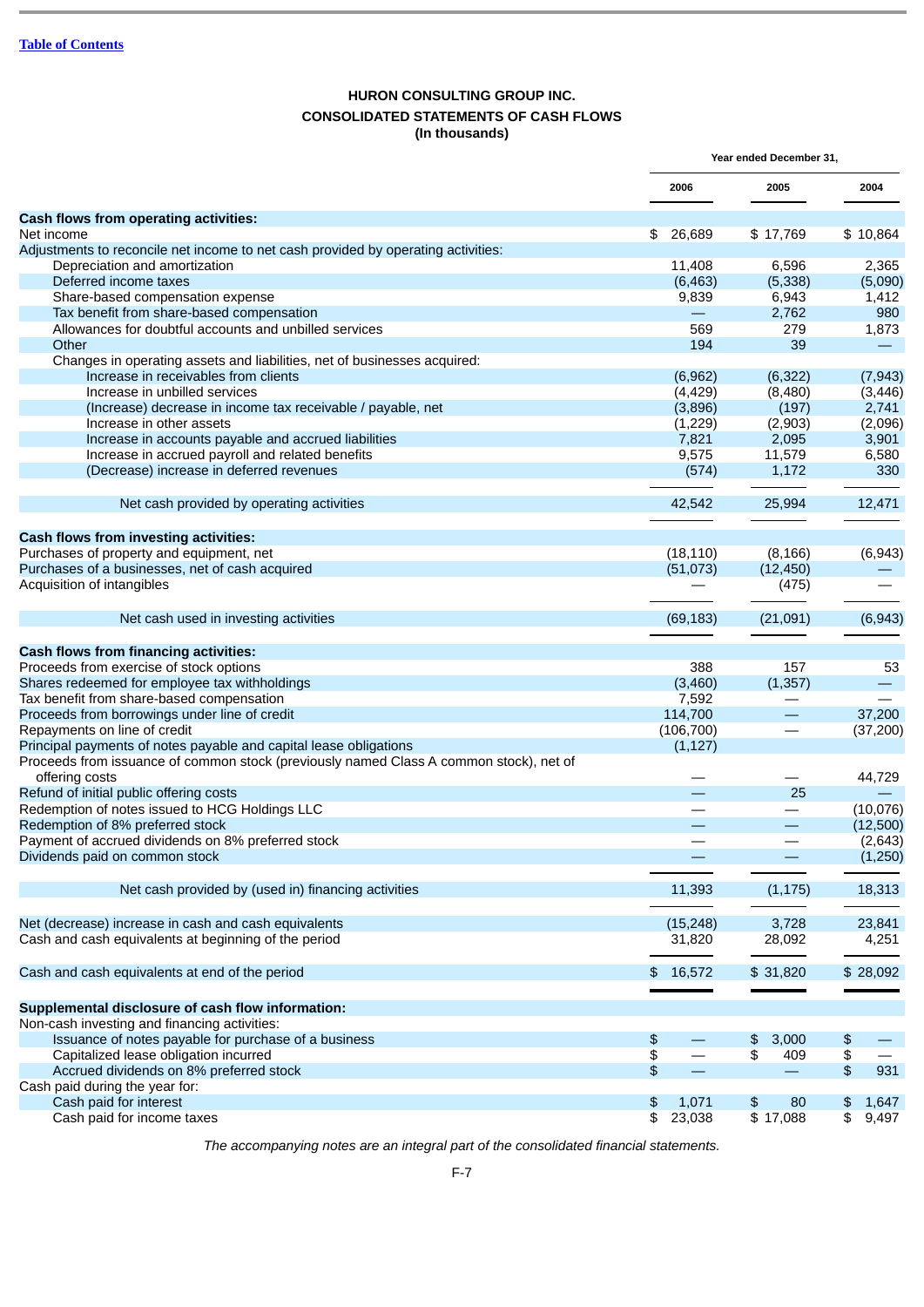# **HURON CONSULTING GROUP INC. NOTES TO CONSOLIDATED FINANCIAL STATEMENTS (Tabular amounts in thousands, except per share amounts)**

# <span id="page-57-0"></span>**1. Description of Business**

Huron Consulting Group Inc. was formed on March 19, 2002. Huron Consulting Group Inc., together with its wholly-owned operating subsidiaries (collectively, the "Company"), is an independent provider of financial and operational consulting services, whose clients include Fortune 500 companies, medium-sized businesses, leading academic institutions, healthcare organizations and the law firms that represent these various organizations.

# **2. Summary of Significant Accounting Policies**

## **Basis of Presentation**

The accompanying consolidated financial statements reflect the results of operations and cash flows for the years ended December 31, 2006, 2005 and 2004.

## **Principles of Consolidation**

The consolidated financial statements include the accounts of Huron Consulting Group Inc. and its wholly owned subsidiaries. All material intercompany balances and transactions have been eliminated in consolidation.

# **Use of Estimates**

The preparation of financial statements in conformity with accounting principles generally accepted in the United States of America requires management to make estimates and assumptions that affect the amounts that are reported in the consolidated financial statements and accompanying disclosures. Actual results may differ from these estimates.

### **Revenue Recognition**

The Company recognizes revenues in accordance with Staff Accounting Bulletin ("SAB") No. 101, "Revenue Recognition in Financial Statements," as amended by SAB No. 104, "Revenue Recognition." Revenue is recognized when persuasive evidence of an arrangement exists, the related services are provided, the price is fixed or determinable and collectibility is reasonably assured. These services are primarily rendered under arrangements that require the client to pay based on the hours incurred by our revenue-generating professionals, the number of pages reviewed by our document review group, or the amount of data processed by our electronic data discovery group at agreed-upon rates and recognized as services are provided. Revenues related to fixed-fee engagements are recognized based on estimates of work completed versus the total services to be provided under the engagement. Losses, if any, on fixed-fee engagements are recognized in the period in which the loss first becomes probable and reasonably estimable. The Company also earns revenues on a performance-based fee basis and recognizes such revenues when all performance criteria are met. The Company also has contracts with clients to deliver multiple services that are covered under both individual and separate engagement letters. These arrangements allow for the Company's services to be valued and accounted for on a separate basis. Direct costs incurred on engagements, including performance-based fee engagements, are expensed in the period incurred.

Provisions are recorded for the estimated realization adjustments on all engagements, including engagements for which fees are subject to review by the bankruptcy courts. Expense reimbursements that are billable to clients are included in total revenues and reimbursable expenses, and typically an equivalent amount of reimbursable expenses are included in total direct costs and reimbursable expenses. Reimbursable expenses related to time-and-expense and fixed-fee engagements are recognized as revenue in the period in which the expense is incurred. Reimbursable expenses subject to performance-based criteria are recognized as revenue when all performance criteria are met. Subcontractors that are billed to clients at cost are also included in reimbursable expenses.

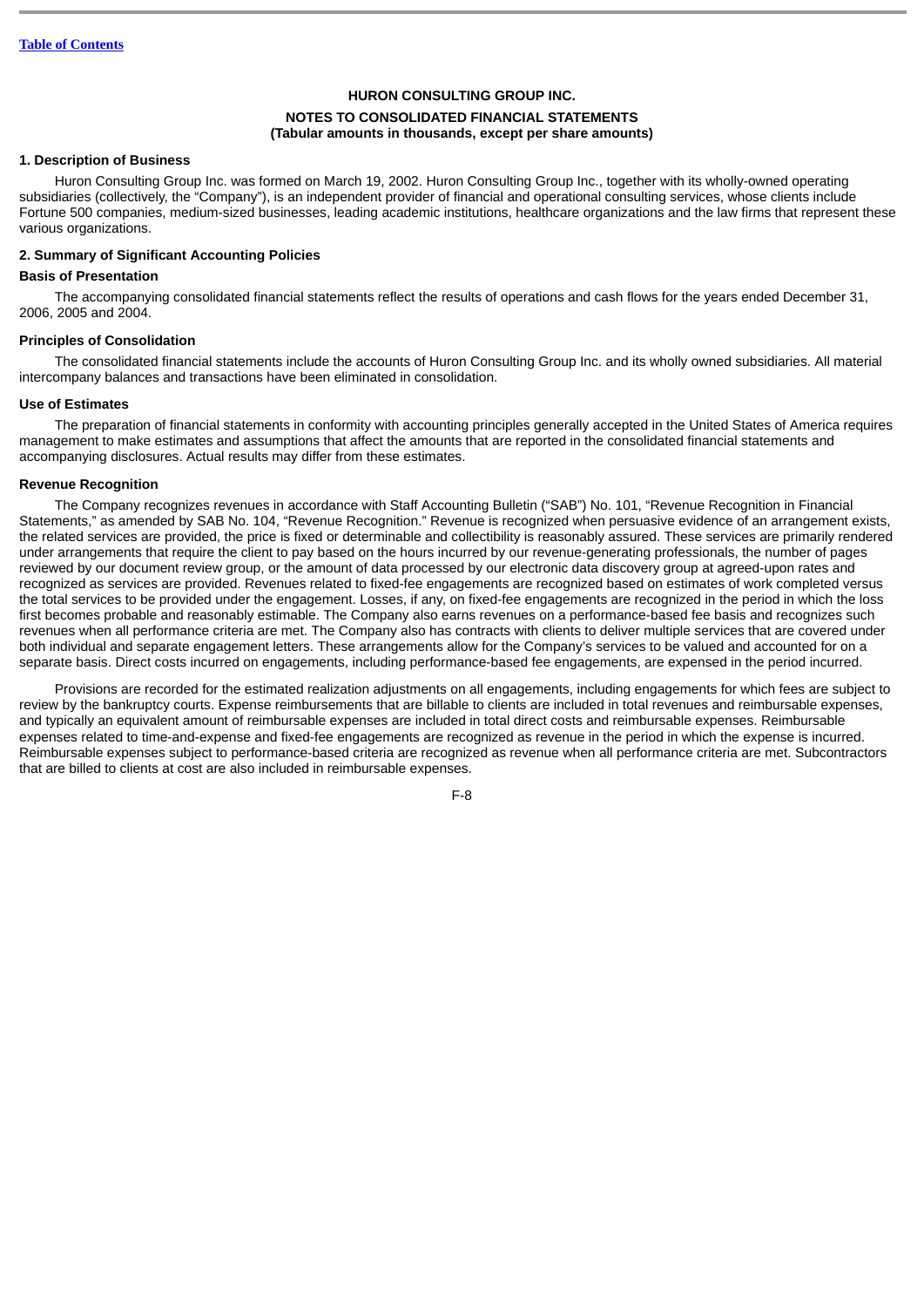# **NOTES TO CONSOLIDATED FINANCIAL STATEMENTS—(Continued) (Tabular amounts in thousands, except per share amounts)**

Differences between the timing of billings and the recognition of revenue are recognized as either unbilled services or deferred revenue in the accompanying consolidated balance sheets. Revenues recognized for services performed but not yet billed to clients are recorded as unbilled services. Client prepayments and retainers are classified as deferred (i.e., unearned) revenue and recognized over future periods as earned in accordance with the applicable engagement agreement.

#### **Allowances for Doubtful Accounts and Unbilled Services**

The Company maintains allowances for doubtful accounts and for services performed but not yet billed for estimated losses based on several factors, including the estimated cash realization from amounts due from clients, an assessment of a client's ability to make required payments, and the historical percentages of fee adjustments and write-offs by practice group. The allowances are assessed by management on a regular basis.

The provision for doubtful accounts and unbilled services is recorded as a reduction in revenue to the extent the provision relates to fee adjustments and other discretionary pricing adjustments. To the extent the provision relates to a client's inability to make required payments on accounts receivables, the provision is recorded in operating expenses.

#### **Direct Costs and Reimbursable Expenses**

Direct costs and reimbursable expenses consists primarily of revenue-generating employee compensation and their related benefit and share-based compensation costs, the cost of outside consultants or subcontractors assigned to revenue generating activities and direct expenses to be reimbursed by clients.

## **Cash and Cash Equivalents**

The Company considers all highly liquid investments, including overnight investments and commercial paper, with original maturities of three months or less to be cash equivalents.

## **Concentrations of Credit Risk**

To the extent receivables from clients become delinquent, collection activities commence. No single client balance is considered large enough to pose a significant credit risk. The allowances for doubtful accounts and unbilled services are based upon the expected ability to collect accounts receivable, and bill and collect unbilled services. Management does not anticipate incurring losses on accounts receivable in excess of established allowances. See note 17 for concentration of accounts receivable and unbilled services.

#### **Fair Value of Financial Instruments**

Cash and cash equivalents are stated at cost, which approximates fair market value. The carrying values for receivables from clients, unbilled services, accounts payable, deferred revenue and other accrued liabilities reasonably approximate fair market value due to the nature of the financial instrument and the short term maturity of these items.

### **Property and Equipment**

Property and equipment is stated at cost, less accumulated depreciation. Depreciation of property and equipment is computed on a straightline basis over the estimated useful life of the asset. Software, computers and related equipment are depreciated over an estimated useful life of 2 to 4 years. Furniture and fixtures are depreciated over 5 years. Leasehold improvements are amortized over the lesser of the estimated useful life of the asset or the initial term of the lease.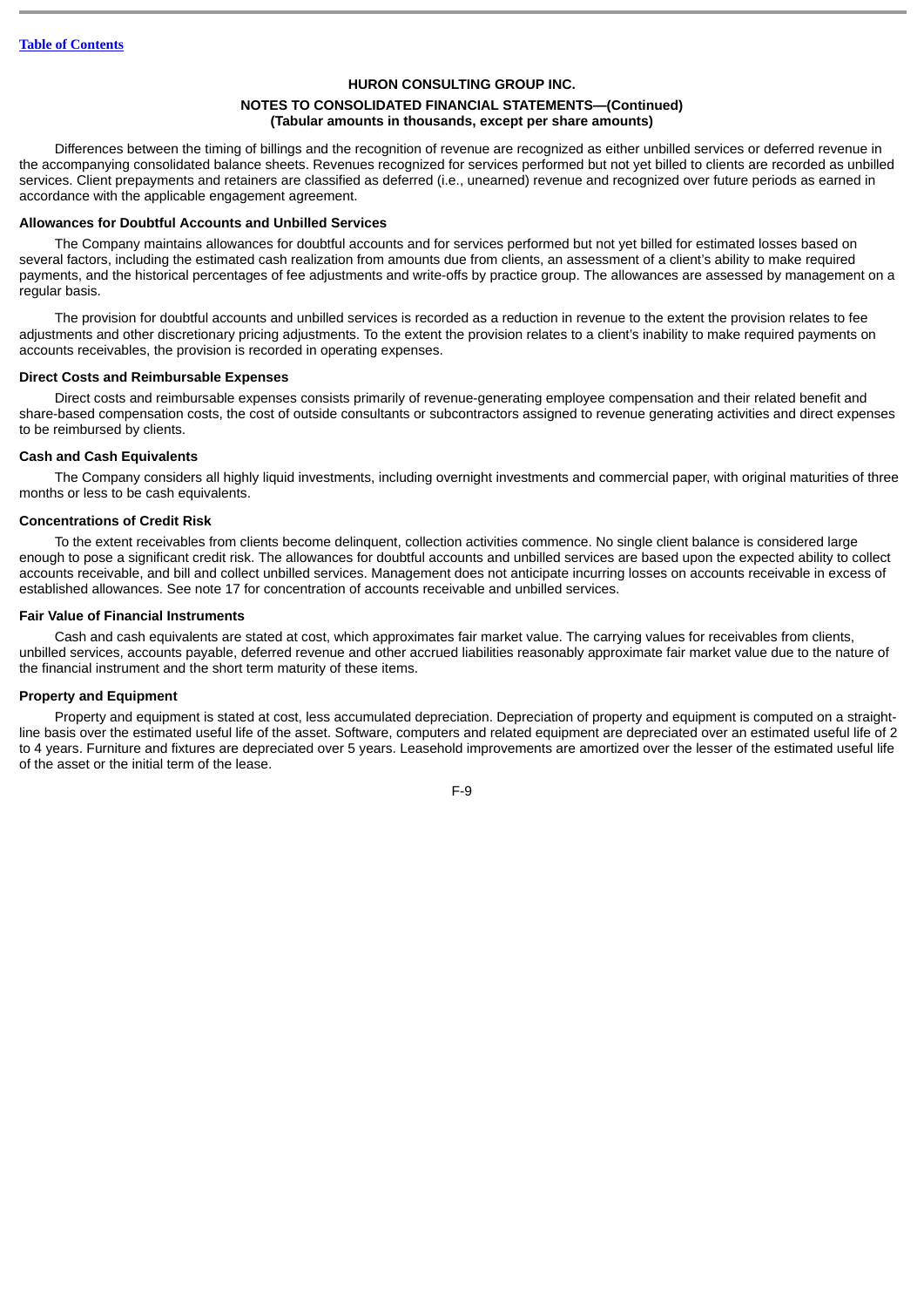# **NOTES TO CONSOLIDATED FINANCIAL STATEMENTS—(Continued) (Tabular amounts in thousands, except per share amounts)**

## **Long-Lived Assets**

Long-lived assets, other than goodwill, are reviewed for impairment whenever events or changes in circumstances indicate that the carrying amount of an asset may not be recoverable in accordance with Statement of Financial Accounting Standards ("SFAS") No. 144, "Accounting for the Impairment of Long-Lived Assets." For the year ended December 31, 2005, the Company recorded an impairment charge of \$0.6 million pertaining to an intangible asset as described in note 4. No impairment charges were recorded in 2006 or 2004.

### **Intangible Assets Other Than Goodwill**

The Company accounts for intangible assets in accordance with SFAS No. 142, "Goodwill and Other Intangible Assets." This statement requires that certain identifiable intangible assets be amortized over their expected useful lives.

#### **Goodwill**

Goodwill represents the excess of the cost of an acquired entity over the net of the amounts assigned to assets acquired and liabilities assumed. Under the provisions of SFAS No. 142, goodwill is required to be tested for impairment on an annual basis and between annual tests whenever indications of impairment exist. Impairment exists when the carrying amount of goodwill exceeds its implied fair value, resulting in an impairment charge for this excess. Pursuant to the Company's policy, management performed the annual goodwill impairment assessment as of April 30, 2006 and determined that no impairment of goodwill existed as of that date. Further, no indications of impairment have arisen since that date.

### **Non-Current Liabilities**

The Company records certain liabilities that are expected to be settled over a period that exceeds one year as non-current liabilities. The Company has recorded in accrued expenses the losses on abandonment of its leases as a non-current liability for the payments that are expected to exceed a one-year term. The Company has also recorded as non-current the portion of the deferred lease incentive liability that the Company expects to recognize over a period greater than one year. The deferred lease incentive liability at December 31, 2006 and 2005 totaled \$10.3 million and \$6.3 million, respectively, primarily generated from tenant improvement allowances and rent abatement. Deferred lease incentives are amortized on a straight-line basis over the life of the lease. The payments that will be paid within twelve months of the balance sheet date related to the lease abandonment and the deferred lease incentive are classified as current liabilities. The Company monitors the classification of such liabilities based on the expectation of their utilization periods.

## **Sponsorship and Advertising Costs**

Sponsorship and advertising costs are expensed as incurred. Such expenses for 2006, 2005 and 2004 totaled \$1.7 million, \$1.2 million and \$1.1 million, respectively.

### **Income Taxes**

Current tax liabilities and assets are recognized for the estimated taxes payable or refundable on the tax returns for the current year. Deferred tax assets and liabilities are recognized for the future tax consequences attributable to differences between the financial statement carrying amounts of existing assets and liabilities and their respective tax bases. Deferred tax assets and liabilities are measured using enacted tax rates expected to apply to taxable income in the years in which those temporary differences are expected to be recovered or settled.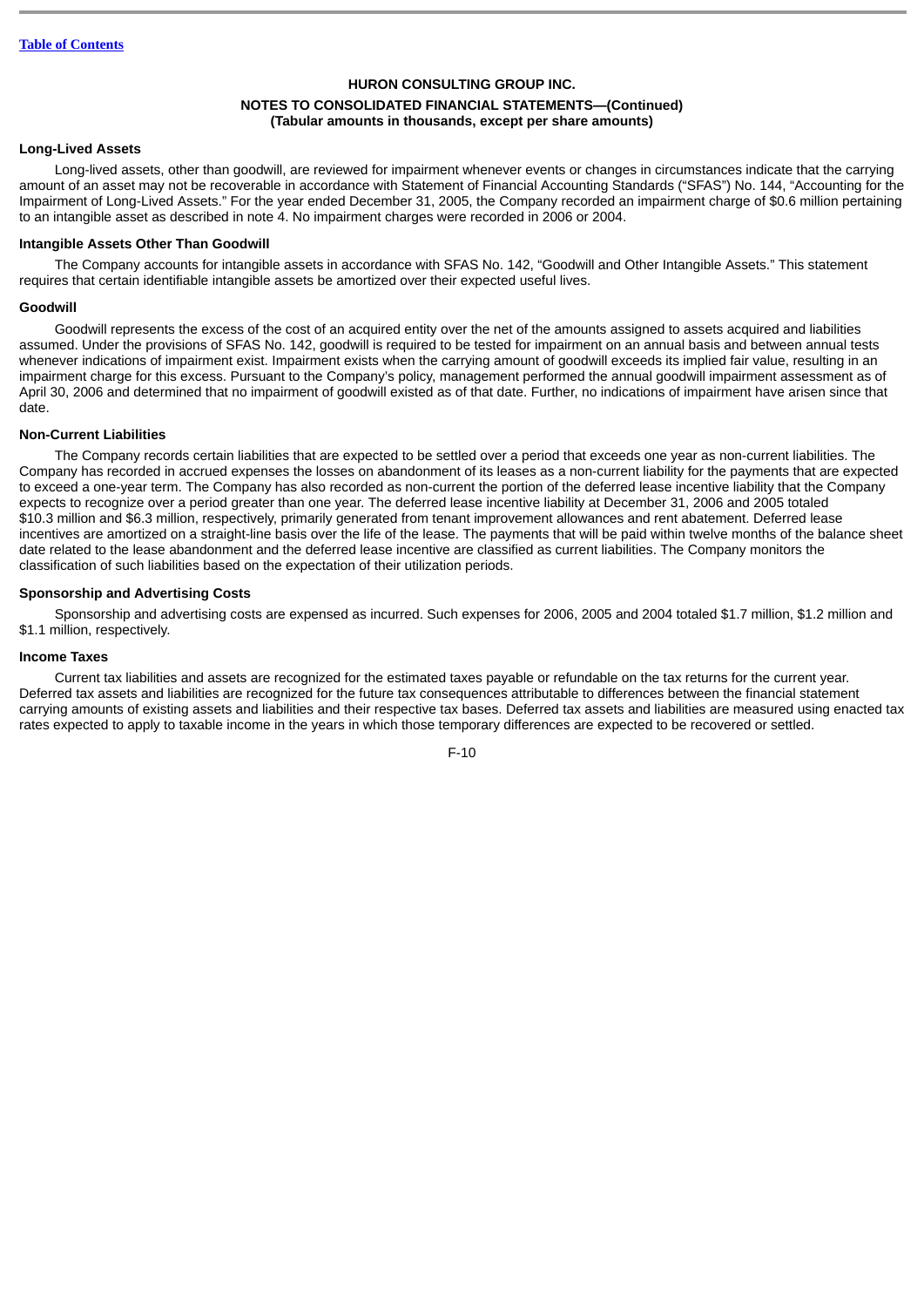# **HURON CONSULTING GROUP INC. NOTES TO CONSOLIDATED FINANCIAL STATEMENTS—(Continued) (Tabular amounts in thousands, except per share amounts)**

## **Share-Based Compensation**

Effective January 1, 2006, the Company adopted the provisions of SFAS No. 123R, "Share-based Payment," using the modified prospective application transition method. Under this method, compensation cost for the portion of awards for which the requisite service has not yet been rendered that are outstanding as of the adoption date is recognized over the remaining service period. The compensation cost for that portion of awards is based on the grant-date fair value of those awards as calculated for pro forma disclosures under SFAS No. 123, as originally issued. All new awards and awards that are modified, repurchased or cancelled after the adoption date are accounted for under the provisions of SFAS No. 123R. Prior periods have not been restated under this transition method. The Company recognizes share-based compensation ratably using the straight-line attribution method over the requisite service period. In addition, pursuant to SFAS No. 123R, the Company estimates the amount of expected forfeitures when calculating share-based compensation, instead of accounting for forfeitures as they occur, which was the Company's practice prior to the adoption of SFAS No. 123R. As of January 1, 2006, the cumulative effect of adopting the estimated forfeiture method was not material.

Prior to January 1, 2006, the Company accounted for share-based compensation using the intrinsic value method prescribed by Accounting Principles Board Opinion No. 25 ("APB 25"), "Accounting for Stock Issued to Employees," and related interpretations and elected the disclosure option of SFAS No. 123, as amended by SFAS No. 148, "Accounting for Stock-Based Compensation—Transition and Disclosure." SFAS No. 123 requires that companies either recognize compensation expense for grants of stock, stock options and other equity instruments based on fair value, or provide pro forma disclosure of net income and earnings per share in the notes to the financial statements. Accordingly, the Company measured compensation expense for stock options as the excess, if any, of the estimated fair market value of the Company's stock at the date of grant over the exercise price.

The following table details the effect on net income attributable to common stockholders and net income attributable to common stockholders per share if compensation expense for the stock plans had been recorded based on the fair value method under SFAS No. 123.

|                                                                                                                                              | 2005                   | 2004    |
|----------------------------------------------------------------------------------------------------------------------------------------------|------------------------|---------|
| Net income attributable to common stockholders                                                                                               | \$17.769               | \$9,933 |
| Add: Total share-based employee compensation expense included in reported net income, net of related tax effects                             | 4.075                  | 844     |
| Deduct: Total share-based employee compensation expense determined under the fair value method for all awards, net<br>of related tax effects | (4,268)                | (943)   |
|                                                                                                                                              |                        |         |
| Pro forma net income attributable to common stockholders                                                                                     | \$17.576               | \$9,834 |
|                                                                                                                                              |                        |         |
| Earnings per share:                                                                                                                          |                        |         |
| Basic – as reported                                                                                                                          | \$<br>1.13             | \$0.77  |
| Basic - pro forma                                                                                                                            | $\mathbb{S}$<br>1.12   | \$0.77  |
| Diluted - as reported                                                                                                                        | \$<br>1.05             | \$0.72  |
| Diluted – pro forma                                                                                                                          | $\mathfrak{L}$<br>1.04 | \$0.71  |

#### **Segment Reporting**

SFAS No. 131, "Disclosures about Segments of an Enterprise and Related Information," establishes annual and interim reporting standards for an enterprise's business segments and related disclosures about its products, services, geographic areas and major customers. The Company provides services through two segments: Financial Consulting and Operational Consulting. The Financial Consulting segment provides services that help clients effectively address complex challenges that arise from litigation, disputes, investigations, regulation, financial distress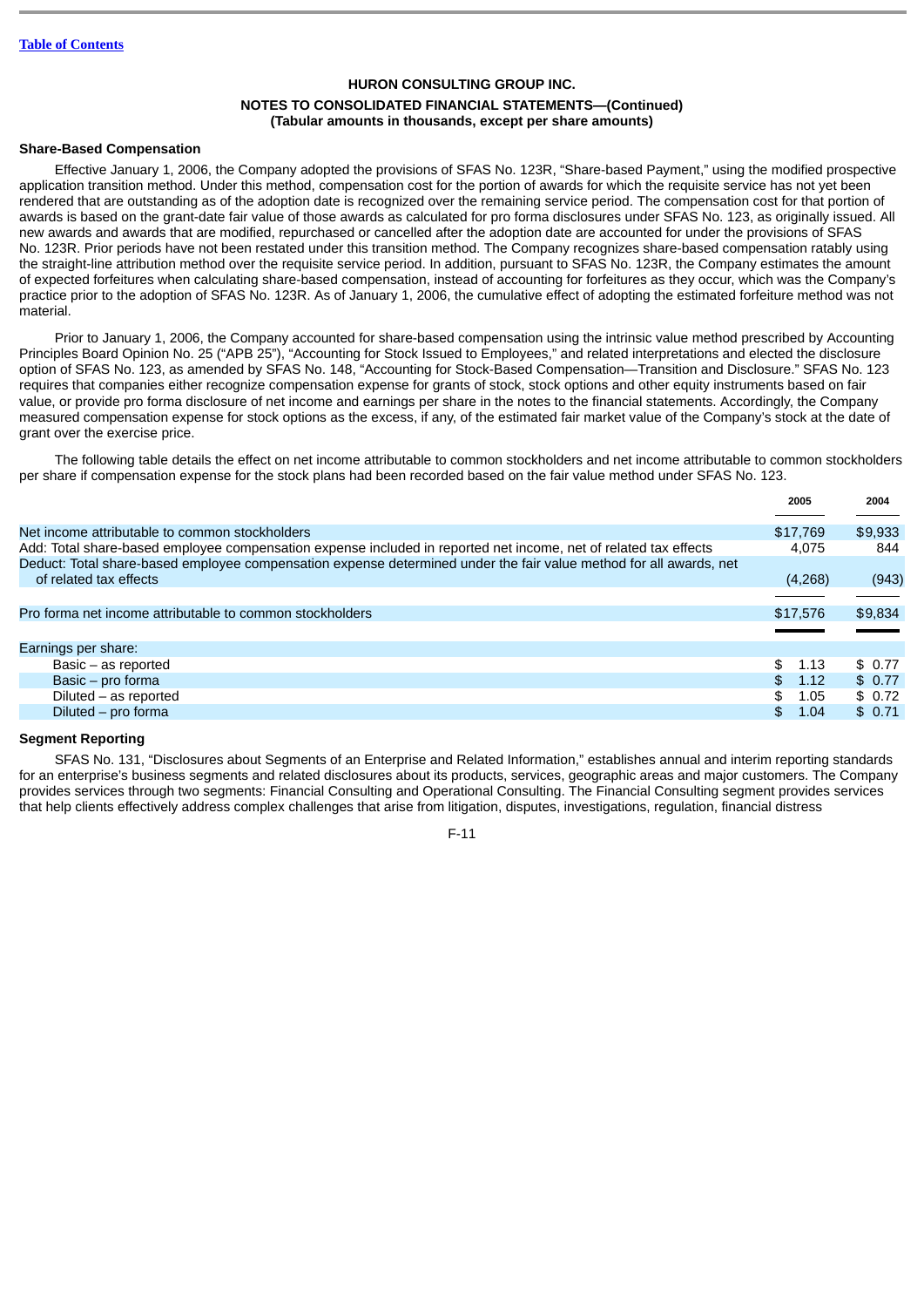# **NOTES TO CONSOLIDATED FINANCIAL STATEMENTS—(Continued) (Tabular amounts in thousands, except per share amounts)**

and other sources of significant conflict or change. The Operational Consulting segment provides services that help clients improve the overall efficiency and effectiveness of their operations by enhancing revenue, reducing costs, managing regulatory compliance and maximizing procurement efficiency.

#### **Recent Accounting Pronouncements**

In June 2006, the Financial Accounting Standards Board ("FASB") issued Financial Accounting Standards Board Interpretation ("FIN") No. 48, "Accounting for Uncertainty in Income Taxes—an interpretation of FASB Statement No. 109." FIN No. 48 provides a comprehensive model for the recognition, measurement and disclosure in the financial statements of uncertain tax positions taken or expected to be taken on a tax return. The Company adopted FIN No. 48 effective beginning on January 1, 2007. The adoption of this interpretation did not have a material impact on the Company's financial statements. The Company is currently evaluating the impact this interpretation may have on its future financial position, results of operations, earnings per share, or cash flows.

In September 2006, the Securities and Exchange Commission issued SAB No. 108, "Considering the Effects of Prior Year Misstatements when Quantifying Misstatements in Current Year Financial Statements." SAB No. 108 was issued to address diversity in practice in quantifying financial statement misstatements. Current practice allows for the evaluation of materiality on the basis of either (1) the error quantified as the amount by which the current year income statement was misstated ("rollover method") or (2) the cumulative error quantified as the cumulative amount by which the current year balance sheet was misstated ("iron curtain method"). The guidance provided in SAB 108 requires both methods to be used in evaluating materiality ("dual approach"). SAB No. 108 permits companies to initially apply its provisions either by (1) restating prior financial statements as if the dual approach had always been used or (2) recording the cumulative effect of initially applying the "dual approach" as adjustments to the carrying values of assets and liabilities as of January 1, 2006 with an offsetting adjustment recorded to the opening balance of retained earnings. There were no matters warranting the Company's consideration under the provisions of SAB No. 108 and, therefore, it did not have an impact on the Company's financial position, results of operations, earnings per share or cash flows.

In September 2006, the FASB issued SFAS No. 157, "Fair Value Measurements." SFAS No. 157 defines fair value, establishes a framework for measuring fair value in generally accepted accounting principles ("GAAP"), and expands disclosures about fair value measurements. SFAS No. 157 does not require any new fair value measurements in financial statements, but standardizes its definition and guidance in GAAP. Thus, for some entities, the application of this statement may change current practice. SFAS No. 157 will be effective for the Company beginning on January 1, 2008. The Company is currently evaluating the impact that the adoption of this statement may have on its financial position, results of operations, earnings per share, and cash flows.

#### **3. Business Combinations**

During the years ended December 31, 2006 and 2005, the Company completed the acquisitions described below. The Company did not complete any business acquisitions during 2004.

## **2006 Acquisitions**

## **MSGalt & Company, LLC**

On April 3, 2006, the Company acquired substantially all of the assets of MSGalt & Company, LLC ("Galt"), a specialized advisory firm that designs and implements corporate-wide programs to improve shareholder returns. With the acquisition of Galt, the Company expanded its value and service offerings to the office of the chief executive officer and boards of Fortune 500 companies. This acquisition was consummated on April 3, 2006 and the results of operations of Galt have been included within the Operational Consulting segment since that date.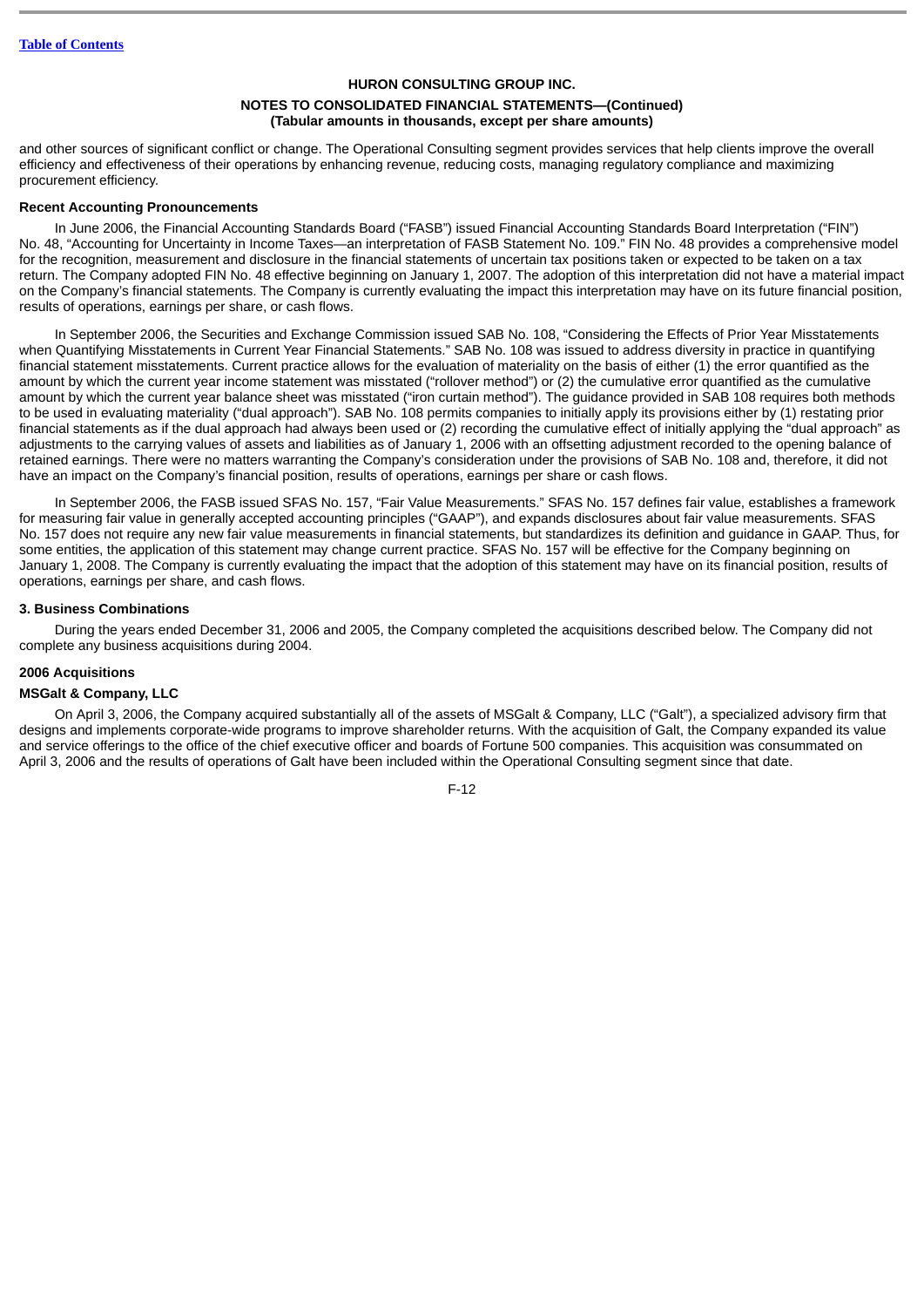# **NOTES TO CONSOLIDATED FINANCIAL STATEMENTS—(Continued) (Tabular amounts in thousands, except per share amounts)**

The aggregate purchase price of this acquisition was \$28.4 million, which consisted of \$20.4 million in cash paid at closing, \$0.3 million of transaction costs, and \$7.7 million of additional purchase price earned by Galt in 2006 subsequent to the acquisition, as certain performance targets were met. The Company financed this acquisition with cash on hand and borrowings of \$6.5 million under the Company's bank credit agreement. Additional purchase consideration may be payable if specific performance targets are met over a four-year period. Such amounts will be recorded as additional purchase price and an adjustment to goodwill. Also, additional payments may be made based on the amount of revenues the Company receives from referrals made by Galt employees over a four-year period. Such amounts will be recorded as an expense.

The identifiable intangible assets that were acquired totaled \$4.3 million and have an estimated weighted average useful life of 20.0 months, which consisted of customer contracts totaling \$1.7 million (3.2 months weighted average useful life), customer relationships totaling \$1.4 million (6.1 months weighted average useful life), and non-competition agreements totaling \$1.2 million (60.0 months weighted average useful life). The Company assigned relatively short lives to the customer contracts and customer relationships due to the short-term nature of the services and relationships provided under these contracts. Additionally, the Company recorded \$24.1 million of goodwill, which the Company intends to deduct for income tax purposes.

### **Document Review Consulting Services LLC and Aaxis Technologies Inc.**

On July 31, 2006, the Company acquired Document Review Consulting Services LLC ("DRCS") and Aaxis Technologies Inc. ("Aaxis"). With the acquisitions of DRCS and Aaxis, the Company enhanced its service offerings to the office of the general counsel and law firms by helping them manage information in a comprehensive manner during litigation, investigations, mergers and acquisitions, and other major transactions. These acquisitions were consummated in two separate transactions on July 31, 2006 and the results of operations of DRCS and Aaxis have been included within the Operational Consulting segment since that date.

The aggregate purchase price of the DRCS acquisition was \$16.9 million, which consisted of \$2.0 million in cash paid at closing, \$0.2 million of transaction costs, \$14.4 million of debt and liabilities assumed, the majority of which we immediately discharged, and \$0.3 million of additional purchase price earned by DRCS in 2006 subsequent to the acquisition, as certain performance targets were met. Additional purchase consideration may be payable if specific performance targets are met over a three-year period. Such amounts will be recorded as additional purchase price and an adjustment to goodwill.

The aggregate purchase price of the Aaxis acquisition was \$7.8 million, which consisted of \$5.1 million in cash paid at closing, \$0.1 million of transaction costs, \$1.9 million of debt and liabilities assumed, all of which we immediately discharged, and a \$0.7 million working capital adjustment. Additional purchase consideration may be payable if specific performance targets are met over a three-year period. Such amounts will be recorded as additional purchase price and an adjustment to goodwill. No additional purchase consideration has been earned by Aaxis through December 31, 2006.

The Company financed the DRCS and Aaxis acquisitions with cash on hand and borrowings totaling \$22.0 million under the Company's bank credit agreement.

## **2005 Acquisition**

### **Speltz & Weis LLC**

On May 5, 2005, the Company acquired 100% of the outstanding membership interests of Speltz & Weis LLC ("Speltz & Weis"), a specialized consulting firm that provides interim management and crisis management services to healthcare facilities. With the acquisition of Speltz & Weis, the Company began to provide full-service offerings to distressed hospitals and other healthcare facilities. This acquisition was consummated on May 9, 2005 and the results of operations of Speltz & Weis have been included within the Financial Consulting segment since that date.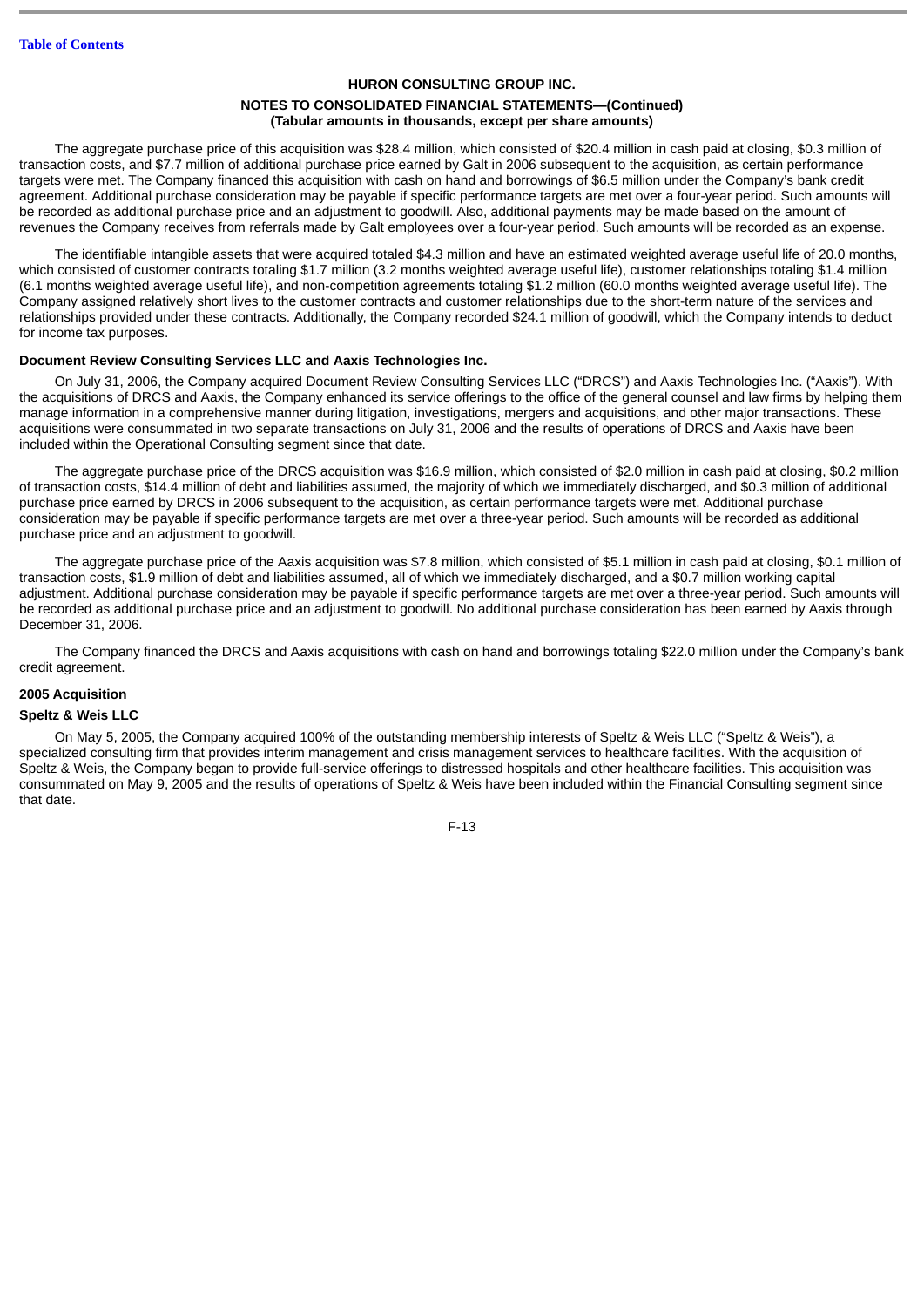## **NOTES TO CONSOLIDATED FINANCIAL STATEMENTS—(Continued) (Tabular amounts in thousands, except per share amounts)**

The aggregate purchase price of the acquisition was \$17.2 million, which consisted of \$14.0 million in cash paid at closing, notes totaling \$3.0 million payable in three equal annual installments of \$1.0 million (together with accrued interest at 4% per annum) that began on May 8, 2006, and \$0.2 million of transaction costs. Additional purchase consideration may be payable based on the performance of Speltz & Weis over a threeyear period. Such amounts will be recorded as an adjustment to goodwill if payable. No additional purchase consideration has been earned by Speltz & Weis as of December 31, 2006. Also, additional payments may be made based on the amount of revenues the Company receives from certain referrals made by Speltz & Weis employees. Such amounts will be recorded as an expense.

The identifiable intangible assets that were acquired totaled \$2.6 million and have an estimated weighted average useful life of 10.2 months, which consisted of customer contracts of \$1.9 million (8.4 months weighted average useful life) and customer relationships of \$0.7 million (15.1 months weighted average useful life). The Company assigned relatively short lives to the customer contracts and customer relationships due to the short-term nature of the services and relationships provided under these contracts. During the third quarter of 2005, the Company wrote off a portion of the intangible assets pertaining to a customer contract as described in note 4 below. The Company also recorded \$14.6 million of goodwill, which the Company intends to deduct for income tax purposes.

### **Purchase Price Allocations**

The following table summarizes the fair values of the assets acquired and liabilities assumed for the Company's significant business acquisitions.

|                            | Galt<br>April 3, 2006 | Speltz &<br>Weis<br>May 9, 2005 |
|----------------------------|-----------------------|---------------------------------|
| <b>Assets Acquired:</b>    |                       |                                 |
| Current assets             | \$                    | \$<br>2,291                     |
| Equipment                  | 11                    | 16                              |
| Intangible assets          | 4,300                 | 2,600                           |
| Goodwill                   | 24.069                | 14,637                          |
|                            |                       |                                 |
|                            | 28,380                | 19,544                          |
| Liabilities Assumed:       |                       |                                 |
| <b>Current liabilities</b> |                       | 2,307                           |
|                            |                       |                                 |
| Net Assets Acquired        | 28,380<br>\$          | 17,237<br>\$                    |
|                            |                       |                                 |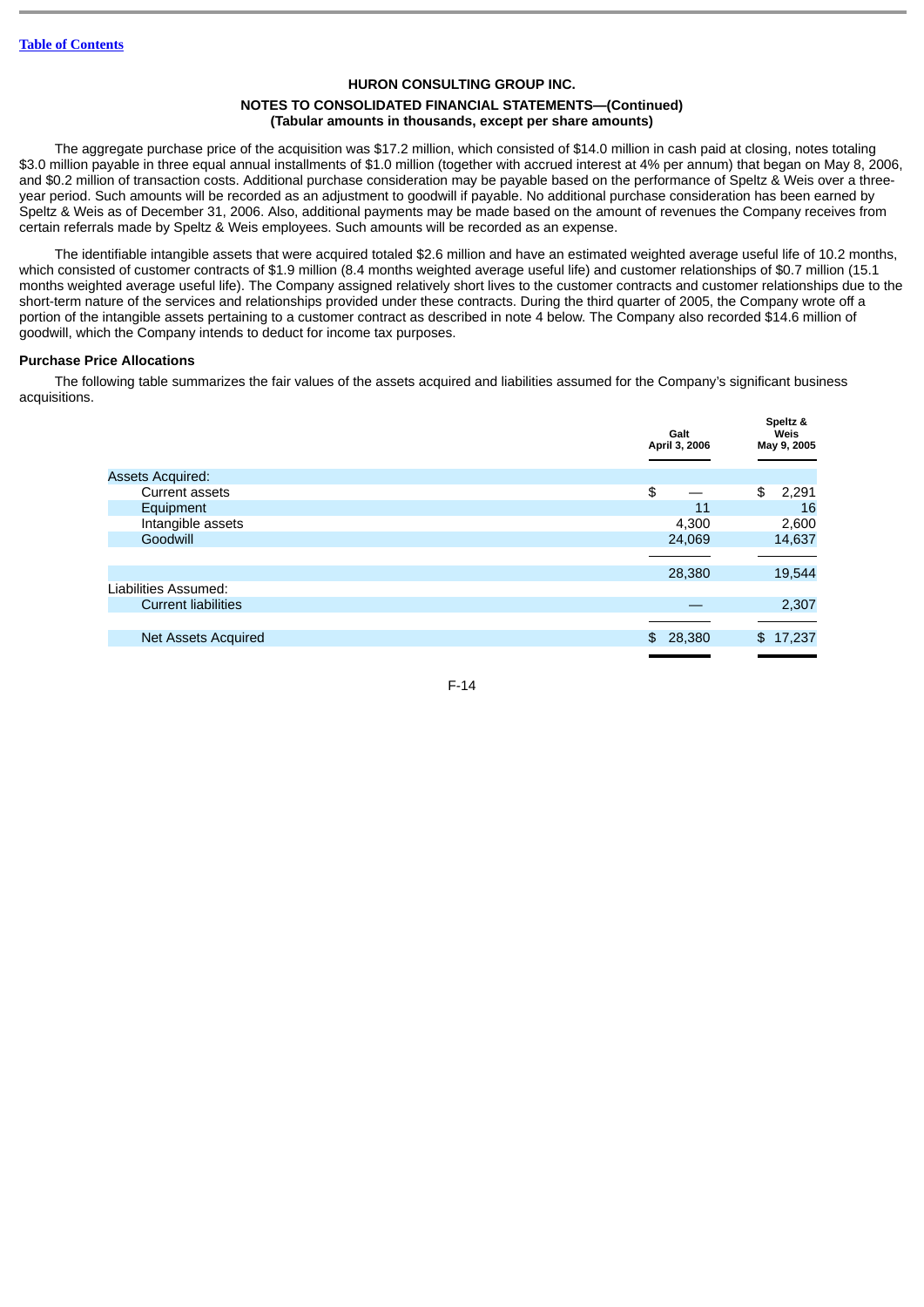# **HURON CONSULTING GROUP INC. NOTES TO CONSOLIDATED FINANCIAL STATEMENTS—(Continued) (Tabular amounts in thousands, except per share amounts)**

#### **Pro Forma Financial Data**

The following unaudited pro forma financial data gives effect to the acquisitions of Galt and Speltz & Weis as if they had been completed at the beginning of the period presented. The acquisitions of DRCS and Aaxis had an immaterial impact on the Company's consolidated results of operations and, thus, pro forma financial information is not presented. The unaudited pro forma financial data are not necessarily indicative of the operating results that would have been achieved if the acquisition had occurred on the dates indicated, nor are they necessarily indicative of future results.

|                                          |                          | <b>Historical Huron and</b><br><b>Historical Galt</b> |                | <b>Historical Huron and</b><br><b>Historical Speltz &amp; Weis</b> |
|------------------------------------------|--------------------------|-------------------------------------------------------|----------------|--------------------------------------------------------------------|
|                                          | 2006<br><b>Pro Forma</b> | 2005<br><b>Pro Forma</b>                              | 2006<br>Actual | 2005<br><b>Pro Forma</b>                                           |
| Revenues, net of reimbursable expenses   | \$292.657                | \$223,335                                             | \$288,588      | \$215,495                                                          |
| Operating income                         | \$49.229                 | \$35.958                                              | \$47.509       | \$32.450                                                           |
| Income before provision for income taxes | \$48.329                 | \$35.539                                              | \$46.822       | \$32.848                                                           |
| Net income                               | \$27,590                 | \$19,876                                              | \$26,689       | \$18,140                                                           |
| Earnings per share:                      |                          |                                                       |                |                                                                    |
| Basic                                    | 1.69<br>\$               | 1.26<br>\$                                            | 1.63<br>\$     | 1.15<br>\$                                                         |
| <b>Diluted</b>                           | \$<br>1.59               | 1.18<br>\$                                            | 1.54<br>\$     | 1.08<br>\$                                                         |
|                                          |                          |                                                       |                |                                                                    |

## **Acquisitions Subsequent to December 31, 2006**

## **Wellspring Partners LTD**

In January 2007, the Company acquired Wellspring Partners LTD ("Wellspring"), a management consulting firm specializing in integrated performance improvement services for hospitals and health systems. With the acquisition of Wellspring, the Company expands its national presence in the healthcare provider sector. The results of operations of Wellspring will be included with the Company's results of operations beginning on January 2, 2007.

The aggregate purchase price of this acquisition was approximately \$65 million in cash paid at closing, subject to a working capital adjustment. The Company financed this acquisition with a combination of cash on hand and borrowings under the Company's bank credit agreement. Additional purchase consideration may be payable if specific performance targets are met over a five-year period. Such amounts will be recorded as additional purchase price and an adjustment to goodwill.

Based on a preliminary valuation that is subject to refinement, the Company expects to record approximately \$13 million of identifiable intangible assets, which represents approximately 20% of the initial purchase price. Additionally, the Company expects to record approximately \$52 million of goodwill, which the Company does not intend to deduct for income tax purposes.

#### **Glass & Associates, Inc.**

Also in January 2007, the Company acquired Glass & Associates, Inc. ("Glass"), a turnaround and restructuring consulting firm that provides advice and leadership to troubled businesses in the United States and Europe. With the acquisition of Glass, the Company expands its position in the consulting and restructuring marketplace, as well as expands its interim management capabilities to distressed companies in industries beyond healthcare. The results of operations of Glass will be included with the Company's results of operations beginning on January 2, 2007.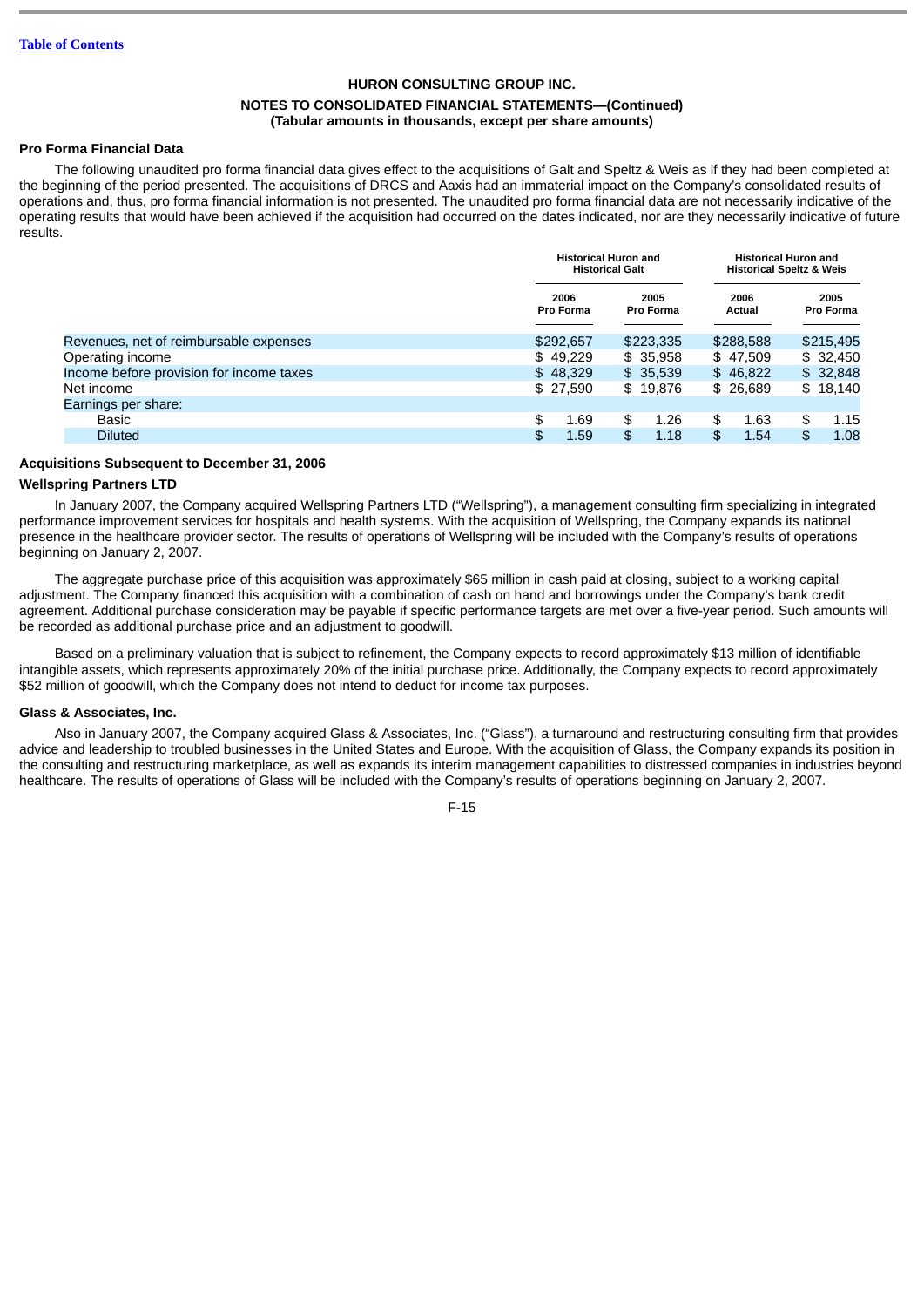### **NOTES TO CONSOLIDATED FINANCIAL STATEMENTS—(Continued) (Tabular amounts in thousands, except per share amounts)**

The aggregate purchase price of this acquisition was approximately \$30 million in cash, subject to a working capital adjustment. The Company financed this acquisition with a combination of cash on hand and borrowings under the Company's bank credit agreement. Additional purchase consideration may be payable if specific performance targets are met over a four-year period. Such amounts will be recorded as additional purchase price and an adjustment to goodwill. Also, additional payments may be made based on the amount of revenues the Company receives from referrals made by certain employees of Glass over a four-year period. Such amounts will be recorded as an expense.

Based on a preliminary valuation that is subject to refinement, the Company expects to record approximately \$5 million of identifiable intangible assets, which represents approximately 17% of the initial purchase price. Additionally, the Company expects to record approximately \$25 million of goodwill, which the Company intends to deduct for income tax purposes.

# **4. Goodwill and Intangible Assets**

The changes in the carrying amount of goodwill by segment for the year ended December 31, 2006 were as follows:

|                                                             | <b>Financial</b><br>Consulting | Operational<br>Consulting | Total    |
|-------------------------------------------------------------|--------------------------------|---------------------------|----------|
| Balance as of December 31, 2004                             |                                |                           |          |
| Goodwill acquired in connection with a business combination | 11.739                         | 2.898                     | 14.637   |
|                                                             |                                |                           |          |
| Balance as of December 31, 2005                             | \$11.739                       | 2.898<br>S.               | \$14,637 |
| Goodwill acquired in connection with business combinations  | 851                            | 37.840                    | 38.691   |
| Balance as of December 31, 2006                             | \$12.590                       | \$40.738                  | \$53,328 |
|                                                             |                                |                           |          |

Intangible assets as of December 31, 2006 and 2005 consisted of the following:

|                            | December 31, 2006               |                             |                                 | December 31, 2005           |
|----------------------------|---------------------------------|-----------------------------|---------------------------------|-----------------------------|
|                            | <b>Gross Carrying</b><br>Amount | Accumulated<br>Amortization | <b>Gross Carrying</b><br>Amount | Accumulated<br>Amortization |
| Customer contracts         | \$<br>3,960                     | 3,960<br>\$                 | 1.900<br>\$                     | 1,848<br>\$                 |
| Customer relationships     | 4,366                           | 2.411                       | 700                             | 359                         |
| Non-competition agreements | 2,105                           | 273                         |                                 |                             |
| Technology and software    | 585                             | 134                         | 475                             | 24                          |
|                            |                                 |                             |                                 |                             |
| <b>Total</b>               | 11,016<br>\$                    | 6,778<br>\$                 | 3.075<br>\$                     | 2.231                       |

In connection with the 2007 acquisitions of Wellspring and Glass as described in note 3 above, the Company expects to record approximately \$77 million of goodwill and \$18 million of intangible assets in the first quarter of 2007. Intangible assets amortization expense for the year ended December 31, 2006 was \$4.5 million and for the year ended December 31, 2005 was \$2.2 million, which included a charge of \$0.6 million pertaining to the write-off of a customer contract as described below. Including the estimated intangible assets acquired related to the acquisitions of Wellspring and Glass, estimated intangible assets amortization expense is \$12.2 million for 2007, \$5.6 million for 2008, \$1.6 million for 2009, \$1.5 million for 2010, and \$1.0 million for 2011. Actual amortization expense could differ from these estimated amounts as a result of the finalization of the Wellspring and Glass valuations, future acquisitions and other factors.

On July 5, 2005, one of the Company's clients filed for bankruptcy. On October 21, 2005, the client filed an application with the Bankruptcy Court to authorize the retention of the Company during the bankruptcy process, which was approved in December 2005. In connection with the application, new financial terms and conditions of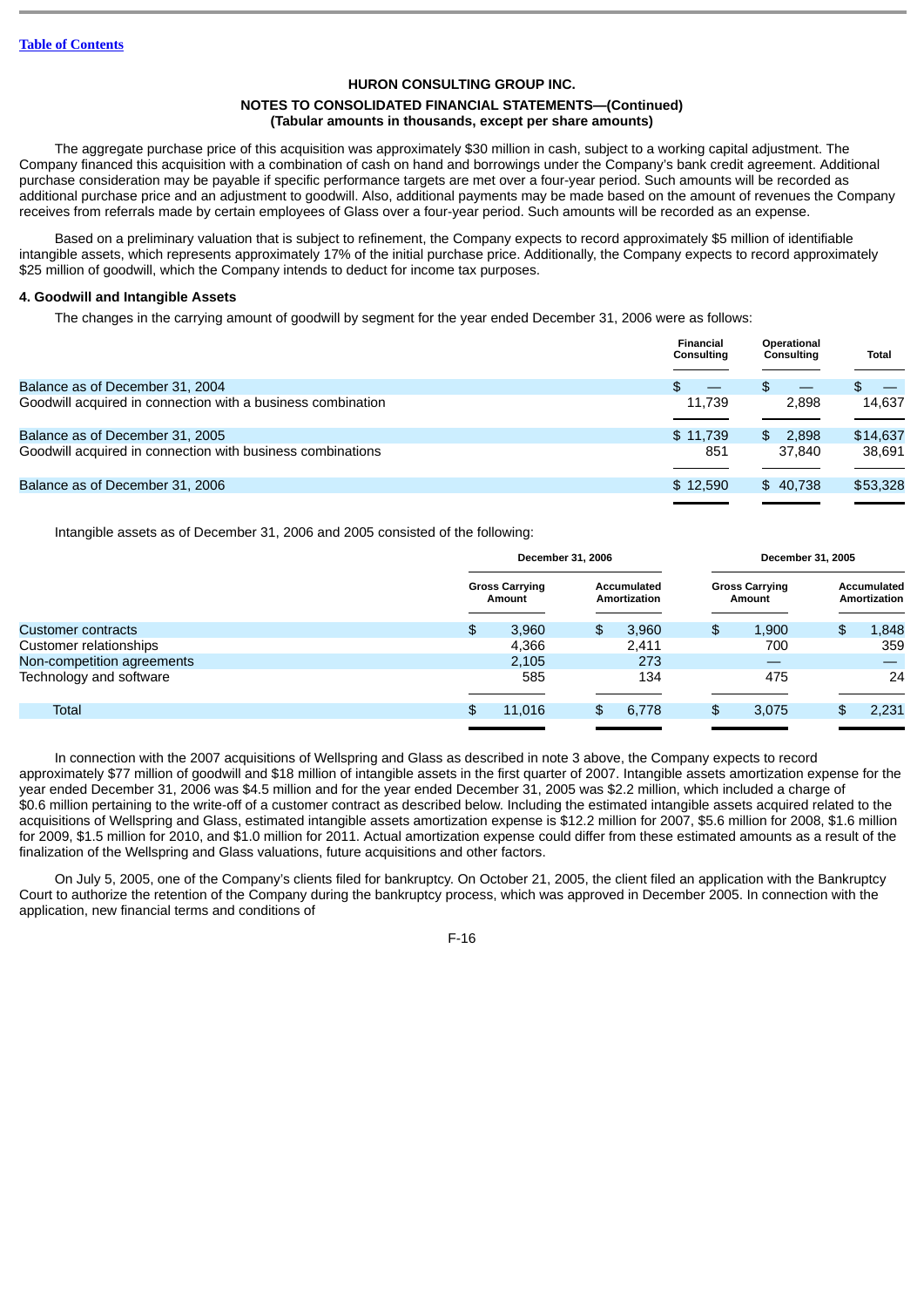## **NOTES TO CONSOLIDATED FINANCIAL STATEMENTS—(Continued) (Tabular amounts in thousands, except per share amounts)**

the engagement contracts, including billing terms and rates for the Company's services, were negotiated and agreed to with the client and certain other interested parties retroactive to July 5, 2005 pursuant to a new engagement contract that superseded the original contracts. Based on the projected cash flows under the new financial terms and conditions approved by the Bankruptcy Court, the intangible value that the Company assigned to the interim management contract in connection with the Speltz & Weis acquisition decreased. Accordingly, the Company wrote off the remaining carrying value of this contract in 2005. See note 15 for further details.

There was no intangible asset amortization during the year ended December 31, 2004.

### **5. Property and Equipment**

Depreciation expense for property and equipment was \$6.9 million, \$4.4 million and \$2.4 million for 2006, 2005 and 2004, respectively. Property and equipment at December 31, 2006 and 2005 are detailed below:

|                                           | December 31. |          |
|-------------------------------------------|--------------|----------|
|                                           | 2006         | 2005     |
| Computers, related equipment and software | \$15,799     | \$9,747  |
| Furniture and fixtures                    | 8.092        | 3.721    |
| Leasehold improvements                    | 17.353       | 6,122    |
| Assets under capital lease                | 409          | 409      |
| Assets under construction                 | 191          | 1,229    |
|                                           |              |          |
| Property and equipment                    | 41.844       | 21,228   |
| Accumulated depreciation and amortization | (14, 102)    | (8,066)  |
|                                           |              |          |
| Property and equipment, net               | \$27,742     | \$13.162 |
|                                           |              |          |

## **6. Restructuring Charges**

In March 2004, the Company incurred a \$2.1 million pre-tax restructuring charge associated with the closing of two offices. The charge included approximately \$2.0 million for severance payments, which were paid by April 30, 2004, and \$0.1 million for office lease payments, which were paid by August 31, 2004.

In September 2004, the Company eliminated a service offering of a practice area in the Operational Consulting segment that was not meeting its expectations and recorded a pre-tax restructuring charge of \$1.3 million in the third quarter of 2004. The Company has utilized the restructuring reserve through cash payments for severance.

## **7. Notes Payable**

At December 31, 2006 and 2005, notes payable outstanding totaled \$2.0 million and \$3.0 million, respectively, including a current portion of \$1.0 million at the end of both periods. As described in note 3, the Company issued notes totaling \$3.0 million in connection with the acquisition of Speltz & Weis. These notes are payable in three equal annual installments of \$1.0 million, together with accrued interest at 4% per annum, that began on May 8, 2006. Accrued interest was \$0.1 million at both December 31, 2006 and 2005. Scheduled maturities under these notes are \$1.0 million in each of 2007 and 2008.

### **8. Line of Credit**

The Company had a bank credit agreement that originally expired on February 10, 2006. On January 17, 2006, the Company extended the credit agreement for ninety days to May 10, 2006. On March 28, 2006, it was further extended for another sixty days to July 10, 2006, and certain terms of the original agreement were amended.

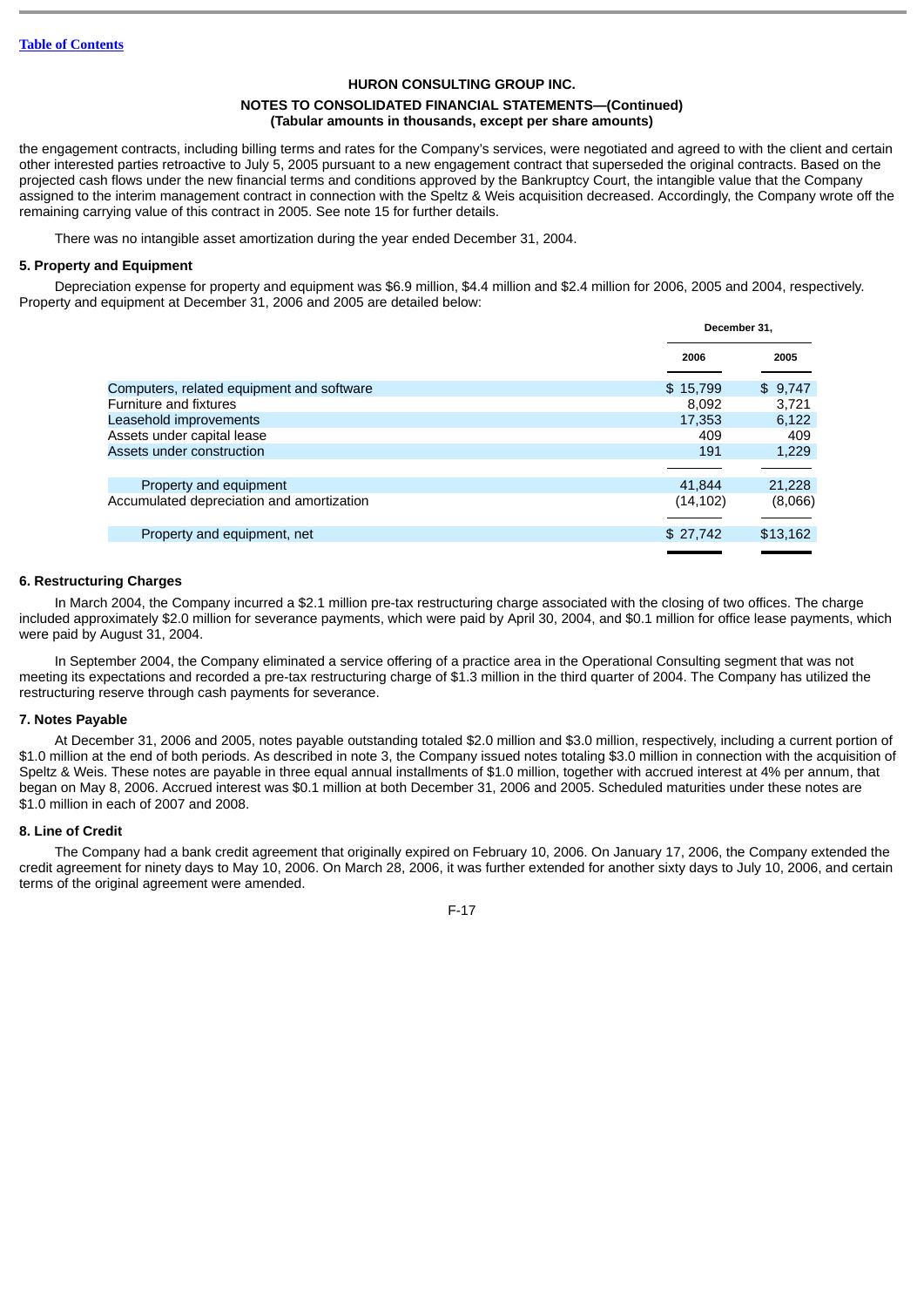## **NOTES TO CONSOLIDATED FINANCIAL STATEMENTS—(Continued) (Tabular amounts in thousands, except per share amounts)**

On June 7, 2006, the Company entered into a new credit agreement with various financial institutions that replaced the aforementioned credit agreement. Under the terms of this new unsecured revolving credit facility, the Company could have borrowed up to \$75.0 million. On December 29, 2006, the Company amended this credit agreement so that the maximum amount of principal that may be borrowed is increased to \$130.0 million. Fees and interest on borrowings vary based on total debt to earnings before interest, taxes, depreciation and amortization ("EBITDA") ratio as set forth in the credit agreement and will be based on a spread over LIBOR or a spread over or under the base rate, which is the greater of the Federal Funds Rate plus 0.5% or the Prime Rate, as selected by the Company. All outstanding principal is due upon expiration of the credit agreement on May 31, 2011. The credit agreement includes financial covenants that require the maintenance of certain interest coverage ratio, total debt to EBITDA ratio and net worth levels. In addition, certain acquisitions and similar transactions will need to be approved by the lenders. At December 31, 2006, borrowings outstanding totaled \$8.0 million and bear interest at 5.9%. Accrued interest under the credit agreement was \$0.2 million at December 31, 2006. The Company had no borrowings outstanding as of December 31, 2005. The Company was in compliance with its debt covenants as of December 31, 2006 and 2005.

# **9. Capital Structure and Public Offerings**

Prior to its initial public offering, the Company's capital structure consisted of 8% preferred stock, preferred stock and Class A and Class B common stock.

### **8% Preferred Stock**

The 8% preferred stock had a stated value of \$1,000 per share and accrued dividends on a daily basis, compounded annually, at the rate of 8% per annum on the stated value. Between April and June 2002, in connection with the Company's initial capitalization, the Company issued to HCG Holdings LLC an aggregate of 12,500 shares of the Company's 8% preferred stock for an aggregate consideration of \$12.5 million. Upon the consummation of the Company's initial public offering on October 18, 2004, the Company used \$15.1 million of the initial public offering proceeds to redeem all outstanding 8% preferred stock, plus cumulative dividends and a liquidation participation amount totaling \$2.6 million. The 8% preferred stock was retired upon this redemption.

## **Preferred Stock**

The Company is expressly authorized to issue up to 50,000,000 shares of preferred stock. The Company's certificate of incorporation authorizes the Company's board of directors, without any further stockholder action or approval, to issue these shares in one or more classes or series, to establish from time to time the number of shares to be included in each class or series, and to fix the rights, preferences and privileges of the shares of each wholly unissued class or series and any of its qualifications, limitations or restrictions. As of December 31, 2006 and 2005, no such preferred stock has been approved or issued.

### **Common Stock**

Prior to the initial public offering, the Company had issued and outstanding Class A voting and Class B nonvoting common stock. Pursuant to the terms of the Company's certificate of incorporation, each share of the Company's Class B common stock was automatically converted into one share of Class A common stock immediately prior to the consummation of the initial public offering and the Company's Class A common stock was renamed to "common stock."

The Company is authorized to issue up to 500,000,000 shares of common stock, par value \$.01 per share. The holders of common stock are entitled to one vote for each share held of record on each matter submitted to a vote of stockholders. Subject to the rights and preferences of the holders of any series of preferred stock that may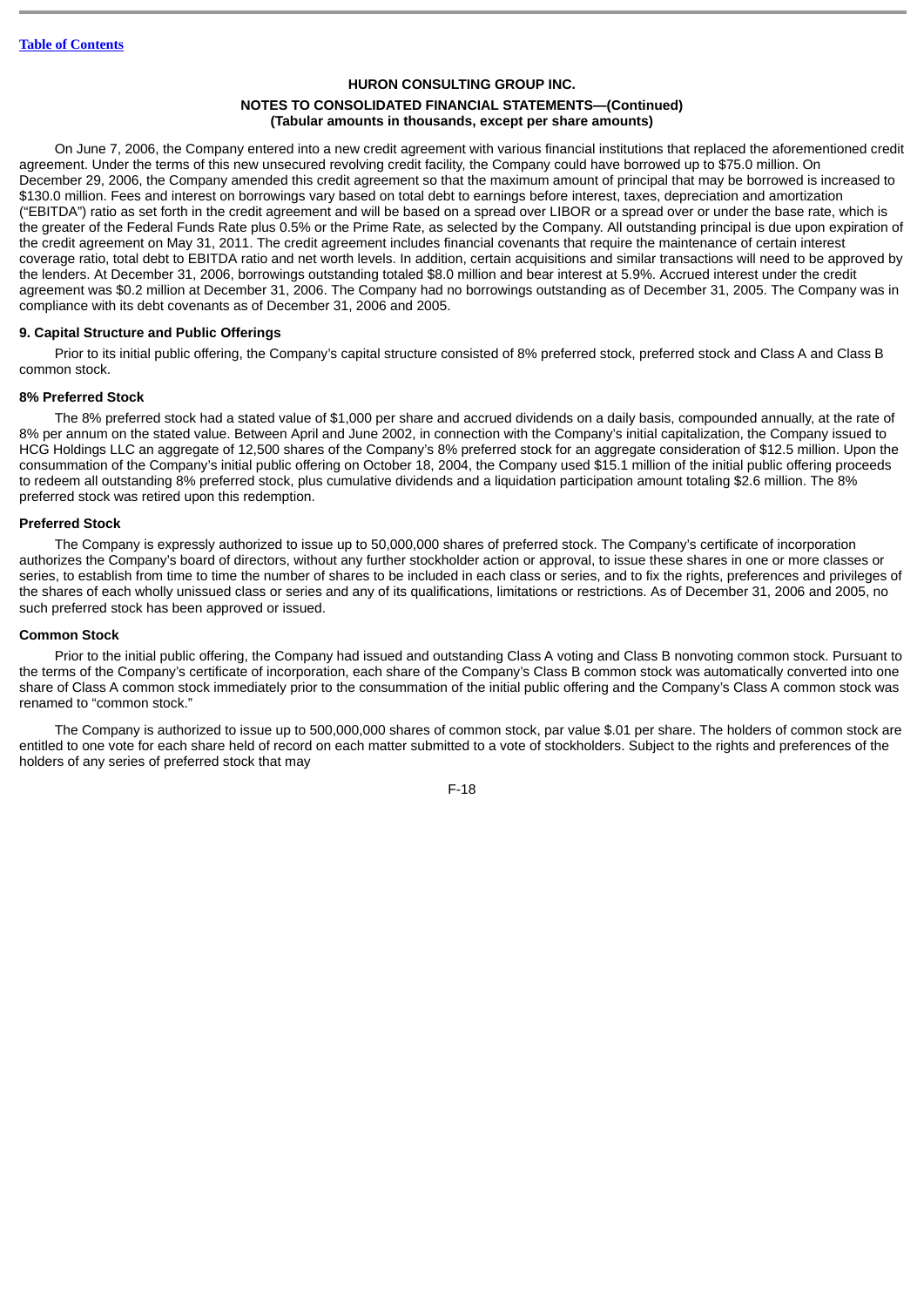# **NOTES TO CONSOLIDATED FINANCIAL STATEMENTS—(Continued) (Tabular amounts in thousands, except per share amounts)**

at the time be outstanding, holders of common stock are entitled to such dividends as the Company's board of directors may declare. In the event of any liquidation, dissolution or winding-up of the Company's affairs, after payment of all of the Company's debts and liabilities and subject to the rights and preferences of the holders of any series of preferred stock that may at the time be outstanding, holders of common stock will be entitled to receive the distribution of any of the Company's remaining assets.

### **Dividends**

On May 12, 2004, the Company declared a special dividend for each outstanding share of common stock and 8% preferred stock payable to holders of record on May 25, 2004. The 8% preferred stock participated on an as converted basis. The aggregate amount of the dividend was \$1.3 million, or \$0.09 per share of common stock and \$9.64 per share of 8% preferred stock, and was paid on June 29, 2004.

### **Public Offerings**

In October 2004, the Company completed its initial public offering. In the initial public offering, the Company sold 3,333,333 shares of common stock and a selling stockholder, HCG Holdings LLC, sold 1,666,667 shares of common stock at an offering price of \$15.50 per share. On October 22, 2004, the underwriters exercised in full their over-allotment option to purchase an additional 750,000 shares of common stock from the selling stockholder. The initial public offering generated gross proceeds to the Company of \$51.7 million, or \$48.0 million net of underwriting discounts. The Company did not receive any proceeds from the shares sold by the selling stockholder.

In a secondary offering completed in the first quarter of 2006, HCG Holdings LLC sold 7,245,000 shares of the Company's common stock at an offering price of \$27.00 per share. The Company did not offer any shares and did not receive any proceeds from this offering. In connection with this offering, the Company paid costs totaling \$0.6 million and \$0.5 million during the years ended December 31, 2006 and 2005, respectively.

#### **10. Earnings Per Share**

Basic earnings per share excludes dilution and is computed by dividing net income by the weighted average number of common shares outstanding for the period, excluding unvested restricted common stock. Diluted earnings per share reflects the potential reduction in earnings per share that could occur if securities or other contracts to issue common stock were exercised or converted into common stock under the treasury stock method. Earnings per share under the basic and diluted computations are as follows:

|                                                                  |            | Year ended December 31, |            |  |
|------------------------------------------------------------------|------------|-------------------------|------------|--|
|                                                                  | 2006       | 2005                    | 2004       |  |
|                                                                  |            |                         |            |  |
| Net income                                                       | \$26,689   | \$17,769                | \$10,864   |  |
| Dividends accrued on 8% preferred stock                          |            |                         | (931)      |  |
|                                                                  |            |                         |            |  |
| Net income attributable to common stockholders                   | \$26,689   | \$17,769                | \$9,933    |  |
|                                                                  |            |                         |            |  |
| Weighted average common shares outstanding - basic               | 16.359     | 15,741                  | 12,820     |  |
| Weighted average common stock equivalents                        | 958        | 1,117                   | 945        |  |
|                                                                  |            |                         |            |  |
| Weighted average common shares outstanding – diluted             | 17.317     | 16.858                  | 13.765     |  |
|                                                                  |            |                         |            |  |
| Basic net income attributable to common stockholders per share   | 1.63<br>£. | 1.13<br>\$              | 0.77<br>\$ |  |
|                                                                  |            |                         |            |  |
| Diluted net income attributable to common stockholders per share | 1.54<br>£. | 1.05<br>\$.             | 0.72<br>\$ |  |
|                                                                  |            |                         |            |  |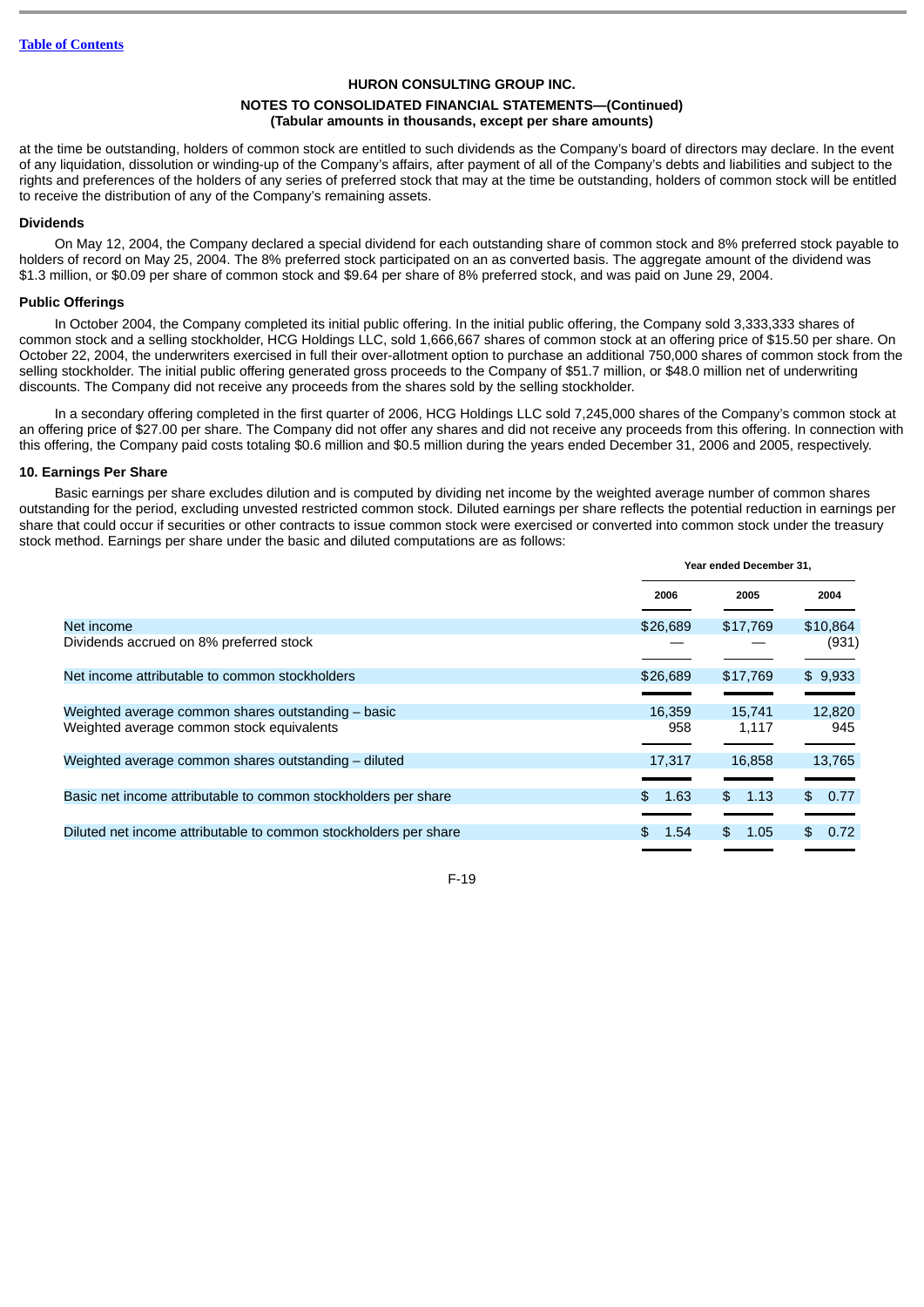# **NOTES TO CONSOLIDATED FINANCIAL STATEMENTS—(Continued) (Tabular amounts in thousands, except per share amounts)**

Prior to the redemption of the 8% preferred stock in 2004, the 8% preferred stockholders participated in dividends paid to common stockholders on an as converted basis using the current period estimated fair market value of a share of common stock. Net loss is not allocated to preferred stockholders.

There were no anti-dilutive securities for the years ended December 31, 2006, 2005 and 2004.

### **11. Employee Benefit and Deferred Compensation Plans**

The Company sponsors a qualified defined contribution 401(k) plan covering substantially all of its employees. Under the plan, employees are entitled to make pre-tax contributions. The Company matches an amount equal to the employees' contributions up to 6% of the employees' salaries. The Company's matching contributions for the years ended December 31, 2006, 2005, and 2004 were \$5.0 million, \$3.9 million and \$3.3 million, respectively.

During 2006, the Company adopted the Huron Consulting Group Deferred Compensation Plan (the "Plan"), which is administered by the Company's board of directors or a committee designated by the board of directors. Under the Plan, members of the board of directors and a select group of employees of the Company may elect to defer the receipt of their director retainers and meeting fees or base salary and bonus, as applicable. Additionally, the Company may credit amounts to a participant's deferred compensation account in accordance with employment or other agreements entered into between the Company and the participant. The Company, at its sole discretion, may, but is not required to, credit any additional amount it desires to any participant's deferred compensation account. Amounts credited by the Company are subject to vesting schedules set forth in the Plan, employment agreement or any other agreement entered into between the Company and the participant. The deferred compensation liability at December 31, 2006 was \$0.6 million.

## **12. Equity Incentive Plans**

In connection with its initial public offering, the Company adopted the 2004 Omnibus Stock Plan (the "Omnibus Plan"), which replaced the Company's then-existing equity plans for grants of share-based awards. The Omnibus Plan permits the grant of stock options, restricted stock, and other share-based awards valued in whole or in part by reference to, or otherwise based on, the Company's common stock. Under the Omnibus Plan, as originally adopted, a total of 2,141,000 shares of common stock were reserved for issuance to eligible employees, executive officers, independent contractors and outside directors. The Plan was amended effective as of May 2, 2006 to increase the number of shares of common stock available for issuance by 2,100,000. As of December 31, 2006, 2,305,605 shares remain available for future issuance.

The Compensation Committee of the board of directors has the responsibility of interpreting the Omnibus Plan and determining all of the terms and conditions of awards made under the Omnibus Plan, including when the awards will become exercisable or otherwise vest. Subject to acceleration under certain conditions, the majority of the Company's stock options and restricted stock vest annually, pro-rata over 4 years. All stock options have a ten-year contractual term.

The weighted average fair values of options granted during 2006, 2005 and 2004 were \$23.69, \$28.59 and \$7.34, respectively, which were estimated using the Black-Scholes option-pricing model with the following weighted average assumptions for each period:

|                                 |      | December 31, |      |      |
|---------------------------------|------|--------------|------|------|
|                                 | 2006 | 2005         | 2004 | 2003 |
| Expected dividend yield         | 0%   | 0%           | 0%   | 0%   |
| <b>Expected volatility</b>      | 40%  | 40%          | 12%  | 1%   |
| Risk-free interest rate         | 4.7% | 4.7%         | 2.6% | 2.3% |
| Expected option life (in years) |      | 4            | 4    | 4    |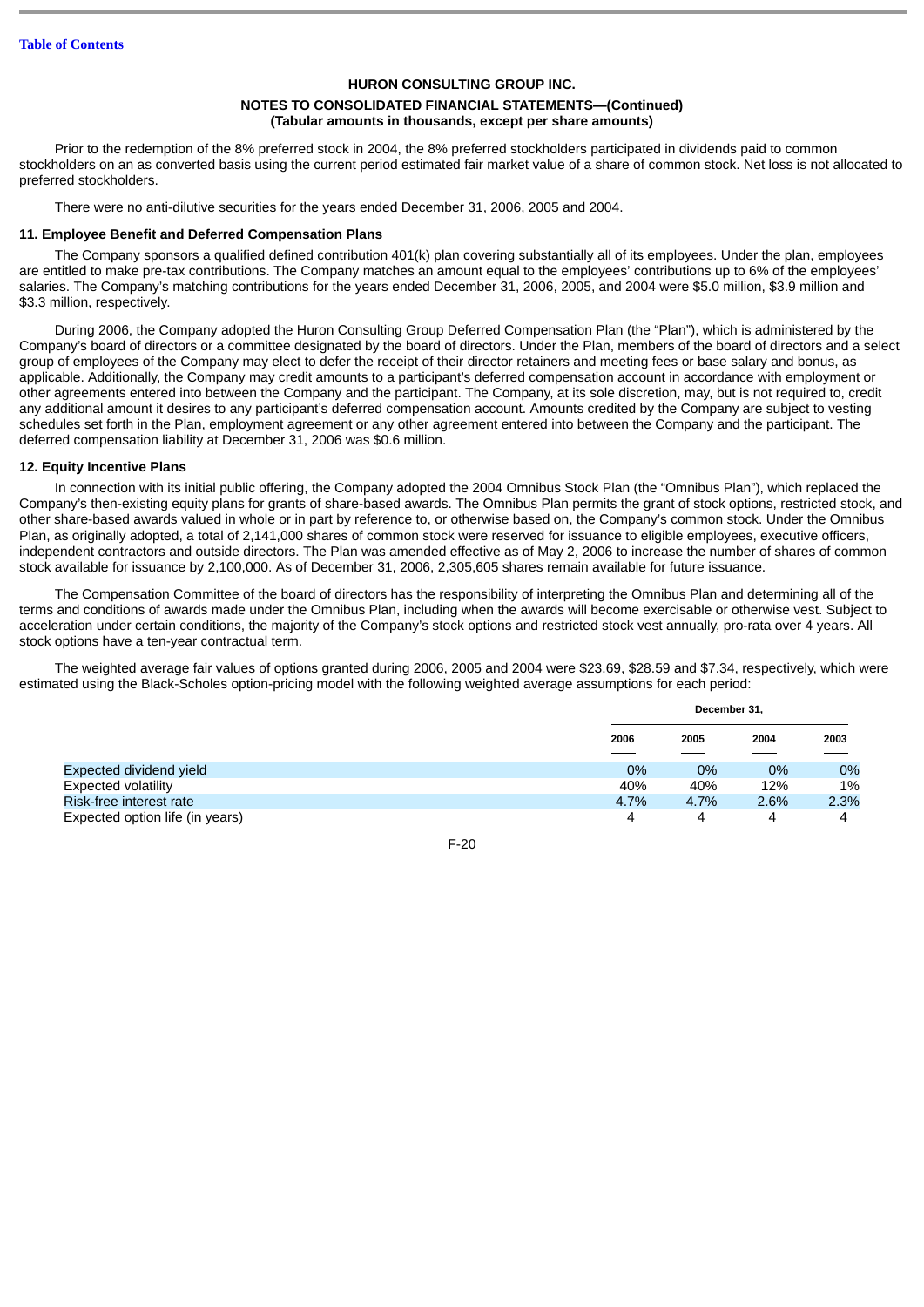# **HURON CONSULTING GROUP INC. NOTES TO CONSOLIDATED FINANCIAL STATEMENTS—(Continued) (Tabular amounts in thousands, except per share amounts)**

Stock option activity for the year ended December 31, 2006 was as follows:

|                                    | Number of<br><b>Options</b><br>(in thousands) | Weighted<br>Average<br>Exercise<br>Price<br>(in dollars) | Weighted<br>Average<br>Remaining<br>Contractual<br>Term<br>(in years) | Aggregate<br><b>Intrinsic</b><br>Value<br>(in millions) |
|------------------------------------|-----------------------------------------------|----------------------------------------------------------|-----------------------------------------------------------------------|---------------------------------------------------------|
| Outstanding at January 1, 2006     | 1,305                                         | 2.15<br>\$                                               |                                                                       |                                                         |
| Granted:                           |                                               |                                                          |                                                                       |                                                         |
| Exercise price = fair market value | 8                                             | \$30.29                                                  |                                                                       |                                                         |
| Exercised                          | (426)                                         | \$<br>0.91                                               |                                                                       |                                                         |
| Forfeited or expired               | (83)                                          | \$<br>3.34                                               |                                                                       |                                                         |
|                                    |                                               |                                                          |                                                                       |                                                         |
| Outstanding at December 31, 2006   | 804                                           | 2.98<br>\$                                               | 6.8                                                                   | \$<br>34.1                                              |
|                                    |                                               |                                                          |                                                                       |                                                         |
| Exercisable at December 31, 2006   | 480                                           | 2.49<br>\$                                               | 6.5                                                                   | 20.6<br>\$                                              |
|                                    |                                               |                                                          |                                                                       |                                                         |

The aggregate intrinsic value of options exercised during 2006 and 2005 was \$13.4 million and \$6.1 million, respectively.

The grant date fair values of the Company's restricted stock awards are measured pursuant to SFAS 123R. Restricted stock activity for the year ended December 31, 2006 was as follows:

|                                       | Number of<br><b>Shares</b><br>(in thousands) | Weighted<br>Average<br><b>Grant-Date</b><br><b>Fair Value</b><br>(in dollars) |
|---------------------------------------|----------------------------------------------|-------------------------------------------------------------------------------|
| Restricted stock at January 1, 2006   | 1,279                                        | 19.24<br>\$                                                                   |
| Granted                               | 651                                          | 30.15<br>\$                                                                   |
| Vested                                | (360)                                        | 19.37<br>$\mathfrak{S}$                                                       |
| Forfeited                             | (154)                                        | 19.03<br>\$                                                                   |
| Restricted stock at December 31, 2006 | 1,416                                        | 23.33<br>\$.                                                                  |
|                                       |                                              |                                                                               |

The aggregate fair value of restricted stock that vested during the years ended December 31, 2006 and 2005 was \$12.5 million and \$4.9 million, respectively. On July 1, 2006, the Company issued a total of 504,500 shares of restricted stock to certain employees. Although these restricted shares were not issued to the grantees until July 1, 2006, a grant date was established for measurement purposes under SFAS No. 123R on February 28, 2006, the date that the Company's Compensation Committee approved the award. As such, the Company began to recognize the expense relating to this award effective February 28, 2006.

Total share-based compensation cost recognized for the years ended December 31, 2006, 2005 and 2004 was \$9.8 million, \$6.9 million and \$1.4 million, respectively, with related income tax benefits of \$4.0 million, \$2.9 million, and \$0.6 million, respectively. As of December 31, 2006, there was \$28.6 million of total unrecognized compensation cost related to nonvested share-based awards. This cost is expected to be recognized over a weighted-average period of 2.7 years.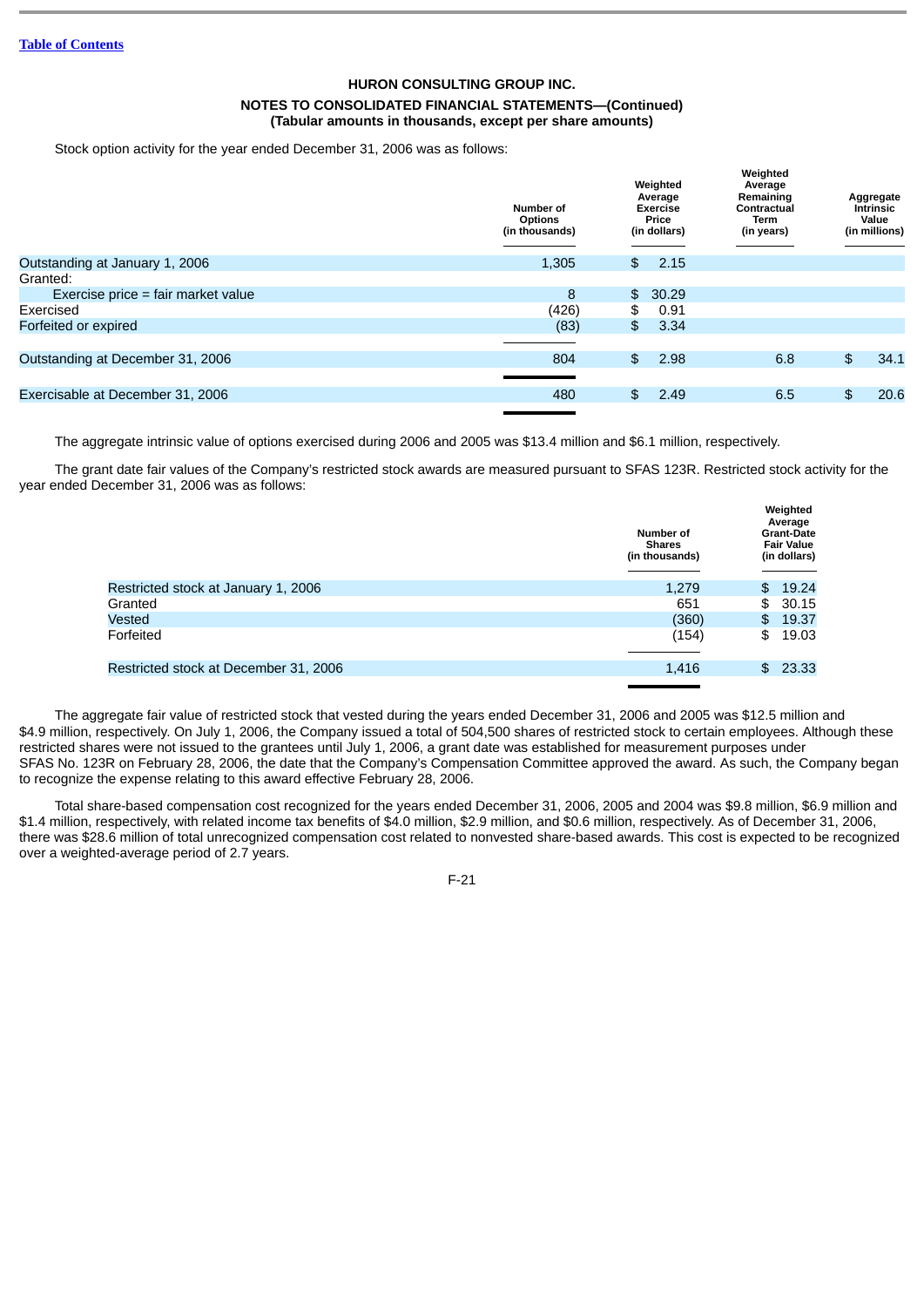# **NOTES TO CONSOLIDATED FINANCIAL STATEMENTS—(Continued) (Tabular amounts in thousands, except per share amounts)**

# **13. Income Taxes**

The income tax expense for the years ended December 31, 2006, 2005 and 2004 consists of the following:

|          | Year ended December 31, |          |  |
|----------|-------------------------|----------|--|
| 2006     | 2005                    | 2004     |  |
|          |                         |          |  |
| \$15,170 | \$12,784                | \$9,592  |  |
| 3,803    | 4,038                   | 2,647    |  |
| 70       | –                       |          |  |
| 19,043   | 16,822                  | 12,239   |  |
|          |                         |          |  |
|          |                         |          |  |
| 878      | (2,000)                 | (3, 162) |  |
| 212      | (575)                   | (949)    |  |
|          |                         |          |  |
| 1,090    | (2, 575)                | (4, 111) |  |
| \$20,133 | \$14,247                | \$8,128  |  |
|          |                         |          |  |

A reconciliation of the U.S. statutory income tax rate to the Company's effective tax rate is as follows. Other non-deductible items include taxes not deductible for federal income tax purposes.

|                                             |       | Year ended December 31. |       |  |
|---------------------------------------------|-------|-------------------------|-------|--|
|                                             | 2006  | 2005                    | 2004  |  |
| Percent of pretax income:                   |       |                         |       |  |
| At U.S. statutory tax rate                  | 35.0% | 35.0%                   | 35.0% |  |
| State income taxes                          | 5.2   | 6.3                     | 5.2   |  |
| Meals and entertainment                     | 2.1   | 1.8                     | 2.5   |  |
| Secondary offering                          | 0.5   | 0.7                     |       |  |
| Other non-deductible items                  | 0.2   | 0.7                     | 0.1   |  |
|                                             |       |                         |       |  |
| Effective income tax expense (benefit) rate | 43.0% | 44.5%                   | 42.8% |  |
|                                             |       |                         |       |  |

Deferred tax assets at December 31, 2006 and 2005 consist of the following:

|                                       |          | Year ended<br>December 31, |  |
|---------------------------------------|----------|----------------------------|--|
|                                       | 2006     | 2005                       |  |
| Deferred tax assets:                  |          |                            |  |
| Accrued payroll and other liabilities | \$12,504 | \$9,412                    |  |
| Deferred lease incentives             | 4,694    | 2,723                      |  |
| Share-based compensation              | 2,873    | 1,744                      |  |
| Amortization of intangibles           | 2,564    | 2,507                      |  |
| Revenue recognition                   | 1,363    | 1,514                      |  |
| Other                                 | 9        | 35                         |  |
|                                       |          |                            |  |
| Total deferred assets                 | 24,007   | 17,935                     |  |
|                                       |          |                            |  |
| Deferred tax liabilities:             |          |                            |  |
| Property and equipment                | (1,747)  | (2,213)                    |  |
| Prepaid expenses                      | (1,537)  | (1,015)                    |  |
|                                       |          |                            |  |
| <b>Total deferred liabilities</b>     | (3,284)  | (3,228)                    |  |
|                                       |          |                            |  |
| Net deferred tax asset                | \$20,723 | \$14,707                   |  |
|                                       |          |                            |  |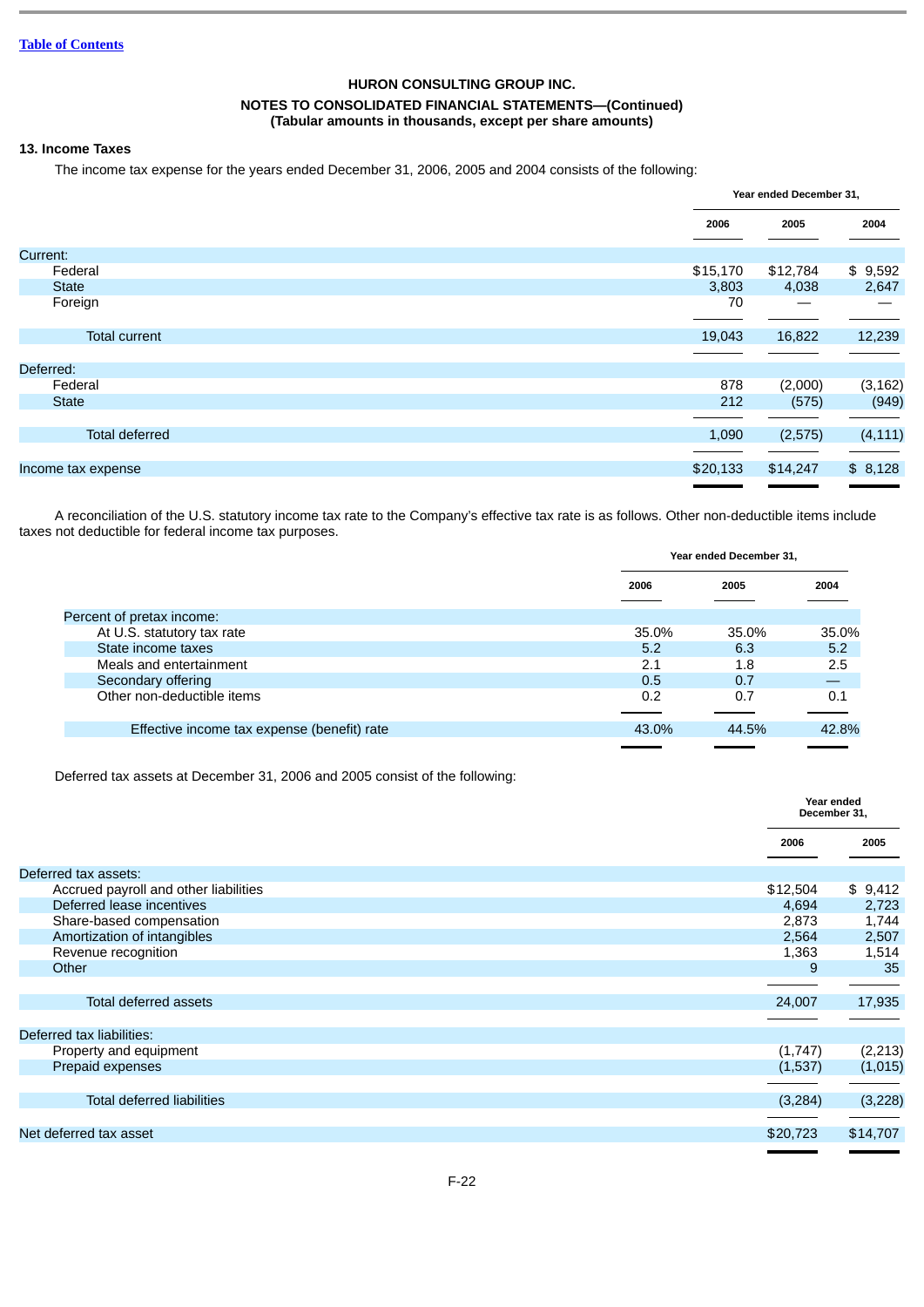# **NOTES TO CONSOLIDATED FINANCIAL STATEMENTS—(Continued) (Tabular amounts in thousands, except per share amounts)**

Although realization of the net deferred tax asset is not assured, management believes, based upon current estimates, that it is more likely than not that all of the net deferred tax assets will be realized. Accordingly, the Company determined that no valuation allowance against deferred tax assets at December 31, 2006 and 2005 was necessary.

#### **14. Related Party Transactions**

Pursuant to a registration rights agreement with HCG Holdings LLC, which owned a majority of the issued and outstanding common stock of the Company at December 31, 2005 and was a related party, the Company is obligated to pay all of the expenses relating to any public offerings. In connection with the initial public offering, in which HCG Holdings LLC participated as a selling stockholder, the Company paid all of the offering expenses of HCG Holdings LLC, other than underwriting discounts and commissions and transfer taxes with respect to the shares sold by HCG Holdings LLC. The Company also paid costs associated with an offering that was withdrawn in November 2005 and the secondary offering that was completed in February 2006. During the years ended December 31, 2006, 2005 and 2004, these costs totaled \$0.6 million, \$0.5 million and \$3.3 million, respectively.

Huron Consulting Services LLC entered into an agreement, effective as of September 3, 2003, with Highline Technology LLC, an entity in which one of the Company's former board members owns 50%. Pursuant to the agreement, Highline Technology provides certain management and information technology services to the Company. During 2004, the Company terminated the original agreement and entered into a new agreement with Highline Technology to provide limited consulting services. During the years ended December 31, 2006, 2005 and 2004, the Company paid to Highline Technology fees totaling \$0.1 million, \$0.1 million and \$0.2 million, respectively.

# **15. Client Bankruptcy Case**

On July 5, 2005, one of the Company's clients filed for bankruptcy. Subsequent to the filing of the bankruptcy, the Company continued to provide interim management, revenue cycle management and strategic sourcing services under an engagement contract with the client. In addition, the Company continued to provide services pursuant to a separate engagement contract with the client's bankruptcy counsel to assist with the bankruptcy process.

On October 21, 2005, the client filed an application with the Bankruptcy Court to authorize the retention of the Company during the bankruptcy process. In connection with the application, new financial terms and conditions of the engagement contracts, including billing terms and rates for the Company's services, were negotiated and agreed to with the client and certain other interested parties retroactive to July 5, 2005 pursuant to a new engagement contract that superseded the original contracts. At a hearing held on October 28, 2005, the Bankruptcy Court approved on an interim basis the Company's retention based on these agreed upon terms. On December 14, 2005, the Bankruptcy Court approved the Company's retention on a permanent basis. There could be challenges during the bankruptcy process to the fees earned by us and Speltz & Weis, as well as challenges during and after the bankruptcy process to fees earned by us and Speltz & Weis prior to the bankruptcy filing on July 5, 2005, as several parties to the bankruptcy proceeding have reserved their right to challenge those fees. Although no such claim has been brought to date, if a claim is brought in the future, the claim could have a material adverse impact on our financial position, results of operations, earnings per share or cash flows in the period in which such claim were resolved.

The accompanying consolidated financial statements reflect the effects of the new financial terms and conditions approved by the Bankruptcy Court. The change in financial terms approved by the Bankruptcy Court on December 14, 2005 resulted in \$2.2 million and \$2.1 million less revenues than the amounts provided for under the original terms of the interim management contract for the years ended December 31, 2006 and 2005, respectively. The results for the years ended December 31, 2006 and 2005 also reflect legal and related costs totaling approximately \$0.6 million and \$0.9 million, respectively, associated with the bankruptcy process.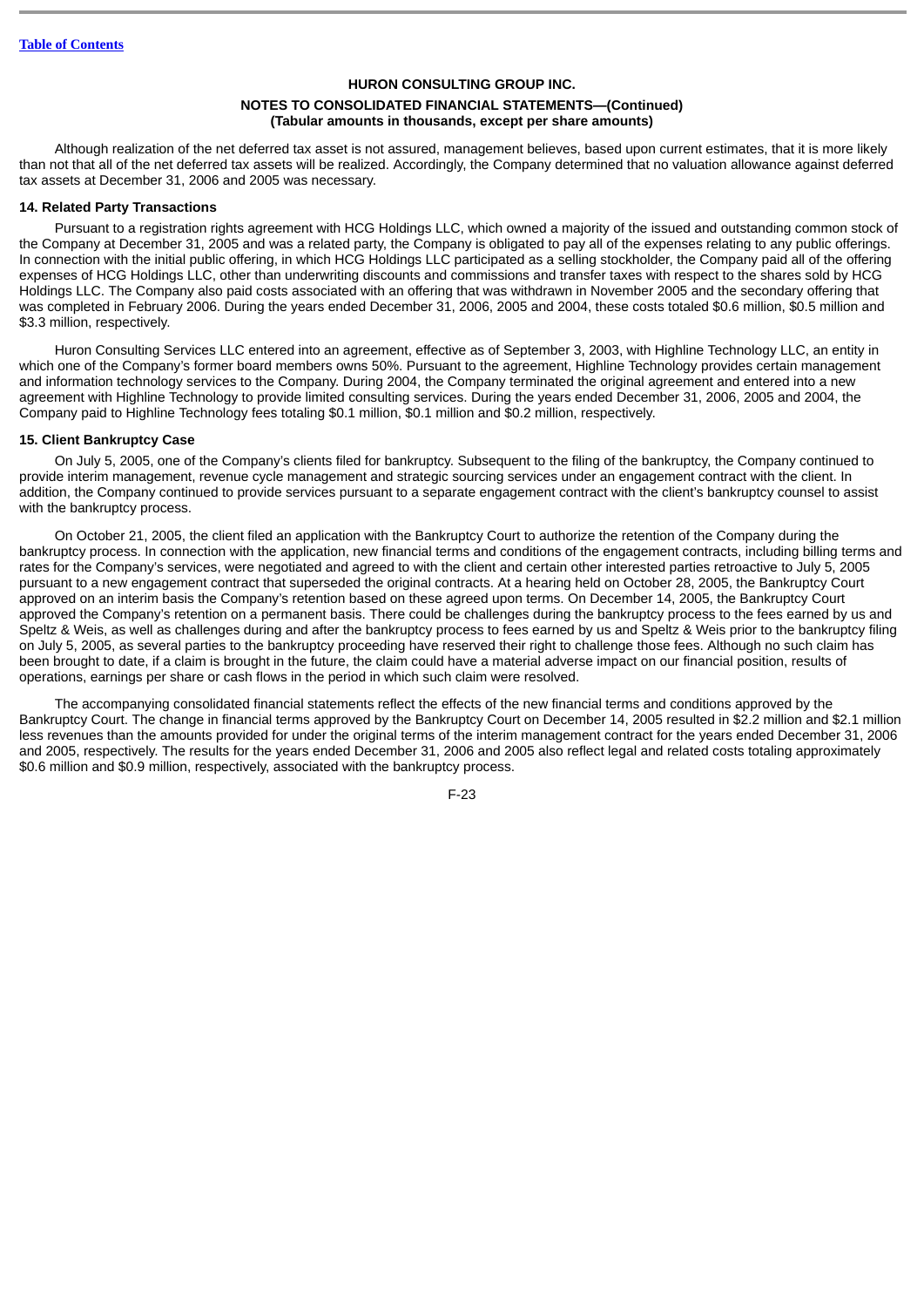# **NOTES TO CONSOLIDATED FINANCIAL STATEMENTS—(Continued) (Tabular amounts in thousands, except per share amounts)**

Based on the projected cash flows under the new financial terms and conditions approved by the Bankruptcy Court, the intangible value that the Company assigned to the interim management contract in connection with the Speltz & Weis acquisition decreased. Accordingly, the Company wrote off the remaining carrying value of this contract in the third quarter of 2005. This charge, totaling \$0.6 million, is included in depreciation and amortization on the Company's consolidated statement of income for the year ended December 31, 2005 and is attributable to the Financial Consulting segment.

# **16. Commitments, Contingencies and Guarantees**

# **Lease Commitments**

The Company leases office space and certain equipment and software under noncancelable operating and capital lease arrangements expiring on various dates through 2016, with various renewal options. The Company's principal executive offices located in Chicago, Illinois are under a lease that expires in September 2014, with two five-year renewal options. The Company also has office facilities located in New York City, New York under a lease that expires in July 2016, with one five-year renewal option. Office facilities under operating leases include fixed or minimum payments plus, in some cases, scheduled base rent increases over the term of the lease. Certain leases provide for monthly payments of real estate taxes, insurance and other operating expense applicable to the property. Some of the leases contain provisions whereby the future rental payments may be adjusted for increases in operating expense above the specified amount. Rental expense, including operating costs and taxes, for the years ended December 31, 2006, 2005 and 2004 was \$8.7 million, \$5.0 million and \$4.1 million, respectively. Future minimum rental commitments under non-cancelable leases and sublease income as of December 31, 2006, are as follows:

|              | Capital<br>Lease<br><b>Obligations</b> |          | <b>Sublease</b><br>Income |
|--------------|----------------------------------------|----------|---------------------------|
| 2007         | \$<br>282                              | \$11,761 | \$(1,207)                 |
| 2008         |                                        | 11,298   | (1,029)                   |
| 2009         |                                        | 10,620   | (1,030)                   |
| 2010         |                                        | 10,117   | (1,032)                   |
| 2011         |                                        | 8,492    | (18)                      |
| Thereafter   |                                        | 28,156   |                           |
| <b>Total</b> | \$<br>282                              | \$80,444 | \$(4,316)                 |
|              |                                        |          |                           |

### **Legal Contingencies**

From time to time, the Company is involved in various legal matters arising out of the ordinary course of business. Although the outcome of these matters cannot presently be determined, in the opinion of management, disposition of these matters will not have a material adverse effect on the financial position or results of operations of the Company.

#### **Guarantees**

Guarantees in the form of letters of credit totaling \$6.3 million and \$6.5 million were outstanding at December 31, 2006 and 2005, respectively, to support certain office lease obligations.

In connection with its business acquisitions, the Company may be required to pay additional purchase consideration to the sellers if specific performance targets are met over a number of years as specified in the related purchase agreements. There is no limitation to the maximum amount of additional purchase consideration and such amount is not determinable at this time, but the aggregate amount that potentially may be paid could be significant. Additional purchase consideration earned by certain sellers totaled \$8.0 million for the year ended December 31, 2006. No additional purchase consideration was earned by any sellers for the year ended December 31, 2005 or 2004.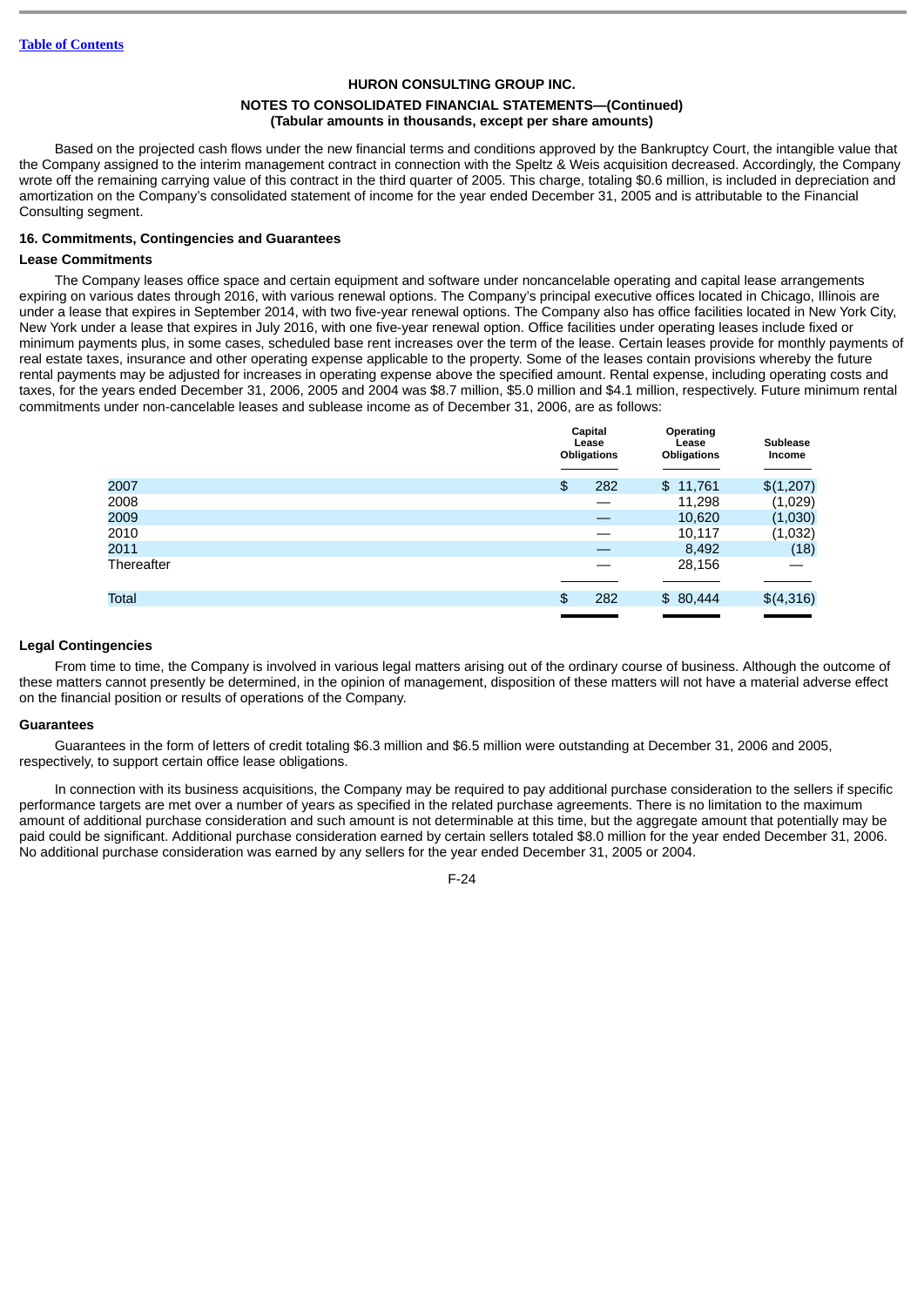# **NOTES TO CONSOLIDATED FINANCIAL STATEMENTS—(Continued) (Tabular amounts in thousands, except per share amounts)**

To the extent permitted by law, the Company's by-laws and articles of incorporation require that the Company indemnify its officers and directors against judgments, fines and amounts paid in settlement, including attorney's fees, incurred in connection with civil or criminal action or proceedings, as it relates to their services to the Company if such person acted in good faith. Although there is no limit on the amount of indemnification, the Company may have recourse against its insurance carrier for certain payments made.

#### **17. Segment Information**

Segments are defined by SFAS No. 131, "Disclosures about Segments of an Enterprise and Related Information," as components of a company in which separate financial information is available and is evaluated regularly by the chief operating decision maker, or decision-making group, in deciding how to allocate resources and in assessing performance.

The Company provides services through two segments: Financial Consulting and Operational Consulting. The Financial Consulting segment provides services that help clients effectively address complex challenges that arise from litigation, disputes, investigations, regulation, financial distress and other sources of significant conflict or change. The Operational Consulting segment provides services that help clients improve the overall efficiency and effectiveness of their operations by enhancing revenue, reducing costs, managing regulatory compliance and maximizing procurement efficiency.

Segment operating income consists of the revenues generated by a segment, less the direct costs of revenue and selling, general and administrative costs that are incurred directly by the segment. Unallocated corporate costs include costs related to administrative functions that are performed in a centralized manner that are not attributable to a particular segment. These administrative function costs include costs for corporate office support, all office facility costs, costs relating to accounting and finance, human resources, legal, marketing, information technology and company-wide business development functions, as well as costs related to overall corporate management.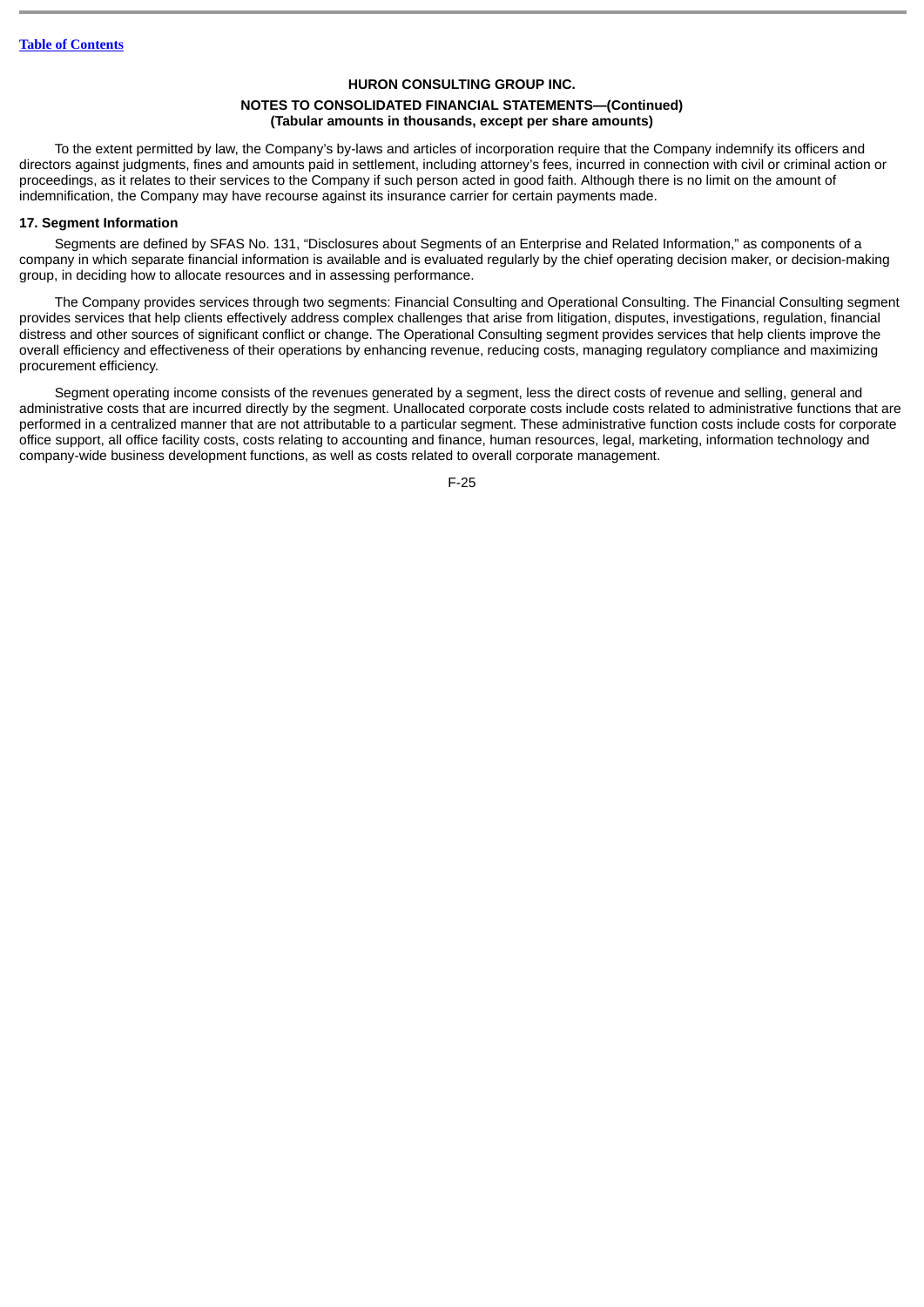# **NOTES TO CONSOLIDATED FINANCIAL STATEMENTS—(Continued) (Tabular amounts in thousands, except per share amounts)**

The following table presents information about reported segments along with the items necessary to reconcile the segment information to the totals reported in the accompanying consolidated financial statements:

|                                                           |           | Year ended December 31, |           |  |  |
|-----------------------------------------------------------|-----------|-------------------------|-----------|--|--|
|                                                           | 2006      | 2005                    | 2004      |  |  |
| <b>Financial Consulting:</b>                              |           |                         |           |  |  |
| Revenues                                                  | \$138,543 | \$118,178               | \$92,378  |  |  |
| Operating income                                          | \$58,016  | \$46,676                | \$34,365  |  |  |
| Segment operating income as a percent of segment revenues | 41.9%     | 39.5%                   | 37.2%     |  |  |
| <b>Operational Consulting:</b>                            |           |                         |           |  |  |
| Revenues                                                  | \$150,045 | \$89,035                | \$67,172  |  |  |
| Operating income                                          | \$51,985  | \$31,680                | \$23,009  |  |  |
| Segment operating income as a percent of segment revenues | 34.6%     | 35.6%                   | 34.3%     |  |  |
| <b>Total Company:</b>                                     |           |                         |           |  |  |
| Revenues                                                  | \$288,588 | \$207,213               | \$159,550 |  |  |
| Reimbursable expenses                                     | 33,330    | 18,749                  | 14,361    |  |  |
|                                                           |           |                         |           |  |  |
| Total revenues and reimbursable expenses                  | \$321,918 | \$225,962               | \$173,911 |  |  |
|                                                           |           |                         |           |  |  |
| <b>Statement of operations reconciliation:</b>            |           |                         |           |  |  |
| Segment operating income                                  | \$110,001 | \$78,356                | \$57,374  |  |  |
| Charges not allocated at the segment level:               |           |                         |           |  |  |
| Other selling, general and administrative expenses        | 53,291    | 41,493                  | 31,850    |  |  |
| Depreciation and amortization expense                     | 9,201     | 5,282                   | 2,365     |  |  |
| Restructuring charges                                     |           |                         | 3,475     |  |  |
| Interest (income) expense, net                            | 703       | (472)                   | 692       |  |  |
| Other                                                     | (16)      | 37                      |           |  |  |
|                                                           |           |                         |           |  |  |
| Net income before provision for income taxes              | \$46,822  | \$32,016                | \$18,992  |  |  |
|                                                           |           |                         |           |  |  |
| <b>Segment assets:</b>                                    |           |                         |           |  |  |
| <b>Financial Consulting</b>                               | \$24,120  | \$24,825                | \$18,921  |  |  |
| <b>Operational Consulting</b>                             | 40,355    | 22,526                  | 13,659    |  |  |
| Unallocated assets (1)                                    | 134,969   | 82,348                  | 50,639    |  |  |
|                                                           |           |                         |           |  |  |
| <b>Total assets</b>                                       | \$199,444 | \$129,699               | \$83,219  |  |  |
|                                                           |           |                         |           |  |  |

(1) Goodwill and intangible assets are included in unallocated assets, as the Company's chief operating decision maker does not allocate these items in assessing segment performance or in allocating resources.

All long-lived assets are in the United States.

During the year ended December 31, 2006, one client generated \$29.3 million, or 10.2%, of the Company's consolidated revenues. Of the \$29.3 million, \$25.8 million was generated by the Financial Consulting segment and \$3.5 million was generated by the Operational Consulting segment. No client accounted for 10% or more of total receivables and unbilled services of the Company at December 31, 2006.

During the year ended December 31, 2005, one client generated \$23.0 million, or 11.1%, of the Company's consolidated revenues. Of the \$23.0 million, \$19.5 million was generated by the Financial Consulting segment and \$3.5 million was generated by the Operational Consulting segment. At December 31, 2005, a separate client's total receivables and unbilled services balance represented 11.3% of the Company's total receivables and unbilled services balance.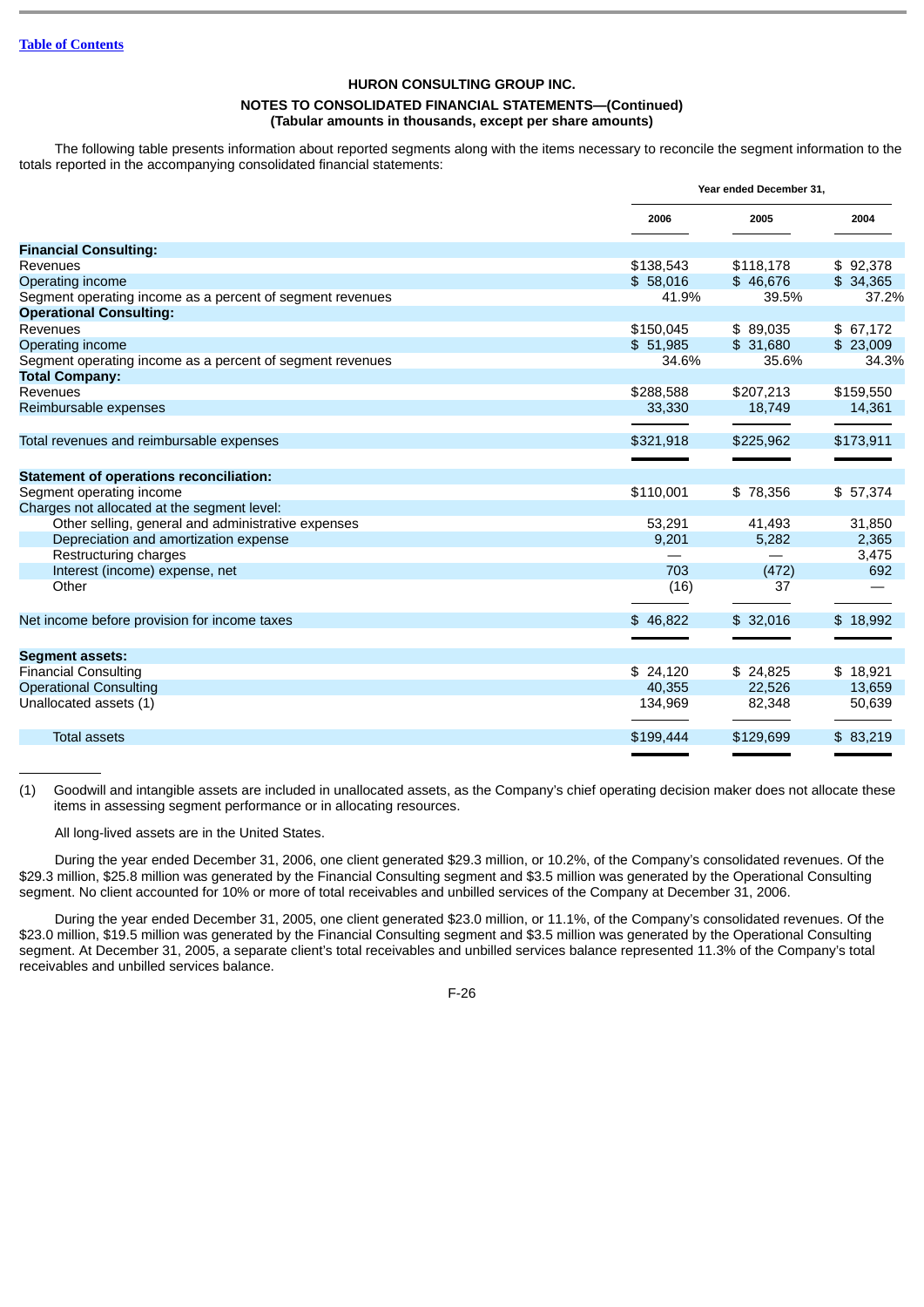# **NOTES TO CONSOLIDATED FINANCIAL STATEMENTS—(Continued) (Tabular amounts in thousands, except per share amounts)**

During 2004, no client in either segment accounted for 10% or more of total revenues or 10% or more of total receivables and unbilled services of the Company.

#### **18. Valuation and Qualifying Accounts**

The following summarizes the activity of the allowances for doubtful accounts and unbilled services:

|                                                        | <b>Beginning</b><br>balance | Additions* | <b>Deductions</b> | Ending<br>balance |
|--------------------------------------------------------|-----------------------------|------------|-------------------|-------------------|
| Year ended December 31, 2004:                          |                             |            |                   |                   |
| Allowances for doubtful accounts and unbilled services | \$1.792                     | 9.051      | 7.178             | \$3.665           |
| Year ended December 31, 2005:                          |                             |            |                   |                   |
| Allowances for doubtful accounts and unbilled services | \$3.665                     | 7.444      | 7.165             | \$3.944           |
| Year ended December 31, 2006:                          |                             |            |                   |                   |
| Allowances for doubtful accounts and unbilled services | \$3.944                     | 8.928      | 8.359             | \$4.513           |

\* Additions include provisions for fee adjustments related to estimated overruns on fixed and capped fee engagements and other discretionary pricing adjustments, as well as write-offs of accounts receivables.

# **19. Selected Quarterly Financial Data (unaudited)**

|                                                                 |            | <b>Quarter Ended</b> |                        |            |  |  |
|-----------------------------------------------------------------|------------|----------------------|------------------------|------------|--|--|
| 2006                                                            | Mar. 31    | <b>Jun. 30</b>       | Sep. 30                | Dec. 31    |  |  |
| <b>Revenues</b>                                                 | \$62,187   | \$67,769             | \$75,194               | \$83,438   |  |  |
| Reimbursable expenses                                           | \$5,439    | \$6,691              | \$7,921                | \$13,279   |  |  |
| Total revenues and reimbursable expenses                        | \$67,626   | \$74,460             | \$83,115               | \$96,717   |  |  |
| Gross profit                                                    | \$26,022   | \$28,589             | \$31,768               | \$36,257   |  |  |
| Operating income                                                | \$9,673    | \$11,307             | \$12,123               | \$14,406   |  |  |
| Net income                                                      | \$5,596    | \$6,280              | \$6,785                | \$8,028    |  |  |
| Earnings per share:                                             |            |                      |                        |            |  |  |
| <b>Basic</b>                                                    | \$<br>0.35 | \$<br>0.39           | 0.41<br>\$             | \$<br>0.48 |  |  |
| <b>Diluted</b>                                                  | \$<br>0.33 | \$<br>0.36           | \$<br>0.39             | \$<br>0.46 |  |  |
| Weighted average shares used in calculating earnings per share: |            |                      |                        |            |  |  |
| <b>Basic</b>                                                    | 16,077     | 16,309               | 16,424                 | 16,616     |  |  |
| <b>Diluted</b>                                                  | 16,995     | 17,244               | 17,415                 | 17,607     |  |  |
|                                                                 |            |                      | <b>Ouarter Ended</b>   |            |  |  |
| 2005                                                            | Mar. 31    | Jun. 30              | Sep. 30                | Dec. 31    |  |  |
| <b>Revenues</b>                                                 | \$46,760   | \$50,517             | \$54,309               | \$55,627   |  |  |
| Reimbursable expenses                                           | 4,370      | 4,691                | 4,840                  | 4,848      |  |  |
| Total revenues and reimbursable expenses                        | 51,130     | 55,208               | 59,149                 | 60,475     |  |  |
| Gross profit                                                    | 20,799     | 21,365               | 22,897                 | 22,837     |  |  |
| Operating income                                                | 8,229      | 8,150                | 7,218                  | 7,984      |  |  |
| Net income                                                      | 4,827      | 4,657                | 3,766                  | 4,519      |  |  |
| Earnings per share:                                             |            |                      |                        |            |  |  |
| <b>Basic</b>                                                    | 0.31<br>\$ | \$<br>0.30           | 0.24<br>\$             | 0.28<br>\$ |  |  |
| <b>Diluted</b>                                                  | \$<br>0.29 | \$<br>0.28           | $\mathfrak{L}$<br>0.22 | \$<br>0.27 |  |  |
| Weighted average shares used in calculating earnings per share: |            |                      |                        |            |  |  |
| <b>Basic</b>                                                    | 15,547     | 15,646               | 15,777                 | 15,990     |  |  |
| <b>Diluted</b>                                                  | 16.677     | 16,773               | 16.950                 | 17,027     |  |  |

# **20. Subsequent Events (unaudited)**

In January 2007, the Company acquired Wellspring Partners LTD and Glass & Associates, Inc in two separate transactions. See note 3 above for further details regarding these transactions.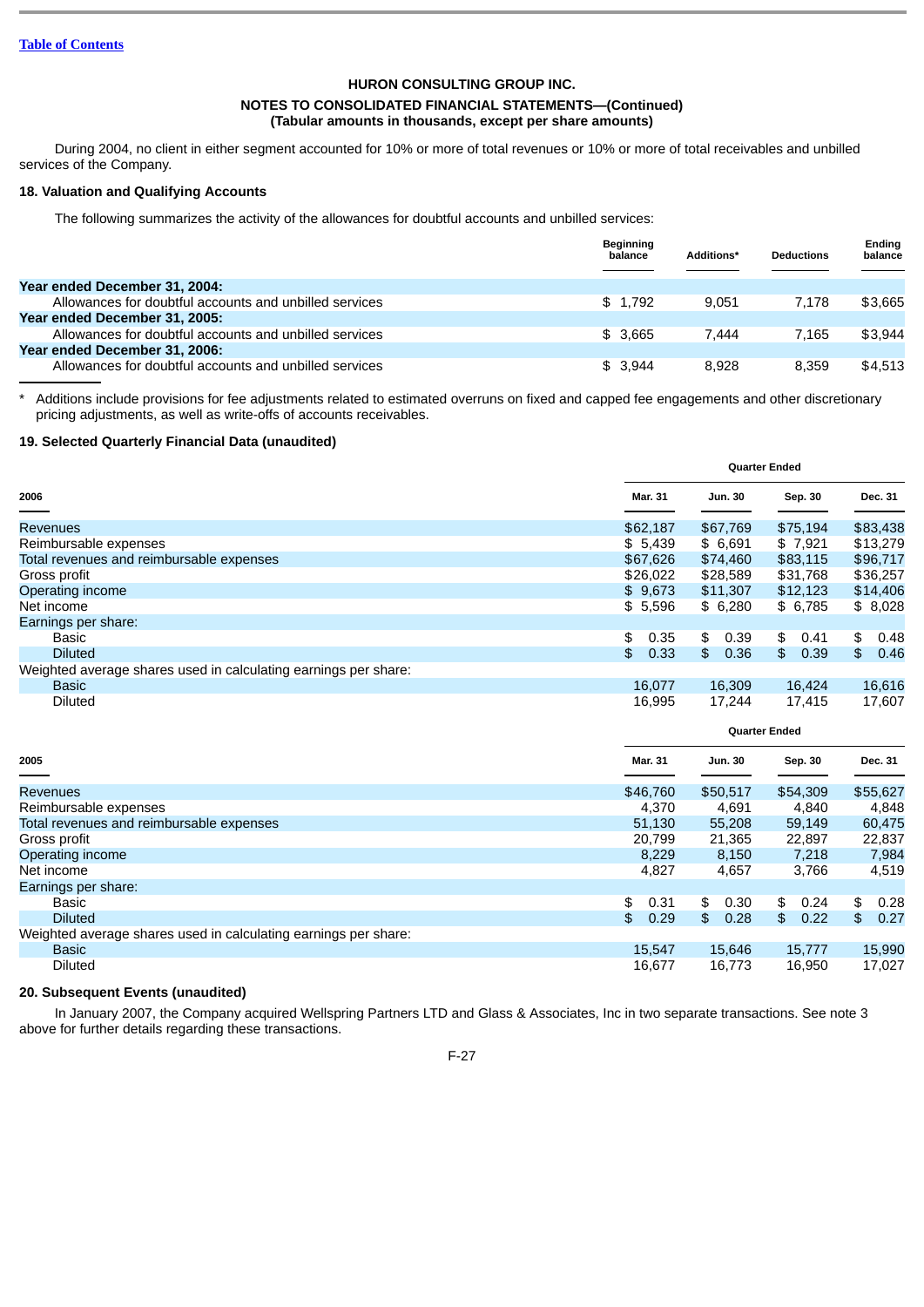# **HURON CONSULTING GROUP INC. EXECUTIVE OFFICERS' COMPENSATION FOR 2006 AND 2007 SUMMARY SHEET**

| Name                 | <b>Position</b>                                | Year |                | <b>Base Salary</b> |                | Bonus <sup>1</sup> |
|----------------------|------------------------------------------------|------|----------------|--------------------|----------------|--------------------|
| Gary E. Holdren      | Chairman of the Board, Chief Executive Officer | 2006 | \$.            | 800,000            | \$.            | 775,000            |
|                      | and President                                  | 2007 | $\mathfrak{F}$ | 1,100,000          | \$.            | 1,100,000          |
| Daniel P. Broadhurst | Vice President of Operations and Business      | 2006 | \$.            | 491.250            | \$             | 380,000            |
|                      | Strategy, and Assistant Secretary              | 2007 | \$.            | 600,000            | \$             | 600,000            |
| Gary L. Burge        | Vice President, Chief Financial Officer,       | 2006 | £.             | 325,000            | \$             | 215,000            |
|                      | and Treasurer                                  | 2007 | \$.            | 400,000            | \$             | 400,000            |
| Natalia Delgado      | Vice President, General Counsel and            | 2006 | \$.            | 300,000            | \$             | 170,000            |
|                      | Corporate Secretary                            | 2007 | \$.            | 325,000            | \$             | 325,000            |
| Mary M. Sawall       |                                                | 2006 | £.             | 275,000            | $\mathfrak{L}$ | 225,000            |
|                      | Vice President, Human Resources                | 2007 |                | 325,000            | \$             | 325,000            |

<sup>1</sup> Bonuses are performance-based and there is no stated maximum. 2006 bonuses will be paid during the first quarter of 2007. 2007 bonuses are based on targets and actual amounts paid may be greater or smaller.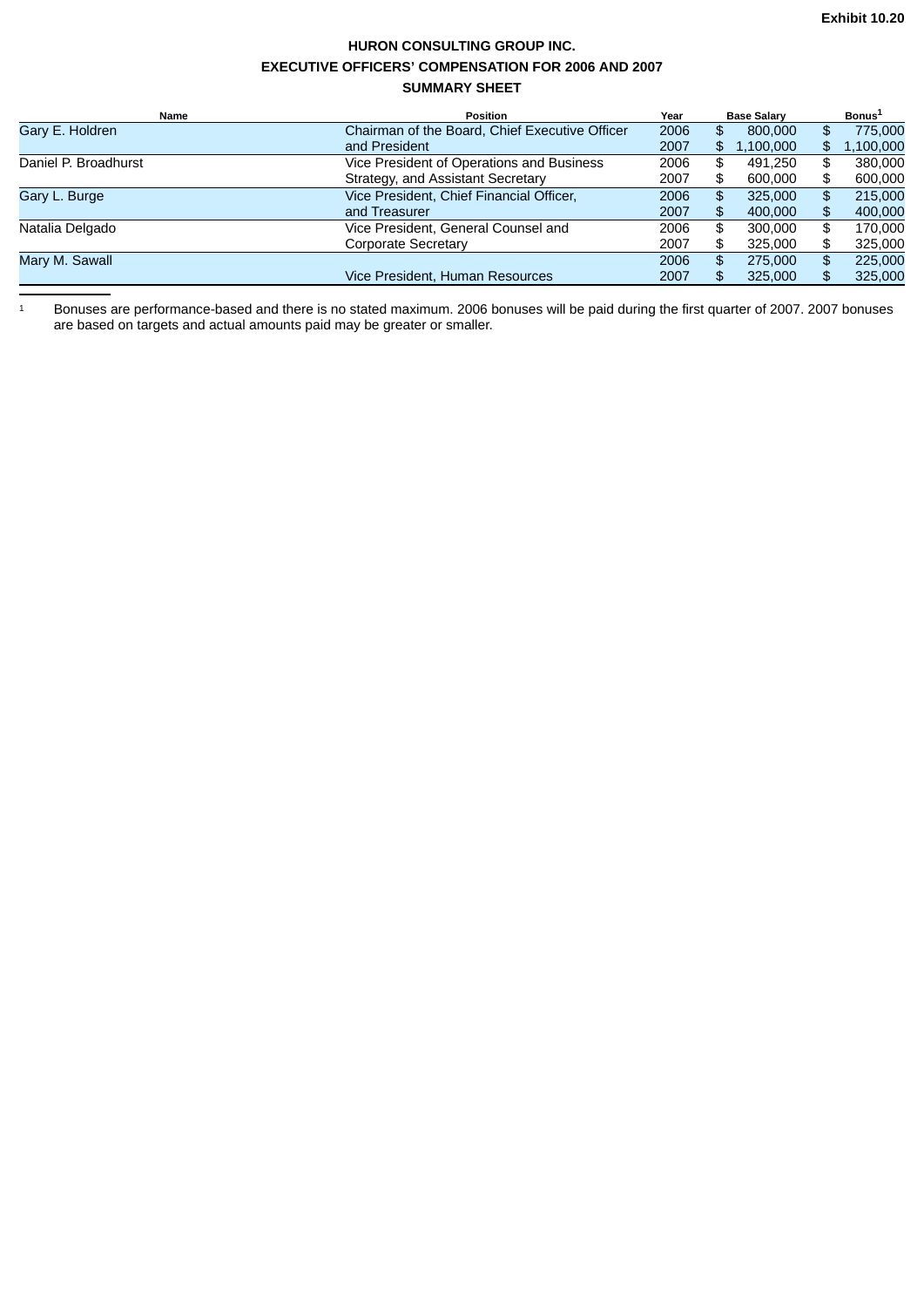# **HURON CONSULTING GROUP INC. DIRECTORS' COMPENSATION FOR 2006 AND 2007 SUMMARY SHEET**

| ANNUAL BOARD RETAINER1                                      | \$<br>40,000  |
|-------------------------------------------------------------|---------------|
| (Paid in 4 equal installments)                              |               |
| ANNUAL COMMITTEE CHAIRMANSHIP RETAINER <sup>1</sup>         |               |
| (Paid in 4 equal installments)                              |               |
| <b>Audit Committee</b>                                      | \$<br>10,000  |
| <b>Compensation Committee</b>                               | \$<br>7,500   |
| Nominating and Corporate Governance Committee               | \$<br>7,500   |
| <b>BOARD MEETING FEE</b>                                    | \$<br>1,000   |
| <b>COMMITTEE MEETING FEE</b>                                | \$<br>1,000   |
| <b>EQUITY RETAINER</b>                                      |               |
| Grant of Restricted Common Stock Upon Appointment           | 15,000 Shares |
| Annual Grant of Restricted Common Stock - 2006 <sup>2</sup> | 5,700 Shares  |
| Annual Grant of Restricted Common Stock - 2007 <sup>3</sup> | \$150,000     |

<sup>1</sup> Annual retainers are prorated to reflect the portion of the year that the director serves on the board.

<sup>2</sup> On the date of the 2006 annual meeting of stockholders, each independent director was granted 5,700 shares of restricted common stock, which are scheduled to vest over the following twelve quarters.

<sup>3</sup> Beginning with the 2007 annual meeting of stockholders, each independent director will be granted shares of restricted common stock with an aggregate fair value of \$150,000. Such shares will vest over the following twelve quarters.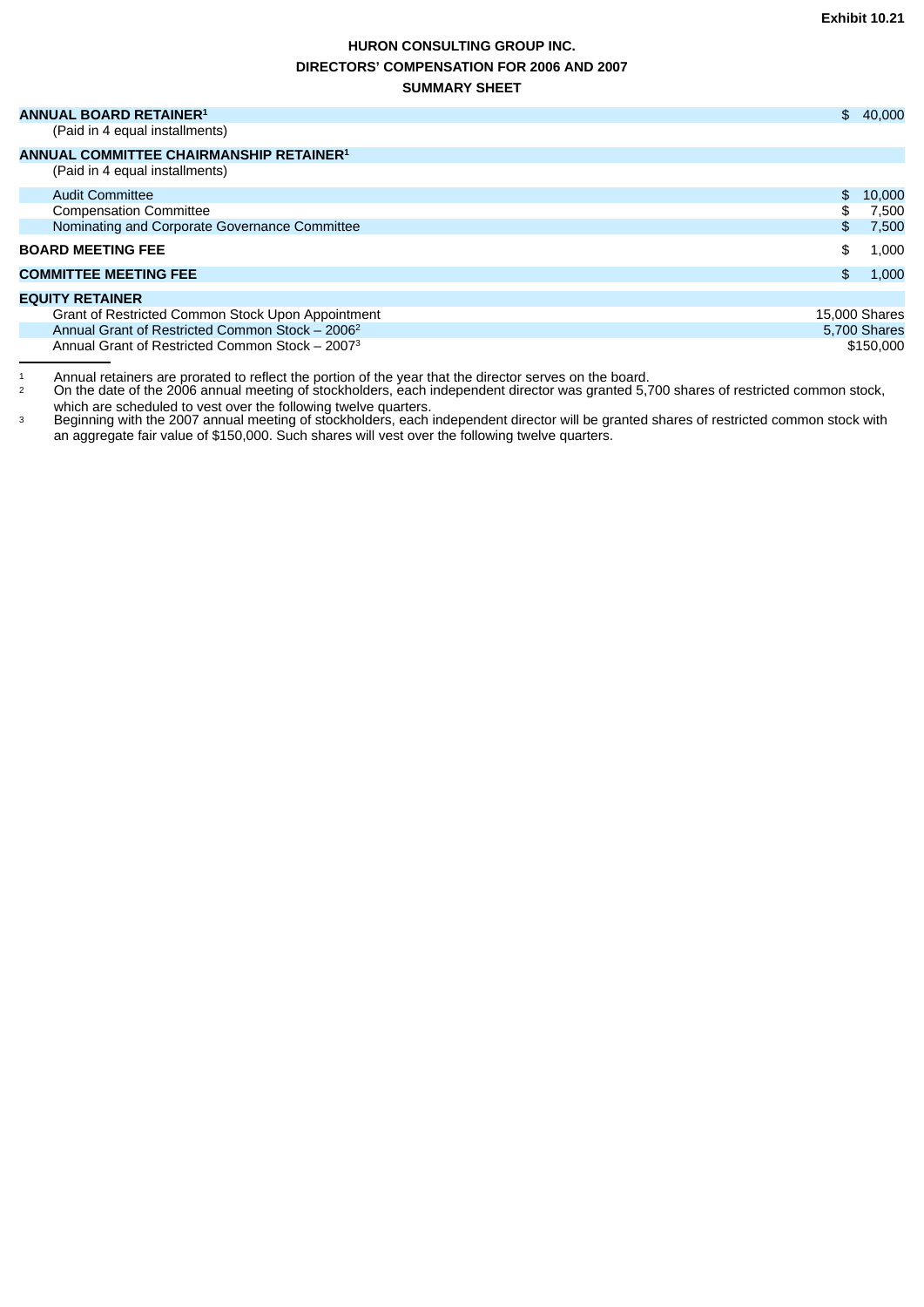# **LIST OF SUBSIDIARIES OF HURON CONSULTING GROUP INC.**

Certain subsidiaries are omitted from this exhibit because, when considered individually or in the aggregate, they would not constitute a significant subsidiary, as defined in Regulation S-X, Rule 1-02(w).

| <b>Name</b>                                                        | Jurisdiction of Organization |
|--------------------------------------------------------------------|------------------------------|
| Huron Consulting Group Holdings LLC                                | Delaware                     |
| Huron (UK) Limited                                                 | United Kingdom               |
| Huron Consulting Services LLC                                      | Delaware                     |
| Wellspring Management Services LLC<br>(formerly Speltz & Weis LLC) | New Hampshire                |
| Aaxis Technologies, Inc.                                           | Virginia                     |
| <b>FAB Advisory Services, LLC</b>                                  | <b>Illinois</b>              |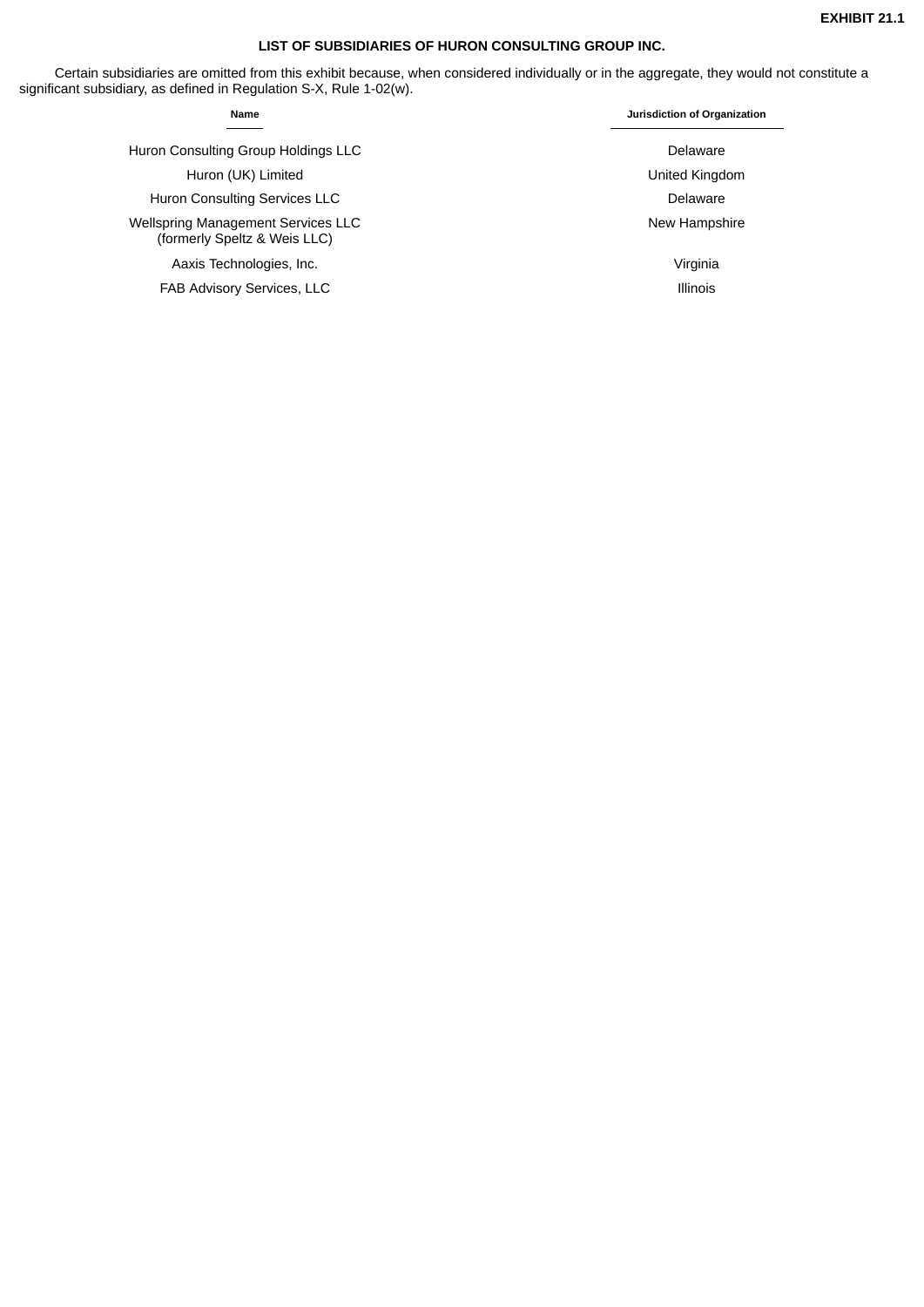# **CONSENT OF INDEPENDENT PUBLIC REGISTERED ACCOUNTING FIRM**

We hereby consent to the incorporation by reference in the Registration Statements on Form S-8 (Nos. 333-119697 and 333-137107) of Huron Consulting Group Inc. of our report dated February 22, 2007 relating to the financial statements, management's assessment of the effectiveness of internal control over financial reporting, and the effectiveness of internal control over financial reporting, which appears in this annual report on Form 10-K.

/s/ PricewaterhouseCoopers LLP Chicago, Illinois February 22, 2007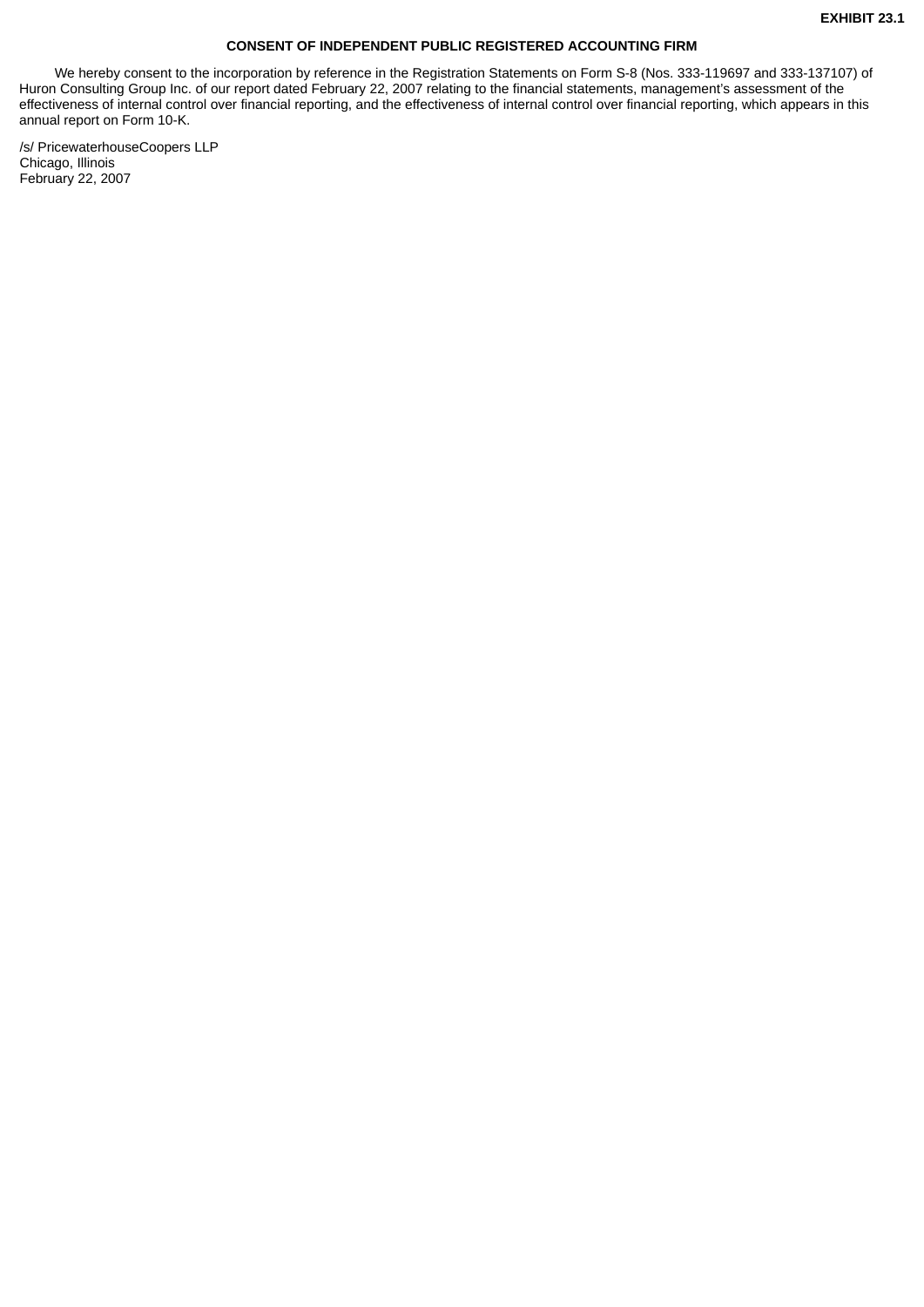# **CERTIFICATION OF THE CHIEF EXECUTIVE OFFICER, PURSUANT TO RULE 13a-14(a)/15d-14(a), AS ADOPTED PURSUANT TO SECTION 302 OF THE SARBANES-OXLEY ACT OF 2002**

I, Gary E. Holdren, certify that:

- 1. I have reviewed this annual report on Form 10-K of Huron Consulting Group Inc.;
- 2. Based on my knowledge, this report does not contain any untrue statement of a material fact or omit to state a material fact necessary to make the statements made, in light of the circumstances under which such statements were made, not misleading with respect to the period covered by this report;
- 3. Based on my knowledge, the financial statements, and other financial information included in this report, fairly present in all material respects the financial condition, results of operations and cash flows of the registrant as of, and for, the periods presented in this report;
- 4. The registrant's other certifying officer and I are responsible for establishing and maintaining disclosure controls and procedures (as defined in Exchange Act Rules 13a-15(e) and 15d-15(e)) and internal control over financial reporting (as defined in Exchange Act Rules 13a-15(f) and 15d-15(f)) for the registrant and have:
	- a) Designed such disclosure controls and procedures, or caused such disclosure controls and procedures to be designed under our supervision, to ensure that material information relating to the registrant, including its consolidated subsidiaries, is made known to us by others within those entities, particularly during the period in which this report is being prepared;
	- b) Designed such internal control over financial reporting, or caused such internal control over financial reporting to be designed under our supervision, to provide reasonable assurance regarding the reliability of financial reporting and the preparation of financial statements for external purposes in accordance with generally accepted accounting principles;
	- c) Evaluated the effectiveness of the registrant's disclosure controls and procedures and presented in this report our conclusions about the effectiveness of the disclosure controls and procedures, as of the end of the period covered by this report based on such evaluation; and
	- d) Disclosed in this report any change in the registrant's internal control over financial reporting that occurred during the registrant's most recent fiscal quarter (the registrant's fourth fiscal quarter in the case of an annual report) that has materially affected, or is reasonably likely to materially affect, the registrant's internal control over financial reporting; and
- 5. The registrant's other certifying officer and I have disclosed, based on our most recent evaluation of internal control over financial reporting, to the registrant's auditors and the audit committee of the registrant's board of directors (or persons performing the equivalent functions):
	- a) All significant deficiencies and material weaknesses in the design or operation of internal control over financial reporting which are reasonably likely to adversely affect the registrant's ability to record, process, summarize and report financial information; and
	- b) Any fraud, whether or not material, that involves management or other employees who have a significant role in the registrant's internal control over financial reporting.

Date: February 22, 2007 **By:** By: **/s/ GARY E. HOLDREN** 

**Gary E. Holdren Chairman, Chief Executive Officer and President**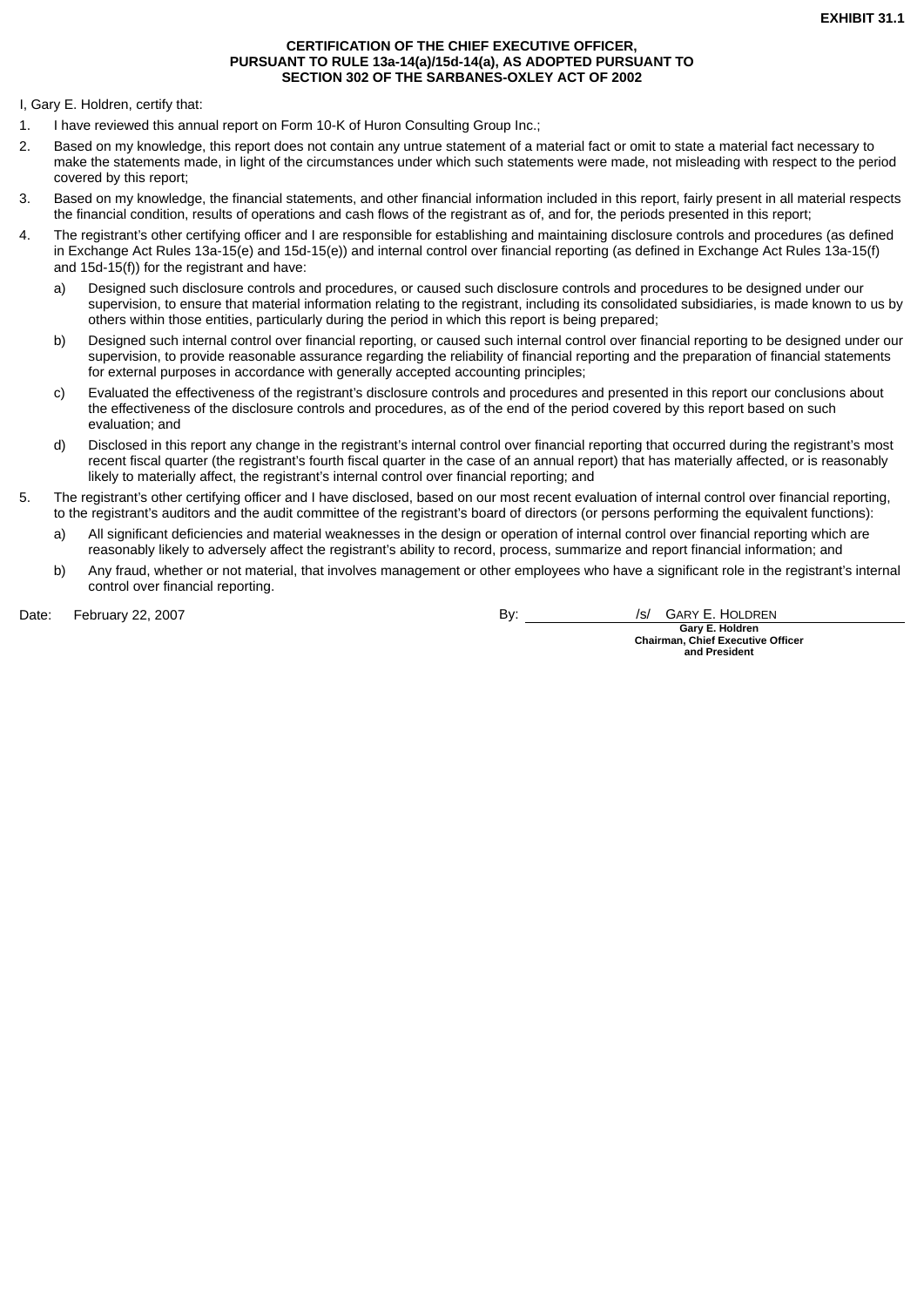# **CERTIFICATION OF THE CHIEF FINANCIAL OFFICER, PURSUANT TO RULE 13a-14(a)/15d-14(a), AS ADOPTED PURSUANT TO SECTION 302 OF THE SARBANES-OXLEY ACT OF 2002**

I, Gary L. Burge, certify that:

- 1. I have reviewed this annual report on Form 10-K of Huron Consulting Group Inc.;
- 2. Based on my knowledge, this report does not contain any untrue statement of a material fact or omit to state a material fact necessary to make the statements made, in light of the circumstances under which such statements were made, not misleading with respect to the period covered by this report;
- 3. Based on my knowledge, the financial statements, and other financial information included in this report, fairly present in all material respects the financial condition, results of operations and cash flows of the registrant as of, and for, the periods presented in this report;
- 4. The registrant's other certifying officer and I are responsible for establishing and maintaining disclosure controls and procedures (as defined in Exchange Act Rules 13a-15(e) and 15d-15(e)) and internal control over financial reporting (as defined in Exchange Act Rules 13a-15(f) and 15d-15(f)) for the registrant and have:
	- a) Designed such disclosure controls and procedures, or caused such disclosure controls and procedures to be designed under our supervision, to ensure that material information relating to the registrant, including its consolidated subsidiaries, is made known to us by others within those entities, particularly during the period in which this report is being prepared;
	- b) Designed such internal control over financial reporting, or caused such internal control over financial reporting to be designed under our supervision, to provide reasonable assurance regarding the reliability of financial reporting and the preparation of financial statements for external purposes in accordance with generally accepted accounting principles;
	- c) Evaluated the effectiveness of the registrant's disclosure controls and procedures and presented in this report our conclusions about the effectiveness of the disclosure controls and procedures, as of the end of the period covered by this report based on such evaluation; and
	- d) Disclosed in this report any change in the registrant's internal control over financial reporting that occurred during the registrant's most recent fiscal quarter (the registrant's fourth fiscal quarter in the case of an annual report) that has materially affected, or is reasonably likely to materially affect, the registrant's internal control over financial reporting; and
- 5. The registrant's other certifying officer and I have disclosed, based on our most recent evaluation of internal control over financial reporting, to the registrant's auditors and the audit committee of the registrant's board of directors (or persons performing the equivalent functions):
	- a) All significant deficiencies and material weaknesses in the design or operation of internal control over financial reporting which are reasonably likely to adversely affect the registrant's ability to record, process, summarize and report financial information; and
	- b) Any fraud, whether or not material, that involves management or other employees who have a significant role in the registrant's internal control over financial reporting.

Date: February 22, 2007 **By:** By: *Same By:* By: *Same By:* GARY L. BURGE Burge By: **60 By:** Gary L. Burge Gary L. Burge

**Gary L. Burge Vice President, Chief Financial Officer and Treasurer**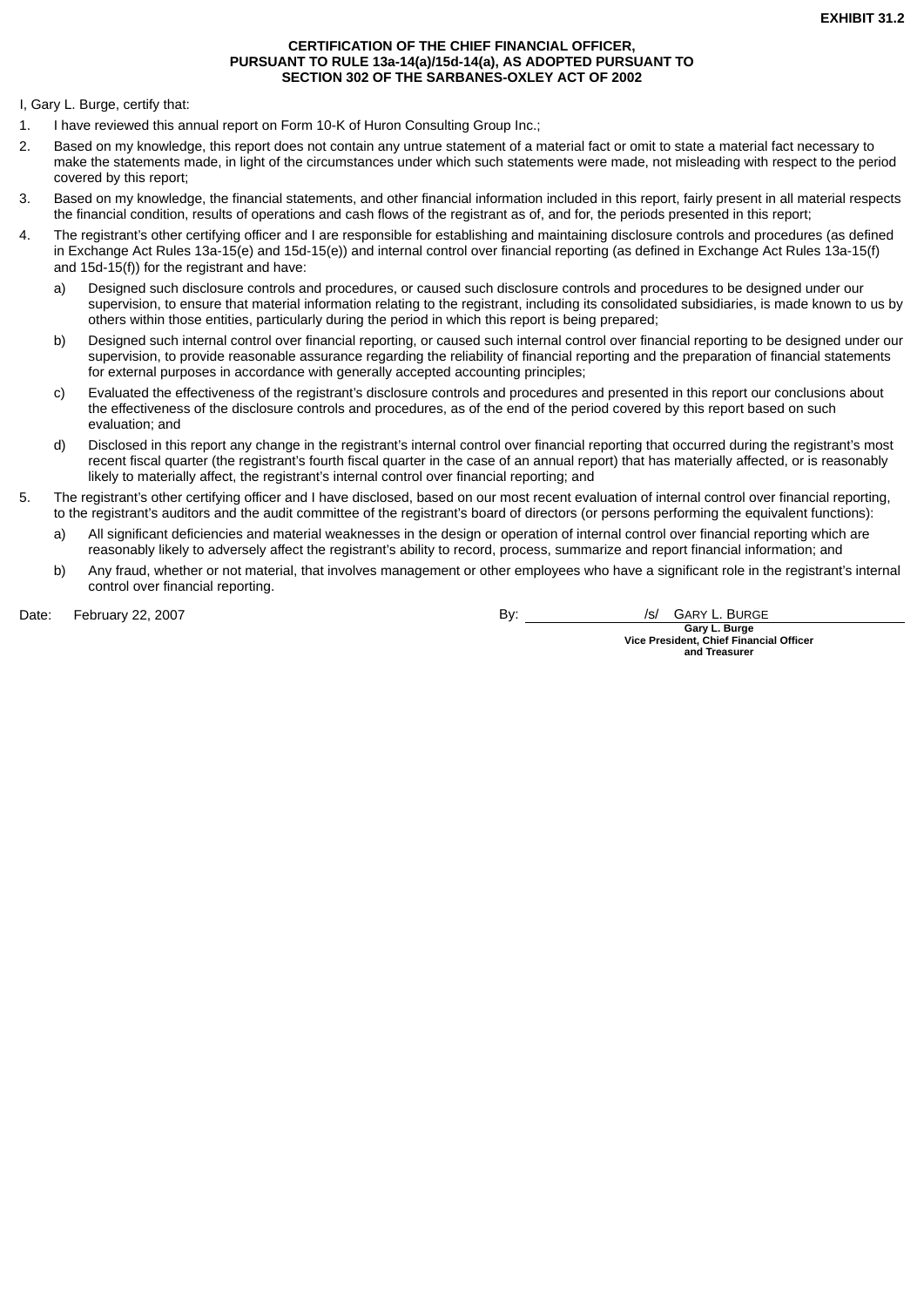## **CERTIFICATION OF THE CHIEF EXECUTIVE OFFICER, PURSUANT TO 18 U.S.C. SECTION 1350, AS ADOPTED PURSUANT TO SECTION 906 OF THE SARBANES-OXLEY ACT OF 2002**

In connection with the annual report of Huron Consulting Group Inc. (the "Company") on Form 10-K for the year ended December 31, 2006 as filed with the Securities and Exchange Commission on the date hereof (the "Report"), I, Gary E. Holdren, Chairman, Chief Executive Officer and President of the Company, hereby certify, pursuant to 18 U.S.C. Section 1350, as adopted pursuant to Section 906 of the Sarbanes-Oxley Act of 2002, that:

- 1. The Report fully complies with the requirements of Section 13(a) or 15(d) of the Securities Exchange Act of 1934; and
- 2. The information contained in the Report fairly presents, in all material respects, the financial condition and results of operations of the Company for the periods presented therein.

Date: February 22, 2007 **By:** By: *Same By: By: By: Isl* GARY E. HOLDREN

**Gary E. Holdren Chairman, Chief Executive Officer and President**